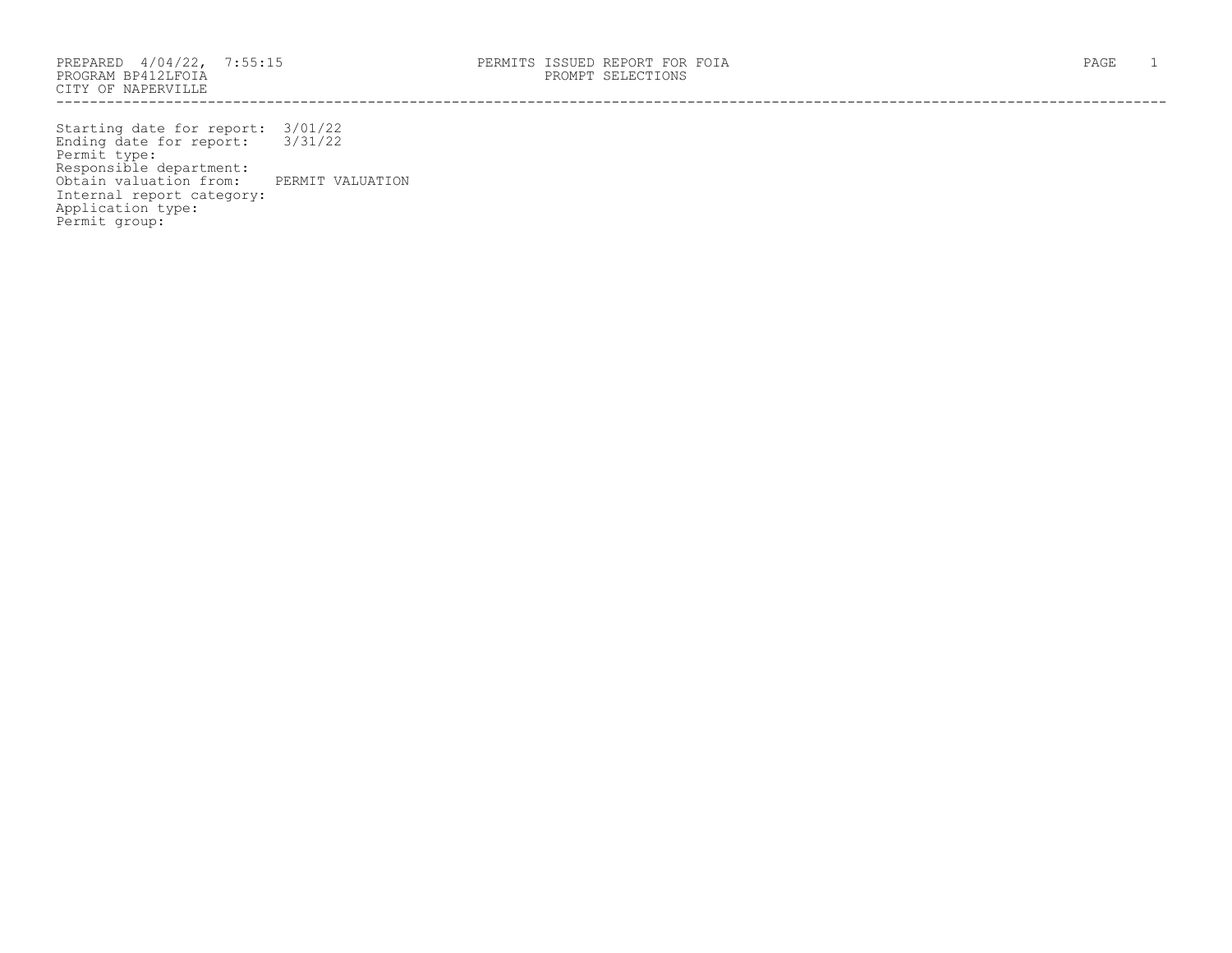# PREPARED 4/04/22, 7:55:15 PERMITS ISSUED REPORT<br>PROGRAM BP412LFOIA PAGE 1 PROGRAM BP412LFOIA 3/01/22 THRU 3/31/22 CITY OF NAPERVILLE DEPARTMENT - T.E.D./BUILDING

| OBTAINED VALUATION FROM PERMIT VALUATION                                                                                                                                                                           |                                          |                                                |  |  |
|--------------------------------------------------------------------------------------------------------------------------------------------------------------------------------------------------------------------|------------------------------------------|------------------------------------------------|--|--|
| APPLICATION APPLICATION TYPE AND DESCRIPTION<br>Parcel Number<br>Alternate ID Code<br>-00000277 CAL COMMERCIAL ALTERATION/REPAIR AND MEW OO BECAULATION                                                            |                                          | PROPERTY OWNER/<br>CONTRACTOR                  |  |  |
| 20-00000277 CAL COMMERCIAL ALTERATION/REPAIR (NO NEW SQ FTG) 1550 N ROUTE 59 170                                                                                                                                   |                                          |                                                |  |  |
| $---------$ 2/04/20<br>Contractor #: 708-665-4466                                                                                                                                                                  |                                          | D-07101080220000N268 -34 DORSH CONSTRUCTION    |  |  |
| STRUCTURE - 000 000 ANMOL<br>PERMIT TYPE - CCAD 00 COMMERCIAL - CAD (2008)<br>FSBD 00 FIRE SPRINKLER PERMIT 3/18/22 10000 G& A PLUMBING SERVICES<br>3/18/22 10000 ATOMIC FIRE PROTECTION<br>ATOMIC FIRE PROTECTION |                                          |                                                |  |  |
|                                                                                                                                                                                                                    |                                          |                                                |  |  |
| 20-00001867 COMM COMMERCIAL/INDUSTRIAL APPLICATION 1420 W DIEHL RD                                                                                                                                                 |                                          |                                                |  |  |
| $--------- 6/24/20$<br>Contractor #: 317-264-1833                                                                                                                                                                  | D-07034020190000N1438-20 TWG DEVELOPMENT |                                                |  |  |
| STRUCTURE - 000 000 MCDOWELL POINT APARTMENTS                   ISSUE DATE VALUATION   SUBCONTRACTOR(S)<br>PERMIT TYPE -   FSBD 00 FIRE SPRINKLER PERMIT               3/18/22           RYAN FIRE PROTECTION  FA  |                                          |                                                |  |  |
| 20-00004654 CMIS MISCELLANEOUS COMMERCIAL                                                                                                                                                                          | 1251 FRONTENAC RD HM                     |                                                |  |  |
| Contractor #: 847-468-9122                                                                                                                                                                                         |                                          | D-07084020150000N1230-46 VP MECHANICAL INC     |  |  |
| STRUCTURE - 000 000 1251 FRONTENAC RD<br>PERMIT TYPE - CMIS 00 COMMERCIAL MISC. PERMIT               3/10/22      120000   BATTAGLIA INDUSTRIES INC.                                                               |                                          |                                                |  |  |
| 21-00000843 SFR SINGLE FAMILY RESIDENCE 6 87 S MILL ST                                                                                                                                                             |                                          |                                                |  |  |
| ----------    3/18/21<br>Contractor #: 630-209-2809                                                                                                                                                                |                                          | D-07134150170000N539 -84 OLD RIVER BUILDERS    |  |  |
| STRUCTURE - 000 000 SFR<br>PERMIT TYPE - PATO 00 PATIO WITH STRUCTURE 155UE DATE VALUATION SUBCONTRACTOR(S)                                                                                                        |                                          |                                                |  |  |
| 21-00000845 SFR SINGLE FAMILY RESIDENCE<br>321 W FRANKLIN AV                                                                                                                                                       |                                          |                                                |  |  |
| $--------- 3/18/21$<br>Contractor #: 630-844-6020                                                                                                                                                                  |                                          | D-07134020110000N536 -84 MUELLNER CONSTRUCTION |  |  |
|                                                                                                                                                                                                                    |                                          |                                                |  |  |
| 21-00002471 PAT PATIO APPLICATION                                                                                                                                                                                  | 1033 PAGE CT                             |                                                |  |  |
| $--------- 6/02/21$<br>Contractor #: 630-844-6020                                                                                                                                                                  |                                          | D-07133000180000N58 -83 MUELLNER CONSTRUCTION  |  |  |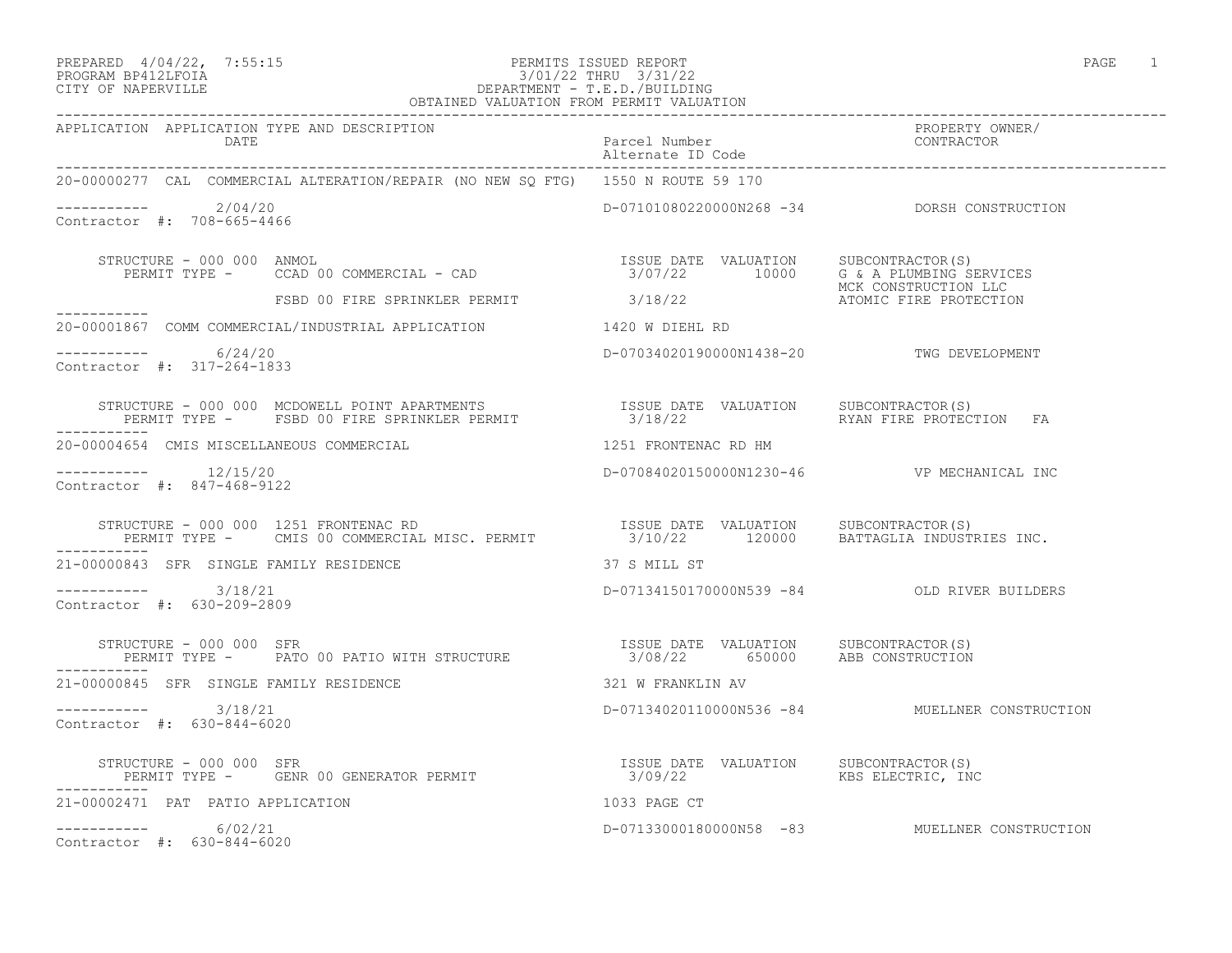| PREPARED 4/04/22, 7:55:15<br>11/11/11 11/10/11/22<br>3/01/22 THRU 3/31/22<br>DEPARTMENT - T.E.D./BUILDING<br>OBTAINED VALUATION FROM PERMIT VALUATION<br>PROGRAM BP412LFOIA<br>CITY OF NAPERVILLE | PERMITS ISSUED REPORT                                 | PAGE 2                                               |
|---------------------------------------------------------------------------------------------------------------------------------------------------------------------------------------------------|-------------------------------------------------------|------------------------------------------------------|
| APPLICATION APPLICATION TYPE AND DESCRIPTION<br>DATE<br>--------------------------------------                                                                                                    | Parcel Number<br>Alternate ID Code                    | PROPERTY OWNER/<br>CONTRACTOR                        |
| 21-00002471 (CONTINUED)                                                                                                                                                                           |                                                       |                                                      |
| STRUCTURE - 000 000 PATIO<br>PERMIT TYPE - DRWY 00 DRIVEWAY ADDITION/ALTERATION 3/22/22 40000                                                                                                     | ISSUE DATE VALUATION SUBCONTRACTOR(S)                 |                                                      |
| 21-00002504 SIGN SIGN APPLICATIONS                                                                                                                                                                | 311 E OGDEN AV                                        |                                                      |
| $--------- 6/04/21$<br>Contractor #: 847-298-5133                                                                                                                                                 |                                                       | D-08073100350000N1413-55 PGL SIGNS & SERVICE INC.LLC |
| STRUCTURE - 000 000<br>PERMIT TYPE - SIGN 00 SIGN                                                                                                                                                 | ISSUE DATE VALUATION SUBCONTRACTOR(S)<br>3/16/22      |                                                      |
| 21-00002659 FN FENCE APPLICATION                                                                                                                                                                  | 3612 HECTOR LN                                        |                                                      |
| $--------- 6/14/21$<br>Contractor #: 708-856-8999                                                                                                                                                 |                                                       | W-01094040130000N1456-228 ILLINOIS FENCE COMPANY     |
| STRUCTURE - 000 000<br>PERMIT TYPE - FN 00 FENCE                                                                                                                                                  | ISSUE DATE VALUATION SUBCONTRACTOR(S)<br>3/09/22 5000 |                                                      |
| 21-00002711 CAL COMMERCIAL ALTERATION/REPAIR (NO NEW SO FTG) 2216 FERRY RD 108                                                                                                                    |                                                       |                                                      |
| $--------- 6/15/21$<br>Contractor #: 630-932-5757                                                                                                                                                 |                                                       | D-07042051580000N1705-3 KEY INVESTMENT & MANAGEMENT  |
| STRUCTURE - 000 000 IRON GATE - GREAGER<br>PERMIT TYPE -   FSBD 00 FIRE SPRINKLER PERMIT                 3/22/22         UNITED STATES ALLIANCE FIRE PR                                           |                                                       |                                                      |
| 21-00003125 ESC ELECTRIC SERVICE CHANGE                                                                                                                                                           | 2109 COUNTRYSIDE CR                                   |                                                      |
| $--------- 7/08/21$<br>Contractor #: 630-833-2389                                                                                                                                                 |                                                       | D-08313170130000N167 -175 KAPITAL ELECTRIC INC       |
| VUCTURE – 000 000 INSTALL EV CHARGER<br>PERMIT TYPE – EVCR 00 ELECTRIC VEHICLE STATION RES 3/01/22 950 KAPITAL ELECTRIC INC<br>STRUCTURE - 000 000 INSTALL EV CHARGER                             |                                                       |                                                      |
| 21-00003566 ESC ELECTRIC SERVICE CHANGE                                                                                                                                                           | 4479 SASSAFRAS LN                                     |                                                      |
| 7/30/21<br>Contractor #: 630-833-2389                                                                                                                                                             |                                                       | W-01172100390000N1743-241 KAPITAL ELECTRIC INC       |
| STRUCTURE - 000 000 INSTALL EV CHARGER                             ISSUE DATE VALUATION     SUBCONTRACTOR(S)<br>PERMIT TYPE -      ELSC 00 ELECTRIC SVC CHANGE RES.               3/01/22         |                                                       | KAPITAL ELECTRIC INC                                 |
| 21-00003775 CAL COMMERCIAL ALTERATION/REPAIR (NO NEW SQ FTG) 540 E OGDEN AV                                                                                                                       |                                                       |                                                      |
| 8/12/21<br>Contractor #: 630-283-3884                                                                                                                                                             |                                                       | D-08074130010000N39 -55 NEW PATH CONSTRUCTION        |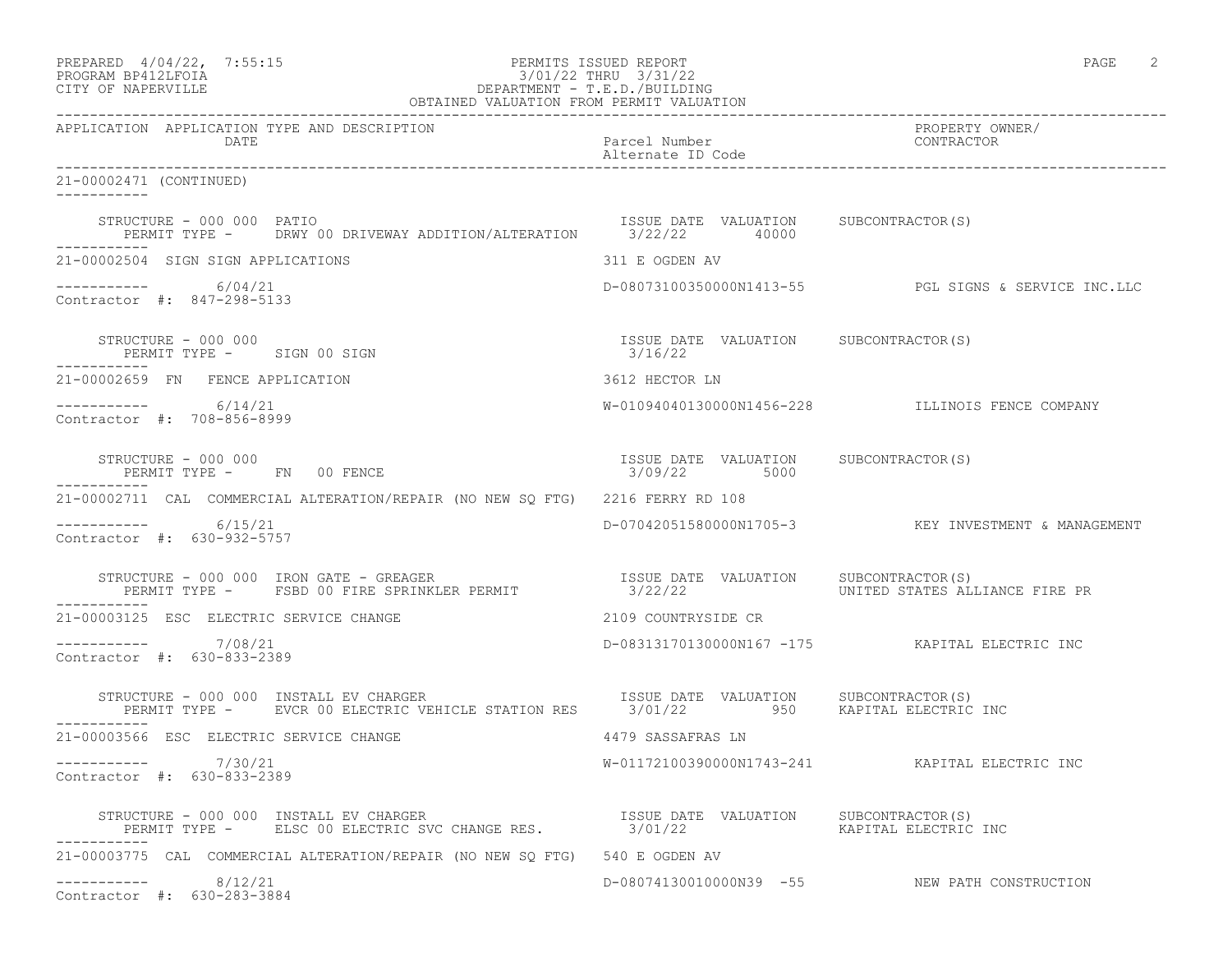| PREPARED 4/04/22, 7:55:15                                                                                                                                                                                                                                                                                                                                                                                                | PERMITS ISSUED REPORT | PAGE |  |
|--------------------------------------------------------------------------------------------------------------------------------------------------------------------------------------------------------------------------------------------------------------------------------------------------------------------------------------------------------------------------------------------------------------------------|-----------------------|------|--|
| $\begin{array}{lll}\n\text{N} & \text{N} & \text{N} & \text{N} & \text{N} & \text{N} & \text{N} & \text{N} & \text{N} & \text{N} & \text{N} & \text{N} & \text{N} & \text{N} & \text{N} & \text{N} & \text{N} & \text{N} & \text{N} & \text{N} & \text{N} & \text{N} & \text{N} & \text{N} & \text{N} & \text{N} & \text{N} & \text{N} & \text{N} & \text{N} & \text{N} & \text{N} & \text{N} & \text{N} & \text{N} & \$ | 0/01/00 munti 0/01/00 |      |  |

# PROGRAM BP412LFOIA 3/01/22 THRU 3/31/22 CITY OF NAPERVILLE DEPARTMENT - T.E.D./BUILDING OBTAINED VALUATION FROM PERMIT VALUATION

------------------------------------------------------------------------------------------------------------------------------------ APPLICATION APPLICATION TYPE AND DESCRIPTION PROPERTY OWNER/ Parcel Number Alternate ID Code ------------------------------------------------------------------------------------------------------------------------------------ 21-00003775 (CONTINUED) ----------- STRUCTURE - 000 000 PETSUITES ISSUE DATE VALUATION SUBCONTRACTOR(S) PERMIT TYPE - FSBD 00 FIRE SPRINKLER PERMIT 3/21/22 NELSON FIRE PROTECTION FA ----------- 21-00003841 COMM COMMERCIAL/INDUSTRIAL APPLICATION 232 HISTORY LN ----------- 8/18/21 D-07242010090000N169 -99 WIGHT CONSTRUCTION INC/DARIEN Contractor #: 630-969-7000 STRUCTURE - 000 000 ARGICULTURE CENTER ISSUE DATE VALUATION SUBCONTRACTOR(S) PERMIT TYPE - 7B 00 FOUNDATION ONLY COMM NEW/NU 3/30/22 1902846 ----------- 21-00003977 CAL COMMERCIAL ALTERATION/REPAIR (NO NEW SQ FTG) 2244 95TH ST 220 ----------- 8/25/21 W-01102010330004N1553-215 BLUESTONE MANAGMENT Contractor #: 224-629-9594 STRUCTURE - 000 000 ADVOCATE PROPERT MGMT ISSUE DATE VALUATION SUBCONTRACTOR(S) PERMIT TYPE - FABD 00 FIRE ALARM  $3/01/22$  AMERICAN LOW VOLTAGE ----------- 21-00003987 HME HOUSE METER-ELECTRIC 1267 JOSIAH RD HM ----------- 8/26/21 D-05325000141671N1859-13N PULTE GROUP-SCHAUMBURG Contractor #: 847-230-5400 STRUCTURE - 000 000 ISSUE DATE VALUATION SUBCONTRACTOR(S) PERMIT TYPE - FABD 00 FIRE ALARM ----------- 21-00004011 CAL COMMERCIAL ALTERATION/REPAIR (NO NEW SQ FTG) 1355 E OGDEN AV 101 ----------- 8/26/21 D-08081010150000N1862-42 BELISLE CONSTRUCTION INC Contractor #: 815-823-8253 STRUCTURE - 000 000 FIRST WATCH CAFE ISSUE DATE VALUATION SUBCONTRACTOR(S) PERMIT TYPE - CCS 00 COMMERCIAL COOKING SYSTEM 3/16/22 FOX VALLEY FIRE & SAFETY CO ----------- 21-00004031 CAL COMMERCIAL ALTERATION/REPAIR (NO NEW SQ FTG) 1355 E OGDEN AV 109 ----------- 8/27/21 D-08081010150000N1862-42 VIA MERIDIANA CONTRACTORS LLC Contractor #: 702-308-9788 STRUCTURE - 000 000 AMERICAN FAMILY CARE ISSUE DATE VALUATION SUBCONTRACTOR(S) PERMIT TYPE - CCAD 00 COMMERCIAL - CAD 3/04/22 400000 ILLINOIS ELECTRICIANS GROUP ALL STATE PLUMBING INC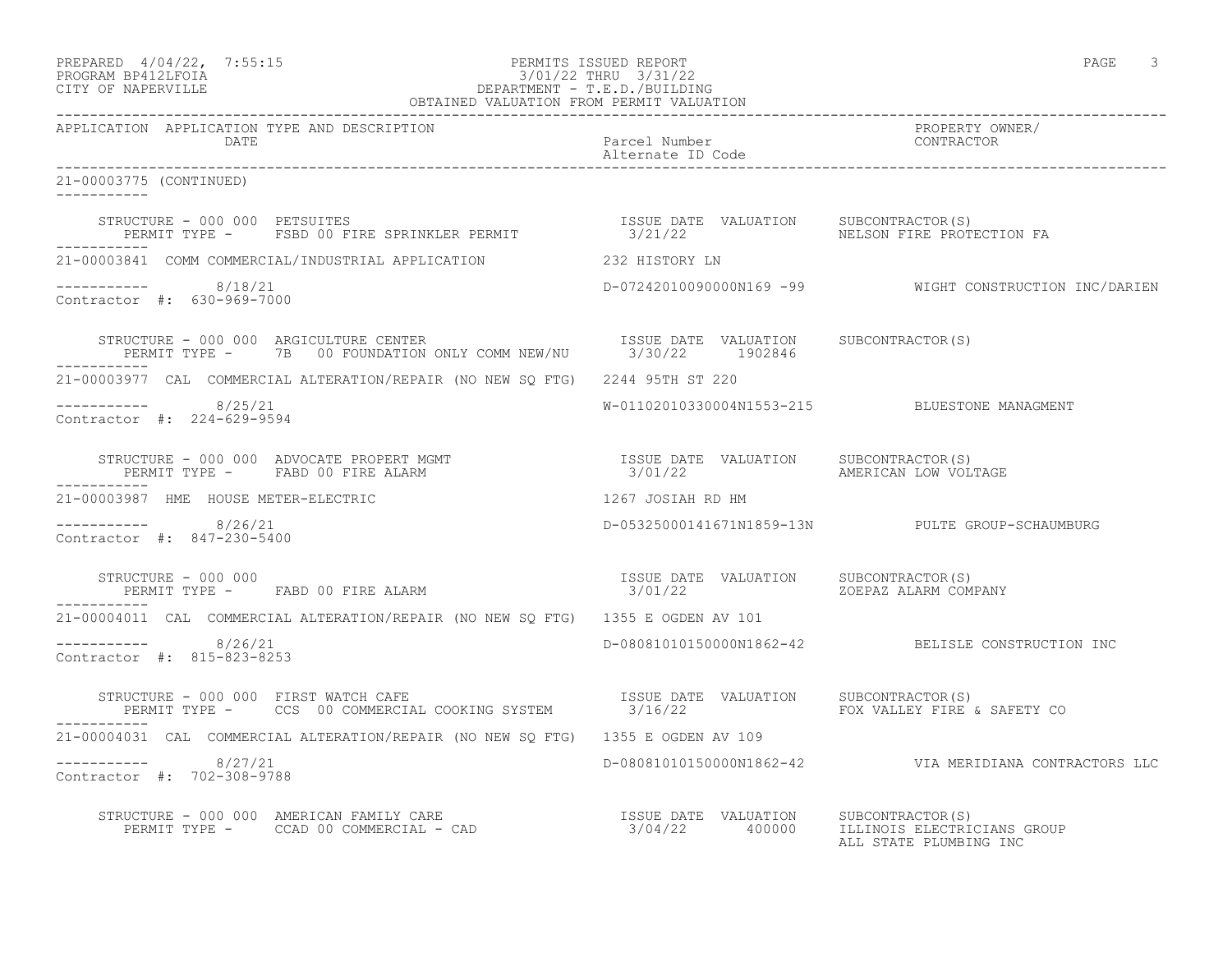#### PREPARED  $4/04/22$ ,  $7:55:15$  PERMITS ISSUED REPORT PAGE 4 PROGRAM BP412LFOIA 3/01/22 THRU 3/31/22 CITY OF NAPERVILLE DEPARTMENT - T.E.D./BUILDING OBTAINED VALUATION FROM PERMIT VALUATION

| APPLICATION APPLICATION TYPE AND DESCRIPTION                                                                                                                                                                        |                                       |                                                     |
|---------------------------------------------------------------------------------------------------------------------------------------------------------------------------------------------------------------------|---------------------------------------|-----------------------------------------------------|
| DATE                                                                                                                                                                                                                | Parcel Number                         | PROPERTY OWNER/<br>CONTRACTOR                       |
| 21-00004119 ESC ELECTRIC SERVICE CHANGE                                                                                                                                                                             | 1121 STARLITE CT                      |                                                     |
| $--------$ 9/01/21<br>Contractor #: 630-369-8065                                                                                                                                                                    |                                       | W-01024140190000N270 -202 ACE ELECTRIC SERVICE INC  |
| STRUCTURE - 000 000 PANEL UPGRADE<br>STRUCTURE - 000 000 PANEL UPGRADE<br>PERMIT TYPE -    ELSC 00 ELECTRIC SVC CHANGE RES.           3/28/22        ACE ELECTRIC SERVICE INC                                       | ISSUE DATE VALUATION SUBCONTRACTOR(S) |                                                     |
| 21-00004239 CAL COMMERCIAL ALTERATION/REPAIR (NO NEW SO FTG) 1767 W OGDEN AV 123                                                                                                                                    |                                       |                                                     |
| $--------- 9/09/21$<br>Contractor #: 847-401-0620                                                                                                                                                                   |                                       | D-07222010100000N1226-95 NORTH SHORE ALL TRADES INC |
| STRUCTURE - 000 000 OGDEN DENTAL SPRINKLER PERMIT TEST SUBLE DATE VALUATION SUBCONTRACTOR(S)<br>PERMIT TYPE - FSBD 00 FIRE SPRINKLER PERMIT 3/18/22 TREENDIO FIRE PROTECTION<br>-----------                         |                                       |                                                     |
| 21-00004300 ESC ELECTRIC SERVICE CHANGE                                                                                                                                                                             | 400 E DIEHL RD HM                     |                                                     |
| $--------- 9/14/21$<br>Contractor #: 847-695-7500                                                                                                                                                                   |                                       | D-08063010150000N357 -25 RON JONES ELECTRIC BI      |
| STRUCTURE - 000 000 GENERATOR<br>STRUCTURE – 000 000 GENERATOR<br>PERMIT TYPE –   GENR 00 GENERATOR PERMIT                                   3/24/22                         RON JONES ELECTRIC INC<br>------------ |                                       |                                                     |
| 21-00004462 SADC SATELLITE DISH/ANTENNA COMMERCIAL                                                                                                                                                                  | 2360 95TH ST AT&T                     |                                                     |
| $--------- 9/23/21$<br>Contractor #:                                                                                                                                                                                |                                       | - ROAMING NETWORKS INC.                             |
| STRUCTURE - 000 000<br>PERMIT TYPE - SADC 00 SATELLITE DISH/ANT COMMERCIAL 3/10/22 68 CORCHARD ELECTRIC, INC                                                                                                        | ISSUE DATE VALUATION SUBCONTRACTOR(S) |                                                     |
| 21-00004513 DRWY DRIVEWAY NEW AND ALTERATIONS THE RESERVED MADE 1824 BAYBROOK CT                                                                                                                                    |                                       |                                                     |
| $--------- 9/27/21$<br>Contractor #: 630-878-3162                                                                                                                                                                   |                                       | W-01143020300000N1290-261 DRESSLER BLOCK CONCRETE   |
| STRUCTURE - 000 000 R/R ASPHALT DRWY/APRON TSSUE DATE VALUATION SUBCONTRACTOR(S)<br>PERMIT TYPE - DRWY 00 DRIVEWAY ADDITION/ALTERATION 3/31/22 DRESSLER BLOCK CONCRETE<br>-----------                               |                                       |                                                     |
| 21-00004576 CAL COMMERCIAL ALTERATION/REPAIR (NO NEW SQ FTG) 2244 FERRY RD 103                                                                                                                                      |                                       |                                                     |
| $--------- 9/30/21$<br>Contractor #: 630-553-7988                                                                                                                                                                   |                                       | D-07042030090000N1705-3 REINERT STRUCTURES          |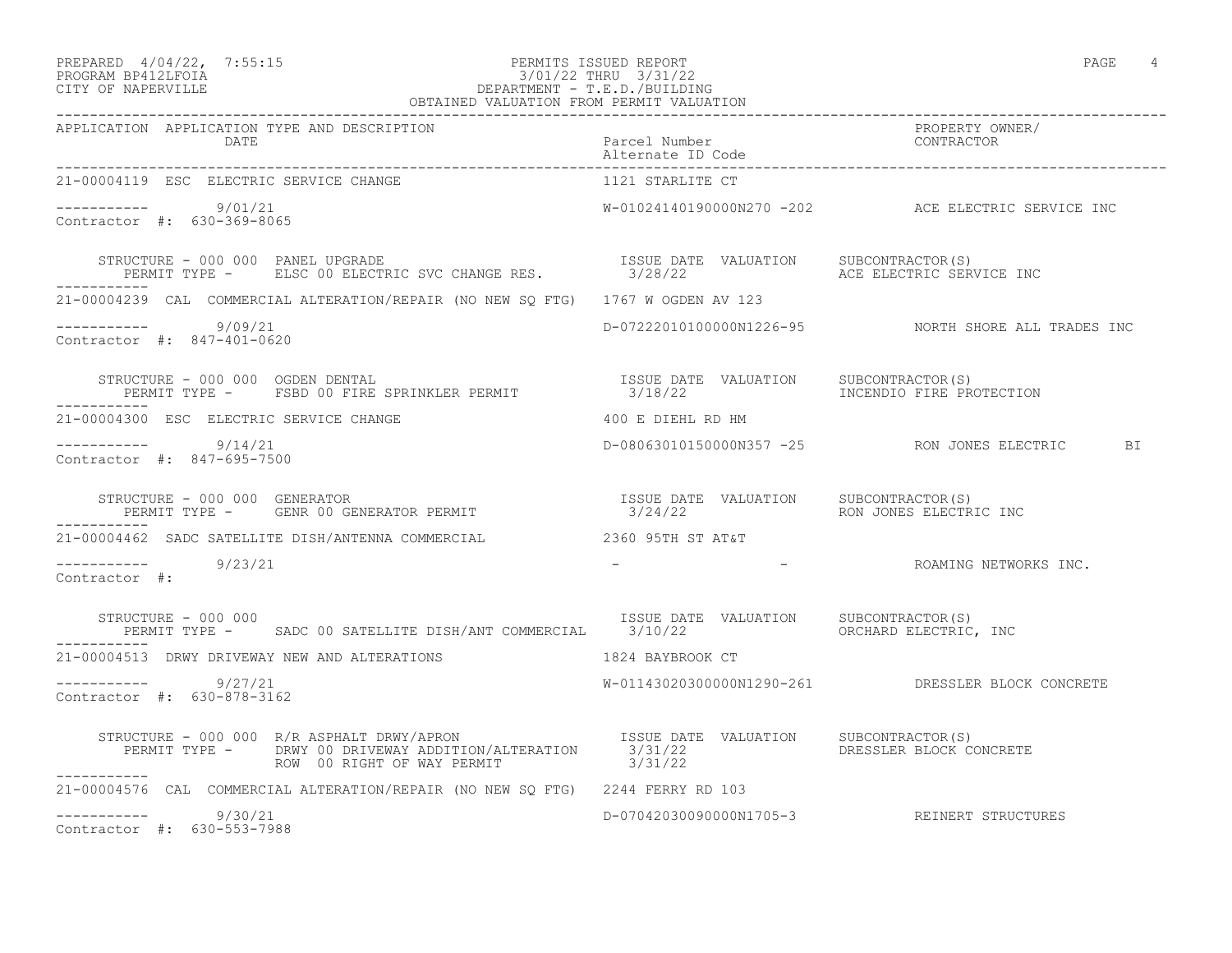| PREPARED | $4/04/22$ ,        | 7:55:1 |
|----------|--------------------|--------|
|          | ELOGRAM BRAIOIROTA |        |

# PREPARED  $4/04/22$ , 7:55:15 PERMITS ISSUED REPORT<br>PROGRAM BP412LFOIA PAGE 5 PROGRAM BP412LFOIA 3/01/22 THRU 3/31/22<br>CITY OF NAPERVILLE DEPARTMENT - T.E.D./BUILDIN CITY OF NAPERVILLE DEPARTMENT - T.E.D./BUILDING

| OBTAINED VALUATION FROM PERMIT VALUATION                                                                                                                                                                                      |                                       |                                                         |
|-------------------------------------------------------------------------------------------------------------------------------------------------------------------------------------------------------------------------------|---------------------------------------|---------------------------------------------------------|
| APPLICATION APPLICATION TYPE AND DESCRIPTION<br>DATE                                                                                                                                                                          | Parcel Number<br>Alternate ID Code    | PROPERTY OWNER/<br>CONTRACTOR                           |
| 21-00004576 (CONTINUED)                                                                                                                                                                                                       |                                       |                                                         |
| STRUCTURE - 000 000 IRON GATE - HAGOS                         ISSUE DATE VALUATION   SUBCONTRACTOR(S)<br>PERMIT TYPE -   FSBD 00 FIRE SPRINKLER PERMIT             3/18/22           UNITED STATES ALLIANCE FIRE PR           |                                       |                                                         |
| 21-00004611 RAL RES ALTERATIONS/REMODLING (NO NEW SQ FTG) 2644 PARTLOW DR                                                                                                                                                     |                                       |                                                         |
| $--------- 10/01/21$<br>Contractor #: 630-567-6100                                                                                                                                                                            |                                       | W-01103020050000N1058-229 CONSTRUCTION SPECIALITIES LLC |
| STRUCTURE - 000 000 BASEMENT REMODEL                                    ISSUE DATE VALUATION    SUBCONTRACTOR(S)<br>PERMIT TYPE -        MMU  00 WATER METER UPGRADE                       3/22/22<br>___________             |                                       |                                                         |
| 21-00004650 RAD RES ADDITIONS (NEW SQ FTG) 5 E 14TH AV                                                                                                                                                                        |                                       |                                                         |
| $--------- 10/04/21$<br>Contractor #: 630-579-6600                                                                                                                                                                            |                                       | D-08071020310000N363 -40 RELIABLE HOME IMPROVEMENT      |
| STRUCTURE - 000 000 GARAGE ADDITION/KITCHEN REMODEL 1SSUE DATE VALUATION SUBCONTRACTOR(S)<br>PERMIT TYPE - RAD 00 ROOM ADDITION 3/21/22 83611 LITTLE ELECTRICAL CONTRACTORS                                                   |                                       | B&K PLUMBING<br>VERN MOORE & SONS ROOFING               |
| -----------<br>21-00004656 CAL COMMERCIAL ALTERATION/REPAIR (NO NEW SO FTG) 55 SHUMAN BL 600                                                                                                                                  |                                       |                                                         |
| -----------    10/05/21<br>Contractor #: 312-629-2800                                                                                                                                                                         |                                       | D-08063000140000N7 -25 DEVELOPMENT SOLUTIONS            |
| STRUCTURE - 000 000 NORTHWESTERN MUTAL (STRUCTURE TRIM TO THE VALUATION SUBCONTRACTOR (S)<br>PERMIT TYPE - FABD 00 FIRE ALARM (STRUCT) 3/04/22 (HICAGO FIRE DETECTION SYS                                                     |                                       | CHICAGO FIRE DETECTION SYSTEMS                          |
| 21-00004675 CAL COMMERCIAL ALTERATION/REPAIR (NO NEW SO FTG) 504 N ROUTE 59 100                                                                                                                                               |                                       |                                                         |
| -----------    10/05/21<br>Contractor #: 716-886-0211                                                                                                                                                                         |                                       | D-07151010230000N1594-64 BENDERSON DEVELOPMENT INC      |
| STRUCTURE - 000 000 DELTA SONIC CAR WASH                          ISSUE DATE VALUATION    SUBCONTRACTOR(S)<br>PERMIT TYPE -     FSBD 00 FIRE SPRINKLER PERMIT                 3/04/22                     RSD FIRE PROTECTION |                                       |                                                         |
| 21-00004730 RAL RES ALTERATIONS/REMODLING (NO NEW SQ FTG) 801 MANCHESTER ST                                                                                                                                                   |                                       |                                                         |
| $--------- 10/07/21$<br>Contractor #: 630-405-0722                                                                                                                                                                            |                                       | D-07104070080000N126 -50 FOX VALLEY CONSTRUCTION        |
| STRUCTURE - 000 000 ATTIC                                                                                                                                                                                                     | ISSUE DATE VALUATION SUBCONTRACTOR(S) |                                                         |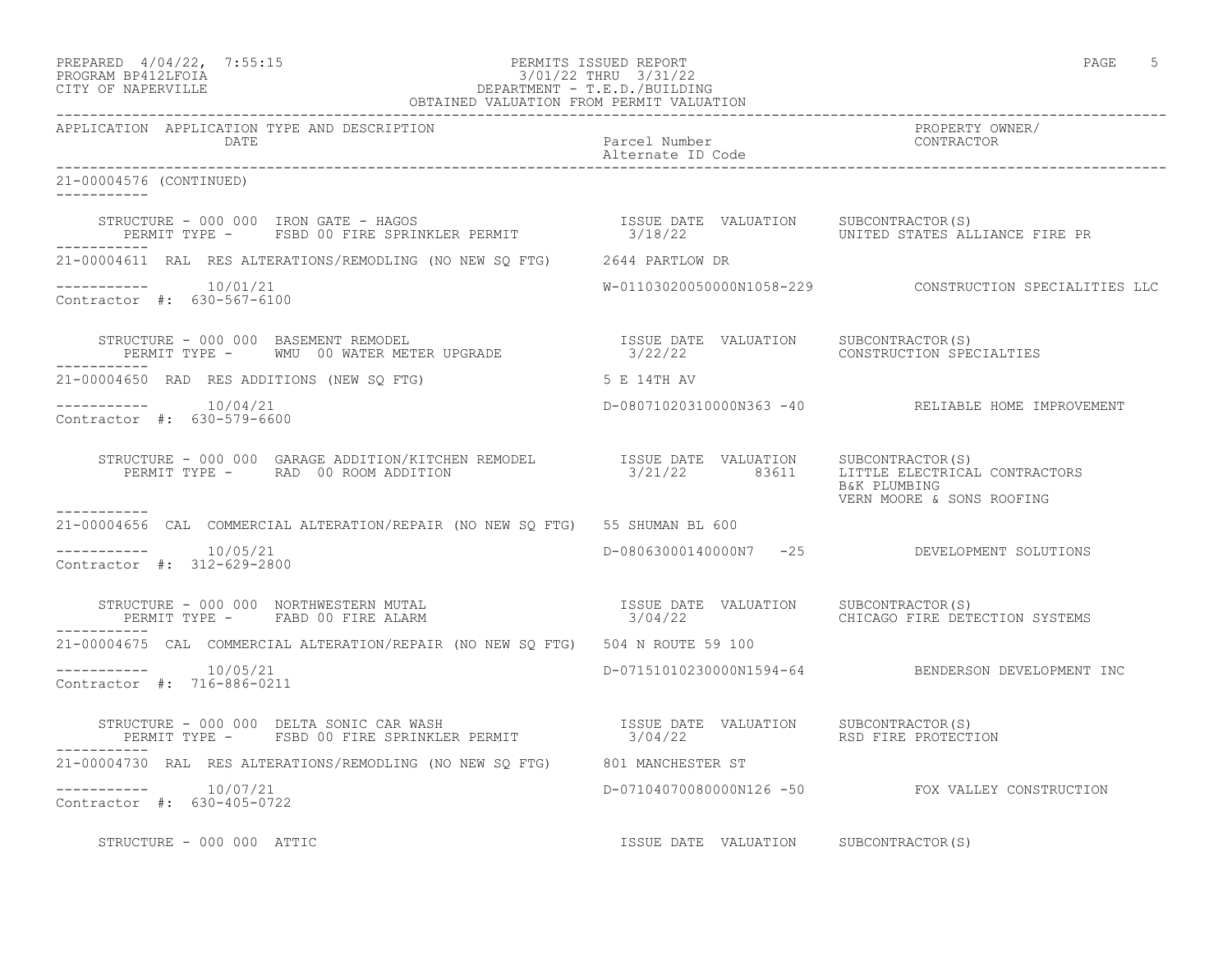# PREPARED 4/04/22, 7:55:15 PERMITS ISSUED REPORT PAGE 6 PROGRAM BP412LFOIA 3/01/22 THRU 3/31/22 CITY OF NAPERVILLE DEPARTMENT - T.E.D./BUILDING

|                                                       | OBTAINED VALUATION FROM PERMIT VALUATION                                                                                                                                                                                                                                                                                                                                                      |                                       |                                                                                                 |
|-------------------------------------------------------|-----------------------------------------------------------------------------------------------------------------------------------------------------------------------------------------------------------------------------------------------------------------------------------------------------------------------------------------------------------------------------------------------|---------------------------------------|-------------------------------------------------------------------------------------------------|
| APPLICATION APPLICATION TYPE AND DESCRIPTION<br>DATE  |                                                                                                                                                                                                                                                                                                                                                                                               | Parcel Number<br>Alternate ID Code    | PROPERTY OWNER/<br>CONTRACTOR                                                                   |
| 21-00004730 (CONTINUED)                               |                                                                                                                                                                                                                                                                                                                                                                                               |                                       |                                                                                                 |
| . _ _ _ _ _ _ _ _ _ _                                 | PERMIT TYPE - RAL 00 ROOM ALTERATION 3/30/22 4517                                                                                                                                                                                                                                                                                                                                             |                                       |                                                                                                 |
|                                                       | 21-00004757 RAL RES ALTERATIONS/REMODLING (NO NEW SQ FTG) 954 DAKOTA CR                                                                                                                                                                                                                                                                                                                       |                                       |                                                                                                 |
| -----------    10/08/21<br>Contractor #: 630-888-4694 |                                                                                                                                                                                                                                                                                                                                                                                               |                                       | D-08064070130000N222 -26 PROPERTY RENOVATORS                                                    |
| ___________                                           | STRUCTURE - 000 000 MASTER SHOWER/TUB REPLACEMENT              ISSUE DATE VALUATION    SUBCONTRACTOR(S)<br>PERMIT TYPE -     RAL 00 ROOM ALTERATION                         3/21/22       58000    CLAUSEN PLUMBING<br>WMU 00 WATER                                                                                                                                                           |                                       |                                                                                                 |
| 21-00004770 DPX DUPLEX NEW CONST                      |                                                                                                                                                                                                                                                                                                                                                                                               | 4020 ASHWOOD PARK CT                  |                                                                                                 |
| $--------- 10/11/21$<br>Contractor #: 630-922-0511    |                                                                                                                                                                                                                                                                                                                                                                                               |                                       | W-01172050370000N1538-241 CRESTVIEW BUILDERS                                                    |
| STRUCTURE - 000 000 DPX                               |                                                                                                                                                                                                                                                                                                                                                                                               |                                       | NAPERVILLE ELECTRICAL CONT INC<br>JEFF WEHRLI EXCAVATING<br>APEX BUILDERS INC                   |
| -----------<br>21-00004771 DPX DUPLEX NEW CONST       |                                                                                                                                                                                                                                                                                                                                                                                               |                                       |                                                                                                 |
| -----------    10/11/21<br>Contractor #: 630-922-0511 |                                                                                                                                                                                                                                                                                                                                                                                               | 4022 ASHWOOD PARK CT                  | W-0117205037000 N1538-241 CRESTVIEW BUILDERS                                                    |
| STRUCTURE - 000 000 DPX                               | RUCTURE - 000 000 DPX<br>PERMIT TYPE - DPXP 00 DUPLEX PERMIT ------ -------------- 3/02/22 400000<br>DPXP 00 DUPLEX PERWIT<br>ELEC 00 ELECTRIC FOR SINGLE FAMILY/DPX 3/02/22<br>MECH 00 MECHANICAL FOR SFR/DPX 3/02/22<br>PLUM 00 PLUMBING FOR SINGLE FAMILY/DPX 3/02/22<br>STRU 00 STRUCTURAL FOR SINGLE FAM/DPX 3/02/22 AND ANTION PLOMBING<br>TREE 00 PARKWAY TREE PLANTING PERMIT 3/02/22 |                                       | SUBCONTRACTOR(S)<br>NAPERVILLE ELECTRICAL CONT INC<br>JEFF WEHRLI EXCAVATING<br>ACTION PLUMBING |
|                                                       | 21-00004789 CAL COMMERCIAL ALTERATION/REPAIR (NO NEW SQ FTG) 2835 AURORA AV 115                                                                                                                                                                                                                                                                                                               |                                       |                                                                                                 |
| -----------    10/12/21<br>Contractor #: 815-250-7810 |                                                                                                                                                                                                                                                                                                                                                                                               |                                       | D-07221020240000N1153-94 MIDWEST FACILITIES & CONSTR.                                           |
| STRUCTURE - 000 000 DOORDASH                          |                                                                                                                                                                                                                                                                                                                                                                                               | ISSUE DATE VALUATION SUBCONTRACTOR(S) |                                                                                                 |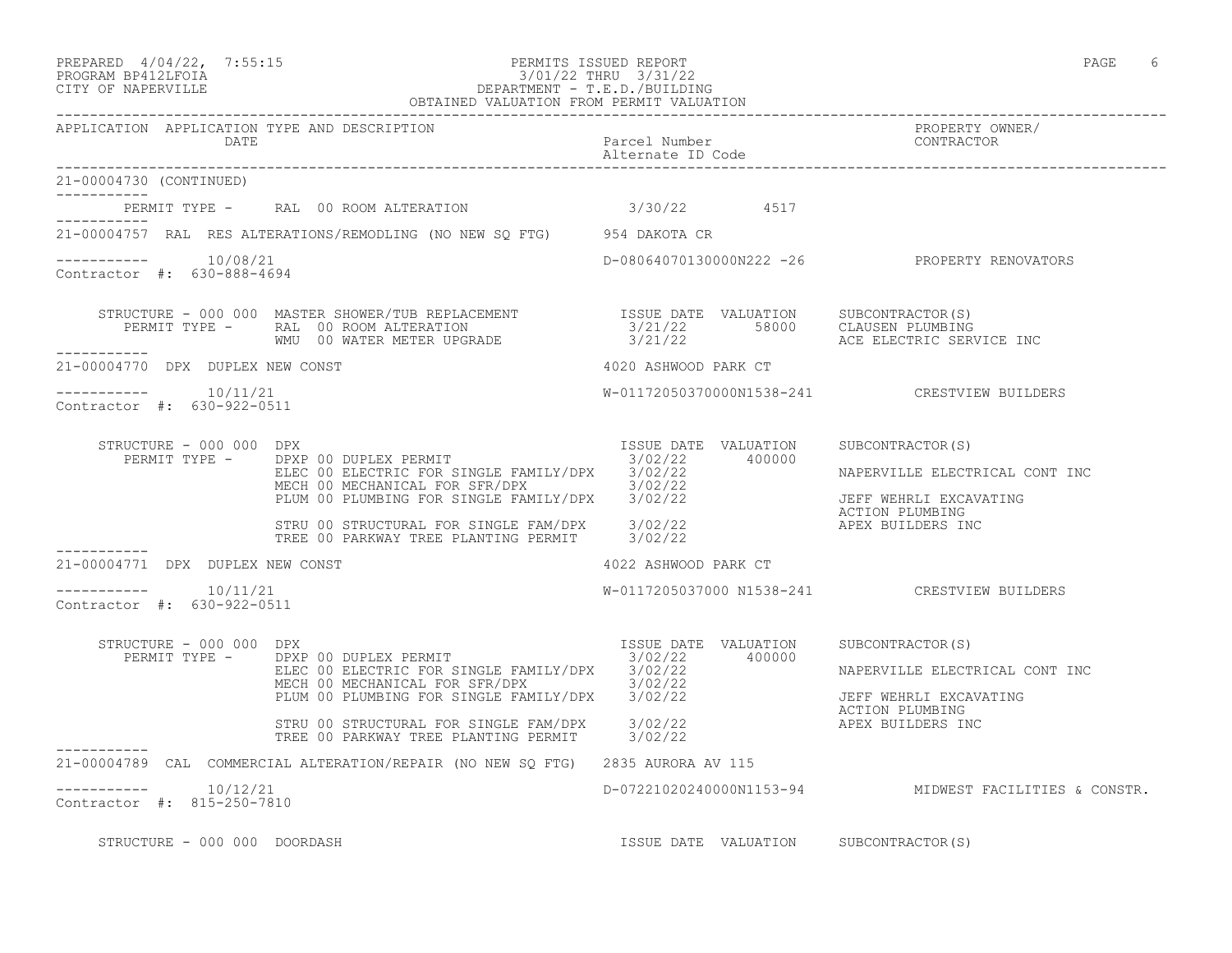| PREPARED | $4/04/22$ , | 7:55:15 |
|----------|-------------|---------|
|          |             |         |

#### PREPARED 4/04/22, 7:55:15 PERMITS ISSUED REPORT PAGE 7 PROGRAM BP412LFOIA 3/01/22 THRU 3/31/22 CITY OF NAPERVILLE DEPARTMENT - T.E.D./BUILDING OBTAINED VALUATION FROM PERMIT VALUATION

| APPLICATION APPLICATION TYPE AND DESCRIPTION<br>DATE                                                                                                                                                                                                                                                  | Parcel Number<br>Alternate ID Code                    | PROPERTY OWNER/<br>CONTRACTOR                            |
|-------------------------------------------------------------------------------------------------------------------------------------------------------------------------------------------------------------------------------------------------------------------------------------------------------|-------------------------------------------------------|----------------------------------------------------------|
| 21-00004789 (CONTINUED)                                                                                                                                                                                                                                                                               |                                                       |                                                          |
| PERMIT TYPE - CCAD 00 COMMERCIAL - CAD 3/10/22 98000 TRI-M ELECTRIC, INC                                                                                                                                                                                                                              |                                                       | DEPENDABLE PLUMBING INC                                  |
| ___________<br>21-00004791 CAL COMMERCIAL ALTERATION/REPAIR (NO NEW SQ FTG) 776 S ROUTE 59 118                                                                                                                                                                                                        |                                                       |                                                          |
| $--------- 10/13/21$<br>Contractor #: 708-715-1734                                                                                                                                                                                                                                                    |                                                       | D-07223000380000N1307-109 SUGA BUILDERS & CONSTRUCTION   |
| STRUCTURE – 000 000 SRISHTI                                     ISSUE DATE VALUATION   SUBCONTRACTOR(S)<br>PERMIT TYPE –   FABD 00 FIRE ALARM                       3/11/22         SUPERIOR FIRE & SECURITY, LLC<br>STRUCTURE - 000 000 SRISHTI                                                      |                                                       |                                                          |
| 21-00004854 RAL RES ALTERATIONS/REMODLING (NO NEW SQ FTG) 626 WILLOW RD                                                                                                                                                                                                                               |                                                       |                                                          |
| $--------- 10/15/21$<br>Contractor #: 630-364-3669                                                                                                                                                                                                                                                    |                                                       | D-08191110040000N38 -100 REDSTART CONSTRUCTION           |
| STRUCTURE - 000 000 INTERIOR REMODEL<br>PERMIT TYPE - WMU 00 WATER METER UPGRADE 3/31/22 A B S ELECTRIC                                                                                                                                                                                               |                                                       | KPS PLUMBING                                             |
| ___________<br>21-00004858 CAL COMMERCIAL ALTERATION/REPAIR (NO NEW SQ FTG) 1215 ROYAL ST GEORGE DR                                                                                                                                                                                                   |                                                       |                                                          |
| $--------- 10/15/21$<br>Contractor #: 630-546-8723                                                                                                                                                                                                                                                    |                                                       | D-07114031290000NNA -38 41 NORTH CONTRACTORS             |
| $\begin{array}{cccc} \texttt{STRUCTURE} & - & 000 & 000 & \texttt{CRESS} & \texttt{CREEK} & \texttt{COUNTRY} & \texttt{CLUB} & & & & & \\ \texttt{PERMIT TYPE} & - & \texttt{FABD} & 00 & \texttt{FIRE} & \texttt{ALARM} & & & & & \\ \end{array}$<br>PERMIT TYPE - FABD 00 FIRE ALARM<br>___________ |                                                       |                                                          |
| 21-00004901 FN FENCE APPLICATION                                                                                                                                                                                                                                                                      | 2052 SHADY GROVE CT                                   |                                                          |
| $--------- 10/15/21$<br>Contractor #: 630-971-1034                                                                                                                                                                                                                                                    | D-08284171020000N693 -150    NORTHWEST FENCE          |                                                          |
| STRUCTURE - 000 000<br>PERMIT TYPE - FN 00 FENCE<br>-----------                                                                                                                                                                                                                                       | ISSUE DATE VALUATION SUBCONTRACTOR(S)<br>3/16/22 8500 |                                                          |
| 21-00004935 CAL COMMERCIAL ALTERATION/REPAIR (NO NEW SO FTG) 320 SCHOOL ST                                                                                                                                                                                                                            |                                                       |                                                          |
| $--------$ 10/19/21<br>Contractor #: 312-649-7613                                                                                                                                                                                                                                                     |                                                       | D-0818306001000 N427 -85 PEPPER CONSTRUCTION CO          |
| STRUCTURE - 000 000 NCC - OESTERLE LIBRARY                       ISSUE DATE VALUATION     SUBCONTRACTOR(S)<br>PERMIT TYPE -     FSBD 00 FIRE SPRINKLER PERMIT                  3/30/22                        F.E. MORAN, INC                                                                         |                                                       |                                                          |
| 21-00004970 ESC ELECTRIC SERVICE CHANGE                                                                                                                                                                                                                                                               | 1228 HERCULES LN                                      |                                                          |
| $--------- 10/21/21$<br>Contractor #: 773-908-8257                                                                                                                                                                                                                                                    |                                                       | D-08301190060000N481 -130 BLUE LINE ELECTRICAL CONTRACTO |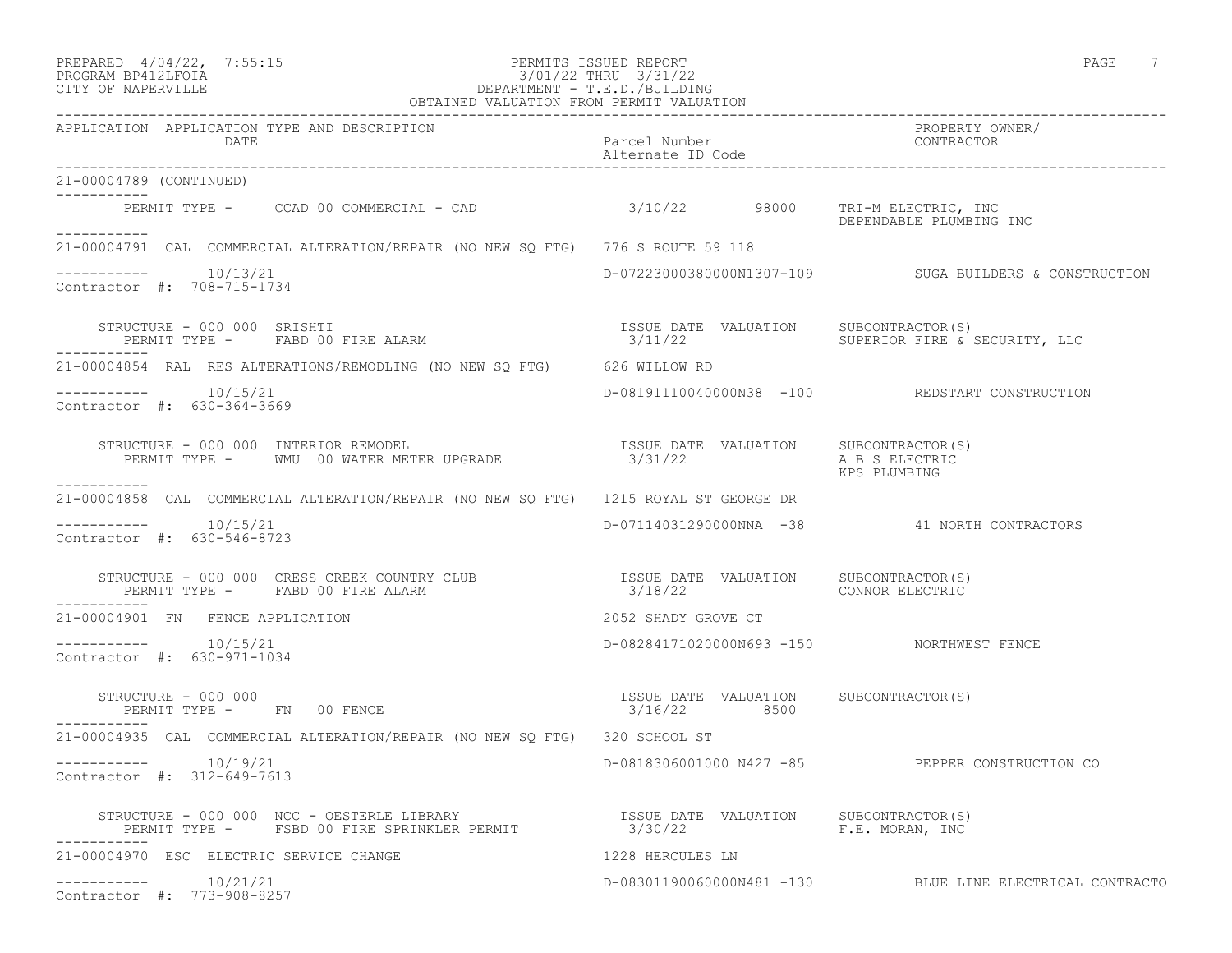| PREPARED 4/04/22, 7:55:15 |  | PERMITS ISSUED REPORT | PAGE |  |
|---------------------------|--|-----------------------|------|--|
| DDOCD3M DD410TDOT3        |  | 101/00 munti 0/01/00  |      |  |

# PROGRAM BP412LFOIA 3/01/22 THRU 3/31/22 CITY OF NAPERVILLE DEPARTMENT - T.E.D./BUILDING OBTAINED VALUATION FROM PERMIT VALUATION

------------------------------------------------------------------------------------------------------------------------------------ APPLICATION APPLICATION TYPE AND DESCRIPTION PROPERTY OWNER/ DATE CONTRACTOR CONTRACTOR DESCRIPTION PARCEL Number<br>Alternate ID Code Alternate ID Code ------------------------------------------------------------------------------------------------------------------------------------ 21-00004970 (CONTINUED) ----------- STRUCTURE - 000 000 ELECTRICAL SERVICE UPGRADE TO 200AMPS ISSUE DATE VALUATION SUBCONTRACTOR(S)<br>PERMIT TYPE - ELSC 00 ELECTRIC SVC CHANGE RES. 3/01/22 BLUE LINE ELECTRICAL CONTRACTO PERMIT TYPE - ELSC 00 ELECTRIC SVC CHANGE RES. 3/01/22 ----------- 21-00004974 DMOC DEMOLITION COMMERCIAL 2835 AURORA AV 115 ----------- 10/21/21 D-07221020240000N1153-94 MIDWEST FACILITIES & CONSTR. Contractor #: 815-250-7810 STRUCTURE - 000 000 DOORDASH ISSUE DATE VALUATION SUBCONTRACTOR(S) PERMIT TYPE - DMIC 00 DEMOLITION COMMERCIAL INTERIOR 3/08/22 6600 ----------- 21-00004984 DRWY DRIVEWAY NEW AND ALTERATIONS 2620 NEWPORT DR ----------- 10/22/21 W-01014030060000N562 -204 DRESSLER BLOCK CONCRETE Contractor #: 630-878-3162 STRUCTURE - 000 000 R/R CONCRETE DRWY/AP ISSUE DATE VALUATION SUBCONTRACTOR(S) PERMIT TYPE - DRWY 00 DRIVEWAY ADDITION/ALTERATION 3/31/22 9525 DRESSLER BLOCK CONCRETE ROW 00 RIGHT OF WAY PERMIT 3/31/22 DRESSLER BLOCK CONCRETE ----------- 21-00004987 SFR SINGLE FAMILY RESIDENCE 476 S COLUMBIA ST  $--------- 10/22/21$ D-08192020320000N345 -101 M HOUSE Contractor #: 630-748-9242 STRUCTURE - 000 000 SFR ISSUE DATE VALUATION SUBCONTRACTOR(S) PERMIT TYPE - DCK 00 DECK WITH STRUCTURE - SFR/DPX 3/22/22 1100000 ELEC 00 ELECTRIC FOR SINGLE FAMILY/DPX 3/22/22 LITTLE ELECTRICAL CONTRACTORS FB 00 FINISHED BASEMENT 3/22/22 1100000 MECH 00 MECHANICAL FOR SFR/DPX 3/22/22 PLRM 00 PLUMBING BASEMENT ROUGH 3/22/22 PLUM 00 PLUMBING FOR SINGLE FAMILY/DPX 3/22/22 ANOTHER PLUMBING COMPANY I & A EXCAVATING INC SFRP 00 SINGLE FAMILY RESIDENCE PERMIT 3/22/22 1100000 STRU 00 STRUCTURAL FOR SINGLE FAM/DPX 3/22/22 BRYJA ROOFING AND REMODELING TREE 00 PARKWAY TREE PLANTING PERMIT 3/22/22 ----------- 21-00005022 CAL COMMERCIAL ALTERATION/REPAIR (NO NEW SQ FTG) 1315 S NAPER BL 105 ----------- 10/26/21 D-08292030270000N1868-133 INNOVATIVE CONSTRUCTION CONCEP Contractor #: 262-443-1488 STRUCTURE - 000 000 JERSEY MIKE'S ISSUE DATE VALUATION SUBCONTRACTOR(S)

PERMIT TYPE - CCS 00 COMMERCIAL COOKING SYSTEM 3/18/22 FOX VALLEY FIRE & SAFETY CO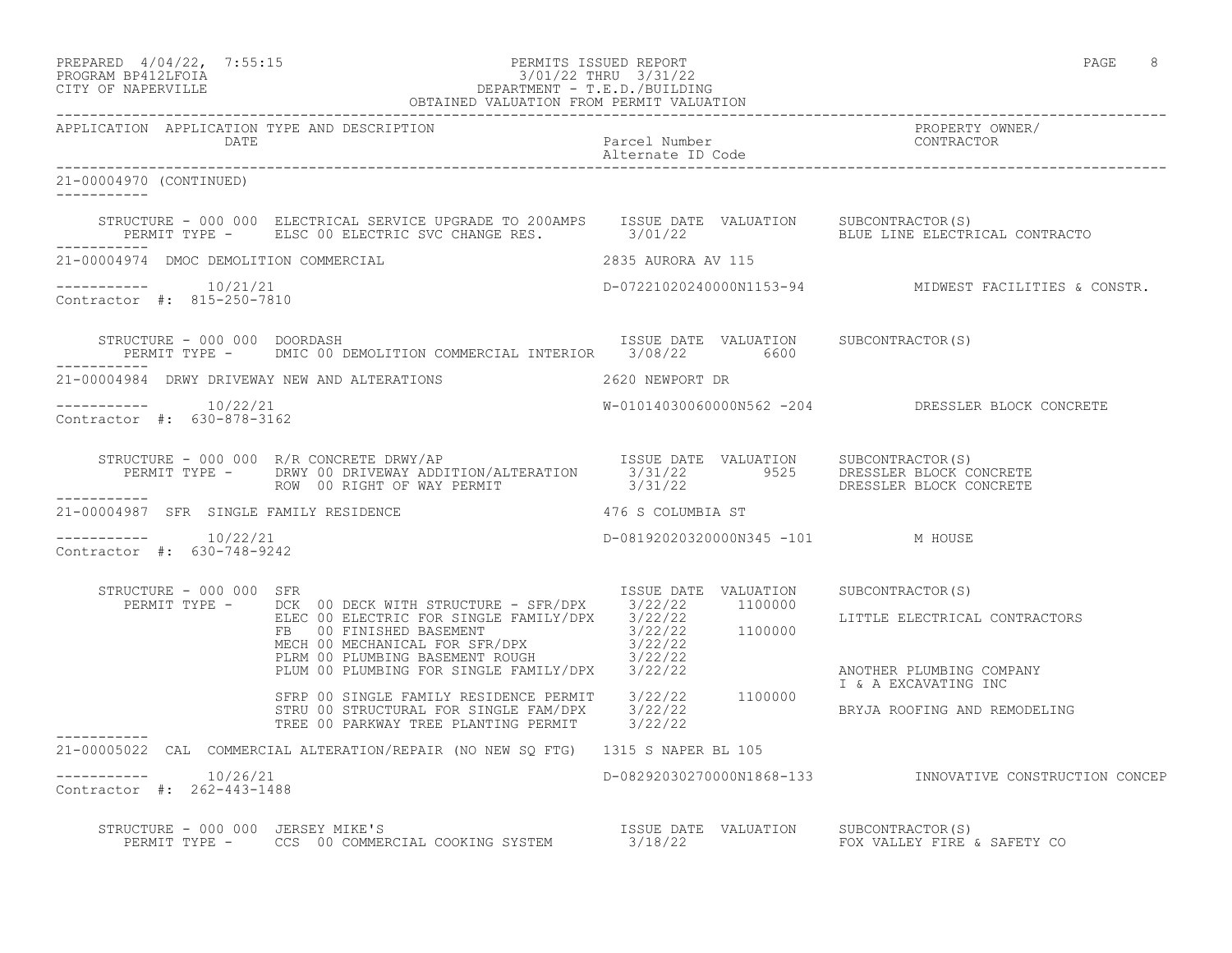PREPARED 4/04/22, 7:55:15 PERMITS ISSUED REPORT PAGE 9

### PROGRAM BP412LFOIA 3/01/22 THRU 3/31/22 CITY OF NAPERVILLE DEPARTMENT - T.E.D./BUILDING OBTAINED VALUATION FROM PERMIT VALUATION

|                                                         | DATE PROPERTY OWNER/<br>DATE Parcel Number<br>21-00005022 (CONTINUED)<br>21-00005022 (CONTINUED)                                                                                                                                   |                                                        |                                                        |
|---------------------------------------------------------|------------------------------------------------------------------------------------------------------------------------------------------------------------------------------------------------------------------------------------|--------------------------------------------------------|--------------------------------------------------------|
|                                                         |                                                                                                                                                                                                                                    |                                                        |                                                        |
| ----------- FABD 00 FIRE ALARM                          |                                                                                                                                                                                                                                    | 3/18/22 CONNOR ELECTRIC                                |                                                        |
| 21-00005041 RAD RES ADDITIONS (NEW SO FTG)              |                                                                                                                                                                                                                                    | 1244 ARTHUR RD                                         |                                                        |
| $--------- 10/26/21$<br>Contractor #:                   |                                                                                                                                                                                                                                    |                                                        |                                                        |
|                                                         |                                                                                                                                                                                                                                    |                                                        |                                                        |
|                                                         | 21-00005060 RAL RES ALTERATIONS/REMODLING (NO NEW SQ FTG) 1003 S CHARLES AV                                                                                                                                                        |                                                        |                                                        |
| $--------- 10/27/21$<br>Contractor #: 773-814-6430      |                                                                                                                                                                                                                                    |                                                        | D-08194060140000N156 -116 GREG'S RESTORATION INC       |
|                                                         | STRUCTURE - 000 000 BRICK WORK ON GARAGE/NEW STEEL ANGLE LIN ISSUE DATE VALUATION SUBCONTRACTOR(S)<br>PERMIT TYPE - MISC 00 MISCELLANEOUS PERMIT 3/24/22 4400                                                                      |                                                        |                                                        |
|                                                         | 21-00005086 RAD RES ADDITIONS (NEW SQ FTG)                                                                                                                                                                                         | 1055 E HILLSIDE RD                                     |                                                        |
| $--------- 10/28/21$<br>Contractor #: 815-932-4431      |                                                                                                                                                                                                                                    |                                                        | D-08192130270000N1186-101 WEATHER SEAL NU-SASH         |
| -----------                                             | STRUCTURE – 000 000 3 SEASONS SUNROOM                               ISSUE DATE VALUATION     SUBCONTRACTOR(S)<br>PERMIT TYPE –      RAD  00 ROOM ADDITION                                 3/22/22          61523     GOODBERLET H  |                                                        |                                                        |
| 21-00005099 PAT PATIO APPLICATION                       |                                                                                                                                                                                                                                    | 31 S MILL ST                                           |                                                        |
| $--------- 10/29/21$<br>Contractor #: 630-213-9540      |                                                                                                                                                                                                                                    |                                                        | D-07134150270000N539 -84 FORTIS GROUNDWORKS            |
| STRUCTURE - 000 000 PATIO<br>PERMIT TYPE - PAT 00 PATIO |                                                                                                                                                                                                                                    | ISSUE DATE VALUATION SUBCONTRACTOR(S)<br>3/18/22 11260 |                                                        |
|                                                         | 21-00005145 CAL COMMERCIAL ALTERATION/REPAIR (NO NEW SQ FTG) 304 S ROUTE 59 124                                                                                                                                                    |                                                        |                                                        |
| $--------- 11/03/21$<br>Contractor #: 262-865-6210      |                                                                                                                                                                                                                                    | D-07221020240000N1153-94 HORIZON RETAIL                |                                                        |
| ___________                                             | STRUCTURE - 000 000 BATH & BODY WORKS<br>PERMIT TYPE - FABD 00 FIRE ALARM 3/18/22 BATE VALUATION SUBCONTRACTOR(S)<br>FSBD 00 FIRE SPRINKLER PERMIT 3/18/22 UNITED STATES ALLIANCE FIRE PR<br>STRUCTURE - 000 000 BATH & BODY WORKS |                                                        |                                                        |
|                                                         | 21-00005149 ESC ELECTRIC SERVICE CHANGE                                                                                                                                                                                            | 20 FOREST AV                                           |                                                        |
| $--------- 11/03/21$<br>Contractor #: 815-254-0300      |                                                                                                                                                                                                                                    |                                                        | D-07133090020000N603 -83 LITTLE ELECTRICAL CONTRACTORS |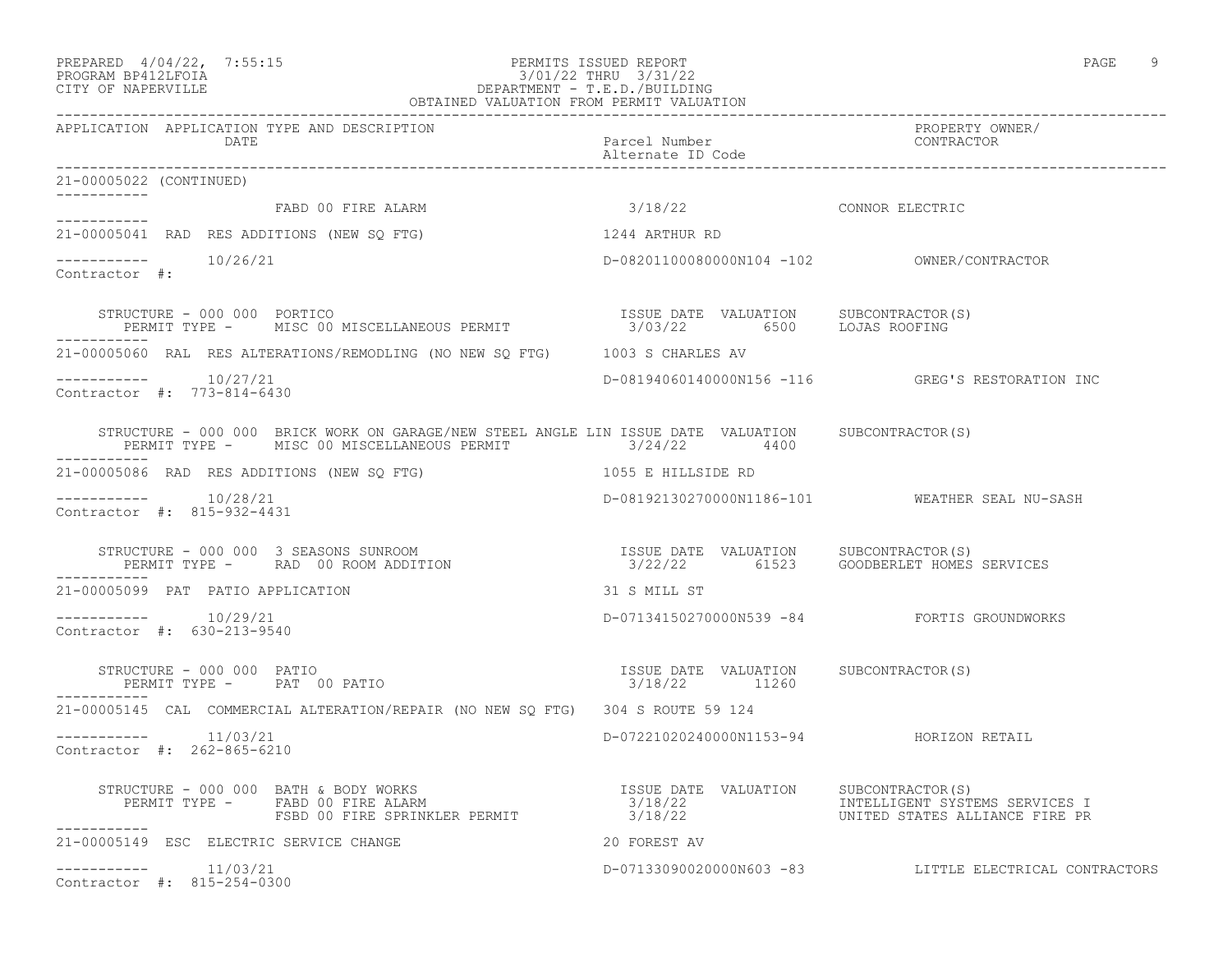PREPARED  $4/04/22$ , 7:55:15 PERMITS ISSUED REPORT PAGE 10

# PROGRAM BP412LFOIA 3/01/22 THRU 3/31/22 CITY OF NAPERVILLE DEPARTMENT - T.E.D./BUILDING

|                                                      | OBTAINED VALUATION FROM PERMIT VALUATION                                                                                                                                                                                                                                                                                                        |                                                                        |                                                  |
|------------------------------------------------------|-------------------------------------------------------------------------------------------------------------------------------------------------------------------------------------------------------------------------------------------------------------------------------------------------------------------------------------------------|------------------------------------------------------------------------|--------------------------------------------------|
| APPLICATION APPLICATION TYPE AND DESCRIPTION<br>DATE |                                                                                                                                                                                                                                                                                                                                                 | Parcel Number<br>Alternate ID Code                                     | PROPERTY OWNER/<br>CONTRACTOR                    |
| 21-00005149 (CONTINUED)<br>-----------               |                                                                                                                                                                                                                                                                                                                                                 |                                                                        |                                                  |
|                                                      | STRUCTURE - 000 000 PHOTOVALTAIC SYSTEM/EV CHARGER ISSUE DATE VALUATION SUBCONTRACTOR(S)<br>PERMIT TYPE - EVCR 00 ELECTRIC VEHICLE STATION RES 3/03/22 350000 LITTLE ELECTRICAL CONTRACTORS<br>PV 00 SOLAR PHOTOVOLTAIC 3/03/22 3500<br>PV 00 SOLAR PHOTOVOLTAIC                                                                                |                                                                        |                                                  |
|                                                      | 21-00005163 CAL COMMERCIAL ALTERATION/REPAIR (NO NEW SQ FTG) 263 SHUMAN BL 550                                                                                                                                                                                                                                                                  |                                                                        |                                                  |
| $--------$ 11/04/21<br>Contractor #: 630-834-1669    |                                                                                                                                                                                                                                                                                                                                                 | D-07014000340000N7 -24 J C ANDERSON INC                                |                                                  |
|                                                      | $\begin{array}{cccc} \texttt{STRUCTURE} - 000 000 & \texttt{IMEG CORPORTION} \\ \texttt{PERMIT TYPE} - \texttt{CCAD 00 COMMERCIAL} - \texttt{CAD} & \texttt{SAD} \\ \end{array} \qquad \begin{array}{cccc} \texttt{ISSUE} & \texttt{DATE} & \texttt{VALUATION} \\ \texttt{3/04/22} & \texttt{2000000} & \texttt{GEHRET T PLUMBING} \end{array}$ |                                                                        |                                                  |
|                                                      | ----------- FABD 00 FIRE ALARM                                                                                                                                                                                                                                                                                                                  |                                                                        |                                                  |
| 21-00005176 HME HOUSE METER-ELECTRIC                 |                                                                                                                                                                                                                                                                                                                                                 | 2240 WEATHERBEE LN HM                                                  |                                                  |
| Contractor #: 847-230-5400                           |                                                                                                                                                                                                                                                                                                                                                 |                                                                        | D-08052070361701N1859-013 PULTE GROUP-SCHAUMBURG |
| STRUCTURE - 000 000                                  |                                                                                                                                                                                                                                                                                                                                                 |                                                                        |                                                  |
| 21-00005188 HME HOUSE METER-ELECTRIC                 |                                                                                                                                                                                                                                                                                                                                                 | 1253 JOSIAH RD HM                                                      |                                                  |
| $--------- 11/05/21$<br>Contractor #: 847-230-5400   |                                                                                                                                                                                                                                                                                                                                                 |                                                                        | D-05325000141661N1859-13N PULTE GROUP-SCHAUMBURG |
| STRUCTURE - 000 000                                  | PERMIT TYPE - FABD 00 FIRE ALARM                                                                                                                                                                                                                                                                                                                | ISSUE DATE VALUATION SUBCONTRACTOR (S)<br>3/18/22 ZOEPAZ ALARM COMPANY |                                                  |
| 21-00005220 SIGN SIGN APPLICATIONS                   |                                                                                                                                                                                                                                                                                                                                                 | 1240 W OGDEN AV                                                        |                                                  |
| $--------- 11/09/21$<br>Contractor #: 224-653-8445   |                                                                                                                                                                                                                                                                                                                                                 |                                                                        | D-07141040040000N92 -66 0ZKO SIGN LIGHTING       |
| STRUCTURE - 000 000                                  | PERMIT TYPE - SIGN 00 SIGN                                                                                                                                                                                                                                                                                                                      | ISSUE DATE VALUATION SUBCONTRACTOR(S)<br>3/22/22     ANDAS ELECTRIC    |                                                  |
|                                                      | 21-00005222 RAL RES ALTERATIONS/REMODLING (NO NEW SQ FTG) 2308 WILMINGTON CT                                                                                                                                                                                                                                                                    |                                                                        |                                                  |
| $------- 11/09/21$<br>Contractor #: 630-983-6220     |                                                                                                                                                                                                                                                                                                                                                 | W-01012090760000N736 -189 AUTUMN HOMES INC                             |                                                  |
|                                                      | STRUCTURE - 000 000 MASTER BATH REMODEL                                                                                                                                                                                                                                                                                                         | ISSUE DATE VALUATION SUBCONTRACTOR(S)                                  |                                                  |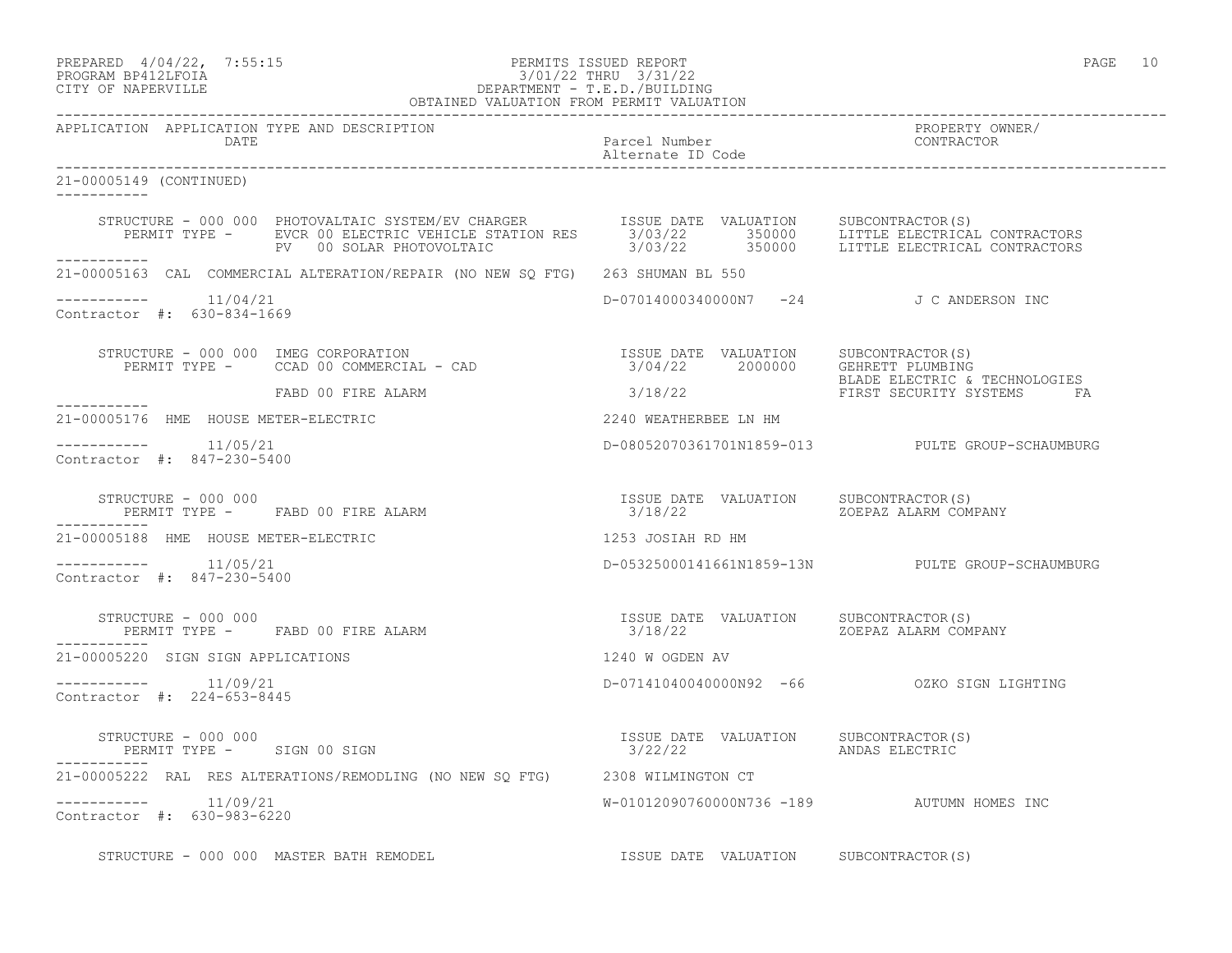#### PREPARED 4/04/22, 7:55:15 PERMITS ISSUED REPORT PAGE 11 PROGRAM BP412LFOIA 3/01/22 THRU 3/31/22 CITY OF NAPERVILLE DEPARTMENT - T.E.D./BUILDING OBTAINED VALUATION FROM PERMIT VALUATION

| APPLICATION APPLICATION TYPE AND DESCRIPTION<br>DATE                                                                                                                                                                                                                                                                                            | Parcel Number<br>Alternate ID Code                                 | PROPERTY OWNER/<br>CONTRACTOR                     |
|-------------------------------------------------------------------------------------------------------------------------------------------------------------------------------------------------------------------------------------------------------------------------------------------------------------------------------------------------|--------------------------------------------------------------------|---------------------------------------------------|
| 21-00005222 (CONTINUED)                                                                                                                                                                                                                                                                                                                         |                                                                    |                                                   |
| ___________<br>PERMIT TYPE - RAL 00 ROOM ALTERATION                                                                                                                                                                                                                                                                                             | 3/21/22 30000 HOGAN PLUMBING                                       | M & A ELECTRICAL, LLC                             |
| ___________<br>21-00005233 SIGN SIGN APPLICATIONS                                                                                                                                                                                                                                                                                               | 376 S ROUTE 59 116                                                 |                                                   |
| $--------- 11/09/21$<br>Contractor #: 630-453-5331                                                                                                                                                                                                                                                                                              |                                                                    | D-07221020240000N1153-94 OM SIGNS AND GRAPHICS    |
| STRUCTURE - 000 000<br>PERMIT TYPE - SIGN 00 SIGN<br>-----------                                                                                                                                                                                                                                                                                | ISSUE DATE VALUATION SUBCONTRACTOR(S)<br>3/29/22 CURRENT FLOW, LLC |                                                   |
| 21-00005326 CAL COMMERCIAL ALTERATION/REPAIR (NO NEW SQ FTG) 1023 S WASHINGTON ST 103                                                                                                                                                                                                                                                           |                                                                    |                                                   |
| $--------- 11/16/21$<br>Contractor #: 630-740-6563                                                                                                                                                                                                                                                                                              |                                                                    | - SEQUOIA GENERAL CONSTRUCTION                    |
| PERMIT TYPE - FABD 00 FIRE ALARM<br>-----------                                                                                                                                                                                                                                                                                                 |                                                                    |                                                   |
| 21-00005366 DECK DECK                                                                                                                                                                                                                                                                                                                           | 1424 BAYOU PATH DR                                                 |                                                   |
| $---------$ 11/17/21<br>Contractor #: 815-641-2575                                                                                                                                                                                                                                                                                              | D-07093050410000N1767-047 TIM BITNER                               |                                                   |
| STRUCTURE - 000 000 DECK<br>PERMIT TYPE - DECK 00 DECK                                                                                                                                                                                                                                                                                          | ISSUE DATE VALUATION SUBCONTRACTOR(S)<br>$3/04/22$ 12000           |                                                   |
| 21-00005367 CAL COMMERCIAL ALTERATION/REPAIR (NO NEW SO FTG) 2212 FERRY RD 107                                                                                                                                                                                                                                                                  |                                                                    |                                                   |
| $--------$ 11/17/21<br>Contractor #: 630-306-7000                                                                                                                                                                                                                                                                                               |                                                                    | D-07042051430000N1705-3 KURE CONSTRUCTION INC.    |
| $\begin{array}{cccc} \texttt{STRUCTURE} - 000 000 & \texttt{IRON GATE} - \texttt{KENNEDY} & \texttt{ISSUE DATE} & \texttt{VALUATION} & \texttt{SUBCONTRACTOR(S)} \\ \texttt{PERMIT TYPE} - \texttt{CCAD} 00 \texttt{COMMERCIAL} - \texttt{CAD} & \texttt{SUDS} & \texttt{3/09/22} & \texttt{100000} & \texttt{TOPPEL PLUMBING INC} \end{array}$ |                                                                    |                                                   |
| FABD 00 FIRE ALARM<br>------------                                                                                                                                                                                                                                                                                                              | 3/24/22 ZOEPAZ ALARM COMPANY                                       | B.I.G. ELECTRIC INC                               |
| 21-00005390 FN FENCE APPLICATION                                                                                                                                                                                                                                                                                                                | 1017 STANTON DR                                                    |                                                   |
| $------- 11/18/21$<br>Contractor #: 630-406-8410                                                                                                                                                                                                                                                                                                |                                                                    | D-08291080050000N414 -132 PARAMOUNT FENCE-BATAVIA |
| STRUCTURE - 000 000<br>PERMIT TYPE - FN 00 FENCE                                                                                                                                                                                                                                                                                                | ISSUE DATE VALUATION SUBCONTRACTOR(S)<br>3/14/22 4000              |                                                   |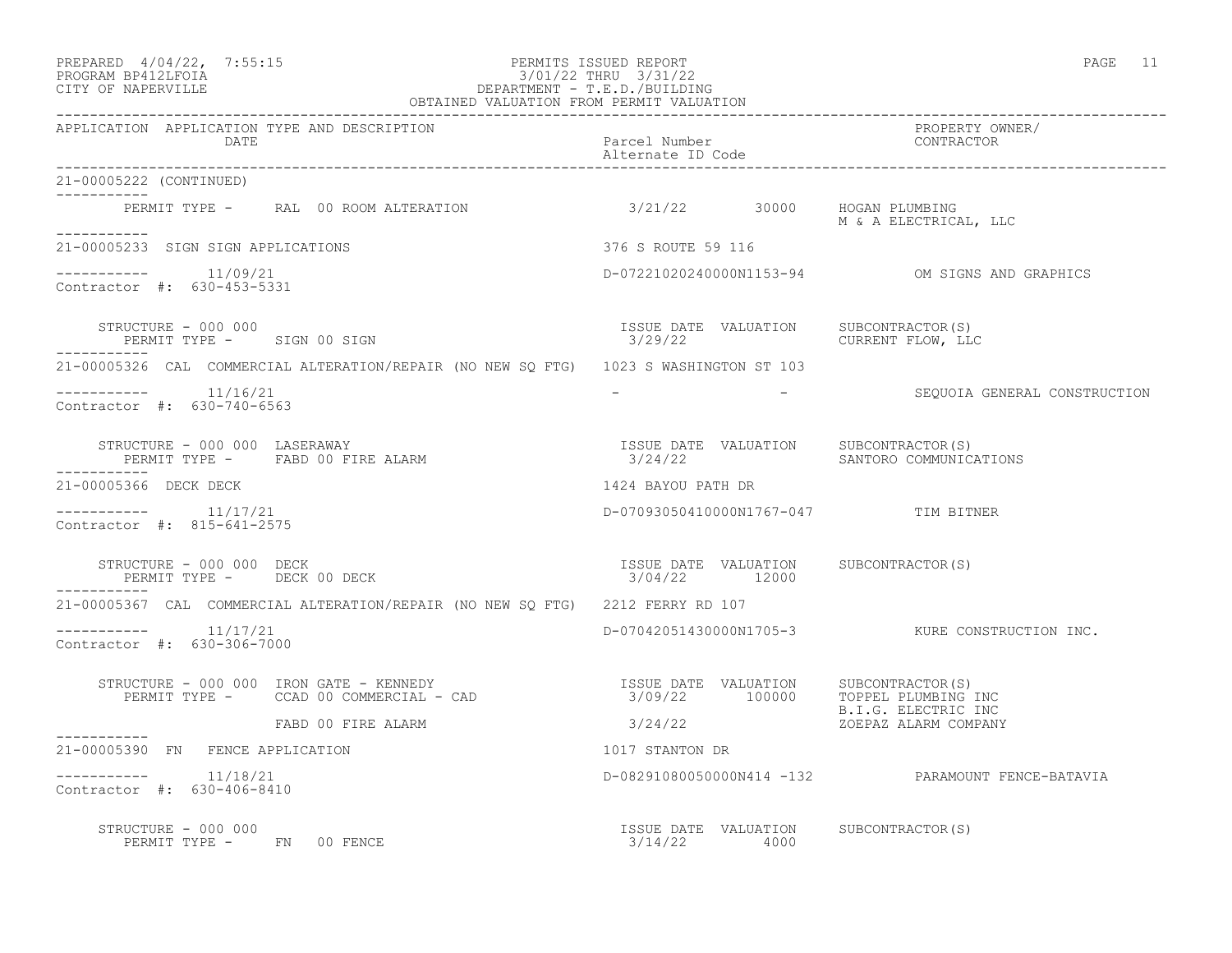#### PREPARED  $4/04/22$ , 7:55:15 PERMITS ISSUED REPORT PAGE 12 PROGRAM BP412LFOIA 3/01/22 THRU 3/31/22 CITY OF NAPERVILLE DEPARTMENT - T.E.D./BUILDING

| $\cdot$ .<br>. -<br>٠<br>×<br>۰. |  |
|----------------------------------|--|
|----------------------------------|--|

| OBTAINED VALUATION FROM PERMIT VALUATION                                                                                                                                                                                          |                                                  |                                                  |
|-----------------------------------------------------------------------------------------------------------------------------------------------------------------------------------------------------------------------------------|--------------------------------------------------|--------------------------------------------------|
| APPLICATION APPLICATION TYPE AND DESCRIPTION<br>DATE                                                                                                                                                                              | Parcel Number<br>Alternate ID Code               | PROPERTY OWNER/<br>CONTRACTOR                    |
| 21-00005407 CAL COMMERCIAL ALTERATION/REPAIR (NO NEW SO FTG) 135 AMBASSADOR DR                                                                                                                                                    |                                                  |                                                  |
| $------- 11/19/21$<br>Contractor #: 262-896-8723                                                                                                                                                                                  |                                                  | D-07153040250000N1303-79 THE REDMOND COMPANY     |
| STRUCTURE – 000 000 JACOBS GET READY CENTER                      ISSUE DATE VALUATION     SUBCONTRACTOR(S)<br>PERMIT TYPE –     FABD 00 FIRE ALARM                                  3/04/22                      S & S SYSTEMS OF |                                                  |                                                  |
| 21-00005413 CAL COMMERCIAL ALTERATION/REPAIR (NO NEW SQ FTG) 2860 SHOWPLACE DR 126                                                                                                                                                |                                                  |                                                  |
| $--------- 11/19/21$<br>Contractor #:                                                                                                                                                                                             |                                                  |                                                  |
| STRUCTURE – 000 000 KIDSTRONG<br>PERMIT TYPE – FABD 00 FIRE ALARM – 1999 – 1999 – 2002 – 2003/22                                                                                                                                  |                                                  | 3/23/22 ALLEGIANT FIRE PROTECTION, LLC           |
| 21-00005424 HME HOUSE METER-ELECTRIC                                                                                                                                                                                              | 1249 JOSIAH RD HM                                |                                                  |
| ----------    11/23/21<br>Contractor #: 847-230-5400                                                                                                                                                                              |                                                  | D-05325000141655N1859-13N PULTE GROUP-SCHAUMBURG |
| STRUCTURE - 000 000<br>PERMIT TYPE - FABD 00 FIRE ALARM                                                                                                                                                                           | ISSUE DATE VALUATION SUBCONTRACTOR(S)<br>3/18/22 | ZOEPAZ ALARM COMPANY                             |
| 21-00005430 CAL COMMERCIAL ALTERATION/REPAIR (NO NEW SO FTG) 1841 CENTRE POINT CR 100                                                                                                                                             |                                                  |                                                  |
| $------- 11/23/21$<br>Contractor #: 331-251-2726                                                                                                                                                                                  | D-08064080070000N310 -26 ARCO MURRAY             |                                                  |
| STRUCTURE - 000 000 CELL CARTA                                                                                                                                                                                                    |                                                  |                                                  |
| 21-00005451 SIGN SIGN APPLICATIONS                                                                                                                                                                                                | 348 S ROUTE 59                                   |                                                  |
| $--------$ 11/24/21<br>Contractor #: 847-550-8902                                                                                                                                                                                 |                                                  | D-07221020240000N1153-94 BRIGHT LIGHT SIGN CO.   |
| STRUCTURE – 000 000<br>PERMIT TYPE – SIGN 00 SIGN 1999 (1999) SUBLE DATE VALUATION SUBCONTRACTOR(S)                                                                                                                               | 3/24/22 POWER SOURCE ELECTRIC                    |                                                  |
| 21-00005452 SIGN SIGN APPLICATIONS                                                                                                                                                                                                | 348 S ROUTE 59                                   |                                                  |
| $--------- 11/24/21$<br>Contractor #: 847-550-8902                                                                                                                                                                                |                                                  | D-07221020240000N1153-94 BRIGHT LIGHT SIGN CO.   |
| STRUCTURE - 000 000                                                                                                                                                                                                               | ISSUE DATE VALUATION SUBCONTRACTOR(S)            |                                                  |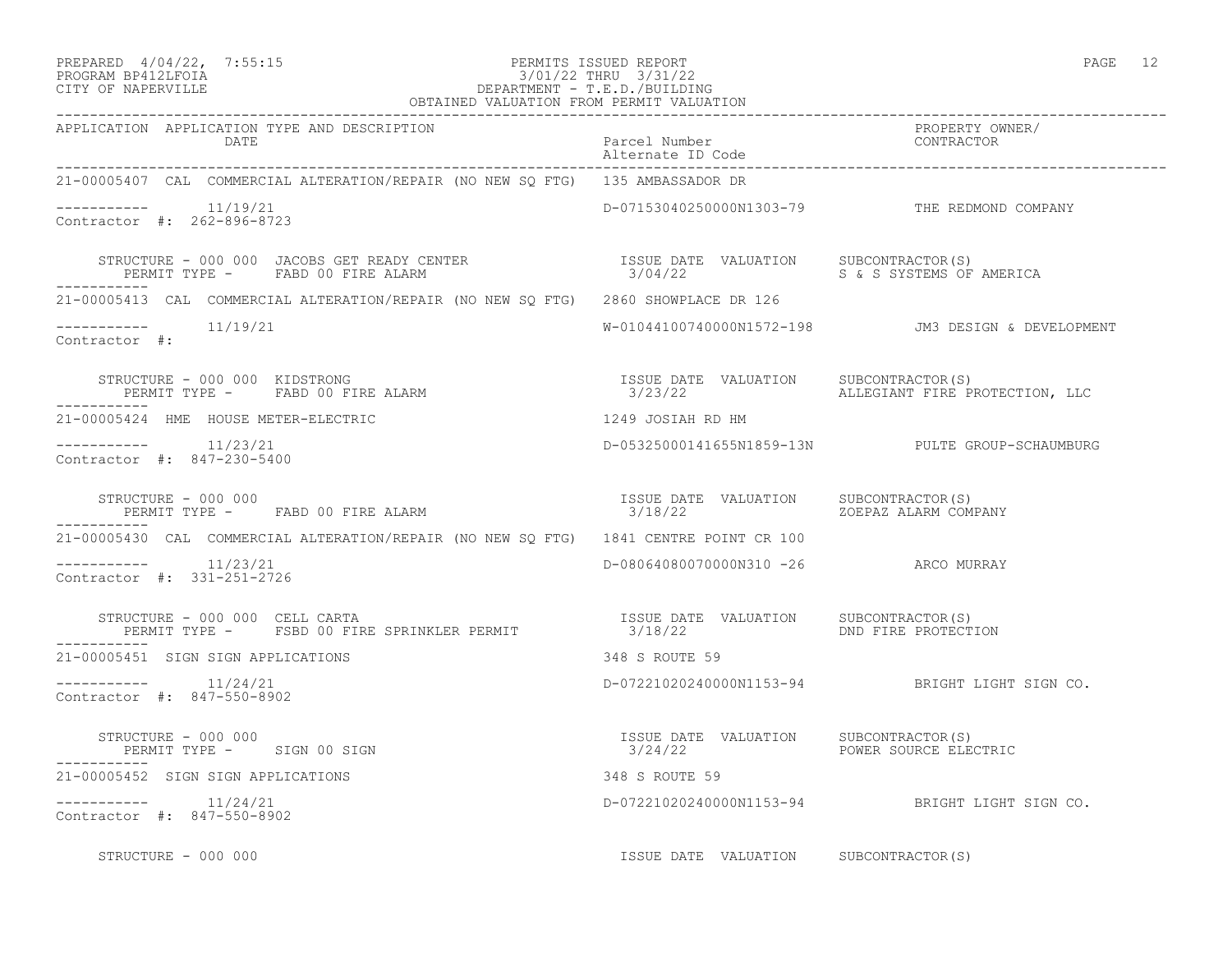| PREPARED | $4/04/22$ ,                             | 7:55:1! |
|----------|-----------------------------------------|---------|
|          | $\begin{array}{c}\n\hline\n\end{array}$ |         |

## PREPARED  $4/04/22$ , 7:55:15 PERMITS ISSUED REPORT PAGE 13 PROGRAM BP412LFOIA 3/01/22 THRU 3/31/22 CITY OF NAPERVILLE DEPARTMENT - T.E.D./BUILDING

| OBTAINED VALUATION FROM PERMIT VALUATION                                                                                                                                                                                                                                                                                                                                                                                  |                                      |                                                        |  |
|---------------------------------------------------------------------------------------------------------------------------------------------------------------------------------------------------------------------------------------------------------------------------------------------------------------------------------------------------------------------------------------------------------------------------|--------------------------------------|--------------------------------------------------------|--|
| APPLICATION APPLICATION TYPE AND DESCRIPTION<br>DATE Parcel Number<br>Alternate ID Code<br>05452 (CONTINUED)                                                                                                                                                                                                                                                                                                              |                                      | PROPERTY OWNER/<br>CONTRACTOR                          |  |
| 21-00005452 (CONTINUED)                                                                                                                                                                                                                                                                                                                                                                                                   |                                      |                                                        |  |
| PERMIT TYPE - SIGN 00 SIGN<br>___________                                                                                                                                                                                                                                                                                                                                                                                 | 3/24/22 POWER SOURCE ELECTRIC        |                                                        |  |
| 21-00005462 CAL COMMERCIAL ALTERATION/REPAIR (NO NEW SO FTG) 924 W 75TH ST 128                                                                                                                                                                                                                                                                                                                                            |                                      |                                                        |  |
| $--------- 11/24/21$<br>Contractor #: 630-417-0931                                                                                                                                                                                                                                                                                                                                                                        |                                      | D-07253000180000N1218-143 CICERO'S DEVELOPMENT CORP    |  |
| RUCTURE – 000 000 HOTWORX<br>PERMIT TYPE – FABD 00 FIRE ALARM – 1999 – 1999 – 2012/22 – 2012/22 – CHICAGO METRO FIRE PREVENT. FA<br>STRUCTURE - 000 000 HOTWORX<br>------------                                                                                                                                                                                                                                           |                                      |                                                        |  |
| 21-00005465 RAD RES ADDITIONS (NEW SQ FTG) 1148 TUTHILL RD                                                                                                                                                                                                                                                                                                                                                                |                                      |                                                        |  |
| $--------- 11/29/21$<br>Contractor #: 630-928-0122                                                                                                                                                                                                                                                                                                                                                                        |                                      | D-08084010830000N1009-58 OAKWOOD DEVELOPMENT           |  |
| STRUCTURE – 000 000 SUNROOM ADDITION                                   ISSUE DATE VALUATION     SUBCONTRACTOR(S)<br>PERMIT TYPE –      RAD  00 ROOM ADDITION                                3/03/22                                                                                                                                                                                                                       |                                      | PURE PLUMBING<br>S S & E ELECTRIC LLC                  |  |
| -----------<br>21-00005471 RAD RES ADDITIONS (NEW SQ FTG) 2224 NEWPORT DR                                                                                                                                                                                                                                                                                                                                                 |                                      |                                                        |  |
| $--------- 11/30/21$<br>Contractor #: 630-698-8354                                                                                                                                                                                                                                                                                                                                                                        | W-01012030200000N367 -189 M.T. MCCAW |                                                        |  |
| . _ _ _ _ _ _ _ _ _                                                                                                                                                                                                                                                                                                                                                                                                       |                                      | CONSTRUCTION SYSTEM CORP<br>BRISKO ELECTRIC            |  |
| 21-00005483 POOL POOL ABOVE/INGROUND RESIDENTIAL 3840 JUNEBREEZE LN                                                                                                                                                                                                                                                                                                                                                       |                                      |                                                        |  |
| Contractor #: 630-966-8745                                                                                                                                                                                                                                                                                                                                                                                                |                                      | W-01094120040000N1456-228 CLY IRRIGATION & LANDSCAPING |  |
|                                                                                                                                                                                                                                                                                                                                                                                                                           |                                      |                                                        |  |
| $\begin{array}{cccc} \texttt{STRUCTURE} & - & 000 & 000 & \texttt{HOTUB, PATIO, GAZEBO} & \texttt{ISSUE} & \texttt{DATE} & \texttt{VALUATION} & \texttt{SUBCONTRACTOR(S)} \\ \texttt{PERMIT TYPE} & - & \texttt{GAZO 00 GAZEBO} & / \texttt{PAVILION PERMIT} & 3/08/22 & 60000 & \texttt{NV ELECTRIC} \\ \texttt{PAR} & 00 PATIO & \texttt{SPA} & 00 SPA/HOT TUB & 3/08/22 & 60000 & \texttt{NV ELECTRIC} \\ \end{array}$ |                                      |                                                        |  |
| 21-00005509 CAL COMMERCIAL ALTERATION/REPAIR (NO NEW SO FTG) 1320 N ROUTE 59 110                                                                                                                                                                                                                                                                                                                                          |                                      |                                                        |  |
| $--------- 12/03/21$<br>Contractor #: 773-552-9131                                                                                                                                                                                                                                                                                                                                                                        |                                      | D-07103140100000N1576-34 BATH AND KITCHEN EXPERTS      |  |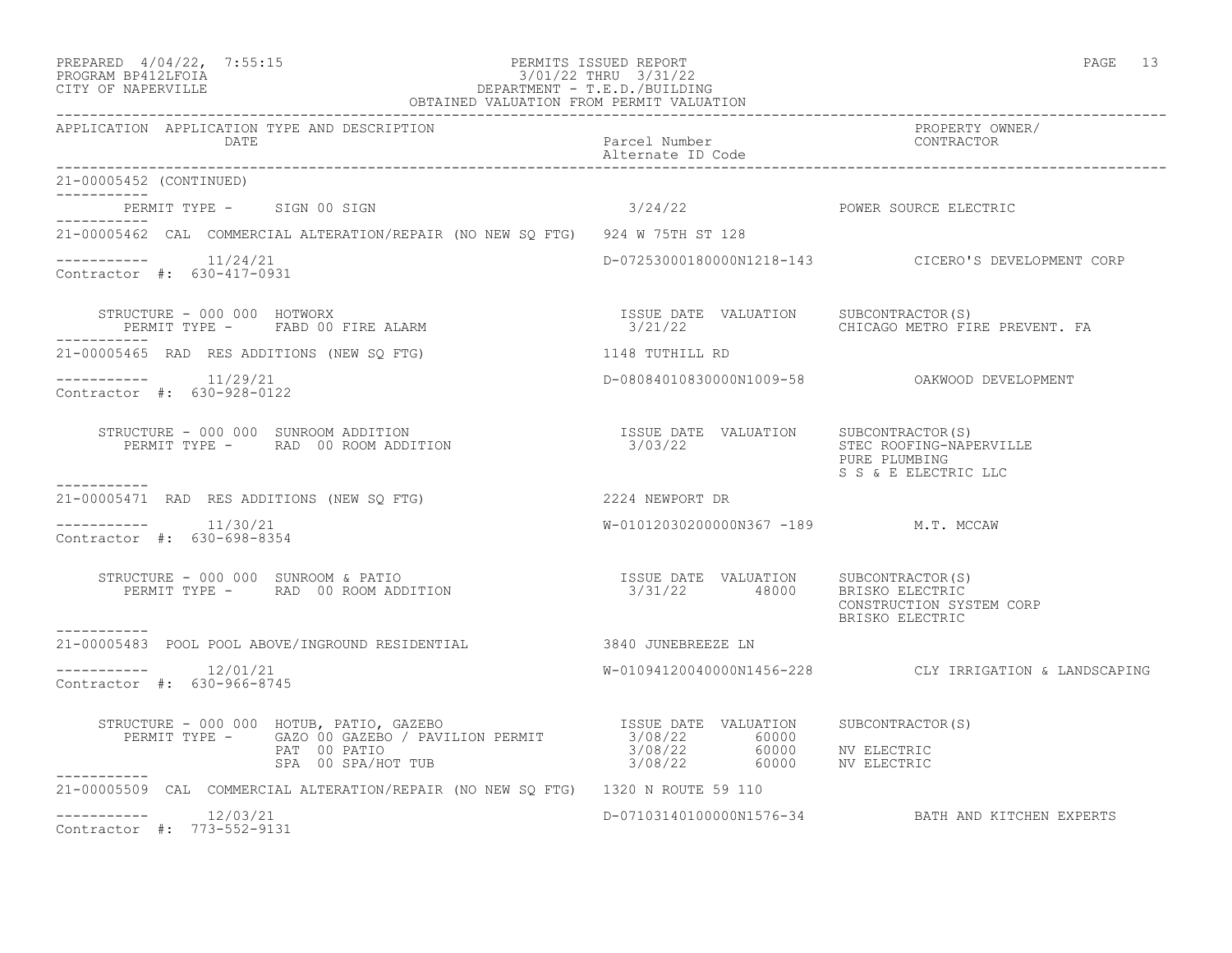| PREPARED             | $4/04/22$ , | 7:55:1! |
|----------------------|-------------|---------|
| גד∩ם זר4ותם ווגם∩חםם |             |         |

# PREPARED 4/04/22, 7:55:15 PERMITS ISSUED REPORT<br>PROGRAM BP412LFOIA PAGE 14 3/01/22 THRU 3/31/22 PROGRAM BP412LFOIA 3/01/22 THRU 3/31/22<br>CITY OF NAPERVILLE DEPARTMENT - T.E.D./BUILDIN DEPARTMENT - T.E.D./BUILDING

| OBTAINED VALUATION FROM PERMIT VALUATION             |                                                                                                                                                                                                                          |                                           |                                                          |
|------------------------------------------------------|--------------------------------------------------------------------------------------------------------------------------------------------------------------------------------------------------------------------------|-------------------------------------------|----------------------------------------------------------|
| APPLICATION APPLICATION TYPE AND DESCRIPTION<br>DATE |                                                                                                                                                                                                                          | Parcel Number<br>Alternate ID Code        | PROPERTY OWNER/<br>CONTRACTOR                            |
| 21-00005509 (CONTINUED)<br>___________               |                                                                                                                                                                                                                          |                                           |                                                          |
|                                                      |                                                                                                                                                                                                                          |                                           |                                                          |
|                                                      | 21-00005530 CAL COMMERCIAL ALTERATION/REPAIR (NO NEW SQ FTG) 1284 RICKERT DR                                                                                                                                             |                                           |                                                          |
| $--------- 12/07/21$<br>Contractor #: 312-374-3385   |                                                                                                                                                                                                                          | D-07262020030000N712 -127 CHAS BENDER CO. |                                                          |
| -----------                                          | STRUCTURE - 000 000 ADVANCED PSYCHIATRIC SOLUTIONS TSSUE DATE VALUATION SUBCONTRACTOR(S)<br>PERMIT TYPE - CCAD 00 COMMERCIAL - CAD 00 3/21/22 150000 ORI ELECTRICAL CONT. INC                                            |                                           |                                                          |
|                                                      |                                                                                                                                                                                                                          |                                           |                                                          |
| $--------- 12/08/21$<br>Contractor #: 443-538-2958   |                                                                                                                                                                                                                          | W-01103110180000N1839-229 TESLA, INC.     |                                                          |
| ------------                                         | STRUCTURE - 000 000 PHOTOVALTAIC SYSTEM                            ISSUE DATE VALUATION     SUBCONTRACTOR(S)<br>PERMIT TYPE -      PV   00 SOLAR PHOTOVOLTAIC                      3/07/22         7800      TESLA, INC. |                                           |                                                          |
|                                                      | 21-00005573 CAL COMMERCIAL ALTERATION/REPAIR (NO NEW SO FTG) 348 S ROUTE 59                                                                                                                                              |                                           |                                                          |
| $--------$ 12/10/21<br>Contractor #: 847-807-8190    |                                                                                                                                                                                                                          |                                           | D-07221020240000N1153-94 TOWER COMMERCIAL CONSTRUCTION   |
| STRUCTURE - 000 000 FIVE BELOW                       | RUCTURE - 000 000 FIVE BELOW<br>PERMIT TYPE - CCAD 00 COMMERCIAL - CAD                                 3/01/22       690000   POWER SOURCE ELECTRIC                                                                      |                                           | SOUTH SHORE ROOFING OF IL<br>U.S. ALLIED PLUMBING & HVAC |
| ------------                                         | FABD 00 FIRE ALARM 3/18/22                                                                                                                                                                                               |                                           | INTELLIGENT SYSTEMS SERVICES I                           |
| 21-00005580 ESC ELECTRIC SERVICE CHANGE              |                                                                                                                                                                                                                          | 3 BUNTING LN CELL1                        |                                                          |
| $--------- 12/10/21$<br>Contractor #: 469-476-6637   |                                                                                                                                                                                                                          | D-08304030230000N486 -146 ERICSSON INC    |                                                          |
|                                                      |                                                                                                                                                                                                                          |                                           |                                                          |
|                                                      | 21-00005597 CAL COMMERCIAL ALTERATION/REPAIR (NO NEW SQ FTG) 2012 CORPORATE LN 140                                                                                                                                       |                                           |                                                          |
| $--------$ 12/13/21<br>Contractor #: 815-572-7013    |                                                                                                                                                                                                                          |                                           | D-07032050040000N1390-5 GALLANT BUILDING SOLUTIONS       |
| STRUCTURE - 000 000 SHOOT 360                        |                                                                                                                                                                                                                          | ISSUE DATE VALUATION SUBCONTRACTOR(S)     |                                                          |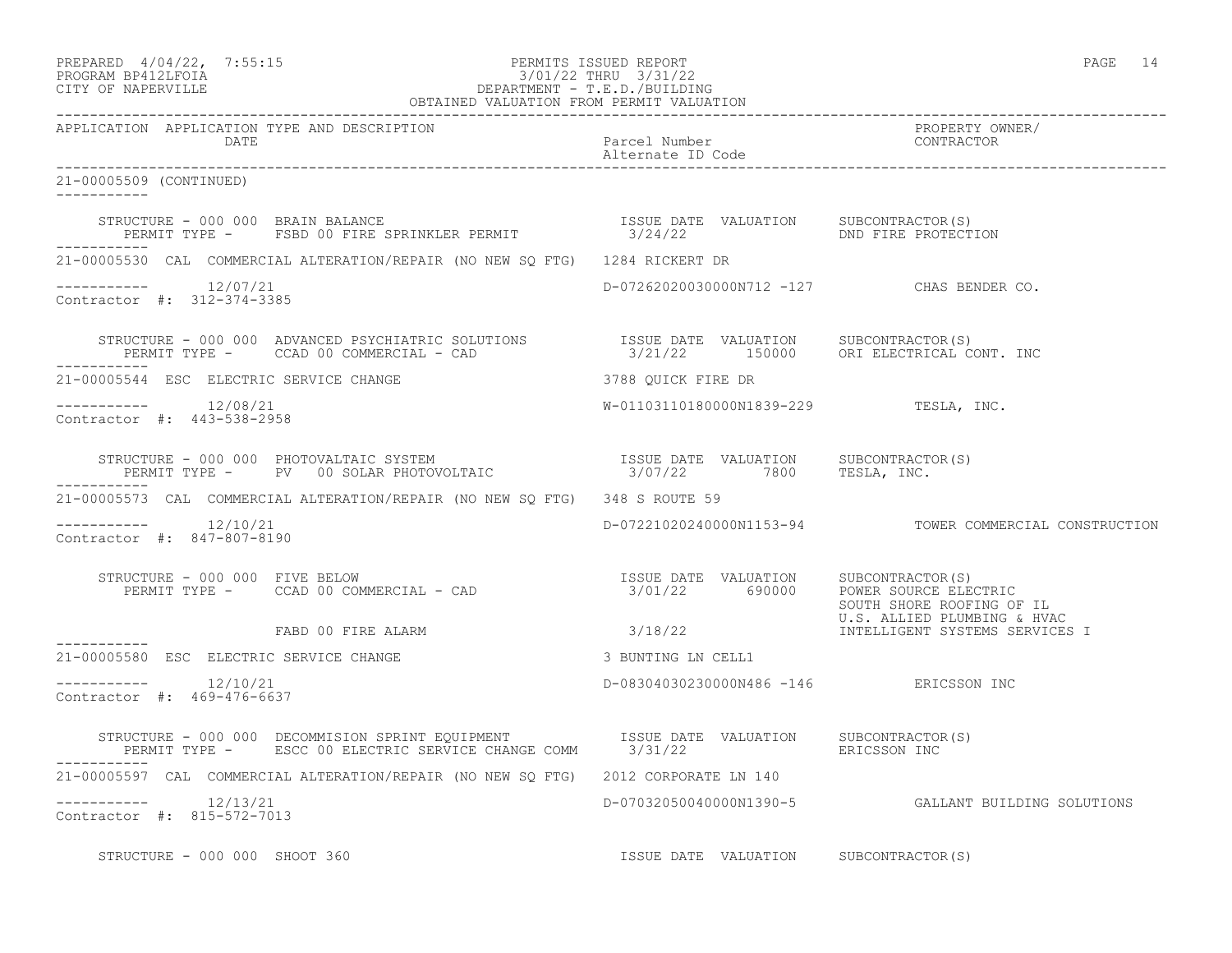# PREPARED  $4/04/22$ , 7:55:15 PERMITS ISSUED REPORT PAGE 15 PROGRAM BP412LFOIA 3/01/22 THRU 3/31/22 CITY OF NAPERVILLE DEPARTMENT - T.E.D./BUILDING

| OBTAINED VALUATION FROM PERMIT VALUATION                                                                                                                                                                                          |                                                  |                                                     |  |
|-----------------------------------------------------------------------------------------------------------------------------------------------------------------------------------------------------------------------------------|--------------------------------------------------|-----------------------------------------------------|--|
| APPLICATION APPLICATION TYPE AND DESCRIPTION<br>DATE                                                                                                                                                                              | Parcel Number<br>Alternate ID Code               | PROPERTY OWNER/<br>CONTRACTOR                       |  |
| 21-00005597 (CONTINUED)                                                                                                                                                                                                           |                                                  |                                                     |  |
| PERMIT TYPE – FABD 00 FIRE ALARM                                 3/18/22                        UNITED STATES ALLIANCE FIRE<br>FSBD 00 FIRE SPRINKLER PERMIT                  3/18/22                     UNITED STATES ALLIANCE  |                                                  |                                                     |  |
| 21-00005614 CAL COMMERCIAL ALTERATION/REPAIR (NO NEW SO FTG) 1550 N ROUTE 59 140                                                                                                                                                  |                                                  |                                                     |  |
| $--------$ 12/15/21<br>Contractor #: 708-243-6811                                                                                                                                                                                 | D-07101080230000N268 -34 COMAR PROPERTIES        |                                                     |  |
| STRUCTURE - 000 000 PREMIUM PHYSICAL THERAPY                     ISSUE DATE VALUATION    SUBCONTRACTOR(S)<br>PERMIT TYPE -     FABD 00 FIRE ALARM                                 3/18/22                    SUPERIOR FIRE & SECU |                                                  |                                                     |  |
| 21-00005641 CAL COMMERCIAL ALTERATION/REPAIR (NO NEW SQ FTG) 232 S WASHINGTON ST #07                                                                                                                                              |                                                  |                                                     |  |
| $--------$ 12/17/21<br>Contractor #: 773-370-7300                                                                                                                                                                                 |                                                  | D-07134310160000N594 -84 GREEN-KOR CONSTRUCTION INC |  |
| STRUCTURE - 000 000 BARBER HAUS<br>PERMIT TYPE - CCAD 00 COMMERCIAL - CAD 15000 STALUATION 5UBCONTRACTOR(S)                                                                                                                       |                                                  | T & M PLUMBING INC                                  |  |
| -----------<br>21-00005660 HME HOUSE METER-ELECTRIC                                                                                                                                                                               | 2236 WEATHERBEE LN HM                            |                                                     |  |
| $--------- 12/20/21$<br>Contractor #: 847-230-5400                                                                                                                                                                                |                                                  | D-08052070361714N1859-013 PULTE GROUP-SCHAUMBURG    |  |
| ___________                                                                                                                                                                                                                       |                                                  |                                                     |  |
| 21-00005665 HME HOUSE METER-ELECTRIC                                                                                                                                                                                              | 2220 WEATHERBEE LN HM                            |                                                     |  |
| $--------- 12/20/21$<br>Contractor #: 847-230-5400                                                                                                                                                                                |                                                  | D-08052070361721N1859-013 PULTE GROUP-SCHAUMBURG    |  |
| STRUCTURE - 000 000<br>PERMIT TYPE - FSBD 00 FIRE SPRINKLER PERMIT                                                                                                                                                                | ISSUE DATE VALUATION SUBCONTRACTOR(S)<br>3/17/22 | NOVA FIRE PROTECTION INC                            |  |
| 21-00005666 SFR SINGLE FAMILY RESIDENCE                                                                                                                                                                                           | 4331 WINTERBERRY AV                              |                                                     |  |
| $--------$ 12/20/21<br>Contractor #: 630-922-0511                                                                                                                                                                                 |                                                  | W-01172040140000N1575-241 CRESTVIEW BUILDERS        |  |
| STRUCTURE - 000 000 SFR<br>PERMIT TYPE - ELEC 00 ELECTRIC FOR SINGLE FAMILY/DPX 3/11/22<br>FB 00 FINISHED BASEMENT 3/11/22 800000                                                                                                 | ISSUE DATE VALUATION                             | SUBCONTRACTOR (S)<br>NAPERVILLE ELECTRICAL CONT INC |  |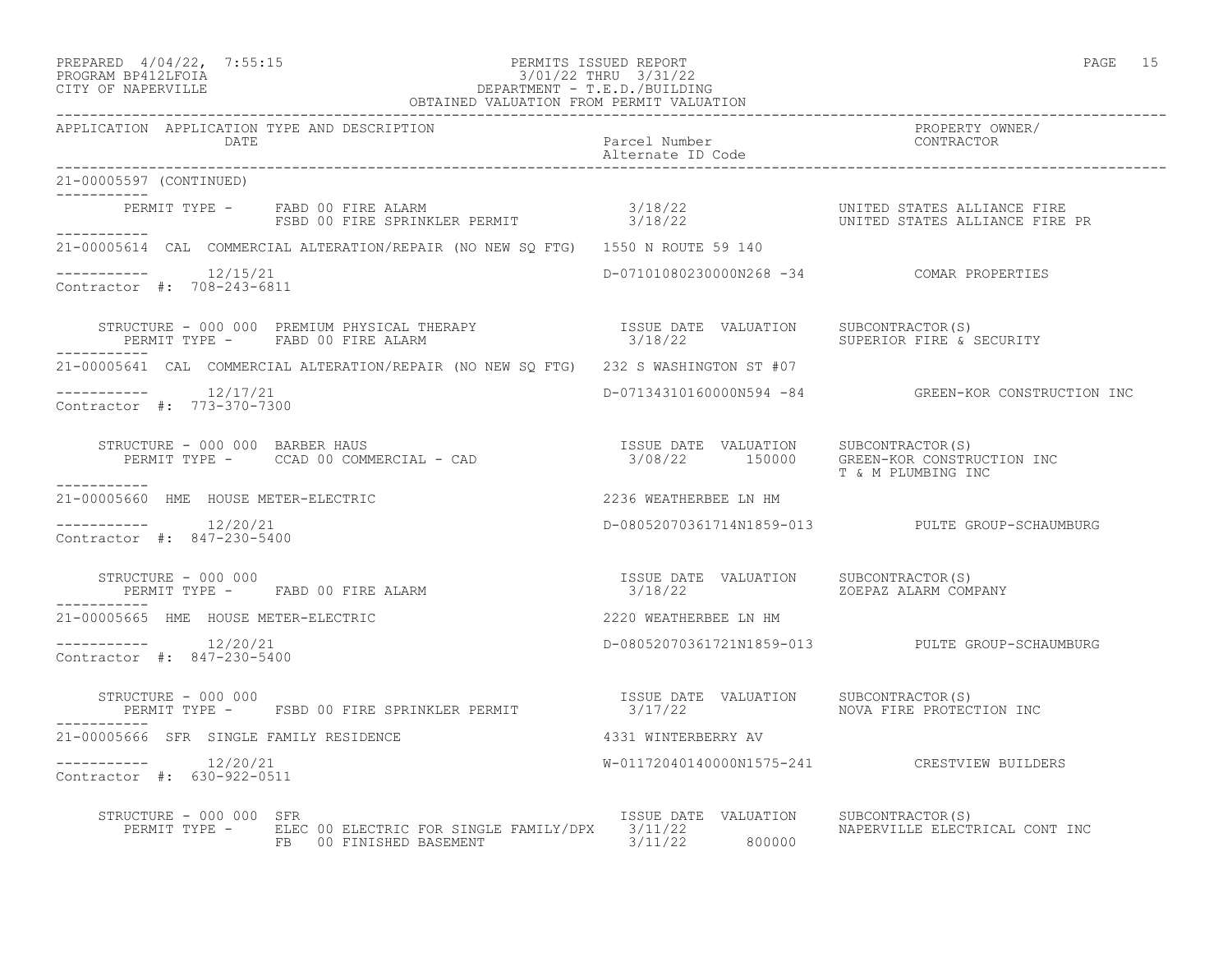| PREPARED | $4/04/22$ , | 7:55:1 |
|----------|-------------|--------|
|----------|-------------|--------|

# PREPARED 4/04/22, 7:55:15 PERMITS ISSUED REPORT<br>PROGRAM BP412LFOIA PAGE 16 2/01/22 THRU 3/31/22 PROGRAM BP412LFOIA 3/01/22 THRU 3/31/22 CITY OF NAPERVILLE DEPARTMENT - T.E.D./BUILDING

|                         |                                                       | OBTAINED VALUATION FROM PERMIT VALUATION                                                                                                                      |                                    |                                                         |
|-------------------------|-------------------------------------------------------|---------------------------------------------------------------------------------------------------------------------------------------------------------------|------------------------------------|---------------------------------------------------------|
|                         | DATE                                                  | APPLICATION APPLICATION TYPE AND DESCRIPTION                                                                                                                  | Parcel Number<br>Alternate ID Code | PROPERTY OWNER/<br>CONTRACTOR                           |
| 21-00005666 (CONTINUED) |                                                       |                                                                                                                                                               |                                    |                                                         |
|                         |                                                       | MECH 00 MECHANICAL FOR SFR/DPX               3/11/22<br>PLRM 00 PLUMBING BASEMENT ROUGH         3/11/22<br>PLUM 00 PLUMBING FOR SINGLE FAMILY/DPX     3/11/22 |                                    | ACTION PLUMBING                                         |
|                         |                                                       | SFRP 00 SINGLE FAMILY RESIDENCE PERMIT 3/11/22 800000<br>STRU 00 STRUCTURAL FOR SINGLE FAM/DPX 3/11/22<br>TREE 00 PARKWAY TREE PLANTING PERMIT 3/11/22        |                                    | JEFF WEHRLI EXCAVATING<br>APEX EXTERIORS INC - SO ELGIN |
|                         |                                                       | 21-00005674 HME HOUSE METER-ELECTRIC                                                                                                                          | 2210 WEATHERBEE LN HM              |                                                         |
|                         | $--------- 12/20/21$<br>Contractor #: 847-230-5400    |                                                                                                                                                               |                                    | D-08052070361734N1859-013 PULTE GROUP-SCHAUMBURG        |
|                         |                                                       |                                                                                                                                                               |                                    | NOVA FIRE PROTECTION INC                                |
|                         | 21-00005680 SIGN SIGN APPLICATIONS                    |                                                                                                                                                               | 1300 W OGDEN AV 104                |                                                         |
|                         | -----------    12/21/21<br>Contractor #: 630-470-6161 |                                                                                                                                                               |                                    | D-07141030080000N890 -66 CAPTIVATING SIGNS              |
| -----------             | STRUCTURE - 000 000                                   | PERMIT TYPE - SIGN 00 SIGN                                                                                                                                    | ISSUE DATE VALUATION<br>3/03/22    | SUBCONTRACTOR(S)<br>CENTRAL STATES SIGNS                |
|                         |                                                       | 21-00005714 CAL COMMERCIAL ALTERATION/REPAIR (NO NEW SQ FTG) 1023 S WASHINGTON ST 111                                                                         |                                    |                                                         |
|                         | $--------$ 12/28/21<br>Contractor #: 630-705-5204     |                                                                                                                                                               |                                    | - STASICA CONSTRUCTION                                  |
|                         |                                                       | STRUCTURE - 000 000 BROWN BAG SEAFOOD CO<br>PERMIT TYPE - CCAD 00 COMMERCIAL - CAD (2000) PERMIT TYPE - CCAD 00 COMMERCIAL - CAD                              |                                    | GTS ELECTRIC, INC                                       |
| -----------             |                                                       | CCS 00 COMMERCIAL COOKING SYSTEM 3/21/22                                                                                                                      |                                    | FOX VALLEY FIRE & SAFETY                                |
|                         |                                                       | 21-00005720 CAL COMMERCIAL ALTERATION/REPAIR (NO NEW SO FTG) 1243 RICKERT DR                                                                                  |                                    |                                                         |
|                         | Contractor #: 630-971-2211                            |                                                                                                                                                               |                                    |                                                         |
|                         |                                                       |                                                                                                                                                               |                                    | UNITED STATES ALLIANCE FIRE PR                          |
|                         |                                                       | 21-00005729 CAL COMMERCIAL ALTERATION/REPAIR (NO NEW SO FTG) 2167 CORPORATE LN                                                                                |                                    |                                                         |
|                         | -----------    12/29/21<br>Contractor #: 312-579-0383 |                                                                                                                                                               |                                    | D-07031010100000N1454-5 VALENTI BUILDER INC.            |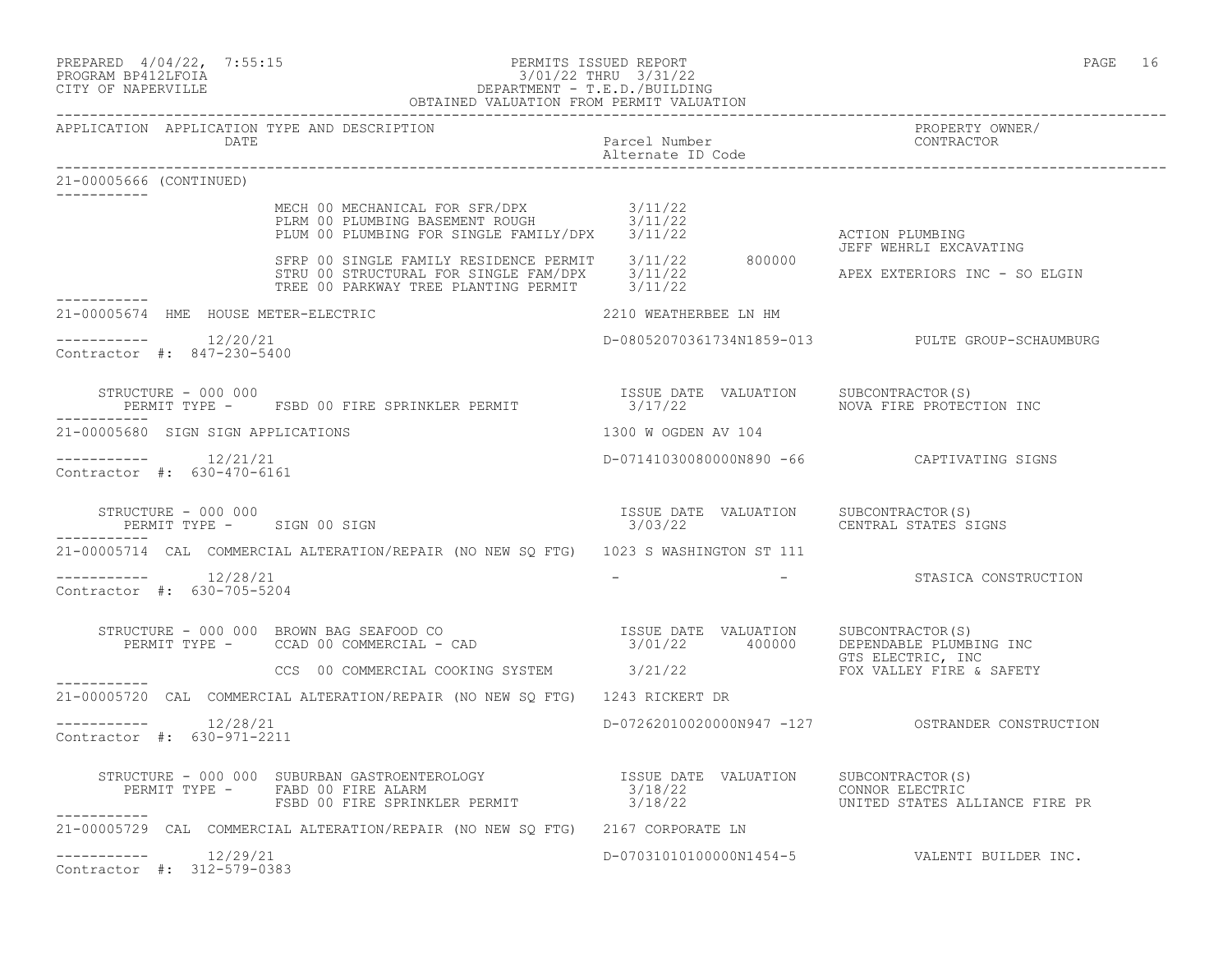| PREPARED | $4/04/22$ ,          | 7:55:1 |
|----------|----------------------|--------|
|          | גדמה זמונות ווגמממחת |        |

# PREPARED 4/04/22, 7:55:15 PERMITS ISSUED REPORT<br>PROGRAM BP412LFOIA PAGE 17 3/01/22 THRU 3/31/22 PROGRAM BP412LFOIA 3/01/22 THRU 3/31/22<br>CITY OF NAPERVILLE DEPARTMENT - T.E.D./BUILDIN CITY OF NAPERVILLE DEPARTMENT - T.E.D./BUILDING

| OBTAINED VALUATION FROM PERMIT VALUATION                                                                                                                                                                                          |                                           |                                                     |  |
|-----------------------------------------------------------------------------------------------------------------------------------------------------------------------------------------------------------------------------------|-------------------------------------------|-----------------------------------------------------|--|
| APPLICATION APPLICATION TYPE AND DESCRIPTION<br>DATE                                                                                                                                                                              | Parcel Number<br>Alternate ID Code        | PROPERTY OWNER/<br>CONTRACTOR                       |  |
| 21-00005729 (CONTINUED)<br>___________                                                                                                                                                                                            |                                           |                                                     |  |
| STRUCTURE - 000 000 NORTHERN TRUST                                 ISSUE DATE VALUATION     SUBCONTRACTOR(S)<br>PERMIT TYPE -     FSBD 00 FIRE SPRINKLER PERMIT                   3/18/22               F E MORAN FIRE PROTECTION |                                           |                                                     |  |
| 21-00005730 RAD RES ADDITIONS (NEW SQ FTG) 720 ROANOAKE CT                                                                                                                                                                        |                                           |                                                     |  |
| $--------- 12/29/21$<br>Contractor #: 630-443-7100                                                                                                                                                                                | W-02052080190000N277 -193 TIMBERBUILT INC |                                                     |  |
| -----------                                                                                                                                                                                                                       |                                           |                                                     |  |
| 21-00005731 RAD RES ADDITIONS (NEW SQ FTG)                                                                                                                                                                                        | 704 MULBERRY CT                           |                                                     |  |
| $--------- 12/29/21$<br>Contractor #: 630-579-6600                                                                                                                                                                                |                                           | D-07232190080000N191 -97 RELIABLE HOME IMPROVEMENT  |  |
| STRUCTURE - 000 000 FIRST FLOOR ADDITION/KITCHEN REMODEL ISSUE DATE VALUATION SUBCONTRACTOR(S)<br>PERMIT TYPE - RAD 00 ROOM ADDITION 3/28/22 126219 VERN MOORE & SONS ROOFING                                                     |                                           | LITTLE ELECTRICAL CONTRACTORS<br>B&K PLUMBING       |  |
| -----------                                                                                                                                                                                                                       |                                           |                                                     |  |
| $--------$ 12/29/21<br>Contractor #: 815-757-3506                                                                                                                                                                                 |                                           | W-02041030390000N760 -194 BOOMER ELECTRIC INC       |  |
| STRUCTURE - 000 000 INSTALL EV CHARGER<br>PERMIT TYPE - EVCR 00 ELECTRIC VEHICLE STATION RES 1/09/22 1076 BOOMER ELECTRIC INC                                                                                                     |                                           |                                                     |  |
| 21-00005749 RAL RES ALTERATIONS/REMODLING (NO NEW SQ FTG) 2228 MECAN DR                                                                                                                                                           |                                           |                                                     |  |
| $--------$ 12/30/21<br>Contractor #: 630-455-5600                                                                                                                                                                                 |                                           | W-01022130230000N181 -187 NORMANDY CONSTRUCTION CO. |  |
| STRUCTURE - 000 000 REMODEL BOTH PRIMARY AND HALL BATHS ISSUE DATE VALUATION SUBCONTRACTOR(S)<br>PERMIT TYPE - RAL 00 ROOM ALTERATION 3/14/22 439000 JSN INDUSTRY INC<br>-----------                                              |                                           | AJ ELECTRICAL SERVICES INC                          |  |
| 21-00005757 SFR SINGLE FAMILY RESIDENCE<br>2440 SHARON CT                                                                                                                                                                         |                                           |                                                     |  |
| $--------- 12/30/21$<br>Contractor #: 630-428-4800                                                                                                                                                                                |                                           | W-01032070710000N1609-185 OAK HILL BUILDERS         |  |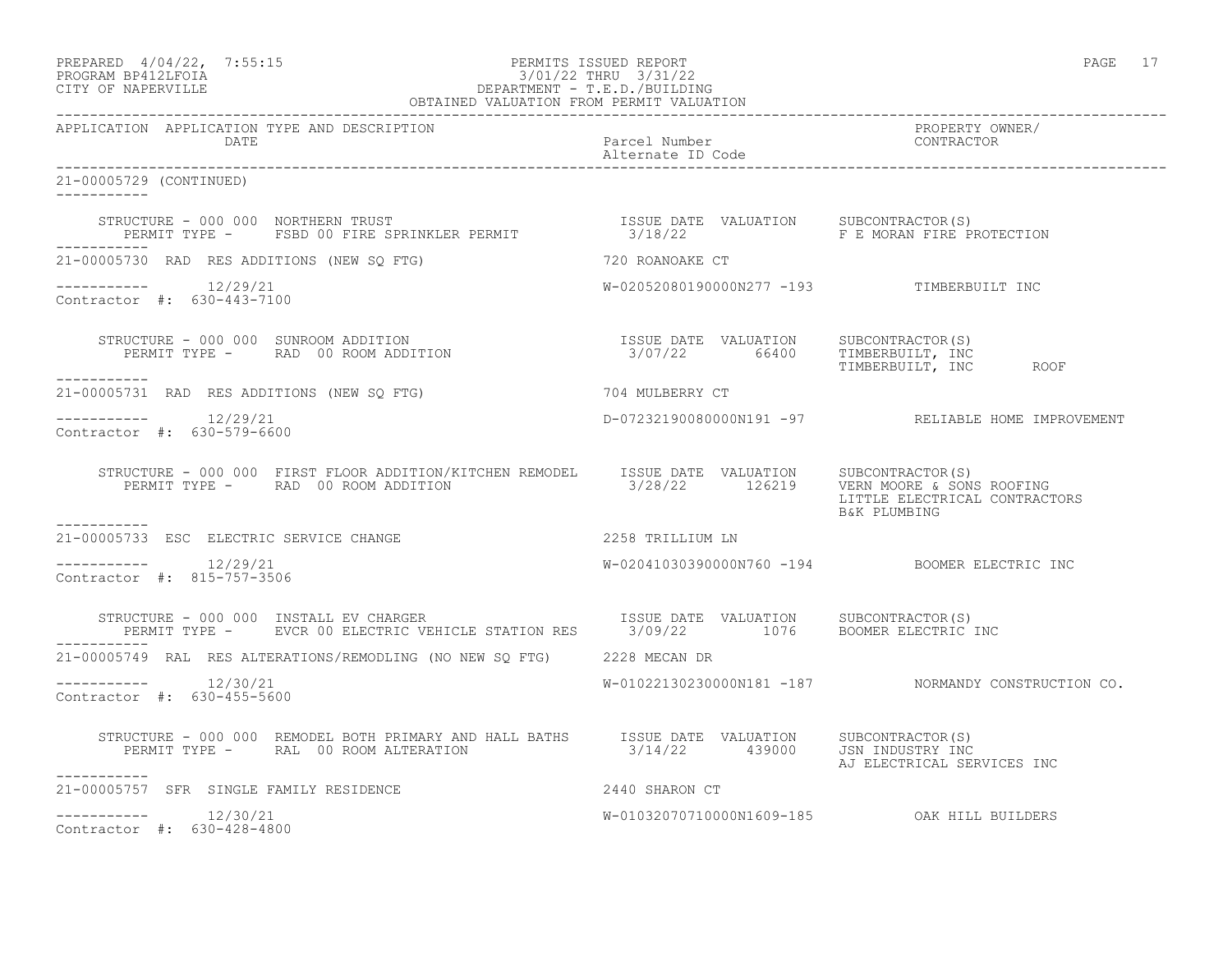|                                                                   | PREPARED $4/04/22$ , 7:55:15<br>PROGRAM BP412LFOIA<br>CITY OF NAPERVILLE<br>CITY OF NAPERVILLE<br>PROGRAM BPARTMENT - T.E.D./BUILDING<br>OBTAINED VALUATION FROM PERMIT VALUATION                                                      |                                                  | PAGE 18                                                         |
|-------------------------------------------------------------------|----------------------------------------------------------------------------------------------------------------------------------------------------------------------------------------------------------------------------------------|--------------------------------------------------|-----------------------------------------------------------------|
| APPLICATION APPLICATION TYPE AND DESCRIPTION<br>DATE              |                                                                                                                                                                                                                                        | Parcel Number<br>Alternate ID Code               | PROPERTY OWNER/<br>CONTRACTOR                                   |
| 21-00005757 (CONTINUED)                                           |                                                                                                                                                                                                                                        |                                                  |                                                                 |
| STRUCTURE - 000 000 SFR                                           | PERMIT TYPE - DCK 00 DECK WITH STRUCTURE - SFR/DPX 3/03/22 612000                                                                                                                                                                      | ISSUE DATE VALUATION SUBCONTRACTOR(S)            |                                                                 |
|                                                                   | ELEC 00 ELECTRIC FOR SINGLE FAMILY/DPX 3/03/22<br>ELEC 00 ELECTRIC FOR SINGLE FAMILY/DPX 3/03/22<br>PLUM 00 PLUMBING BASEMENT ROUGH 3/03/22<br>PLUM 00 PLUMBING FOR SINGLE FAMILY/DPX 3/03/22<br>FLUM 00 PLUMBING FOR SINGLE FAMILY/DP |                                                  | RITE WAY ELECTRIC INC                                           |
|                                                                   |                                                                                                                                                                                                                                        |                                                  |                                                                 |
|                                                                   |                                                                                                                                                                                                                                        |                                                  |                                                                 |
| 21-00005759 RADL ROOM ADDITION LARGE                              |                                                                                                                                                                                                                                        | 3644 WHITE EAGLE DR                              |                                                                 |
| $--------$ 12/30/21<br>Contractor #: 815-609-1314                 |                                                                                                                                                                                                                                        |                                                  | W-01041030090000N219 -182 STERLING HOMES LTD                    |
|                                                                   |                                                                                                                                                                                                                                        |                                                  | SUBCONTRACTOR (S)                                               |
|                                                                   | STRUCTURE - 000 000 REMODEL WITH ROOM ADDITION<br>PERMIT TYPE - PATO 00 PATIO WITH STRUCTURE 3/23/22 100000 JL PLUMBING<br>RADL 00 ROOM ADDITION LARGE 3/23/22 100000 JL PLUMBING                                                      |                                                  | NAPERVILLE ELECTRICAL CONT INC<br>APEX EXTERIORS INC - SO ELGIN |
|                                                                   | ROW 00 RIGHT OF WAY PERMIT<br>SWCP 00 SEWER AND/OR WATER CONN PERMIT 3/23/22<br>WMU 00 WATER METER UPGRADE 3/23/22                                                                                                                     |                                                  | JL PLUMBING<br>JL PLUMBING                                      |
| 21-00005762 SIGN SIGN APPLICATIONS                                |                                                                                                                                                                                                                                        | 1163 E OGDEN AV 630                              |                                                                 |
| $--------$ 12/30/21<br>Contractor #: 630-264-4340                 |                                                                                                                                                                                                                                        |                                                  | D-08081020120000 - J & S ELECTRIC AND SIGN                      |
| STRUCTURE - 000 000<br>PERMIT TYPE - SIGN 00 SIGN<br>------------ |                                                                                                                                                                                                                                        | ISSUE DATE VALUATION SUBCONTRACTOR(S)<br>3/04/22 | J & S ELECTRIC AND SIGN (AUROR                                  |
|                                                                   | 22-00000019 CAL COMMERCIAL ALTERATION/REPAIR (NO NEW SQ FTG) 110 S WASHINGTON ST 100                                                                                                                                                   |                                                  |                                                                 |
| $--------$ 1/03/22<br>Contractor #: 614-595-4001                  |                                                                                                                                                                                                                                        |                                                  | D-07134240010000N594 -84 BG HOSPITALITY GROUP LLC               |
| STRUCTURE - 000 000 GIA MIA                                       | STRUCTURE - 000 000 GIA MIA<br>PERMIT TYPE - CCAD 00 COMMERCIAL - CAD 3/29/22 300000 U.S. ALLIED PLUMBING & HVAC<br>PERMIT TYPE - CCAD 00 COMMERCIAL - CAD 3/29/22 300000 U.S. ALLIED PLUMBING & HVAC                                  |                                                  | TCL ELECTRICAL & LIGHTING                                       |
| -----------<br>22-00000026 RAD RES ADDITIONS (NEW SQ FTG)         |                                                                                                                                                                                                                                        | 1516 MEADOWLAND DR                               |                                                                 |
| Contractor #: 630-960-2242                                        |                                                                                                                                                                                                                                        |                                                  | D-07233090300000N570 -111 PATRICK JAMES BUILDERS                |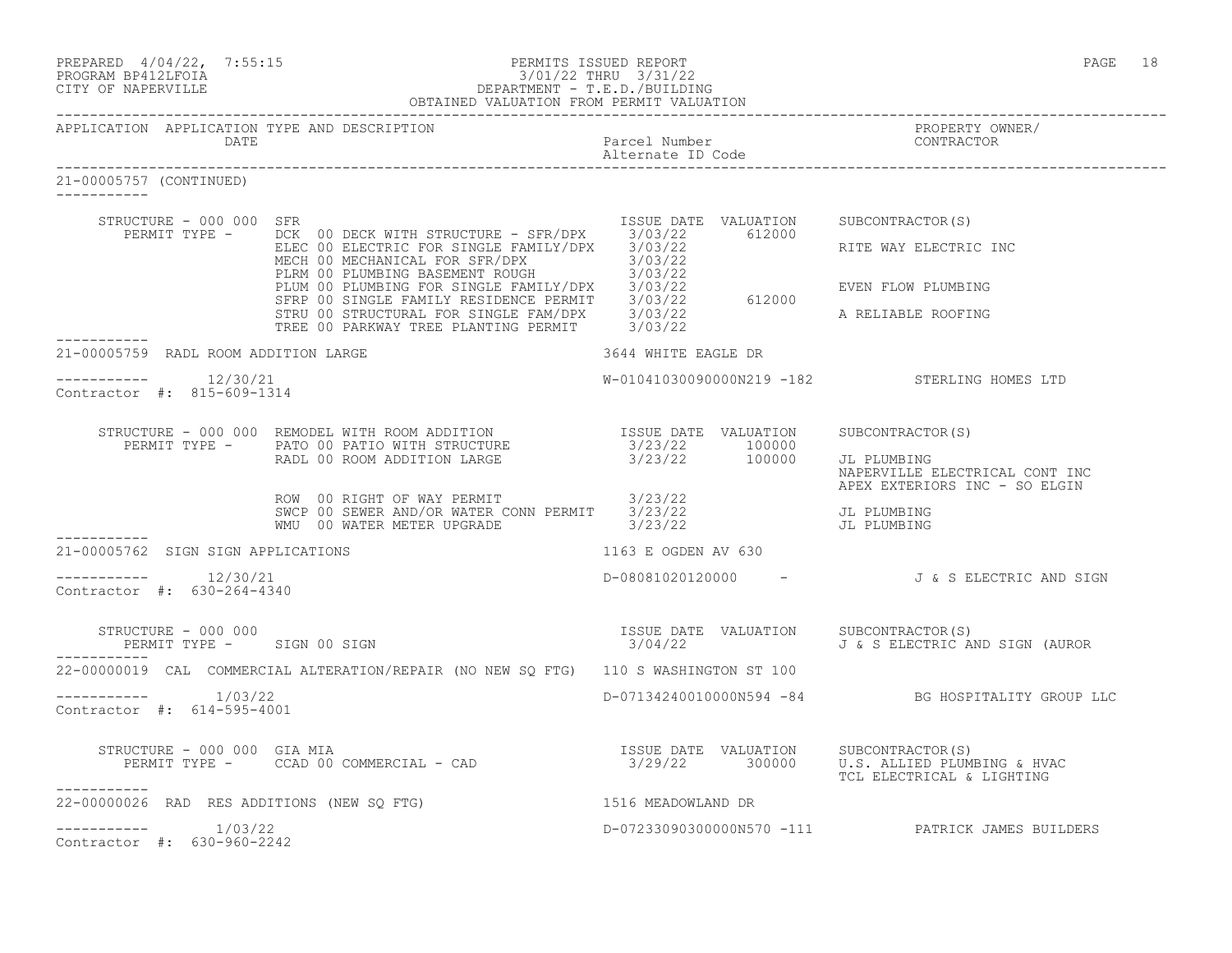# PREPARED 4/04/22, 7:55:15 PERMITS ISSUED REPORT<br>PROGRAM BP412LFOIA PAGE 19 2/01/22 THRU 3/31/22 PROGRAM BP412LFOIA 3/01/22 THRU 3/31/22 CITY OF NAPERVILLE DEPARTMENT - T.E.D./BUILDING

| OBTAINED VALUATION FROM PERMIT VALUATION                                                                                                                                                                                                                                                                                                                                                                                                                                                  |                                       |                                                  |
|-------------------------------------------------------------------------------------------------------------------------------------------------------------------------------------------------------------------------------------------------------------------------------------------------------------------------------------------------------------------------------------------------------------------------------------------------------------------------------------------|---------------------------------------|--------------------------------------------------|
| APPLICATION APPLICATION TYPE AND DESCRIPTION<br>DATE                                                                                                                                                                                                                                                                                                                                                                                                                                      | Parcel Number<br>Alternate ID Code    | PROPERTY OWNER/<br>CONTRACTOR                    |
| 22-00000026 (CONTINUED)<br>___________                                                                                                                                                                                                                                                                                                                                                                                                                                                    |                                       |                                                  |
|                                                                                                                                                                                                                                                                                                                                                                                                                                                                                           |                                       | A B S ELECTRIC                                   |
| -----------<br>22-00000045 RAL RES ALTERATIONS/REMODLING (NO NEW SO FTG) 608 VICKSBURG CT                                                                                                                                                                                                                                                                                                                                                                                                 |                                       |                                                  |
| $---------$ 1/05/22<br>Contractor #: 708-229-2340                                                                                                                                                                                                                                                                                                                                                                                                                                         |                                       | D-07251030290000N680 -128 GILKEY WINDOW COMPANY  |
| STRUCTURE - 000 000 CUTTING WALL INSTALL 1 BAY WINDOWR ISSUE DATE VALUATION SUBCONTRACTOR(S)<br>PERMIT TYPE - RAL 00 ROOM ALTERATION                                                                                                                                                                                                                                                                                                                                                      | 3/01/22 11000                         |                                                  |
| 22-00000057 CAL COMMERCIAL ALTERATION/REPAIR (NO NEW SO FTG) 1200 E WARRENVILLE RD                                                                                                                                                                                                                                                                                                                                                                                                        |                                       |                                                  |
| $--------- 1/06/22$<br>Contractor #: 708-236-3300                                                                                                                                                                                                                                                                                                                                                                                                                                         |                                       | D-08051030080000N476 -12 EXECUTIVE CONSTRUCTION  |
| ___________                                                                                                                                                                                                                                                                                                                                                                                                                                                                               |                                       |                                                  |
| 22-00000061 ELEV ELEVATOR                                                                                                                                                                                                                                                                                                                                                                                                                                                                 | 5 JACKSON AV                          |                                                  |
| Contractor #: 630-616-6249                                                                                                                                                                                                                                                                                                                                                                                                                                                                |                                       | D-07134300270000N194 -84 ACCESS ELEVATOR, INC    |
| $\begin{tabular}{lllllllllll} \texttt{STRUCTURE} & - & 000 & 000 & \texttt{SAVARIA PLATFORM LIFT} & & & & & & & & & & \\ \texttt{PERMIT TYPE} & - & & \texttt{ELEV} & 00 & \texttt{ELEVATOR PERMIT} & & & & & & \\ \end{tabular}$                                                                                                                                                                                                                                                         |                                       |                                                  |
| 22-00000074 RAL RES ALTERATIONS/REMODLING (NO NEW SQ FTG) 2224 HILLSBORO LN                                                                                                                                                                                                                                                                                                                                                                                                               |                                       |                                                  |
| Contractor #:                                                                                                                                                                                                                                                                                                                                                                                                                                                                             |                                       |                                                  |
| $\begin{array}{cccccccccc} \texttt{STRUCTURE} & - & 000 & 000 & \texttt{INTERIOR REMODEL} & & & & & & & \\ \texttt{PERMIT TYPE} & - & \texttt{RAL} & 00\texttt{ ROM ALTERATION} & & & & & & \\ \texttt{PERMIT TYPE} & - & \texttt{RAL} & 00\texttt{ ROM ALTERATION} & & & & & \\ \end{array} \qquad \begin{array}{cccccccccc} \texttt{ISSUE} & \texttt{DATE} & \texttt{VALUATION} & & & & & \texttt{SUBCONTRACTOR(S)}\\ & 3/03/22 & & 150000 & & & \texttt{INDEPENDENCE RENEWABLE ENERGY$ |                                       | GARY SPIELMAN PLUMBING                           |
| __________<br>22-00000083 ESC ELECTRIC SERVICE CHANGE<br>2531 LEACH DR                                                                                                                                                                                                                                                                                                                                                                                                                    |                                       |                                                  |
| $--------- 1/10/22$<br>Contractor #: 708-672-6251                                                                                                                                                                                                                                                                                                                                                                                                                                         |                                       | W-01022170160000N1140-187 GENERATOR TECHNOLOGIES |
| STRUCTURE - 000 000 GENERATOR                                                                                                                                                                                                                                                                                                                                                                                                                                                             | ISSUE DATE VALUATION SUBCONTRACTOR(S) |                                                  |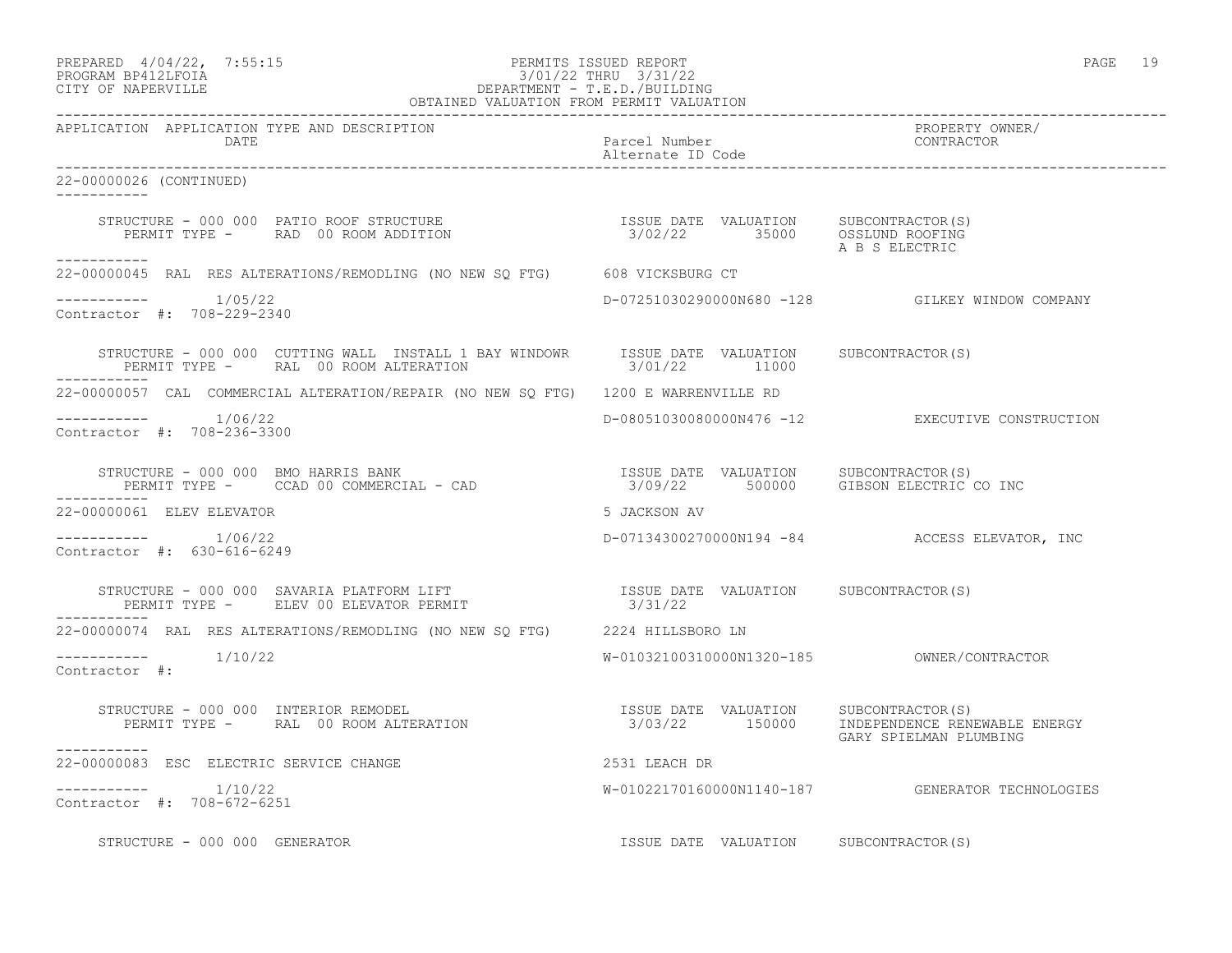# PREPARED 4/04/22, 7:55:15 PERMITS ISSUED REPORT<br>PROGRAM BP412LFOIA PAGE 20<br>3/01/22 THRU 3/31/22 PROGRAM BP412LFOIA 3/01/22 THRU 3/31/22 CITY OF NAPERVILLE DEPARTMENT - T.E.D./BUILDING

|                                                      | OBTAINED VALUATION FROM PERMIT VALUATION                                                                                                                                                                                                                                                                                                                                                        |                                        |                                                    |
|------------------------------------------------------|-------------------------------------------------------------------------------------------------------------------------------------------------------------------------------------------------------------------------------------------------------------------------------------------------------------------------------------------------------------------------------------------------|----------------------------------------|----------------------------------------------------|
| APPLICATION APPLICATION TYPE AND DESCRIPTION<br>DATE |                                                                                                                                                                                                                                                                                                                                                                                                 | Parcel Number<br>Alternate ID Code     | PROPERTY OWNER/<br>CONTRACTOR                      |
| 22-00000083 (CONTINUED)<br>------------              |                                                                                                                                                                                                                                                                                                                                                                                                 |                                        |                                                    |
| -----------                                          |                                                                                                                                                                                                                                                                                                                                                                                                 |                                        |                                                    |
| 22-00000091 ESC ELECTRIC SERVICE CHANGE              |                                                                                                                                                                                                                                                                                                                                                                                                 | 763 SIGMUND RD                         |                                                    |
| Contractor #:                                        |                                                                                                                                                                                                                                                                                                                                                                                                 |                                        | D-07121120050000N1313-38 SOLAR ENERGY OF ILLINOIS  |
|                                                      | STRUCTURE - 000 000 PHOTOVALTAIC SYSTEM                          ISSUE DATE VALUATION     SUBCONTRACTOR(S)<br>PERMIT TYPE -     PV   00 SOLAR PHOTOVOLTAIC                     3/15/22       23000     SOLAR ENERGY OF ILLINOIS                                                                                                                                                                 |                                        |                                                    |
| 22-00000098 SFR SINGLE FAMILY RESIDENCE              |                                                                                                                                                                                                                                                                                                                                                                                                 | 4308 WHITE ASH LN                      |                                                    |
| Contractor #: 630-226-0460                           |                                                                                                                                                                                                                                                                                                                                                                                                 |                                        |                                                    |
| STRUCTURE - 000 000 SFR<br>PERMIT TYPE -             | ELEC 00 ELECTRIC FOR SINGLE FAMILY/DPX 3/22/22<br>MECH 00 MECHANICAL FOR SFR/DPX 3/22/22<br>PATO 00 PATIO WITH STRUCTURE<br>PLRM 00 PLUMBING BASEMENT ROUGH<br>PLUM 00 PLUMBING FOR SINGLE FAMILY/DPX 3/22/22                                                                                                                                                                                   | ISSUE DATE VALUATION                   | SUBCONTRACTOR(S)<br>INDEPENDENT ELECTRIC CONTRACTO |
|                                                      |                                                                                                                                                                                                                                                                                                                                                                                                 |                                        | BESTLER CORP.<br>DONEGAL SERVICES                  |
|                                                      | $$\tt 2113dB$ FAMILY/DPX$ \begin{tabular}{l} $3/22/22$ \\ $3/22/22$ \\ $3$ TRU 00 STRUCTURAL FOR SINGLE FAM/DFX$ \end{tabular} $3/22/22$ \begin{tabular}{l} $3/22/22$ \\ $3/22/22$ \end{tabular} $500000$ \begin{tabular}{l} $7$ RRC T} \end{tabular} $3/22/22$ \begin{tabular}{l} $3/22/22$ \end{tabular} $500000$ \begin{tabular}{l} $7$ RRC T} \end{tabular} $3/22/22$ \begin{tabular}{l} $$ |                                        | APEX EXTERIORS INC - SO ELGIN                      |
| 22-00000106 RAD RES ADDITIONS (NEW SQ FTG)           |                                                                                                                                                                                                                                                                                                                                                                                                 |                                        |                                                    |
| Contractor #: 630-768-7953                           |                                                                                                                                                                                                                                                                                                                                                                                                 |                                        | D-07134070070000N539 -84 AREA CONSTRUCTION GROUP   |
| ___________                                          | STRUCTURE - 000 000 RESIDENTIAL PATIO ENCLOSUE                 ISSUE DATE VALUATION     SUBCONTRACTOR(S)<br>PERMIT TYPE -     RAD 00 ROOM ADDITION                         3/22/22      40000     A & E ROOFING AND SIDING INC                                                                                                                                                                  |                                        | LITTLE ELECTRICAL CONTRACTORS                      |
|                                                      | 22-00000112 CAL COMMERCIAL ALTERATION/REPAIR (NO NEW SO FTG) 280 SHUMAN BL 100                                                                                                                                                                                                                                                                                                                  |                                        |                                                    |
| $--------- 1/13/22$<br>Contractor #: 847-729-5600    |                                                                                                                                                                                                                                                                                                                                                                                                 |                                        | D-07014110040000N16 -24 WOODROW DEVELOPMENT INC    |
|                                                      | STRUCTURE - 000 000 AMERICAN WATER WORKS<br>PERMIT TYPE - CCAD 00 COMMERCIAL - CAD 10 COMMERCIAL - CAD 19/04/22 25000 EDGE ELECTRICAL SYSTEMS LLC                                                                                                                                                                                                                                               |                                        |                                                    |
|                                                      | FABD 00 FIRE ALARM                                                                                                                                                                                                                                                                                                                                                                              | 3/24/22                                | A+ PLUMBING<br>INTELLIGENT SYSTEMS SERVICES I      |
|                                                      | 22-00000139 RAL RES ALTERATIONS/REMODLING (NO NEW SO FTG) 2444 BARKDOLL RD                                                                                                                                                                                                                                                                                                                      |                                        |                                                    |
| 1/14/22<br>Contractor #: 630-569-0394                |                                                                                                                                                                                                                                                                                                                                                                                                 | W-02052070110000N407 -193 DJI SERVICES |                                                    |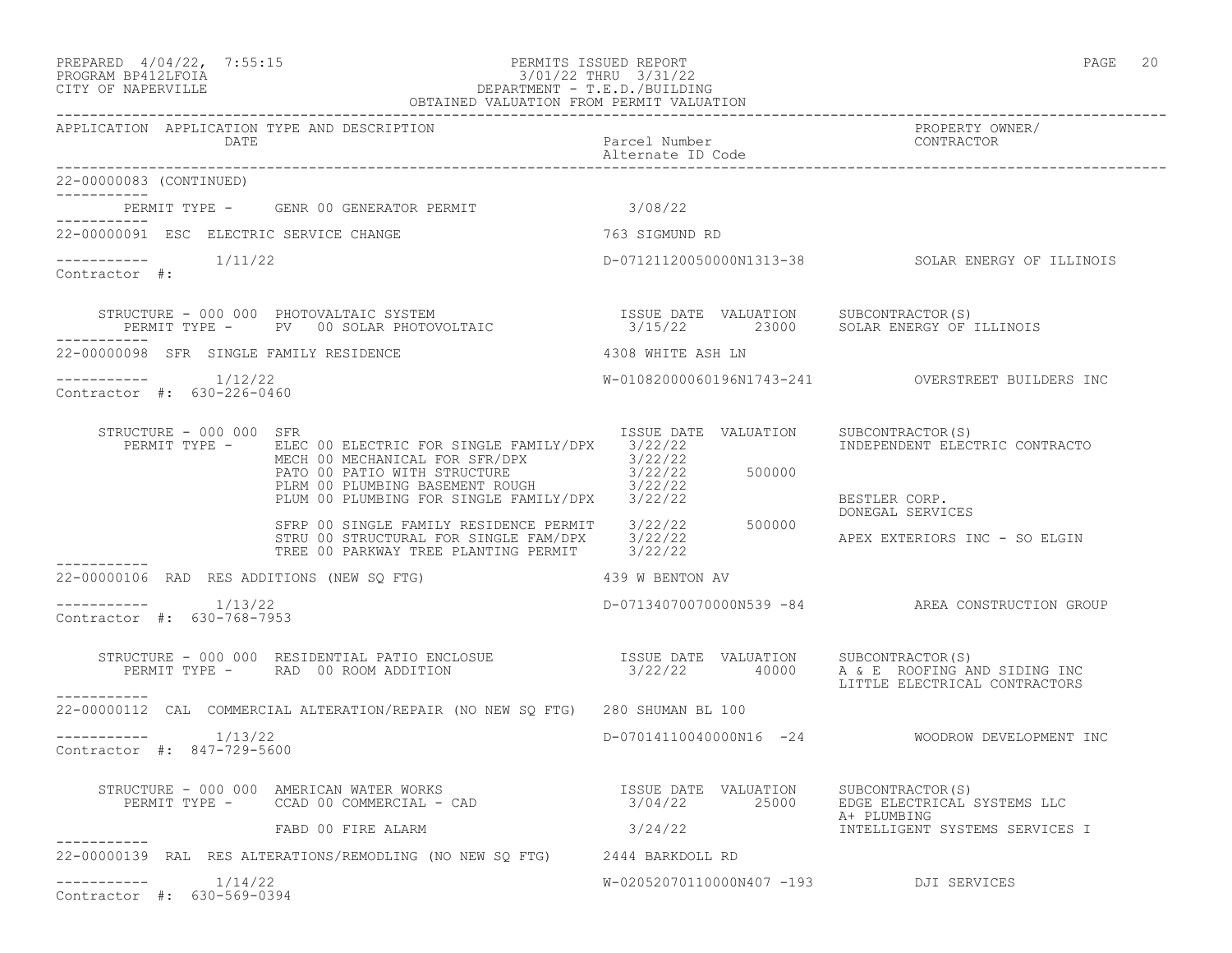#### PREPARED  $4/04/22$ ,  $7:55:15$  PERMITS ISSUED REPORT PAGE 21 PROGRAM BP412LFOIA 3/01/22 THRU 3/31/22 CITY OF NAPERVILLE DEPARTMENT - T.E.D./BUILDING OBTAINED VALUATION FROM PERMIT VALUATION

------------------------------------------------------------------------------------------------------------------------------------ APPLICATION APPLICATION TYPE AND DESCRIPTION PROPERTY OWNER/ Parcel Number<br>Alternate ID Code Alternate ID Code ------------------------------------------------------------------------------------------------------------------------------------ 22-00000139 (CONTINUED) ----------- STRUCTURE - 000 000 REMODEL MASTER& HALL BATH ISSUE DATE VALUATION SUBCONTRACTOR(S) PERMIT TYPE - RAL 00 ROOM ALTERATION 3/15/22 110000 PURE PLUMBING PRECISION POWER ELECTRIC ----------- 22-00000149 OCCI OCCUPANCY INSPECTION 1100 SHERMAN AV 107  $--------- 1/17/22$ ----------- 1/17/22 D-08074190070000N992 -56 OWNER/CONTRACTOR Contractor #: STRUCTURE - 000 000 VASECTOMY CLINICS OF CHICAGO <br>PERMIT TYPE - OCC 00 OCC INSPECT, PERMIT COM/RST 3/15/22 PERMIT TYPE - OCC 00 OCC INSPECT. PERMIT COM/RST ----------- 22-00000151 BDD DEMOLITION SINGLE FAMILY 804 W JEFFERSON AV ----------- 1/17/22 D-07133150350000N539 -83 M HOUSE Contractor #: 630-748-9242 STRUCTURE - 000 000 BDD<br>PERMIT TYPE - BDD 00 DEMOLITION PERMIT 3/29/22 I & A EXCAVAING INC PERMIT TYPE - BDD 00 DEMOLITION PERMIT ----------- 22-00000152 SFR SINGLE FAMILY RESIDENCE **804 W** JEFFERSON AV ----------- 1/17/22 D-07133150350000N539 -83 M HOUSE Contractor #: 630-748-9242 STRUCTURE - 000 000 SFR ISSUE DATE VALUATION SUBCONTRACTOR(S) PERMIT TYPE - ELEC 00 ELECTRIC FOR SINGLE FAMILY/DPX 3/29/22 LITTLE ELECTRICAL CONTRACTORS FB 00 FINISHED BASEMENT 3/29/22 900000 MECH 00 MECHANICAL FOR SFR/DPX 3/29/22 PLRM 00 PLUMBING BASEMENT ROUGH 3/29/22 PLUM 00 PLUMBING FOR SINGLE FAMILY/DPX 3/29/22 ANOTHER PLUMBING COMPANY I & A EXCAVATING INC SFRP 00 SINGLE FAMILY RESIDENCE PERMIT 3/29/22 900000 STRU 00 STRUCTURAL FOR SINGLE FAM/DPX 3/29/22 BRYJA ROOFING AND REMODELING TREE 00 PARKWAY TREE PLANTING PERMIT 3/29/22 ----------- 22-00000166 CAL COMMERCIAL ALTERATION/REPAIR (NO NEW SQ FTG) 1239 S NAPER BL 101 \_\_\_\_\_\_\_\_\_\_\_ ----------- 1/18/22 D-08292030250000N1868-133 PYRA-MED DESIGN & CONSTRUCTION Contractor #: 888-666-0757 STRUCTURE - 000 000 DR. YANG ZHOU ISSUE DATE VALUATION SUBCONTRACTOR(S) PERMIT TYPE - CCAD 00 COMMERCIAL - CAD 3/03/22 240000 A & V ZEMCIC, INC M.A. GLACIER PLUMBING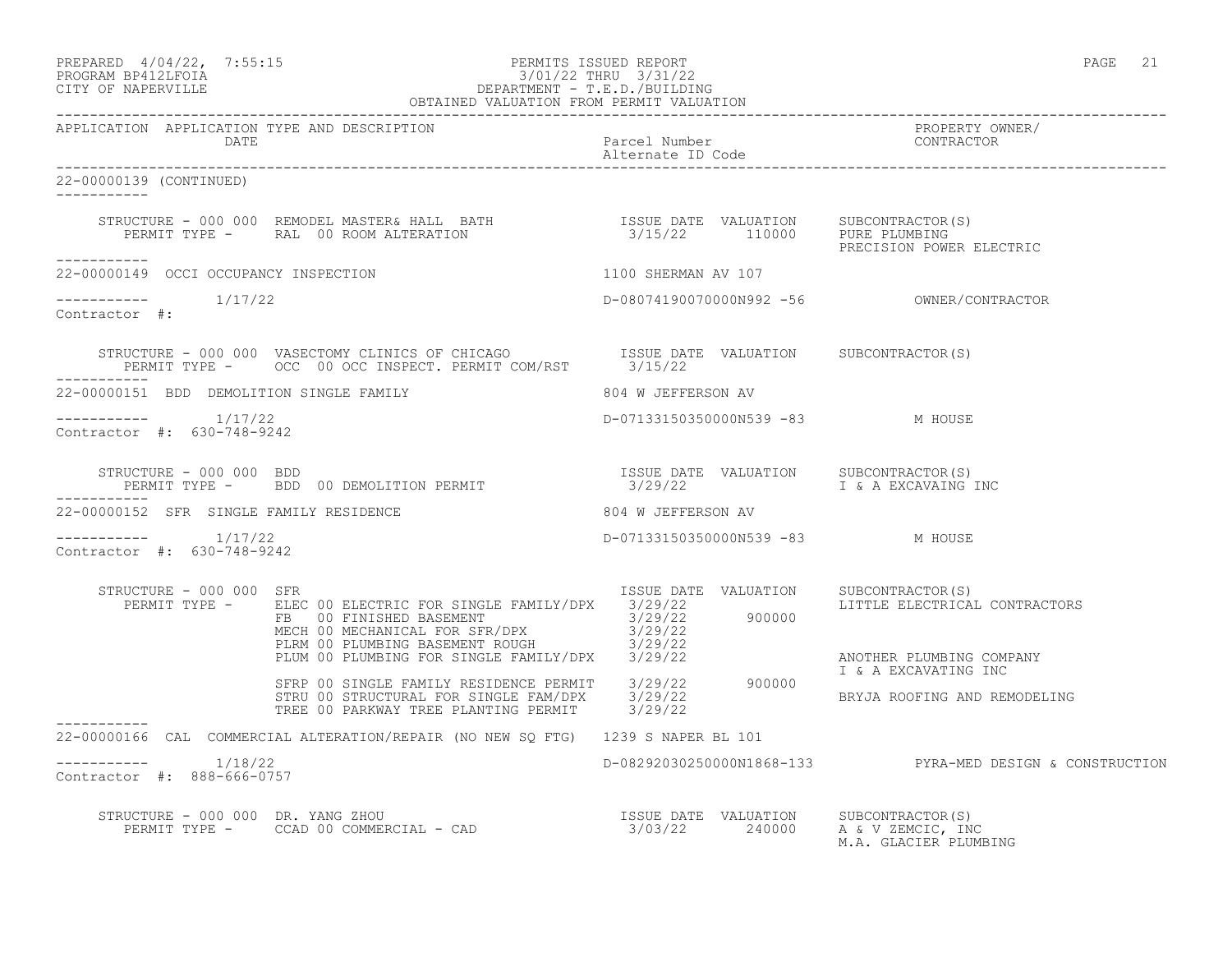#### PREPARED  $4/04/22$ ,  $7:55:15$  PERMITS ISSUED REPORT PAGE 22 PROGRAM BP412LFOIA 3/01/22 THRU 3/31/22 CITY OF NAPERVILLE DEPARTMENT - T.E.D./BUILDING OBTAINED VALUATION FROM PERMIT VALUATION

| APPLICATION APPLICATION TYPE AND DESCRIPTION PACKERTY PURE PACE PACKER AND MANUSICATION PEROPERTY OWNER/<br>DATE Paccel Number alternate ID Code enterprise contractor and the contractor alternate ID Code |                                                        |                                                  |
|-------------------------------------------------------------------------------------------------------------------------------------------------------------------------------------------------------------|--------------------------------------------------------|--------------------------------------------------|
| 22-00000179 DECK DECK                                                                                                                                                                                       | 3520 SWEET MAGGIE LN                                   |                                                  |
| ----------- 1/20/22<br>Contractor #: 630-514-9062                                                                                                                                                           | W-01093120050000N1386-227 BACKYARD IMAGES              |                                                  |
| STRUCTURE - 000 000 DECK<br>PERMIT TYPE - DECK 00 DECK                                                                                                                                                      | ISSUE DATE VALUATION SUBCONTRACTOR(S)<br>3/01/22 17000 |                                                  |
| 22-00000181 RAL RES ALTERATIONS/REMODLING (NO NEW SQ FTG) 414 RIVER BLUFF CR                                                                                                                                |                                                        |                                                  |
| $--------- 1/20/22$<br>Contractor #: 715-889-2592                                                                                                                                                           |                                                        | D-07133170230000N609 -83 CHURCHILL CONSTRUCTION  |
| STRUCTURE - 000 000 R/R DECK & REMODEL EXISTING KITCHEN ISSUE DATE VALUATION SUBCONTRACTOR(S)<br>PERMIT TYPE - DECK 00 DECK<br>___________                                                                  | 3/31/22 60000 BOOTS ELECTRIC                           | CUPELLO MECHANICAL                               |
| 22-00000185 SIGN SIGN APPLICATIONS                                                                                                                                                                          | 47 E CHICAGO AV 220                                    |                                                  |
| $--------- 1/20/22$<br>Contractor #: 630-470-6161                                                                                                                                                           | D-07134310190000N1362-085    CAPTIVATING SIGNS         |                                                  |
| STRUCTURE - 000 000<br>PERMIT TYPE - SIGN 00 SIGN<br>-----------                                                                                                                                            |                                                        |                                                  |
| 22-00000190 ESC ELECTRIC SERVICE CHANGE                                                                                                                                                                     | 4336 LITTLELEAF RD                                     |                                                  |
| $--------- 1/21/22$<br>Contractor #: 443-538-2958                                                                                                                                                           | W-01202100010000N1545-271 TESLA, INC.                  |                                                  |
|                                                                                                                                                                                                             |                                                        |                                                  |
| 22-00000198 PAT PATIO APPLICATION                                                                                                                                                                           | 720 THORNAPPLE DR                                      |                                                  |
| ----------- 1/24/22<br>Contractor #: 630-416-8998                                                                                                                                                           |                                                        | D-072340100900000N191 -112 C.B. CONLIN LANDSCAPE |
| STRUCTURE - 000 000 FRONT WALKWAY&BACK PAVER PATIO& NATURAL ISSUE DATE VALUATION SUBCONTRACTOR(S)<br>PERMIT TYPE - PAT 00 PATIO 2/25/22 15000 CHICAGO GAS LINES<br>PERMIT TYPE - PAT 00 PATIO               |                                                        |                                                  |
| 1521 CLYDE DR<br>22-00000210 ESC ELECTRIC SERVICE CHANGE                                                                                                                                                    |                                                        |                                                  |
| $--------- 1/25/22$<br>Contractor #: 630-774-8136                                                                                                                                                           |                                                        | D-08304020330000N62 -146 SPREITZER ELECTRIC INC  |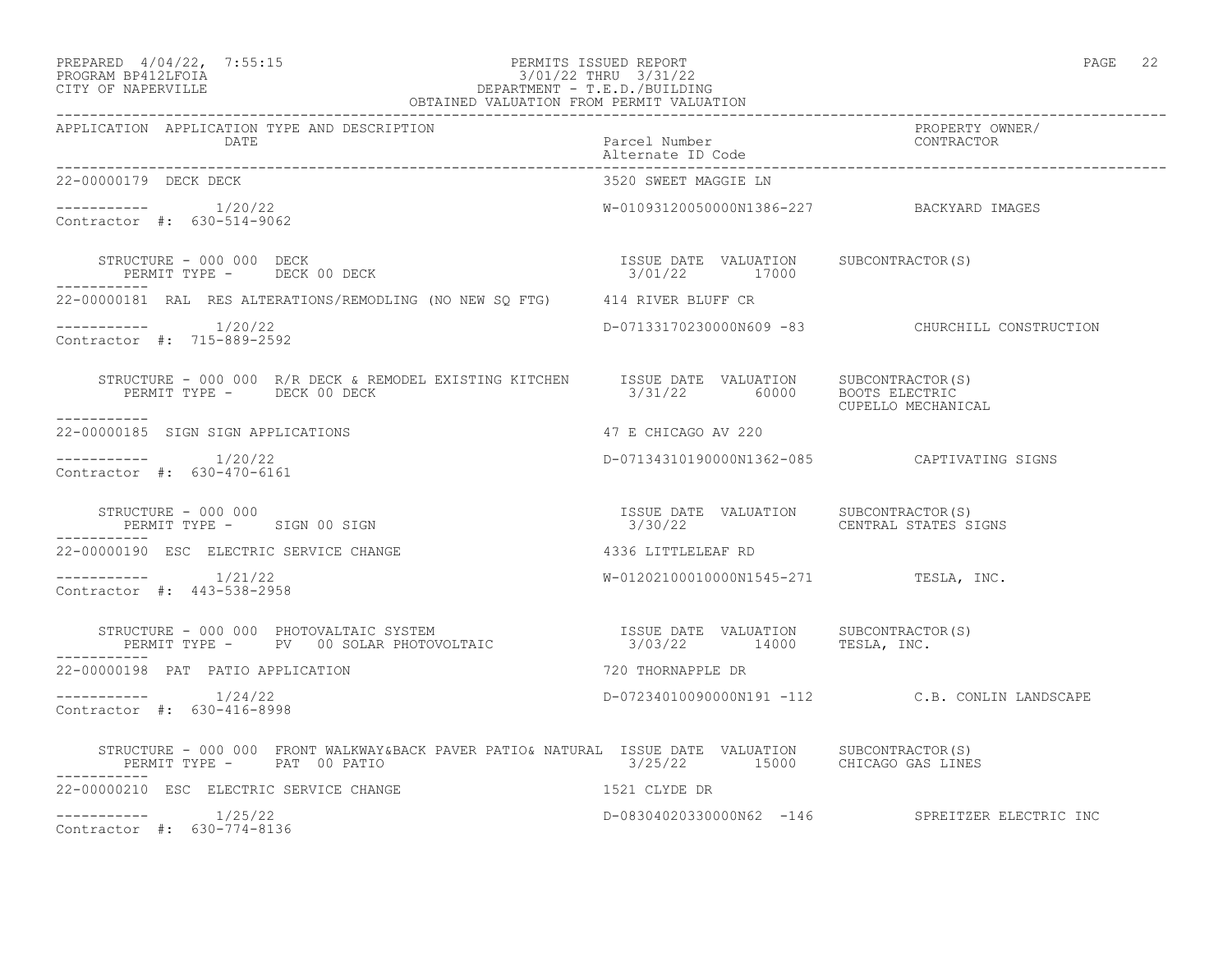|                    | PREPARED 4/04/22, 7:55:15 | PERMITS ISSUED REPORT | PAGE | ب ت |
|--------------------|---------------------------|-----------------------|------|-----|
| PROGRAM BP412LFOIA |                           | 3/01/22 THRU 3/31/22  |      |     |

# PROGRAM BP412LFOIA 3/01/22 THRU 3/31/22 CITY OF NAPERVILLE DEPARTMENT - T.E.D./BUILDING

|                                                                                                                                                                                                                                   | OBTAINED VALUATION FROM PERMIT VALUATION                              |                                                   |
|-----------------------------------------------------------------------------------------------------------------------------------------------------------------------------------------------------------------------------------|-----------------------------------------------------------------------|---------------------------------------------------|
| APPLICATION APPLICATION TYPE AND DESCRIPTION<br><b>DATE</b>                                                                                                                                                                       | Parcel Number<br>Alternate ID Code                                    | PROPERTY OWNER/<br>CONTRACTOR                     |
| 22-00000210 (CONTINUED)<br>-----------                                                                                                                                                                                            |                                                                       |                                                   |
| STRUCTURE - 000 000 REPLACE EXISTING 100-AMP PANEL/METER ISSUE DATE VALUATION SUBCONTRACTOR(S)<br>PERMIT TYPE - ELSC 00 ELECTRIC SVC CHANGE RES. 3/11/22 SPREITZER ELECTRIC INC                                                   |                                                                       |                                                   |
| 22-00000213 OCCI OCCUPANCY INSPECTION                                                                                                                                                                                             | 944 S ROUTE 59                                                        |                                                   |
| $--------$ 1/25/22<br>Contractor #:                                                                                                                                                                                               |                                                                       |                                                   |
| STRUCTURE - 000 000 FRIACO'S MEXICAN RESTAURANT & TEQUILA ISSUE DATE VALUATION SUBCONTRACTOR(S)<br>PERMIT TYPE - OCC 00 OCC INSPECT. PERMIT COM/RST 3/01/22                                                                       |                                                                       |                                                   |
| 22-00000214 OCCI OCCUPANCY INSPECTION                                                                                                                                                                                             | 2835 SHOWPLACE DR 103                                                 |                                                   |
| $--------- 1/25/22$<br>Contractor #:                                                                                                                                                                                              |                                                                       |                                                   |
| STRUCTURE - 000 000 KATRINA LATIN BITES & BAR                  ISSUE DATE VALUATION      SUBCONTRACTOR(S)<br>PERMIT TYPE -      CCS  00 COMMERCIAL COOKING SYSTEM           3/01/22                           FOX VALLEY FIRE & S |                                                                       |                                                   |
| 22-00000217 RAL RES ALTERATIONS/REMODLING (NO NEW SQ FTG) 1309 KIMBALL CT                                                                                                                                                         |                                                                       |                                                   |
| 1/25/22<br>Contractor #: 630-569-0394                                                                                                                                                                                             | D-08194050160000N485 -116 DJI SERVICES                                |                                                   |
| STRUCTURE - 000 000 REMODEL KITCHEN/MASTER SUITE/LAUNDRY/MUD ISSUE DATE VALUATION SUBCONTRACTOR(S)<br>PERMIT TYPE - RAL 00 ROOM ALTERATION 6 2/15/22 125000                                                                       |                                                                       |                                                   |
| 22-00000223 FN FENCE APPLICATION                                                                                                                                                                                                  | 2246 GLENEAGLES DR                                                    |                                                   |
| $--------- 1/26/22$<br>Contractor #: 815-436-7440                                                                                                                                                                                 |                                                                       | W-01012020250000N285 -189 CEDAR RUSTIC/JOLIET     |
| ----------                                                                                                                                                                                                                        | ISSUE DATE VALUATION SUBCONTRACTOR(S)<br>3/15/22 6798                 |                                                   |
| 22-00000227 SIGN SIGN APPLICATIONS                                                                                                                                                                                                | 1550 N ROUTE 59 140                                                   |                                                   |
| $--------- 1/26/22$<br>Contractor #: 630-898-5900                                                                                                                                                                                 |                                                                       | D-07101080230000N268 -34 AURORA SIGN COMPANY      |
| STRUCTURE - 000 000<br>PERMIT TYPE - SIGN 00 SIGN                                                                                                                                                                                 | ISSUE DATE VALUATION SUBCONTRACTOR (S)<br>3/15/22 PLATT ELECTRIC, INC |                                                   |
| 22-00000232 RAD RES ADDITIONS (NEW SQ FTG)                                                                                                                                                                                        | 3412 BROOKSEDGE AV                                                    |                                                   |
| $--------- 1/26/22$<br>Contractor #: 630-904-9333                                                                                                                                                                                 |                                                                       | W-01092110060000N1428-213 CLAYBRIDGE BUILDERS INC |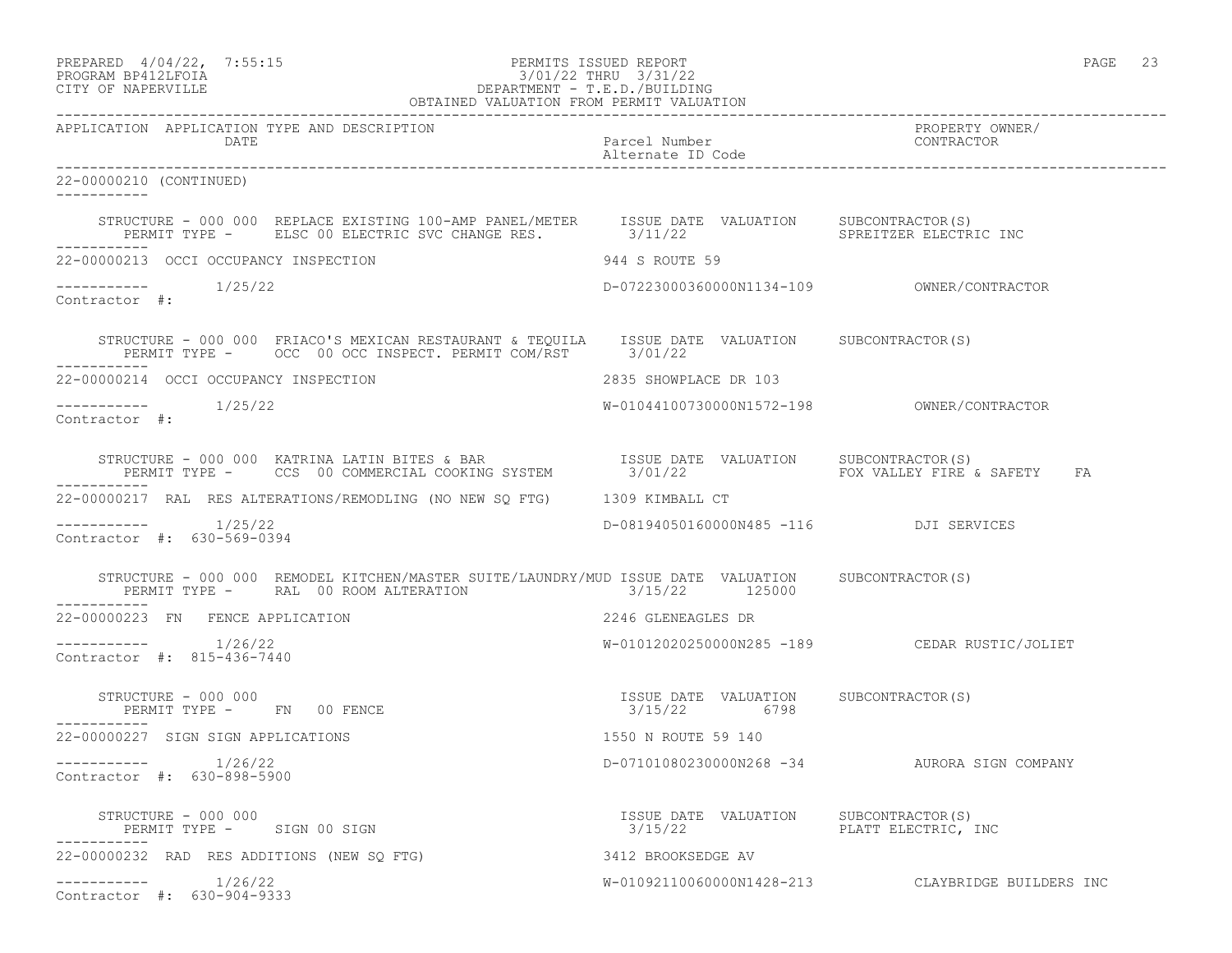| PREPARED | $4/04/22$ ,                             | 7:55:1 |
|----------|-----------------------------------------|--------|
|          | $\begin{array}{c}\n\hline\n\end{array}$ |        |

# PREPARED  $4/04/22$ , 7:55:15 PERMITS ISSUED REPORT PAGE 24 PROGRAM BP412LFOIA PAGE 24 PROGRAM BP412LFOIA 3/01/22 THRU 3/31/22<br>CITY OF NAPERVILLE DEPARTMENT - T.E.D./BUILDIN CITY OF NAPERVILLE DEPARTMENT - T.E.D./BUILDING

|                                                        | OBTAINED VALUATION FROM PERMIT VALUATION                                                                                                                                                                                                                                                                                                       |                                                   |                                                                                 |
|--------------------------------------------------------|------------------------------------------------------------------------------------------------------------------------------------------------------------------------------------------------------------------------------------------------------------------------------------------------------------------------------------------------|---------------------------------------------------|---------------------------------------------------------------------------------|
| APPLICATION APPLICATION TYPE AND DESCRIPTION<br>DATE   |                                                                                                                                                                                                                                                                                                                                                | Parcel Number<br>Alternate ID Code                | PROPERTY OWNER/<br>CONTRACTOR                                                   |
| 22-00000232 (CONTINUED)<br>-----------                 |                                                                                                                                                                                                                                                                                                                                                |                                                   |                                                                                 |
| STRUCTURE - 000 000                                    |                                                                                                                                                                                                                                                                                                                                                |                                                   | MATRIX ELECTRIC CO<br>STEC ROOFING S & G INC                                    |
| -----------<br>22-00000234 TMST TEMPORARY STRUCTURE    |                                                                                                                                                                                                                                                                                                                                                | 1030 N WASHINGTON ST                              |                                                                                 |
| $--------$ 1/26/22<br>Contractor #:                    |                                                                                                                                                                                                                                                                                                                                                |                                                   | D-08073080010000N514 -55 WESTLAKE HARDWARE                                      |
| STRUCTURE - 000 000 GREENHOUSE                         | STRUCTURE - 000 000 GREENHOUSE<br>PERMIT TYPE -     TMST 00 TEMPORARY STRUCTURE                                                                                                                                                                                                                                                                | ISSUE DATE VALUATION SUBCONTRACTOR (S)<br>3/28/22 |                                                                                 |
|                                                        | 22-00000240 RAL RES ALTERATIONS/REMODLING (NO NEW SQ FTG) 1520 HYDE PARK LN                                                                                                                                                                                                                                                                    |                                                   |                                                                                 |
| ----------- 1/27/22<br>Contractor #: 630-569-0394      |                                                                                                                                                                                                                                                                                                                                                | D-08294050060000N1855-148 DJI SERVICES            |                                                                                 |
|                                                        | $\begin{array}{cccc} \texttt{STRUCTURE} - 000 000 & \texttt{REMODEL} & \texttt{KITCHEN} & \texttt{SUSUE} & \texttt{DATE} & \texttt{VALUATION} & \texttt{SUBCONTRACTOR(S)} \\ \texttt{PERMIT TYPE} - \texttt{RAL} & 00\texttt{ ROOTERATION} & \texttt{SUSUENT} & 3/21/22 & 75000 & \texttt{PRECISION} & \texttt{Power ELECTRIC} \\ \end{array}$ |                                                   | PURE PLUMBING                                                                   |
| -----------<br>22-00000246 SFR SINGLE FAMILY RESIDENCE |                                                                                                                                                                                                                                                                                                                                                | 2319 LUCENT LN                                    |                                                                                 |
| Contractor #: 817-875-7057                             |                                                                                                                                                                                                                                                                                                                                                | D-05323000220000N1859-12N PULTE GROUP             |                                                                                 |
| STRUCTURE - 000 000 SFR                                | PERMIT TYPE - ELEC 00 ELECTRIC FOR SINGLE FAMILY/DPX 3/01/22<br>MECH 00 MECHANICAL FOR SFR/DPX 3/01/22<br>PLRM 00 PLUMBING BASEMENT ROUGH 3/01/22                                                                                                                                                                                              | ISSUE DATE VALUATION SUBCONTRACTOR(S)             | MAC ELECTRICAL CONTRACTORS INC<br>S3 PLUMBING<br>HOLIDAY SEWER & WATER/WAUCONDA |
|                                                        | PLUM 00 PLUMBING FOR SINGLE FAMILY/DPX 3/01/22 53 PLUMBING<br>SFRP 00 SINGLE FAMILY RESIDENCE PERMIT 3/01/22 195800 RABY ROOFING<br>STRU 00 STRUCTURAL FOR SINGLE FAM/DPX 3/01/22                                                                                                                                                              |                                                   | HOLIDAY SEWER & WATER/WAUCONDA                                                  |
| 22-00000247 SFR SINGLE FAMILY RESIDENCE                | 2307 LUCENT LN                                                                                                                                                                                                                                                                                                                                 |                                                   |                                                                                 |
| Contractor #: 817-875-7057                             |                                                                                                                                                                                                                                                                                                                                                | D-05323000190000N1859-12N PULTE GROUP             |                                                                                 |
| STRUCTURE - 000 000 SFR                                | PERMIT TYPE - ELEC 00 ELECTRIC FOR SINGLE FAMILY/DPX 3/01/22<br>EVCR 00 ELECTRIC VEHICLE STATION RES 3/01/22 195800                                                                                                                                                                                                                            | ISSUE DATE VALUATION SUBCONTRACTOR(S)             | MAC ELECTRICAL CONTRACTORS INC                                                  |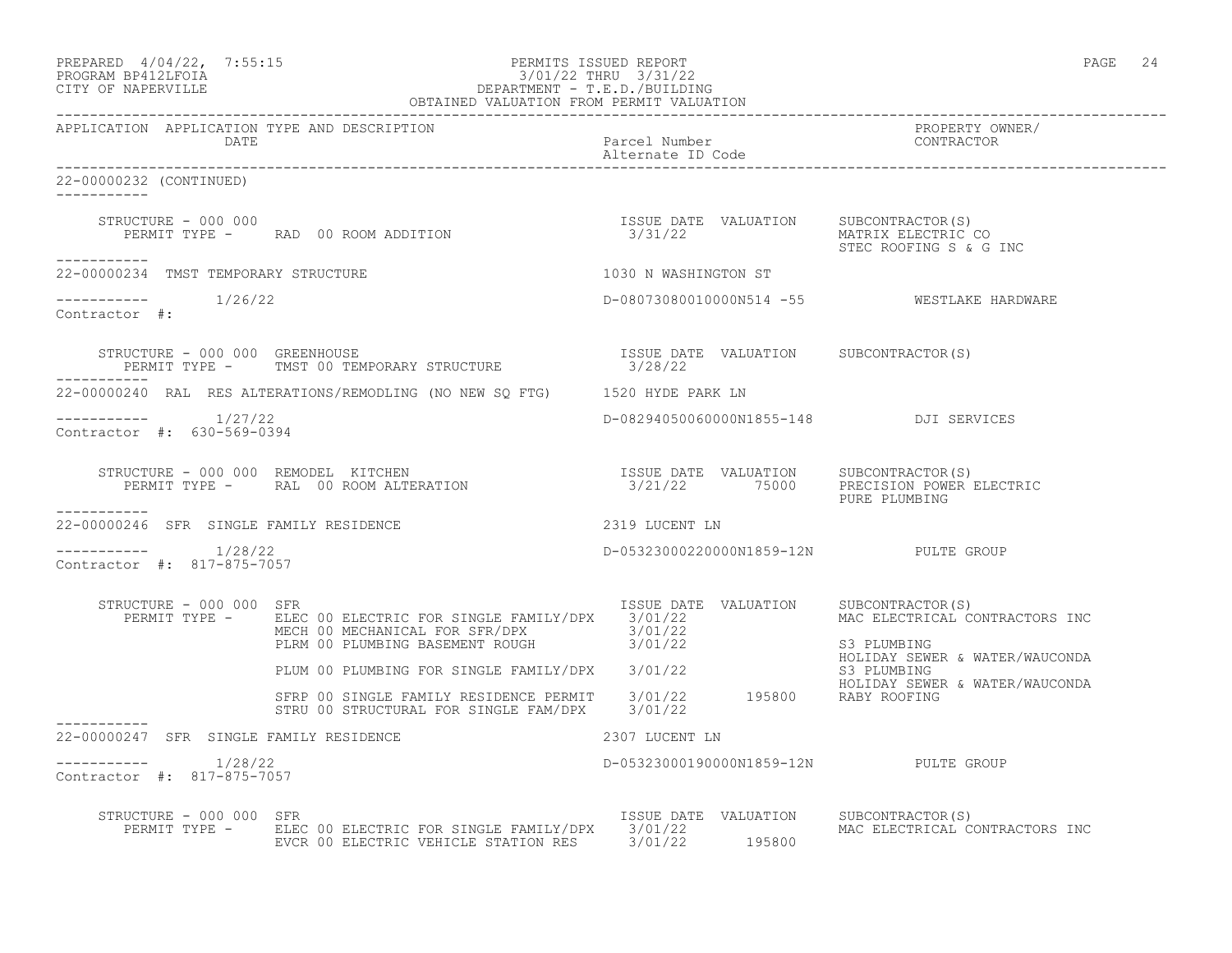| PREPARED 4/04/22, 7:55:15 | PERMITS ISSUED REPORT | PAGE | ں ے |
|---------------------------|-----------------------|------|-----|
|                           |                       |      |     |

#### PROGRAM BP412LFOIA 3/01/22 THRU 3/31/22 CITY OF NAPERVILLE DEPARTMENT - T.E.D./BUILDING OBTAINED VALUATION FROM PERMIT VALUATION

| APPLICATION APPLICATION TYPE AND DESCRIPTION<br>DATE                                                                                                                                       | Parcel Number<br>Alternate ID Code      | PROPERTY OWNER/<br>CONTRACTOR                                                                 |
|--------------------------------------------------------------------------------------------------------------------------------------------------------------------------------------------|-----------------------------------------|-----------------------------------------------------------------------------------------------|
| 22-00000247 (CONTINUED)                                                                                                                                                                    |                                         |                                                                                               |
| MECH 00 MECHANICAL FOR SFR/DPX 3/01/22<br>PATO 00 PATIO WITH STRUCTURE 3/01/22 195800<br>PLRM 00 PLUMBING BASEMENT ROUGH 3/01/22                                                           |                                         | S3 PLUMBING                                                                                   |
|                                                                                                                                                                                            |                                         | HOLIDAY SEWER & WATER/WAUCONDA                                                                |
| FLUM 00 PLUMBING FOR SINGLE FAMILY/DPX 3/01/22<br>SFRP 00 SINGLE FAMILY RESIDENCE PERMIT 3/01/22 195800 HOLIDAY SEWER<br>STRU 00 STRUCTURAL FOR SINGLE FAM/DPX 3/01/22 195800 RABY ROOFING |                                         | HOLIDAY SEWER & WATER/WAUCONDA                                                                |
| 22-00000254 ESC ELECTRIC SERVICE CHANGE                                                                                                                                                    | 119 SHUMAN BL                           |                                                                                               |
| $--------- 1/28/22$<br>Contractor #:                                                                                                                                                       | D-08063000170000N1700-25                |                                                                                               |
| -----------                                                                                                                                                                                |                                         |                                                                                               |
| 22-00000258 SIGN SIGN APPLICATIONS                                                                                                                                                         | 605 E OGDEN AV A                        |                                                                                               |
| Contractor #: 815-600-6300                                                                                                                                                                 |                                         | D-08074090150000N364 -56 ADVANCED SIGNS AND LIGHTING                                          |
| STRUCTURE - 000 000<br>PERMIT TYPE - SIGN 00 SIGN<br>-----------                                                                                                                           |                                         | ISSUE DATE VALUATION SUBCONTRACTOR(S)<br>3/21/22               ADVANCED SIGN AND LIGHTING, IN |
| 22-00000259 RAL RES ALTERATIONS/REMODLING (NO NEW SQ FTG) 1512 HEATHERTON CT                                                                                                               |                                         |                                                                                               |
| $--------- 1/31/22$<br>Contractor #: 708-710-7559                                                                                                                                          |                                         | D-07112120150000N581 -37 J N HOME IMPROVEMENTS                                                |
|                                                                                                                                                                                            |                                         | KEAST ELECTRIC INC                                                                            |
| 22-00000276 COMM COMMERCIAL/INDUSTRIAL APPLICATION 1507 W OGDEN AV                                                                                                                         |                                         |                                                                                               |
| ----------- 2/02/22<br>Contractor #: 630-863-6200                                                                                                                                          |                                         | D-07154020020000N653 -80   JOSEPH NICHOLAS CONSTRUCTION                                       |
| STRUCTURE - 000 000 CADILLAC OF NAPERVILLE<br>PERMIT TYPE - 7B 00 FOUNDATION ONLY COMM NEW/NU 3/15/22 6000000 SUBCONTRACTOR(S)<br>___________                                              |                                         |                                                                                               |
| 22-00000290 ESC ELECTRIC SERVICE CHANGE                                                                                                                                                    | 4248 CHINABERRY LN                      |                                                                                               |
| $--------- 2/04/22$<br>Contractor #:                                                                                                                                                       | W-01172100290000N1743-241 CERTASUN, LLC |                                                                                               |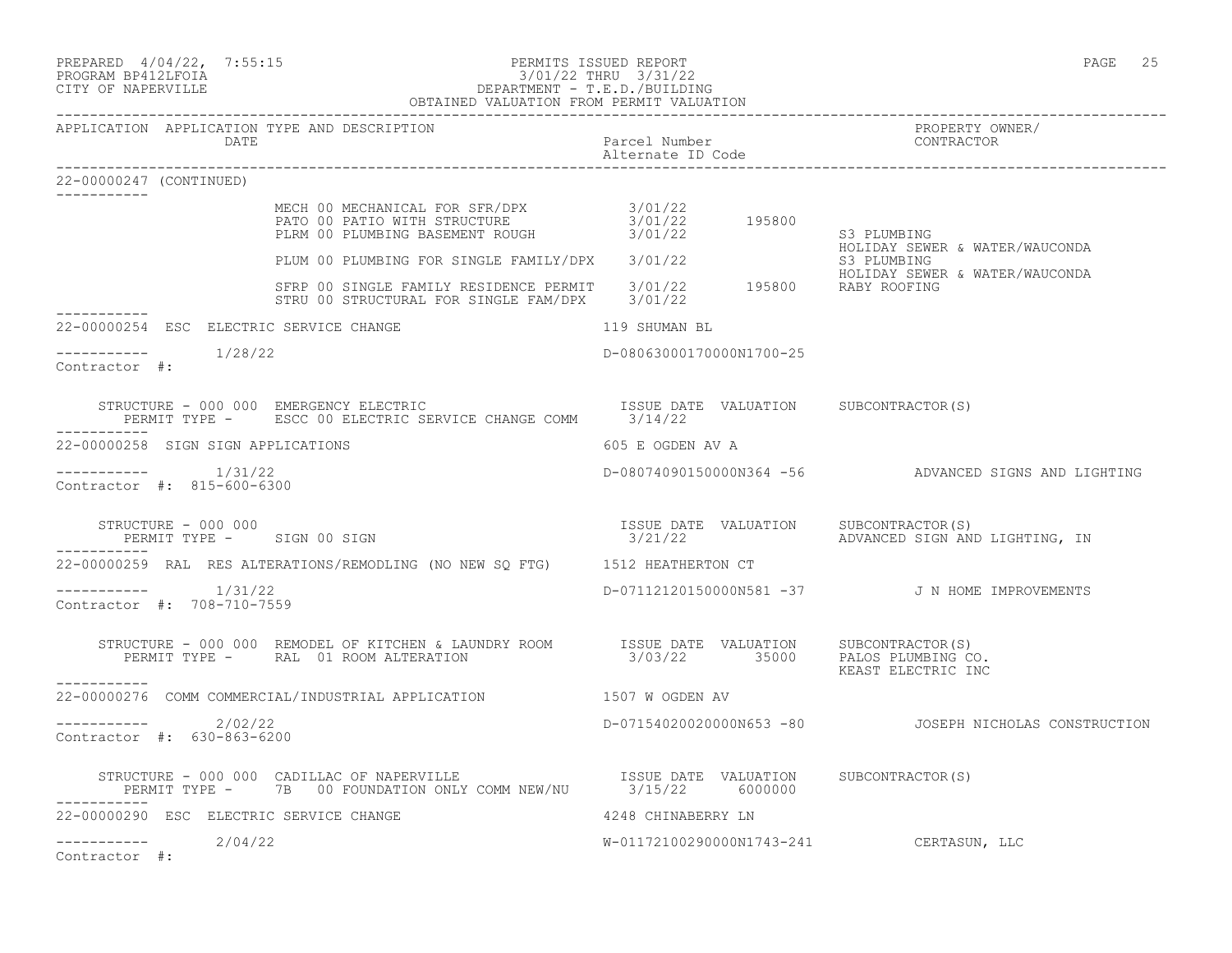|                     | PREPARED 4/04/22, 7:55:15 | PERMITS ISSUED REPORT                                                                                                                                                                                                                                                                                                                                                                                                                                                               | PAGE | 26 |
|---------------------|---------------------------|-------------------------------------------------------------------------------------------------------------------------------------------------------------------------------------------------------------------------------------------------------------------------------------------------------------------------------------------------------------------------------------------------------------------------------------------------------------------------------------|------|----|
| DROCD3M BR41OT BOT3 |                           | $2(01/22 \text{ m} \cdot \text{m} \cdot \text{m} \cdot \text{m} \cdot \text{m} \cdot \text{m} \cdot \text{m} \cdot \text{m} \cdot \text{m} \cdot \text{m} \cdot \text{m} \cdot \text{m} \cdot \text{m} \cdot \text{m} \cdot \text{m} \cdot \text{m} \cdot \text{m} \cdot \text{m} \cdot \text{m} \cdot \text{m} \cdot \text{m} \cdot \text{m} \cdot \text{m} \cdot \text{m} \cdot \text{m} \cdot \text{m} \cdot \text{m} \cdot \text{m} \cdot \text{m} \cdot \text{m} \cdot \text{$ |      |    |

# PROGRAM BP412LFOIA 3/01/22 THRU 3/31/22 CITY OF NAPERVILLE DEPARTMENT - T.E.D./BUILDING OBTAINED VALUATION FROM PERMIT VALUATION

APPLICATION APPLICATION TYPE AND DESCRIPTION PROPERTY OWNER/

DATE DATE DESCRIPTION OF PARTICULAR PARTICULAR PARTICULAR POSTAGE IN COMPANY PARTICULAR PROPERTY OF PARTICULAR PROPERTY OF PARTICULAR PROPERTY OF PARTICULAR PROPERTY OF PARTICULAR PROPERTY OF PARTICULAR PROPERTY OF PARTICU

Alternate ID Code

------------------------------------------------------------------------------------------------------------------------------------

------------------------------------------------------------------------------------------------------------------------------------ 22-00000290 (CONTINUED) ----------- STRUCTURE - 000 000 PHOTOVOLTAIC SYSTEM ISSUE DATE VALUATION SUBCONTRACTOR(S) PERMIT TYPE - PV 00 SOLAR PHOTOVOLTAIC 3/03/22 33923 CERTASUN, LLC ----------- 22-00000293 CAL COMMERCIAL ALTERATION/REPAIR (NO NEW SQ FTG) 931 W 75TH ST 103 ----------- 2/07/22 D-07251040180000N941 -128 MANLING GE Contractor #: 335-088-8999 STRUCTURE - 000 000 SPECIAL TEA ISSUE DATE VALUATION SUBCONTRACTOR(S) PERMIT TYPE - CCAD 00 COMMERCIAL - CAD 3/11/22 85000 AA ELECTRIC ISSUE DATE VALUATION SUBCONTRACTOR(S)<br>3/11/22 85000 AA ELECTRIC<br>TMZ PLUMBING INC ----------- 22-00000295 FABD FIRE ALARM 25W570 CHICAGO AV ---------------------- 2/07/22 D-08173010020000DNA -87 FOX VALLEY FIRE & SAFETY FA Contractor #: 224-293-5408 STRUCTURE - 000 000 ISSUE DATE VALUATION SUBCONTRACTOR(S) PERMIT TYPE - FABD 00 FIRE ALARM ----------- 22-00000313 CAL COMMERCIAL ALTERATION/REPAIR (NO NEW SQ FTG) 1355 E OGDEN AV 105 ----------- 2/08/22 D-08081010150000N1862-42 ON POINT DESIGN BUILD Contractor #: 773-692-1896 STRUCTURE - 000 000 PINKY PROMISE PEDIATRIC DENTISTRY ISSUE DATE VALUATION SUBCONTRACTOR(S)<br>PERMIT TYPE - CCAD 00 COMMERCIAL - CAD 3/29/22 250000 PRIME PLUMBING SERVICES INC VOLTICO CORPORATION ----------- 22-00000315 SADC SATELLITE DISH/ANTENNA COMMERCIAL 1750 NORTH AURORA RD CELL ---------------------- 2/08/22 D-07151010060000N624 -64 FULTON TECHNOLOGIES Contractor #: 630-980-1205 STRUCTURE - 000 000 ISSUE DATE VALUATION SUBCONTRACTOR(S) PERMIT TYPE - SADC 00 SATELLITE DISH/ANT COMMERCIAL 3/10/22 TRAILSIDE ELECTRIC, INC ----------- 22-00000320 RAL RES ALTERATIONS/REMODLING (NO NEW SQ FTG) 104 PEPPERIDGE RD ----------- 2/08/22 D-07144030040000N106 -82 BRADFORD AND KENT Contractor #: 630-969-8585 STRUCTURE - 000 000 REMODEL KITCHEN,DINETTE&POWDER ROOM/FLOO ISSUE DATE VALUATION SUBCONTRACTOR(S)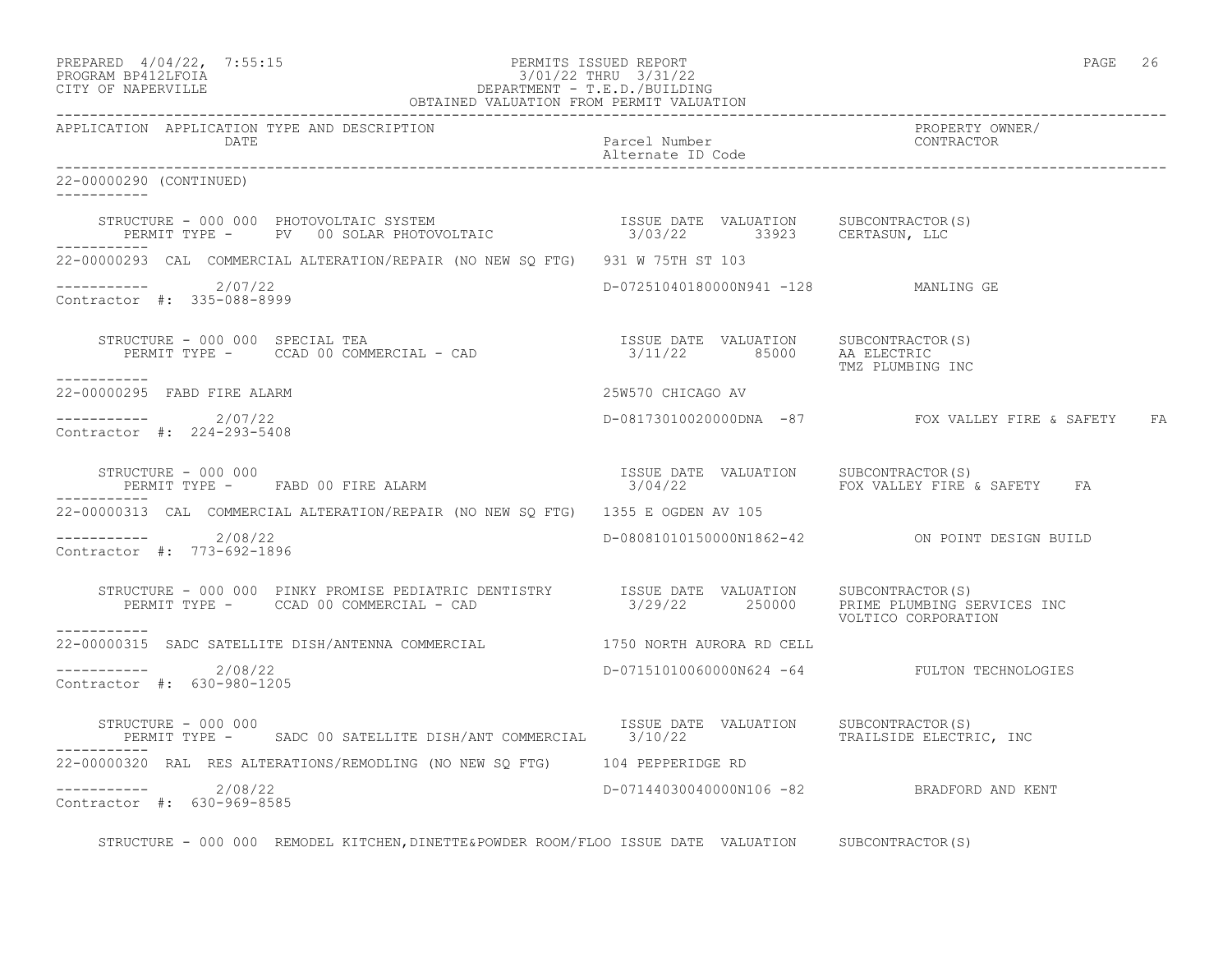## PREPARED  $4/04/22$ ,  $7:55:15$  PERMITS ISSUED REPORT PAGE 27 PROGRAM BP412LFOIA 3/01/22 THRU 3/31/22 CITY OF NAPERVILLE DEPARTMENT - T.E.D./BUILDING

| OBTAINED VALUATION FROM PERMIT VALUATION                                                                                                                                                                                                         |                                                                   |                                                         |  |  |
|--------------------------------------------------------------------------------------------------------------------------------------------------------------------------------------------------------------------------------------------------|-------------------------------------------------------------------|---------------------------------------------------------|--|--|
| APPLICATION APPLICATION TYPE AND DESCRIPTION<br>DATE                                                                                                                                                                                             | Parcel Number<br>Alternate ID Code                                | PROPERTY OWNER/<br>CONTRACTOR                           |  |  |
| 22-00000320 (CONTINUED)                                                                                                                                                                                                                          |                                                                   |                                                         |  |  |
| ___________<br>PERMIT TYPE - RAL 00 ROOM ALTERATION                                                                                                                                                                                              | 3/15/22 47800 LIG ELECTRIC                                        | HEAD ABOVE WATER PLUMBING, INC                          |  |  |
| ___________<br>22-00000321 SIGN SIGN APPLICATIONS                                                                                                                                                                                                | 1980 THREE FARMS AV 112                                           |                                                         |  |  |
| ---------- 2/08/22<br>Contractor #: 847-262-5926                                                                                                                                                                                                 |                                                                   | D-07261130090000 - CENTRAL STATE SIGNS/ELK GROVE        |  |  |
| STRUCTURE - 000 000<br>PERMIT TYPE - SIGN 00 SIGN                                                                                                                                                                                                | ISSUE DATE VALUATION SUBCONTRACTOR(S)<br>3/04/22                  |                                                         |  |  |
| 22-00000322 ESC ELECTRIC SERVICE CHANGE                                                                                                                                                                                                          | 216 S WHISPERING HILLS DR                                         |                                                         |  |  |
| $---------2/08/22$<br>Contractor #: 773-492-1294                                                                                                                                                                                                 |                                                                   | D-07143090090000N179 -81 AILEY SOLAR ELECTRIC           |  |  |
| STRUCTURE – 000 000 PHOTOVALTAIC SYSTEM                                ISSUE DATE VALUATION     SUBCONTRACTOR(S)<br>PERMIT TYPE –     PV   00 SOLAR PHOTOVOLTAIC                       3/03/22      44576     AILEY SOLAR ELECTRI                |                                                                   |                                                         |  |  |
| 22-00000328 ESC ELECTRIC SERVICE CHANGE                                                                                                                                                                                                          | 213 N RIVER RD                                                    |                                                         |  |  |
| ----------- 2/09/22<br>Contractor #: 815-584-7988                                                                                                                                                                                                |                                                                   | D-07141080080000N579 -66 TITAN SOLAR POWER ILLINOIS-INC |  |  |
| STRUCTURE - 000 000 PHOTOVOLTAIC SYSTEM                          ISSUE DATE VALUATION     SUBCONTRACTOR(S)<br>PERMIT TYPE -     PV   00 SOLAR PHOTOVOLTAIC                    3/03/22       24962    TITAN SOLAR POWER ILLINOIS-I<br>----------- |                                                                   |                                                         |  |  |
| 22-00000330 SIGN SIGN APPLICATIONS                                                                                                                                                                                                               | 5008 ACE LN                                                       |                                                         |  |  |
| $--------- 2/09/22$<br>Contractor #: 630-495-1725                                                                                                                                                                                                |                                                                   | W-01212090070000N1422-273 MODERN SIGNS INC              |  |  |
| STRUCTURE - 000 000<br>PERMIT TYPE - SIGN 00 SIGN                                                                                                                                                                                                | ISSUE DATE VALUATION SUBCONTRACTOR(S)<br>3/22/22                  | MODERN SIGNS INC                                        |  |  |
| 22-00000331 SIGN SIGN APPLICATIONS                                                                                                                                                                                                               | 5008 ACE LN                                                       |                                                         |  |  |
| $---------2/09/22$<br>Contractor #: 630-495-1725                                                                                                                                                                                                 |                                                                   | W-01212090070000N1422-273 MODERN SIGNS INC              |  |  |
| STRUCTURE - 000 000<br>PERMIT TYPE - SIGN 00 SIGN                                                                                                                                                                                                | ISSUE DATE VALUATION SUBCONTRACTOR(S)<br>3/22/22 MODERN SIGNS INC |                                                         |  |  |
| 22-00000332 SIGN SIGN APPLICATIONS                                                                                                                                                                                                               | 5008 ACE LN                                                       |                                                         |  |  |
| $--------- 2/09/22$<br>Contractor #: 630-495-1725                                                                                                                                                                                                |                                                                   | W-01212090070000N1422-273 MODERN SIGNS INC              |  |  |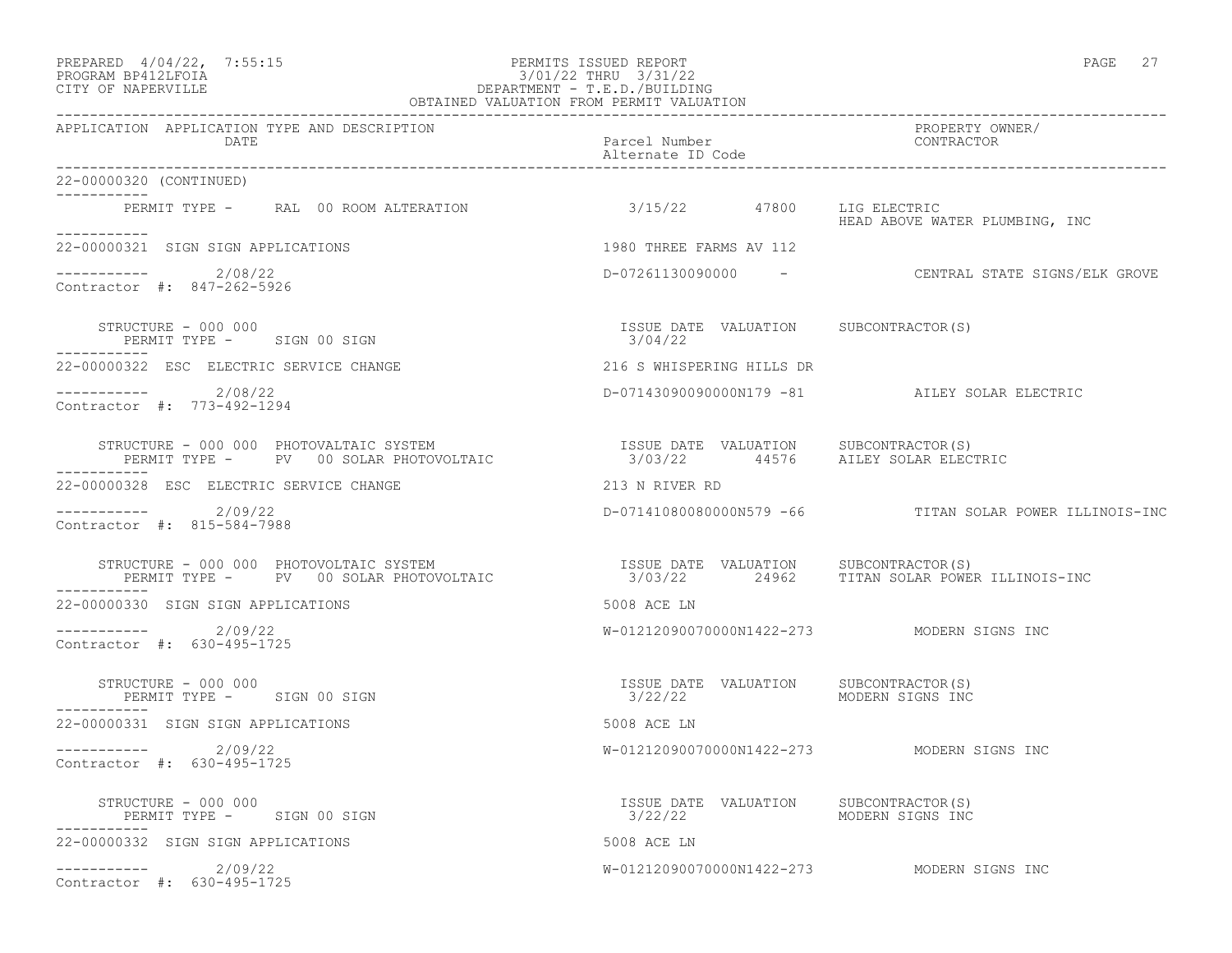| PREPARED 4/04/22, 7:55:15<br>PROGRAM BP412LFOIA<br>3/01/22 THKU 3/31/22<br>DEPARTMENT - T.E.D./BUILDING<br>OBTAINED VALUATION FROM PERMIT VALUATION<br>CITY OF NAPERVILLE | PERMITS ISSUED REPORT<br>3/01/22 THRU 3/31/22         | PAGE 28                                       |
|---------------------------------------------------------------------------------------------------------------------------------------------------------------------------|-------------------------------------------------------|-----------------------------------------------|
| APPLICATION APPLICATION TYPE AND DESCRIPTION<br>DATE                                                                                                                      | Parcel Number<br>Alternate ID Code                    | PROPERTY OWNER/<br>CONTRACTOR                 |
| 22-00000332 (CONTINUED)                                                                                                                                                   |                                                       |                                               |
| STRUCTURE - 000 000<br>PERMIT TYPE - SIGN 00 SIGN                                                                                                                         | ISSUE DATE VALUATION SUBCONTRACTOR(S)<br>3/22/22      |                                               |
| 22-00000333 SIGN SIGN APPLICATIONS                                                                                                                                        | 5008 ACE LN                                           |                                               |
| $---------2/09/22$<br>Contractor #: 630-495-1725                                                                                                                          |                                                       | W-01212090070000N1422-273 MODERN SIGNS INC    |
| STRUCTURE - 000 000<br>PERMIT TYPE - SIGN 00 SIGN                                                                                                                         | ISSUE DATE VALUATION SUBCONTRACTOR(S)<br>3/23/22      |                                               |
| 22-00000334 SIGN SIGN APPLICATIONS                                                                                                                                        | 5008 ACE LN                                           |                                               |
| -----------    2/09/22<br>Contractor #: 630-495-1725                                                                                                                      |                                                       | W-01212090070000N1422-273 MODERN SIGNS INC    |
| STRUCTURE - 000 000<br>PERMIT TYPE - SIGN 00 SIGN                                                                                                                         | ISSUE DATE VALUATION SUBCONTRACTOR(S)<br>3/22/22      |                                               |
| 22-00000339 FN FENCE APPLICATION                                                                                                                                          | 341 S SLEIGHT ST                                      |                                               |
| ----------- 2/09/22<br>Contractor #: 630-551-3400                                                                                                                         |                                                       | D-08183310180000N345 -85 CLASSIC FENCE/OSWEGO |
| STRUCTURE - 000 000<br>PERMIT TYPE - FN 00 FENCE                                                                                                                          | ISSUE DATE VALUATION SUBCONTRACTOR(S)<br>3/04/22 8150 |                                               |
| 22-00000346 FN FENCE APPLICATION                                                                                                                                          | 2804 CORDGRASS RD                                     |                                               |
| $--------- 2/10/22$<br>Contractor #: 630-551-3400                                                                                                                         |                                                       | W-01223060060000N1420-289 CLASSIC FENCE INC   |
| STRUCTURE - 000 000<br>PERMIT TYPE - FN 00 FENCE                                                                                                                          | ISSUE DATE VALUATION SUBCONTRACTOR(S)<br>3/07/22 7060 |                                               |
| 22-00000348 SADC SATELLITE DISH/ANTENNA COMMERCIAL                                                                                                                        | 55 S MAIN ST VRZN                                     |                                               |
| 2/10/22<br>------------<br>Contractor #: 630-690-6580                                                                                                                     | D-07134180170000N1483-84 ASCENDTEK                    |                                               |
| STRUCTURE - 000 000<br>PERMIT TYPE - SADC 00 SATELLITE DISH/ANT COMMERCIAL 3/18/22                                                                                        | ISSUE DATE VALUATION                                  | SUBCONTRACTOR(S)<br>SKITCH ELECTRIC COMPANY   |
| 22-00000349 ESC ELECTRIC SERVICE CHANGE                                                                                                                                   | 1770 IONA AV                                          |                                               |
| 2/10/22<br>Contractor #: 443-538-2958                                                                                                                                     | D-08332060020000N472 -165                             | TESLA, INC.                                   |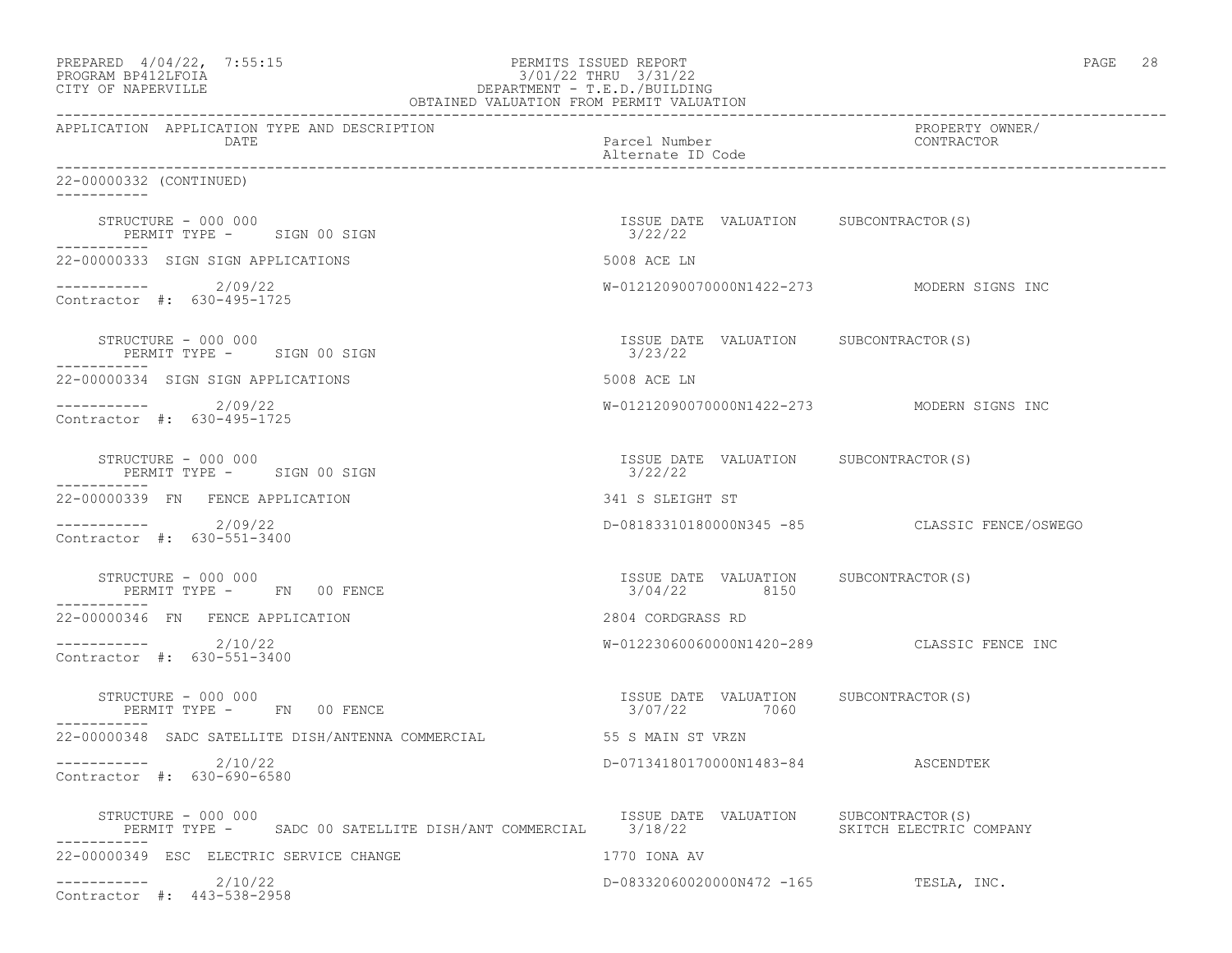# PREPARED  $4/04/22$ , 7:55:15 PERMITS ISSUED REPORT PAGE 29 PROGRAM BP412LFOIA 3/01/22 THRU 3/31/22 CITY OF NAPERVILLE DEPARTMENT - T.E.D./BUILDING

|                                                      | OBTAINED VALUATION FROM PERMIT VALUATION                                                                                                                                                                                                                                                                                                                                                                                    |                                    |                                                        |
|------------------------------------------------------|-----------------------------------------------------------------------------------------------------------------------------------------------------------------------------------------------------------------------------------------------------------------------------------------------------------------------------------------------------------------------------------------------------------------------------|------------------------------------|--------------------------------------------------------|
| APPLICATION APPLICATION TYPE AND DESCRIPTION<br>DATE |                                                                                                                                                                                                                                                                                                                                                                                                                             | Parcel Number<br>Alternate ID Code | PROPERTY OWNER/<br>CONTRACTOR                          |
| 22-00000349 (CONTINUED)<br>$- - - - - - - - - - -$   |                                                                                                                                                                                                                                                                                                                                                                                                                             |                                    |                                                        |
|                                                      | $\begin{array}{cccccc} \texttt{STRUCTURE} & - & 000 & 000 & \texttt{PHOTOVOLTAIC} & \texttt{SYSTEM} & & & & & & \\ \texttt{PERMIT TYPE} & - & \texttt{PV} & 00 & \texttt{SOLAR PHOTOVOLTAIC} & & & & & & \\ \end{array} \qquad \begin{array}{cccccc} \texttt{ISSUE} & \texttt{DATE} & \texttt{VALUATION} & \texttt{SUBCONTRACTOR(S)} \\ \texttt{3/11/22} & & \texttt{6768} & \texttt{TESLA} & \texttt{INC.} \\ \end{array}$ |                                    |                                                        |
|                                                      | 22-00000354 RAL RES ALTERATIONS/REMODLING (NO NEW SQ FTG) 3856 MANDEVILLE LN                                                                                                                                                                                                                                                                                                                                                |                                    |                                                        |
| $---------2/10/22$<br>Contractor #: 630-567-6100     |                                                                                                                                                                                                                                                                                                                                                                                                                             |                                    | W-01141060110000N796 -246 CONSTRUCTION SPECIALTIES LLC |
|                                                      | STRUCTURE - 000 000 FINISHED BASEMENT REMODEL                   ISSUE DATE VALUATION    SUBCONTRACTOR(S)<br>PERMIT TYPE -     FB   00 FINISHED BASEMENT                        3/16/22       40000    CONSTRUCTION SPECIALTIES                                                                                                                                                                                              |                                    | CONSTRUCTION SPECIALTIES                               |
| 22-00000355 ESC ELECTRIC SERVICE CHANGE              |                                                                                                                                                                                                                                                                                                                                                                                                                             | 1357 JANE AV                       |                                                        |
| $---------2/11/22$<br>Contractor #:                  |                                                                                                                                                                                                                                                                                                                                                                                                                             |                                    | D-08174060490000N136 -88 CERTASUN, LLC                 |
|                                                      | STRUCTURE – 000 000 PHOTOVOLTAIC SYSTEM                              ISSUE DATE VALUATION     SUBCONTRACTOR(S)<br>PERMIT TYPE –     PV   00 SOLAR PHOTOVOLTAIC                        3/11/22      21287      CERTASUN, LLC                                                                                                                                                                                                 |                                    |                                                        |
| 22-00000357 ESC ELECTRIC SERVICE CHANGE              |                                                                                                                                                                                                                                                                                                                                                                                                                             | 2303 CORN LILY RD                  |                                                        |
| $--------- 2/11/22$<br>Contractor #: 443-538-2958    |                                                                                                                                                                                                                                                                                                                                                                                                                             |                                    | W-01103070020000N1839-229 TESLA, INC.                  |
|                                                      | STRUCTURE - 000 000 PHOTOVOLTAIC SYSTEM                            ISSUE DATE VALUATION     SUBCONTRACTOR(S)<br>PERMIT TYPE -      PV   00 SOLAR PHOTOVOLTAIC                       3/08/22        22985     TESLA, INC.                                                                                                                                                                                                    |                                    |                                                        |
| 22-00000358 SFR SINGLE FAMILY RESIDENCE              | 1912 ENCLAVE CT                                                                                                                                                                                                                                                                                                                                                                                                             |                                    |                                                        |
| ----------- 2/11/22<br>Contractor #: 630-325-3400    |                                                                                                                                                                                                                                                                                                                                                                                                                             |                                    | W-01143000058 N1840-261 MCNAUGHTON DEVELOPMENT         |
| STRUCTURE - 000 000 SFR                              | PERMIT TYPE - ELEC 00 ELECTRIC FOR SINGLE FAMILY/DPX 3/29/22                                                                                                                                                                                                                                                                                                                                                                | ISSUE DATE VALUATION               | SUBCONTRACTOR(S)<br>SUPERIOR ELECTRICAL TECHNOLOGI     |
|                                                      | MECH 00 MECHANICAL FOR SFR/DPX 3/29/22<br>MECH 00 MECHANICAL FOR SFR/DPX 3/29/22<br>PATO 00 PATIO WITH STRUCTURE 3/29/22<br>PLIM 00 PLUMBING BASEMENT ROUGH 3/29/22<br>PLUM 00 PLUMBING FOR SINGLE FAMILY/DPX 3/29/22<br>SFRP 00 SINGLE                                                                                                                                                                                     |                                    | M & M AFFORDABLE PLUMBING                              |
|                                                      |                                                                                                                                                                                                                                                                                                                                                                                                                             |                                    | KEITH TILDEN ROOFING CO                                |
| 22-00000360 ESC ELECTRIC SERVICE CHANGE              |                                                                                                                                                                                                                                                                                                                                                                                                                             | 4440 MONROE CT                     |                                                        |
| $---------2/11/22$<br>Contractor #: 630-417-0537     |                                                                                                                                                                                                                                                                                                                                                                                                                             |                                    | W-01054150610000N1873-196 AARDVARK ELECTRIC, INC       |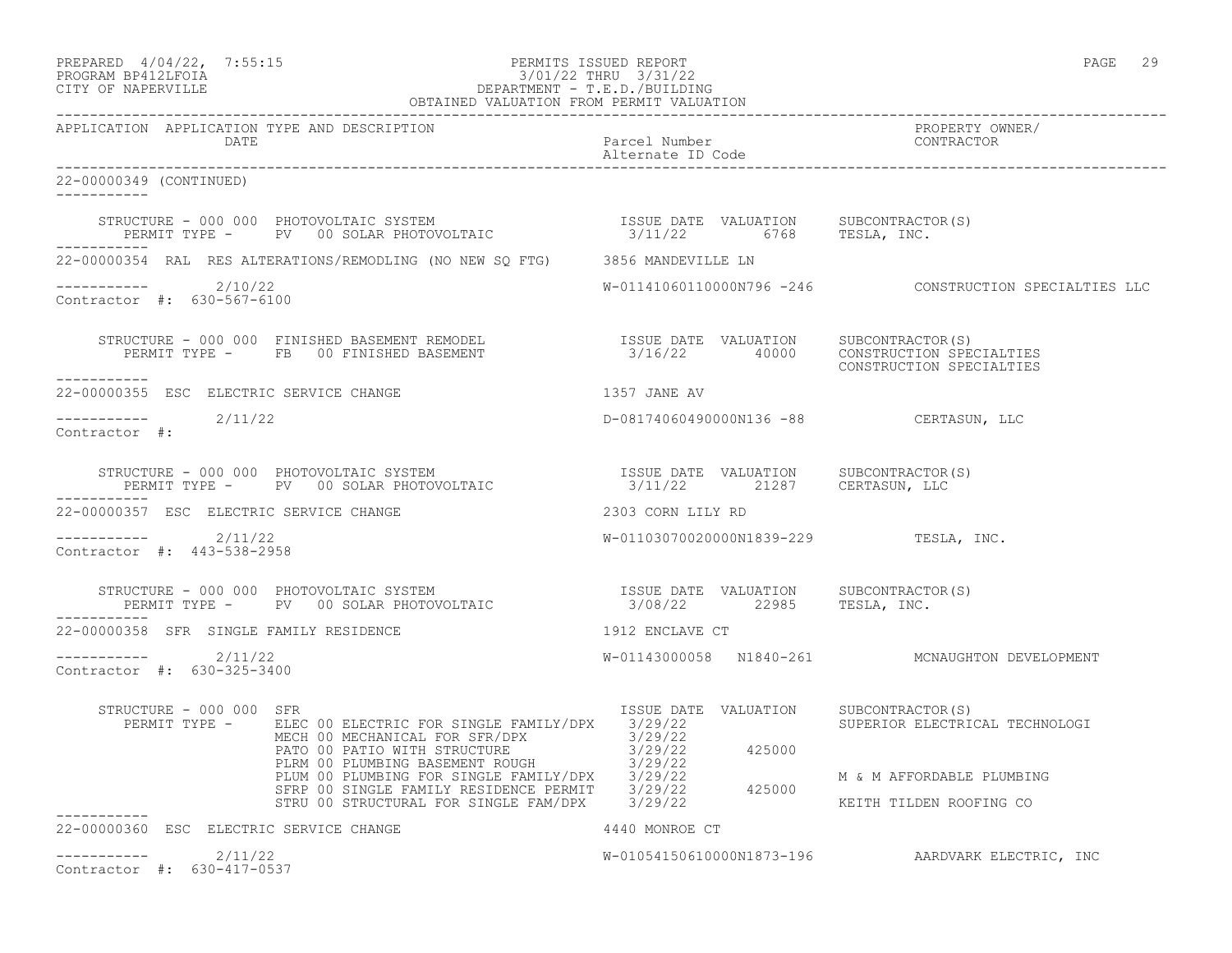|                                                       | PREPARED 4/04/22, 7:55:15<br>PROGRAM BP412LFOIA<br>CITY OF NAPERVILLE DEPARTMENT - T.E.D./BUILDING<br>OBTAINED VALUATION FROM PERMIT VALUATION<br>OBTAINED VALUATION FROM PERMIT VALUATION                                                 |                                                          | PAGE<br>30                                         |
|-------------------------------------------------------|--------------------------------------------------------------------------------------------------------------------------------------------------------------------------------------------------------------------------------------------|----------------------------------------------------------|----------------------------------------------------|
| DATE                                                  |                                                                                                                                                                                                                                            | Parcel Number<br>Alternate ID Code                       | PROPERTY OWNER/<br>CONTRACTOR                      |
| 22-00000360 (CONTINUED)                               |                                                                                                                                                                                                                                            |                                                          |                                                    |
| ------------                                          | STRUCTURE - 000 000 EV CHARGER<br>PERMIT TYPE -     EVCR 00 ELECTRIC VEHICLE STATION RES     3/04/22     450     AARDVARK ELECTRIC, INC                                                                                                    |                                                          |                                                    |
| 22-00000362 SFR SINGLE FAMILY RESIDENCE               |                                                                                                                                                                                                                                            | 2404 WEATHERBEE LN                                       |                                                    |
| $---------2/14/22$<br>Contractor #: 817-875-7057      |                                                                                                                                                                                                                                            | D-05323001020000N1859-13N PULTE GROUP                    |                                                    |
| STRUCTURE - 000 000 SFR                               | ISSUE DATE VALUATION SUBCONTRACTOR(S)<br>PERMIT TYPE - ELEC 00 ELECTRIC FOR SINGLE FAMILY/DPX 3/15/22<br>NECH 00 MECHANICAL FOR SFR/DPX<br>PATO 00 PATIO WITH STRUCTURE 1998 3/15/22<br>PLRM 00 PLUMBING BASEMENT ROUGH 3/15/22<br>2015/22 |                                                          | MAC ELECTRICAL CONTRACTORS INC<br>S3 PLUMBING      |
|                                                       | PLRM 00 PLUMBING BASEMENT NOUGH (2008)<br>PLUM 00 PLUMBING FOR SINGLE FAMILY/DPX 3/15/22                                                                                                                                                   |                                                          | HOLIDAY SEWER & WATER/WAUCONDA<br>S3 PLUMBING      |
|                                                       | SFRP 00 SINGLE FAMILY RESIDENCE PERMIT 3/15/22 195000 RABY ROOFING<br>STRU 00 STRUCTURAL FOR SINGLE FAM/DPX 3/15/22                                                                                                                        |                                                          | HOLIDAY SEWER & WATER/WAUCONDA                     |
| 22-00000370 ELEV ELEVATOR                             |                                                                                                                                                                                                                                            | 3400 CLUB DR                                             |                                                    |
| ----------- 2/15/22<br>Contractor #: 773-645-2076     |                                                                                                                                                                                                                                            |                                                          | W-01041000200000N725 -183 BULLEY & ANDREWS LLC     |
|                                                       |                                                                                                                                                                                                                                            |                                                          |                                                    |
| 22-00000371 ESC ELECTRIC SERVICE CHANGE               |                                                                                                                                                                                                                                            | 2000 LUCENT LN                                           |                                                    |
| $---------2/15/22$<br>Contractor #: 773-282-7186      |                                                                                                                                                                                                                                            |                                                          | D-080520000600000N1620-12 CITY SERVICE ELECTRIC BI |
| STRUCTURE - 000 000<br>-----------                    | PERMIT TYPE - ESCC 00 ELECTRIC SERVICE CHANGE COMM 3/23/22 SERVICE ELECTRIC, INC                                                                                                                                                           | ISSUE DATE VALUATION SUBCONTRACTOR(S)                    |                                                    |
| 22-00000373 FN FENCE APPLICATION                      |                                                                                                                                                                                                                                            | 936 CREEKSIDE CR                                         |                                                    |
| 2/15/22<br>------------<br>Contractor #: 708-856-8999 |                                                                                                                                                                                                                                            |                                                          | D-07123080120000N590 -53 ILLINOIS FENCE COMPANY    |
| STRUCTURE - 000 000<br>PERMIT TYPE - FN 00 FENCE      |                                                                                                                                                                                                                                            | ISSUE DATE VALUATION SUBCONTRACTOR(S)<br>3/02/22<br>5400 |                                                    |
| 22-00000374 SIGN SIGN APPLICATIONS                    |                                                                                                                                                                                                                                            | 2885 W DIEHL RD                                          |                                                    |
| ----------- 2/15/22<br>Contractor #: 847-534-9220     |                                                                                                                                                                                                                                            |                                                          | D-07054040070000N1745-16 DIVINE SIGNS & GRAPHICS   |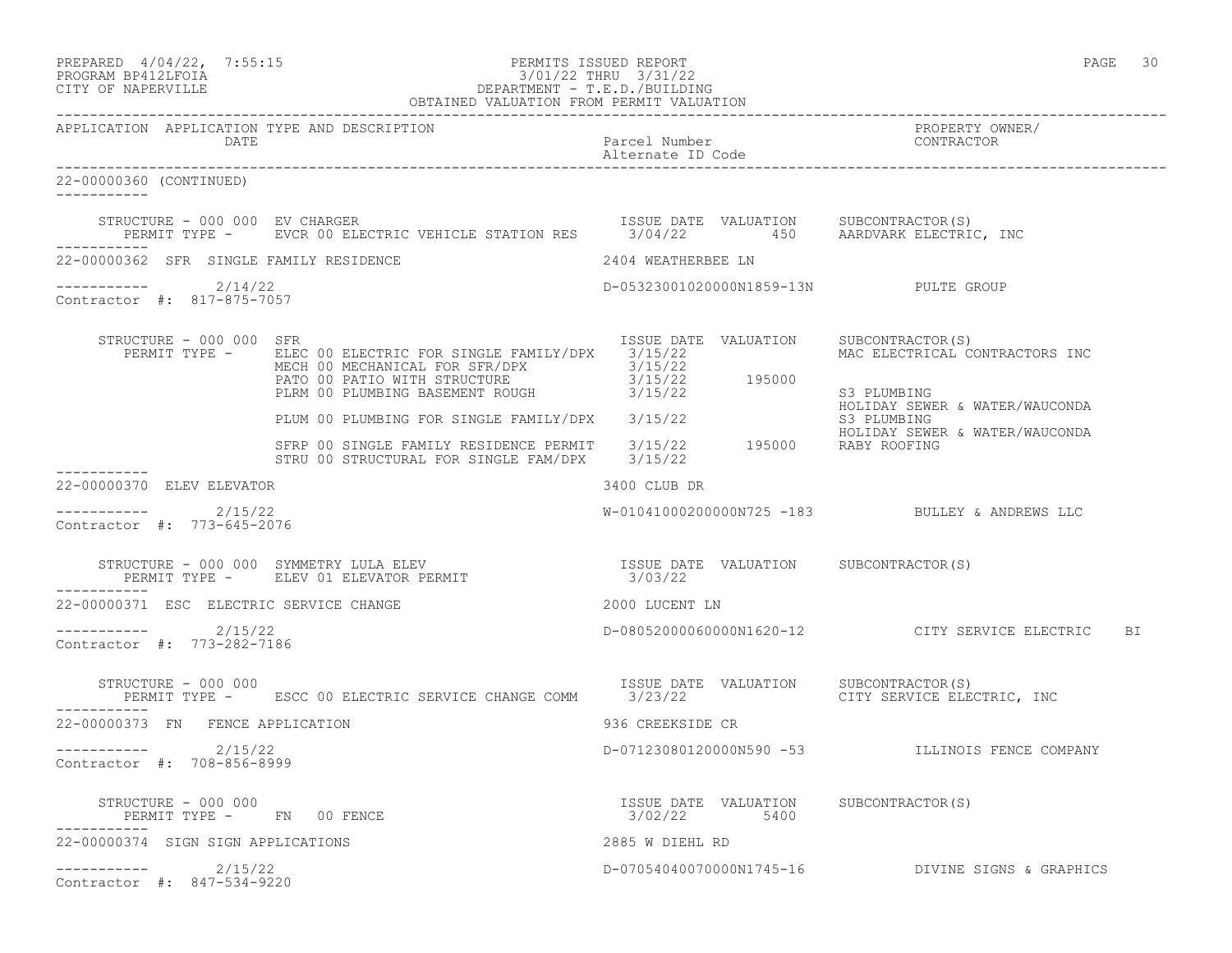| PREPARED 4/04/22, 7:55:15<br>PROGRAM BP412LFOIA<br>CITY OF NAPERVILLE | PERMITS ISSUED REPORT<br>$3/01/22$ IRENT - T.E.D./BUILDING<br>DEPARTMENT - T.E.D./BUILDING<br>OBTAINED VALUATION FROM PERMIT VALUATION            |                                                  | PAGE 31                                                                                             |
|-----------------------------------------------------------------------|---------------------------------------------------------------------------------------------------------------------------------------------------|--------------------------------------------------|-----------------------------------------------------------------------------------------------------|
| APPLICATION APPLICATION TYPE AND DESCRIPTION<br>DATE                  |                                                                                                                                                   | Parcel Number<br>Alternate ID Code               | PROPERTY OWNER/<br>CONTRACTOR                                                                       |
| 22-00000374 (CONTINUED)                                               |                                                                                                                                                   |                                                  |                                                                                                     |
| STRUCTURE - 000 000<br>PERMIT TYPE - SIGN 00 SIGN<br>-----------      |                                                                                                                                                   | ISSUE DATE VALUATION<br>3/17/22                  | SUBCONTRACTOR (S)<br>ELEVATE SIGN GROUP                                                             |
| 22-00000375 SIGN SIGN APPLICATIONS                                    |                                                                                                                                                   | 2885 W DIEHL RD                                  |                                                                                                     |
| $---------2/15/22$<br>Contractor #: 847-534-9220                      |                                                                                                                                                   |                                                  | D-07054040070000N1745-16 DIVINE SIGNS & GRAPHICS                                                    |
| STRUCTURE - 000 000<br>PERMIT TYPE - SIGN 00 SIGN                     |                                                                                                                                                   | ISSUE DATE VALUATION<br>3/18/22                  | SUBCONTRACTOR(S)<br>ELEVATE SIGN GROUP                                                              |
| 22-00000376 SIGN SIGN APPLICATIONS                                    |                                                                                                                                                   | 1823 HIGH GROVE LN 101                           |                                                                                                     |
| $--------- 2/15/22$<br>Contractor #: 847-534-9220                     |                                                                                                                                                   |                                                  | D-07151020250000N1301-64 DIVINE SIGNS & GRAPHICS                                                    |
| STRUCTURE - 000 000<br>PERMIT TYPE - SIGN 00 SIGN                     |                                                                                                                                                   | ISSUE DATE VALUATION SUBCONTRACTOR(S)<br>3/07/22 | ELEVATE SIGN GROUP                                                                                  |
| 22-00000379 SFR SINGLE FAMILY RESIDENCE                               |                                                                                                                                                   | 1256 SNAPPER RD                                  |                                                                                                     |
| $--------- 2/15/22$<br>Contractor #: 817-875-7057                     |                                                                                                                                                   | D-05323070130000N1859-13N PULTE GROUP            |                                                                                                     |
| STRUCTURE - 000 000 SFR                                               | PERMIT TYPE - ELEC 00 ELECTRIC FOR SINGLE FAMILY/DPX 3/15/22<br>MECH 00 MECHANICAL FOR SFR/DPX<br>PLRM 00 PLUMBING BASEMENT ROUGH 3/15/22         | ISSUE DATE VALUATION                             | SUBCONTRACTOR(S)<br>MAC ELECTRICAL CONTRACTORS INC<br>S3 PLUMBING<br>HOLIDAY SEWER & WATER/WAUCONDA |
|                                                                       | PLUM 00 PLUMBING FOR SINGLE FAMILY/DPX 3/15/22                                                                                                    |                                                  | S3 PLUMBING<br>HOLIDAY SEWER & WATER/WAUCONDA                                                       |
| -----------                                                           | SFRP 00 SINGLE FAMILY RESIDENCE PERMIT $3/15/22$ 195000 RABY ROOFING<br>STRU 00 STRUCTURAL FOR SINGLE FAM/DPX 3/15/22                             |                                                  |                                                                                                     |
| 22-00000380 SFR SINGLE FAMILY RESIDENCE                               |                                                                                                                                                   | 1260 SNAPPER RD                                  |                                                                                                     |
| $---------2$ 2/15/22<br>Contractor #: 817-875-7057                    |                                                                                                                                                   | D-05323070140000N1859-13N PULTE GROUP            |                                                                                                     |
| STRUCTURE - 000 000 SFR                                               | PERMIT TYPE - ELEC 00 ELECTRIC FOR SINGLE FAMILY/DPX 3/21/22<br>MECH 00 MECHANICAL FOR SFR/DPX 3/21/22<br>PLRM 00 PLUMBING BASEMENT ROUGH 3/21/22 | ISSUE DATE VALUATION                             | SUBCONTRACTOR(S)<br>MAC ELECTRICAL CONTRACTORS INC<br>S3 PLUMBING<br>HOLIDAY SEWER & WATER/WAUCONDA |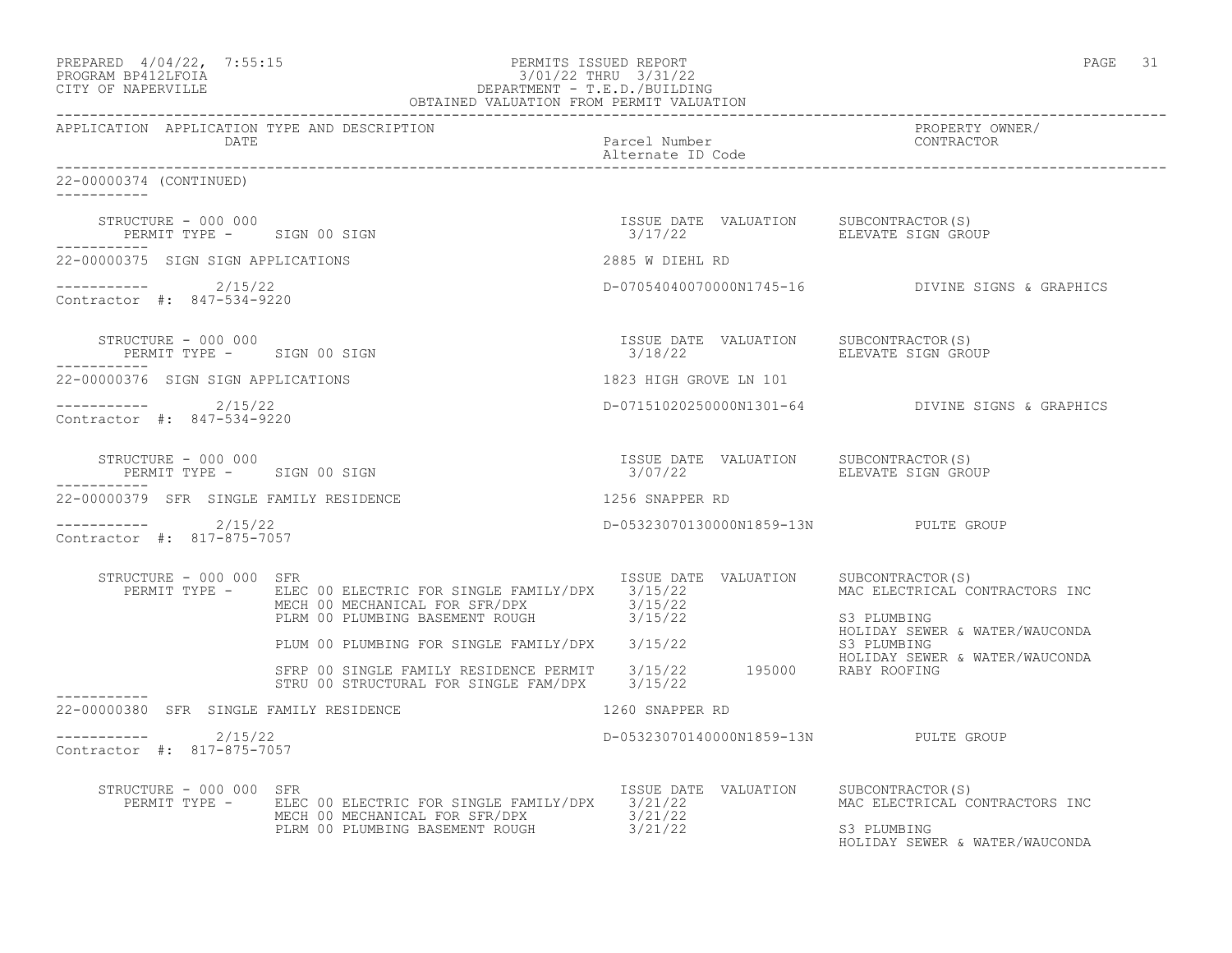| PREPARED 4/04/22, 7:55:15 | PERMITS ISSUED REPORT | PAGE 32 |  |
|---------------------------|-----------------------|---------|--|
|                           |                       |         |  |

APPLICATION APPLICATION TYPE AND DESCRIPTION

#### PROGRAM BP412LFOIA 3/01/22 THRU 3/31/22 CITY OF NAPERVILLE DEPARTMENT - T.E.D./BUILDING OBTAINED VALUATION FROM PERMIT VALUATION

------------------------------------------------------------------------------------------------------------------------------------

| DATE                                     |                                                                                                                                                                       | Parcel Number<br>Alternate ID Code         | CONTRACTOR                                                                                                         |
|------------------------------------------|-----------------------------------------------------------------------------------------------------------------------------------------------------------------------|--------------------------------------------|--------------------------------------------------------------------------------------------------------------------|
| 22-00000380 (CONTINUED)                  |                                                                                                                                                                       |                                            |                                                                                                                    |
|                                          | PLUM 00 PLUMBING FOR SINGLE FAMILY/DPX 3/21/22                                                                                                                        |                                            | S3 PLUMBING                                                                                                        |
|                                          | ROW 00 RIGHT OF WAY PERMIT<br>SFRP 00 SINGLE FAMILY RESIDENCE PERMIT 3/21/22 195000 RABY ROOFING<br>STRU 00 STRUCTURAL FOR SINGLE FAM/DPX                             | 3/21/22<br>3/21/22                         | HOLIDAY SEWER & WATER/WAUCONDA                                                                                     |
| 22-00000381 SFR SINGLE FAMILY RESIDENCE  |                                                                                                                                                                       | 1248 SNAPPER RD                            |                                                                                                                    |
| 2/15/22<br>Contractor #: 817-875-7057    |                                                                                                                                                                       | D-05323070110000N1859-13N PULTE GROUP      |                                                                                                                    |
| STRUCTURE - 000 000 SFR<br>PERMIT TYPE - | ELEC 00 ELECTRIC FOR SINGLE FAMILY/DPX 3/21/22<br>MECH 00 MECHANICAL FOR SFR/DPX<br>PLRM 00 PLUMBING BASEMENT ROUGH 3/21/22                                           | ISSUE DATE VALUATION<br>3/21/22            | SUBCONTRACTOR(S)<br>MAC ELECTRICAL CONTRACTORS INC<br>S3 PLUMBING<br>HOLIDAY SEWER & WATER/WAUCONDA                |
|                                          | PLUM 00 PLUMBING FOR SINGLE FAMILY/DPX 3/21/22                                                                                                                        |                                            | S3 PLUMBING                                                                                                        |
|                                          | SFRP 00 SINGLE FAMILY RESIDENCE PERMIT<br>STRU 00 STRUCTURAL FOR SINGLE FAM/DPX                                                                                       | 3/21/22 195000 RABY ROOFING<br>3/21/22     | HOLIDAY SEWER & WATER/WAUCONDA                                                                                     |
| 22-00000382 SFR SINGLE FAMILY RESIDENCE  |                                                                                                                                                                       | 1252 SNAPPER RD                            |                                                                                                                    |
| 2/15/22<br>Contractor #: 817-875-7057    |                                                                                                                                                                       | D-05323070120000N1859-13N PULTE GROUP      |                                                                                                                    |
| STRUCTURE - 000 000 SFR<br>PERMIT TYPE - | ELEC 00 ELECTRIC FOR SINGLE FAMILY/DPX 3/15/22<br>MECH 00 MECHANICAL FOR SFR/DPX<br>PLRM 00 PLUMBING BASEMENT ROUGH<br>PLUM 00 PLUMBING FOR SINGLE FAMILY/DPX 3/15/22 | ISSUE DATE VALUATION<br>3/15/22<br>3/15/22 | SUBCONTRACTOR(S)<br>MAC ELECTRICAL CONTRACTORS INC<br>S3 PLUMBING<br>HOLIDAY SEWER & WATER/WAUCONDA<br>S3 PLUMBING |
|                                          | ROW 00 RIGHT OF WAY PERMIT<br>SFRP 00 SINGLE FAMILY RESIDENCE PERMIT<br>STRU 00 STRUCTURAL FOR SINGLE FAM/DPX 3/15/22                                                 | 3/15/22<br>3/15/22   195000   RABY ROOFING | HOLIDAY SEWER & WATER/WAUCONDA                                                                                     |
|                                          | 22-00000387 RAL RES ALTERATIONS/REMODLING (NO NEW SO FTG) 825 BUTTONWOOD CR                                                                                           |                                            |                                                                                                                    |
| 2/15/22<br>Contractor #: 630-579-6600    |                                                                                                                                                                       |                                            | D-07234100300000N187 -112 RELIABLE HOME IMPROVEMENT                                                                |
| ___________                              |                                                                                                                                                                       |                                            | SUBCONTRACTOR(S)<br>LITTLE ELECTRICAL CONTRACTORS<br>B&K PLUMBING                                                  |
| 22-00000389 SIGN SIGN APPLICATIONS       |                                                                                                                                                                       | 931 W 75TH ST 103                          |                                                                                                                    |
| 2/16/22<br>Contractor #: 312-404-2130    |                                                                                                                                                                       |                                            | D-07251040180000N941 -128    Q & A MEDIA SERVICE                                                                   |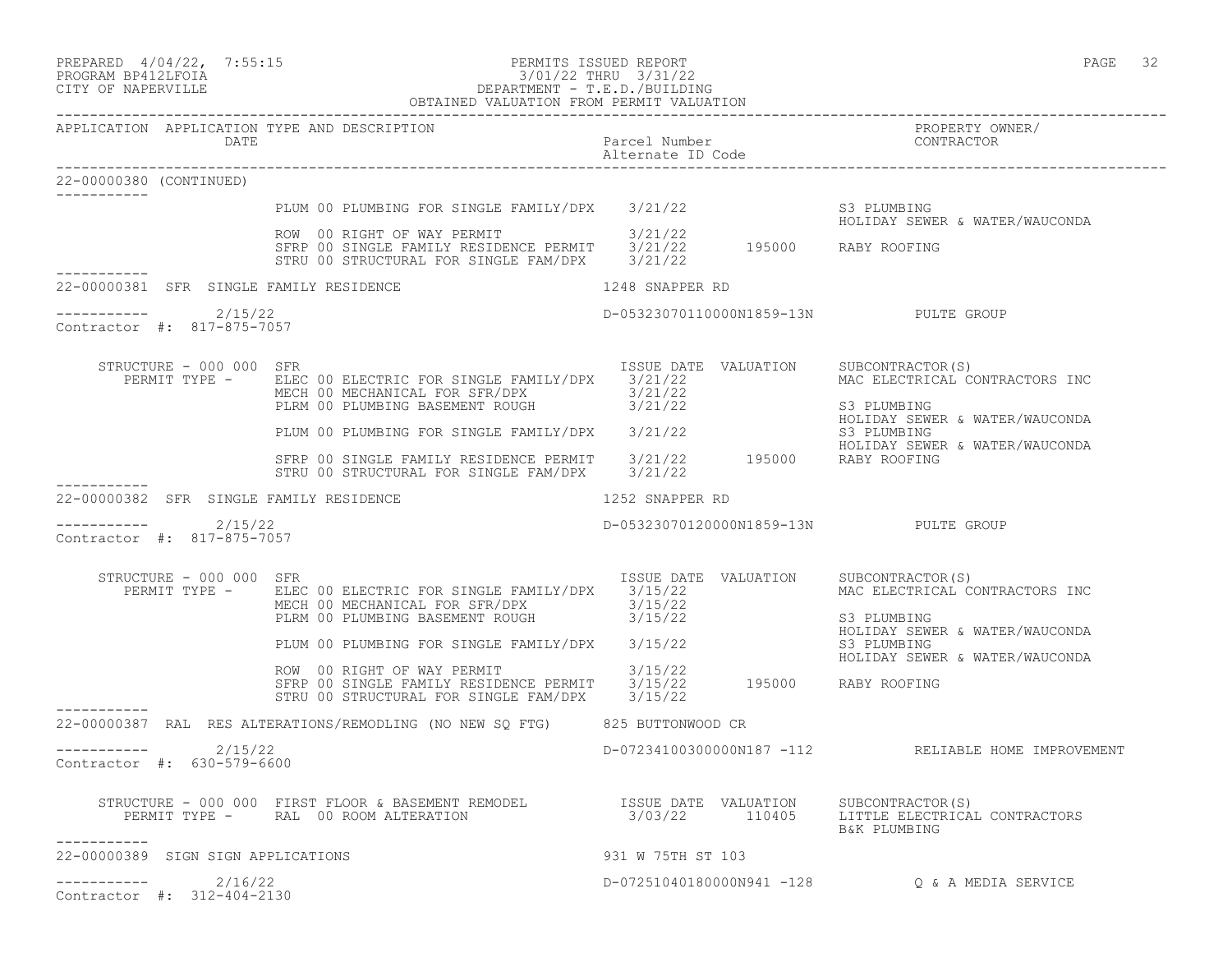| PREPARED 4/04/22, 7:55:15<br>7:55:15<br>DEPARTMENT - T.E.D./BUILDING<br>OBTAINED VALUATION FROM PERMIT VALUATION<br>PROGRAM BP412LFOIA<br>CITY OF NAPERVILLE                                  |                                                                | 33<br>PAGE                                             |
|-----------------------------------------------------------------------------------------------------------------------------------------------------------------------------------------------|----------------------------------------------------------------|--------------------------------------------------------|
| APPLICATION APPLICATION TYPE AND DESCRIPTION<br>DATE                                                                                                                                          | Parcel Number<br>Alternate ID Code                             | PROPERTY OWNER/<br>CONTRACTOR                          |
| 22-00000389 (CONTINUED)<br>------------                                                                                                                                                       |                                                                |                                                        |
| STRUCTURE - 000 000<br>STRUCTURE - UUU UUU<br>PERMIT TYPE - SIGN 00 SIGN                                                                                                                      | ISSUE DATE VALUATION SUBCONTRACTOR(S)<br>$3/02/22$ AA ELECTRIC |                                                        |
| 22-00000390 SIGN SIGN APPLICATIONS                                                                                                                                                            | 931 W 75TH ST 103                                              |                                                        |
| -----------    2/16/22<br>Contractor #: 312-404-2130                                                                                                                                          |                                                                | D-07251040180000N941 -128 Q & A MEDIA SERVICE          |
| STRUCTURE - 000 000<br>PERMIT TYPE - SIGN 00 SIGN                                                                                                                                             | ISSUE DATE VALUATION SUBCONTRACTOR(S)<br>3/02/22               | AA ELECTRIC                                            |
| 22-00000391 PAT PATIO APPLICATION                                                                                                                                                             | 2804 HOLLENBACK CT                                             |                                                        |
| $--------- 2/16/22$<br>Contractor #: 630-393-1584                                                                                                                                             |                                                                | W-01014170140000N563 -204 ARROWHEAD BRICK PAVERS       |
| STRUCTURE - 000 000 BRICK PAVER PATIO/SEATWALL/FIRETABLE ISSUE DATE VALUATION SUBCONTRACTOR(S)<br>PERMIT TYPE - PAT 00 PATIO<br>-----------                                                   | 3/16/22 20000 A-D PLUMBING                                     |                                                        |
| 22-00000393 RAL RES ALTERATIONS/REMODLING (NO NEW SQ FTG) 1201 BAINBRIDGE DR                                                                                                                  |                                                                |                                                        |
| $---------2/16/22$<br>Contractor #: 708-624-1986                                                                                                                                              |                                                                | D-07104020590000N223 -50 ALL HOME REMODELING           |
| STRUCTURE - 000 000 KITCHEN REMODEL, NEW LIGHTS & PLUMBING F ISSUE DATE VALUATION SUBCONTRACTOR(S)<br>PERMIT TYPE - RAL 00 ROOM ALTERATION 3/09/22 17500 MRMB CONSTRUCTION INC<br>----------- |                                                                | NU-PHASE ELECTRIC                                      |
| 22-00000394 BDD DEMOLITION SINGLE FAMILY                                                                                                                                                      | 406 S JULIAN ST                                                |                                                        |
| $--------- 2/16/22$<br>Contractor #: 630-730-8313                                                                                                                                             |                                                                | D-08192030010000N345 -101 LEGACY DESIGN & BUILD        |
| STRUCTURE - 000 000<br>PERMIT TYPE - BDD 00 DEMOLITION PERMIT                                                                                                                                 | ISSUE DATE VALUATION SUBCONTRACTOR(S)<br>3/10/22               | J G M CONCRETE INC                                     |
| 22-00000398 CAL COMMERCIAL ALTERATION/REPAIR (NO NEW SO FTG) 1230 E DIEHL RD 203                                                                                                              |                                                                |                                                        |
| ----------- 2/17/22<br>Contractor #: 847-534-2511                                                                                                                                             |                                                                | D-08053020160000N125 -27 ALLEGIANCE CONSTRUCTION GROUP |
|                                                                                                                                                                                               |                                                                |                                                        |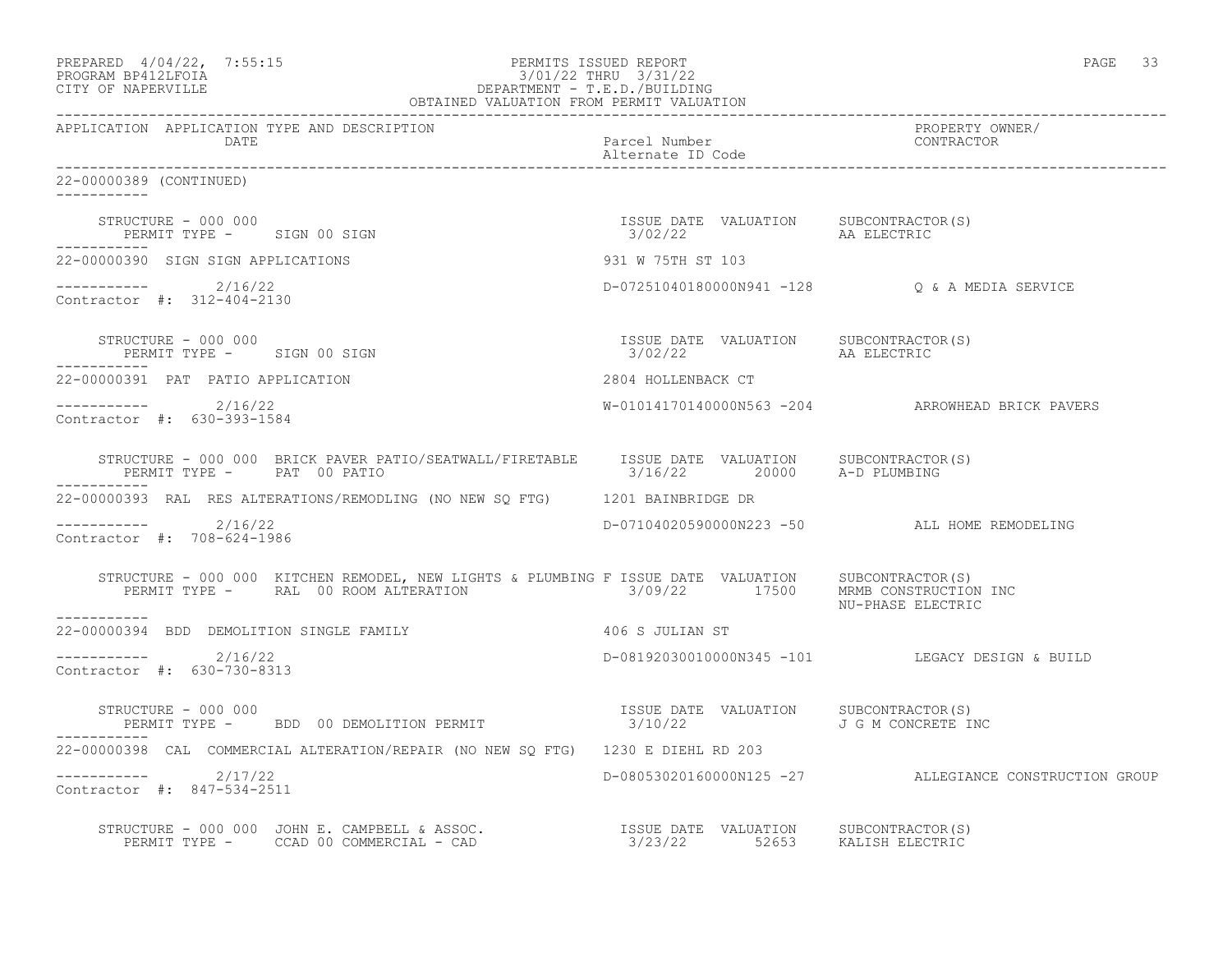## PREPARED 4/04/22, 7:55:15 PERMITS ISSUED REPORT<br>PROGRAM BP412LFOIA PAGE 34 3/01/22 THRU 3/31/22 PROGRAM BP412LFOIA 3/01/22 THRU 3/31/22 CITY OF NAPERVILLE DEPARTMENT - T.E.D./BUILDING

| OBTAINED VALUATION FROM PERMIT VALUATION                                                                                                                                                                                                                            |                                    |                                                        |  |  |
|---------------------------------------------------------------------------------------------------------------------------------------------------------------------------------------------------------------------------------------------------------------------|------------------------------------|--------------------------------------------------------|--|--|
| APPLICATION APPLICATION TYPE AND DESCRIPTION<br>DATE                                                                                                                                                                                                                | Parcel Number<br>Alternate ID Code | PROPERTY OWNER/<br>CONTRACTOR                          |  |  |
| 22-00000399 RAL RES ALTERATIONS/REMODLING (NO NEW SO FTG) 1324 WOODCHUCK LN                                                                                                                                                                                         |                                    |                                                        |  |  |
| $--------$ 2/17/22<br>Contractor #:                                                                                                                                                                                                                                 |                                    |                                                        |  |  |
| STRUCTURE - 000 000 RR EXISTING KITCHEN CABINETS & COUNTER ISSUE DATE VALUATION SUBCONTRACTOR(S)<br>STRUCTURE - UUU UUU KK EALSILING NIIUMEN VADINILIS & SOONIIIN 1999 1999<br>PERMIT TYPE - RAL 00 ROOM ALTERATION 1999 1999/22 1700 F & S SERVICES<br>----------- |                                    |                                                        |  |  |
| 22-00000400 CAL COMMERCIAL ALTERATION/REPAIR (NO NEW SQ FTG) 1295 E OGDEN AV                                                                                                                                                                                        |                                    |                                                        |  |  |
| $---------2/17/22$<br>Contractor #: 630-670-0525                                                                                                                                                                                                                    |                                    | D-08081000250000N1239-42 DESIGN DIGM CORPORATION       |  |  |
| -----------                                                                                                                                                                                                                                                         |                                    |                                                        |  |  |
| 22-00000402 CAL COMMERCIAL ALTERATION/REPAIR (NO NEW SQ FTG) 1250 E DIEHL RD 405                                                                                                                                                                                    |                                    |                                                        |  |  |
| $--------- 2/17/22$<br>Contractor #: 847-534-2511                                                                                                                                                                                                                   |                                    | D-08053020150000N962 -27 ALLEGIANCE CONSTRUCTION GROUP |  |  |
|                                                                                                                                                                                                                                                                     |                                    |                                                        |  |  |
| 22-00000403 CAL COMMERCIAL ALTERATION/REPAIR (NO NEW SQ FTG) 55 SHUMAN BL 1025                                                                                                                                                                                      |                                    |                                                        |  |  |
| $--------- 2/17/22$<br>Contractor #: 773-525-7275                                                                                                                                                                                                                   |                                    | D-08063000140000N7 -25 FOREFRONT CONSTRUCTION SVCS BI  |  |  |
| STRUCTURE - 000 000 CNB&T<br>PERMIT TYPE -    CCAD 00 COMMERCIAL - CAD                                3/17/22       100000     ABCO ELECTRICAL CONSTRUCTION &                                                                                                       |                                    |                                                        |  |  |
| 22-00000405 FN FENCE APPLICATION                                                                                                                                                                                                                                    | 104 TAMARACK AV                    |                                                        |  |  |
| $--------- 2/17/22$<br>Contractor #: 708-856-8999                                                                                                                                                                                                                   |                                    | D-08302040060000N451 -131 ILLINOIS FENCE COMPANY       |  |  |
| $\begin{array}{cccccccccc} \texttt{STRUCTURE} & - & 000 & 000 & & & & & & & \\ \texttt{PERMIT TYPE} & - & & \texttt{FN} & 00 & \texttt{FENCE} & & & & & \\ \texttt{PERMIT TYPE} & - & & \texttt{FN} & 00 & \texttt{FENCE} & & & & \\ \end{array}$                   |                                    |                                                        |  |  |
| 3132 LANDORE DR<br>22-00000406 ESC ELECTRIC SERVICE CHANGE                                                                                                                                                                                                          |                                    |                                                        |  |  |
| $--------- 2/17/22$<br>Contractor #: 630-833-2389                                                                                                                                                                                                                   |                                    | W- 0297N1449-216 KAPITAL ELECTRIC INC                  |  |  |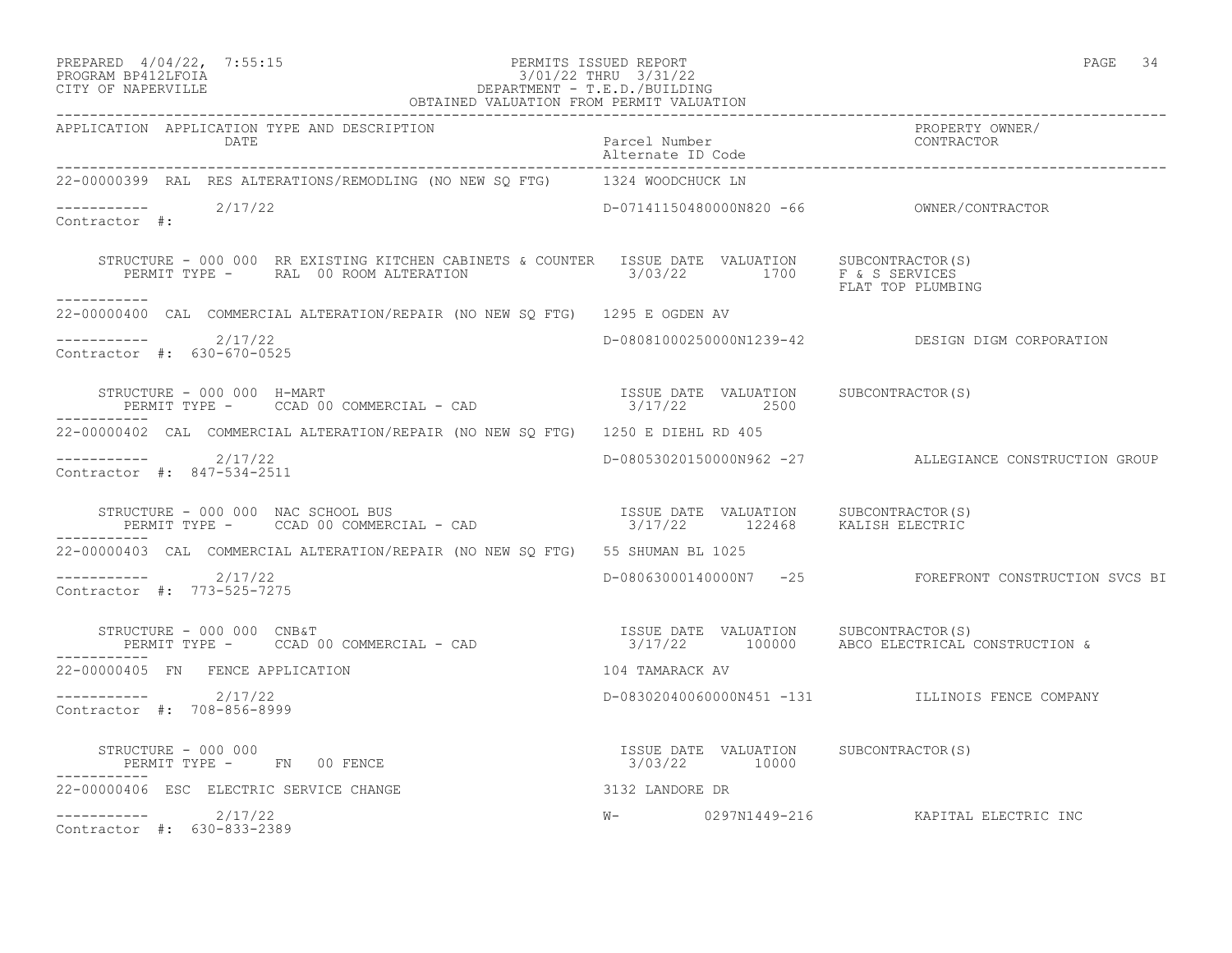| PREPARED 4/04/22, 7:55:15<br>PROGRAM BP412LFOIA 3/01/22 THRU 3/31/22<br>CITY OF NAPERVILLE<br>CITY OF NAPERVILLE<br>PROGRAM PERMIT VALUATION<br>OBTAINED VALUATION FROM PERMIT VALUATION                                                                                                                                                                                                                                                                                                    |                                                         | PAGE 35                                          |
|---------------------------------------------------------------------------------------------------------------------------------------------------------------------------------------------------------------------------------------------------------------------------------------------------------------------------------------------------------------------------------------------------------------------------------------------------------------------------------------------|---------------------------------------------------------|--------------------------------------------------|
| APPLICATION APPLICATION TYPE AND DESCRIPTION<br>DATE                                                                                                                                                                                                                                                                                                                                                                                                                                        | Parcel Number<br>Alternate ID Code                      | PROPERTY OWNER/<br>CONTRACTOR                    |
| 22-00000406 (CONTINUED)                                                                                                                                                                                                                                                                                                                                                                                                                                                                     |                                                         |                                                  |
| STRUCTURE - 000 000 EV CHARGER<br>PERMIT TYPE - EVCR 00 ELECTRIC VEHICLE STATION RES 3/03/22 1366 KAPITAL ELECTRIC INC                                                                                                                                                                                                                                                                                                                                                                      | ISSUE DATE VALUATION SUBCONTRACTOR(S)                   |                                                  |
| 22-00000407 FN FENCE APPLICATION                                                                                                                                                                                                                                                                                                                                                                                                                                                            | 4224 CHINABERRY LN                                      |                                                  |
| $---------2/17/22$<br>Contractor #: 630-551-3400                                                                                                                                                                                                                                                                                                                                                                                                                                            |                                                         | W-01172100230000N1743-241 CLASSIC FENCE INC      |
| STRUCTURE - 000 000<br>PERMIT TYPE - FN 00 FENCE                                                                                                                                                                                                                                                                                                                                                                                                                                            | ISSUE DATE VALUATION SUBCONTRACTOR (S)<br>3/02/22 10830 |                                                  |
| 22-00000409 RAL RES ALTERATIONS/REMODLING (NO NEW SQ FTG) 212 N COLUMBIA ST                                                                                                                                                                                                                                                                                                                                                                                                                 |                                                         |                                                  |
| $---------2/17/22$<br>Contractor #: 630-355-2118                                                                                                                                                                                                                                                                                                                                                                                                                                            |                                                         | D-08182090030000N1647-71 SHIFFLER BUILDERS INC   |
| STRUCTURE – 000 000 MASTER BATH REMODEL                               ISSUE DATE VALUATION     SUBCONTRACTOR(S)<br>PERMIT TYPE –      RAL  00 ROOM ALTERATION                            3/22/22        49880     PENNA ELECTRIC<br>------------                                                                                                                                                                                                                                            |                                                         | MARTIN PLUMBING & HEATING CO                     |
| 22-00000414 FN FENCE APPLICATION                                                                                                                                                                                                                                                                                                                                                                                                                                                            | 2420 NOTTINGHAM LN                                      |                                                  |
| $---------2$ 2/18/22<br>Contractor #: 708-856-8999                                                                                                                                                                                                                                                                                                                                                                                                                                          |                                                         | W-01011160160000N735 -188 ILLINOIS FENCE COMPANY |
| $\begin{minipage}{.3cm} \begin{tabular}{llll} \bf STRUCTURE & - & 000 & 000 \\ \bf FERNIT & TYPE & - & \bf FN & 00 & FENCE \\ \end{tabular} & \begin{tabular}{llll} \bf STRE & \tt VALUE & \tt DATE & \tt VALUE & \tt NALUATION \\ \bf00 & FENCE & \tt 01/22 & \tt 5555 \\ \end{tabular} & \begin{tabular}{llll} \bf STRE & \tt VALUE & \tt NALUATION \\ \bf01/22 & \tt 5555 \\ \end{tabular} & \begin{tabular}{llllll} \bf STRE & \tt VALUE & \tt SUBCONTRACTOR (S) \\ \end{tabular} \end$ |                                                         |                                                  |
| 22-00000416 ESC ELECTRIC SERVICE CHANGE                                                                                                                                                                                                                                                                                                                                                                                                                                                     | 1957 MONTCLAIR DR                                       |                                                  |
| $--------- 2/18/22$<br>Contractor #:                                                                                                                                                                                                                                                                                                                                                                                                                                                        | D-08333220150000N769 -179 CERTASUN, LLC                 |                                                  |
| -----------                                                                                                                                                                                                                                                                                                                                                                                                                                                                                 |                                                         |                                                  |
| 22-00000419 TENT TENTS                                                                                                                                                                                                                                                                                                                                                                                                                                                                      | 29 W JEFFERSON AV                                       |                                                  |
| $--------- 2/18/22$<br>Contractor #: 708-485-8010                                                                                                                                                                                                                                                                                                                                                                                                                                           | D-07134230120000N538 -84 MARQUEE EVENTS                 |                                                  |
| $\texttt{STRUCTURE - 000 000} \quad \texttt{TENT 03/11/22-04/11/22 30 DAYS} \qquad \qquad \texttt{ISSUE} \quad \texttt{DATE} \quad \texttt{VALUATION} \qquad \texttt{SUBCONTRACTOR(S)}$<br>PERMIT TYPE - TENT 00 TENT PERMIT                                                                                                                                                                                                                                                                | 3/01/22                                                 |                                                  |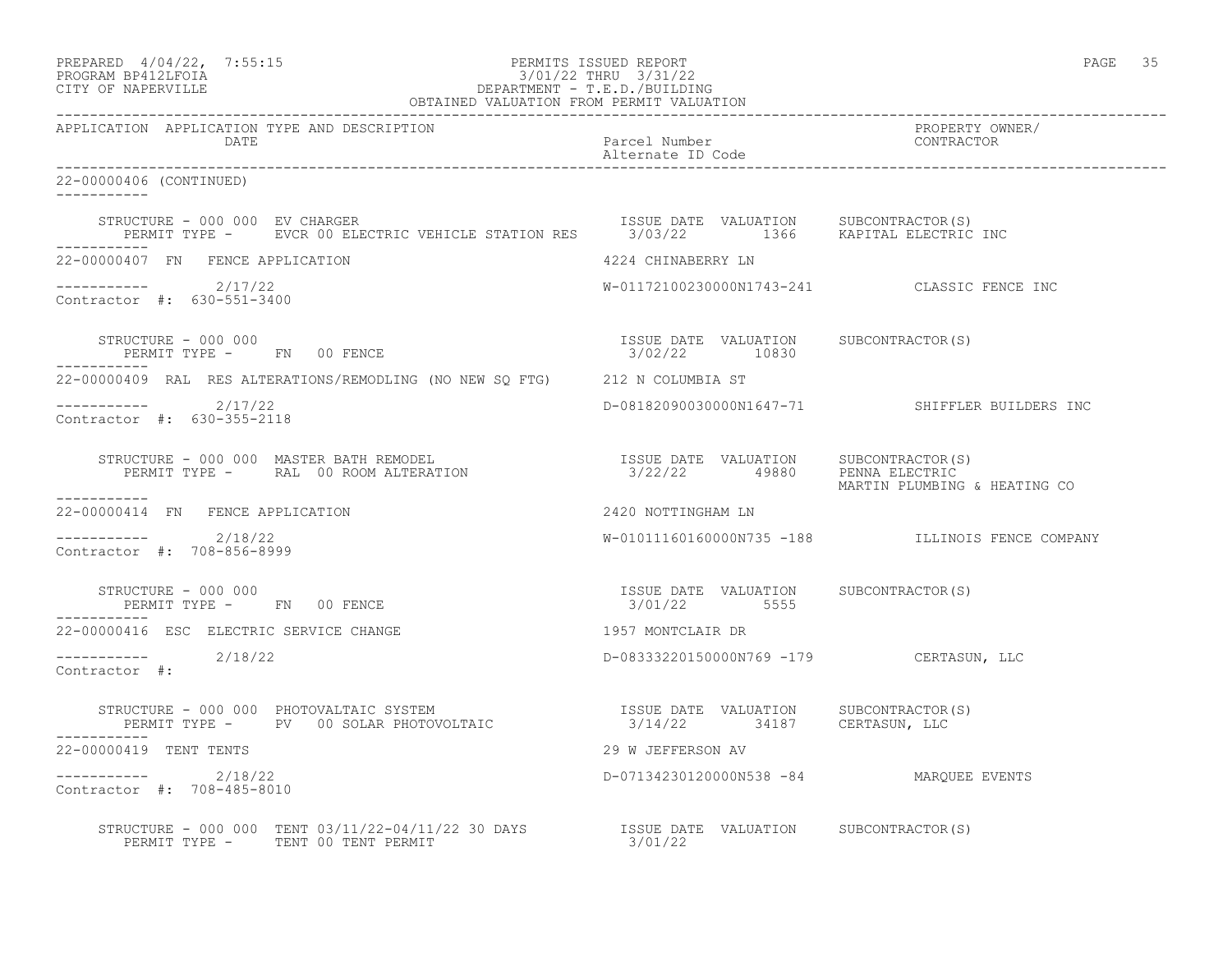#### PREPARED 4/04/22, 7:55:15 PERMITS ISSUED REPORT<br>PROGRAM BP412LFOIA PAGE 36 3/01/22 THRU 3/31/22 PROGRAM BP412LFOIA 3/01/22 THRU 3/31/22 DEPARTMENT - T.E.D./BUILDING OBTAINED VALUATION FROM PERMIT VALUATION

| APPLICATION APPLICATION TYPE AND DESCRIPTION<br>DATE                                                                                                                                                                                                                                                                              | Parcel Number<br>Alternate ID Code                      | PROPERTY OWNER/<br>CONTRACTOR                            |
|-----------------------------------------------------------------------------------------------------------------------------------------------------------------------------------------------------------------------------------------------------------------------------------------------------------------------------------|---------------------------------------------------------|----------------------------------------------------------|
| 22-00000422 RAL RES ALTERATIONS/REMODLING (NO NEW SQ FTG) 2644 SALIX CR                                                                                                                                                                                                                                                           |                                                         |                                                          |
| $---------2/21/22$<br>Contractor #: 630-904-9333                                                                                                                                                                                                                                                                                  |                                                         | W-01023100060000N802 -201 CLAYBRIDGE BUILDERS INC        |
| STRUCTURE - 000 000 BASEMENT FINISH<br>TRUCTURE – 000 000 BASEMENT FINISH                                ISSUE DATE VALUATION     SUBCONTRACTOR(S)<br>PERMIT TYPE –     FB   00 FINISHED BASEMENT                          3/07/22       50000     AFFORDABLE PLUMBING S                                                          |                                                         |                                                          |
| WATRIX ELECTRIC CONTROL NATRIX ELECTRIC CONTROL OF THE MATRIX ELECTRIC CONTROL OF THE MATRIX ELECTRIC CONTROL<br>AFFORDABLE PLUMBING SERVIO                                                                                                                                                                                       |                                                         | AFFORDABLE PLUMBING SERVICES                             |
| ------------<br>22-00000423 TMST TEMPORARY STRUCTURE                                                                                                                                                                                                                                                                              | 127 E OGDEN AV SNSL                                     |                                                          |
| $--------- 2/21/22$<br>Contractor #: 616-669-9301                                                                                                                                                                                                                                                                                 | <b>Common</b>                                           | - LUURTSEMA SALES                                        |
| $\begin{tabular}{lllllllll} \texttt{STRUCTURE} & - & 000 & 000 & \texttt{GARDEN CENTER MARCH–JULY} & & & & & & & & & & \texttt{ISSUE DATA} & \texttt{VALUATION} & & & & & & \texttt{SUBCONTRACTOR(S)}\\ & & & & & & & & \texttt{PERMIT TYPE} & - & & & \texttt{TMST 00 TEMPORARY STRUCTURE} & & & & & & 3/03/22 \\ \end{tabular}$ |                                                         |                                                          |
| -----------<br>22-00000424 FN FENCE APPLICATION                                                                                                                                                                                                                                                                                   | 1359 HUNTER CR                                          |                                                          |
| $--------- 2/21/22$<br>Contractor #: 708-670-9653                                                                                                                                                                                                                                                                                 |                                                         | D-08292130150000N728 -133 BLUE LINE DESIGN & CONSTRUCTIO |
| STRUCTURE - 000 000<br>PERMIT TYPE - FN 00 FENCE<br>------------                                                                                                                                                                                                                                                                  | ISSUE DATE VALUATION SUBCONTRACTOR (S)<br>3/04/22 35000 |                                                          |
| 22-00000426 FN FENCE APPLICATION                                                                                                                                                                                                                                                                                                  | 2062 UNIVERSITY DR                                      |                                                          |
| $--------- 2/21/22$<br>Contractor #: 630-971-1034                                                                                                                                                                                                                                                                                 | D-08333060360000N281 -179 NORTHWEST FENCE               |                                                          |
| STRUCTURE - 000 000<br>PERMIT TYPE - FN 00 FENCE<br>-----------                                                                                                                                                                                                                                                                   | ISSUE DATE VALUATION SUBCONTRACTOR (S)<br>3/04/22 5775  |                                                          |
| 22-00000428 ESC ELECTRIC SERVICE CHANGE                                                                                                                                                                                                                                                                                           | 3423 SUNNYSIDE CT                                       |                                                          |
| $--------- 2/21/22$<br>Contractor #: 630-915-8068                                                                                                                                                                                                                                                                                 |                                                         | W-01093030210000N1386-227 R J ELECTRIC SERVICE           |
| STRUCTURE - 000 000 EV CHARGER INSTALLATION                          ISSUE DATE VALUATION     SUBCONTRACTOR(S)<br>PERMIT TYPE -      EVCR 00 ELECTRIC VEHICLE STATION RES       3/04/22          1420     R J ELECTRIC SERVICE                                                                                                    |                                                         |                                                          |
| 22-00000433 CMIS MISCELLANEOUS COMMERCIAL                                                                                                                                                                                                                                                                                         | 1003 BERNETTE CT                                        |                                                          |
| $---------2/21/22$<br>Contractor #: 630-506-8118                                                                                                                                                                                                                                                                                  | D-08182210830000N771 -71 RANGER EXTERIORS               |                                                          |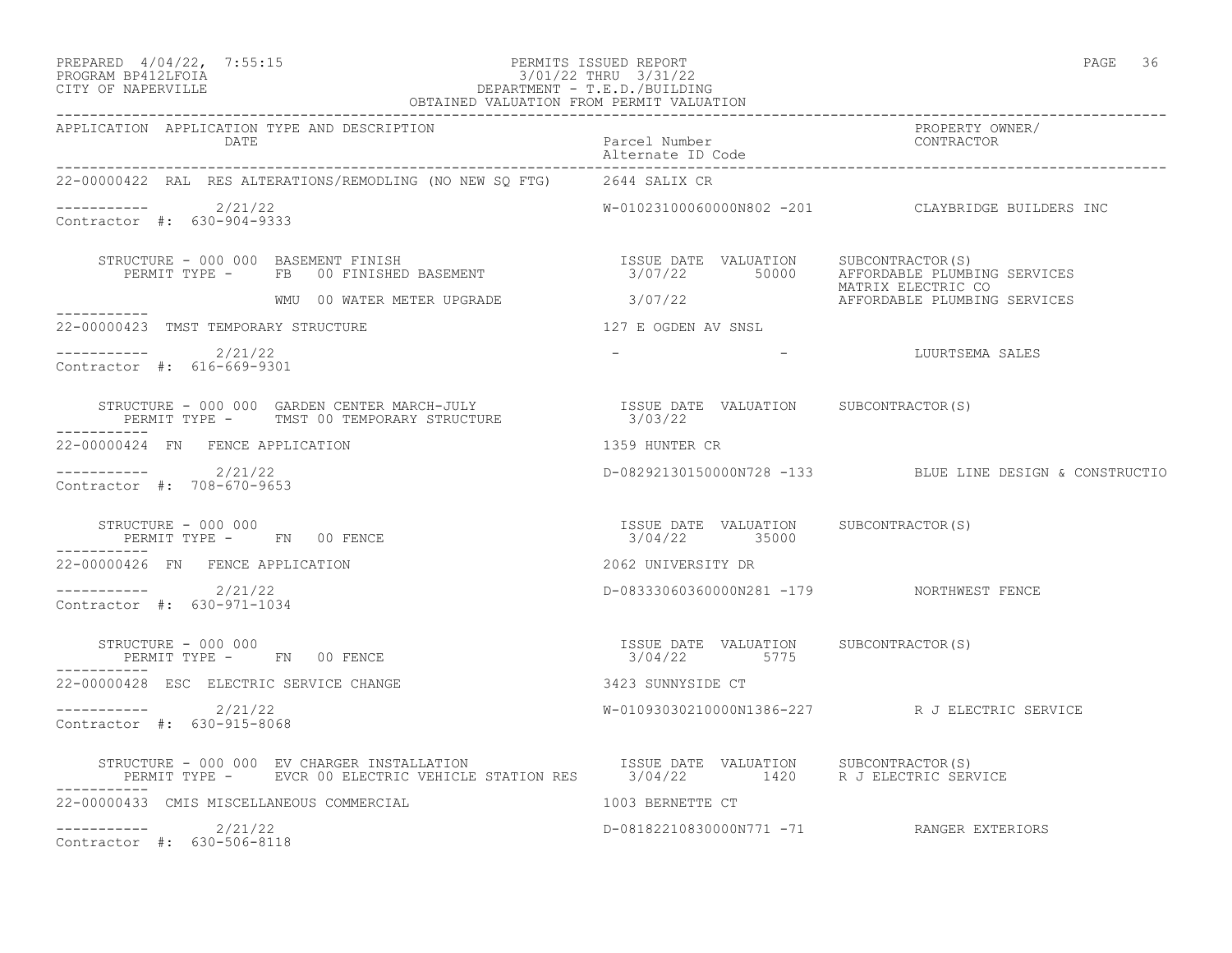| PREPARED           | $4/04/22$ , | 7:55:1! |
|--------------------|-------------|---------|
| PROCRAM RP412LFOIA |             |         |

#### PREPARED 4/04/22, 7:55:15 PERMITS ISSUED REPORT PAGE 37 PROGRAM BP412LFOIA 3/01/22 THRU 3/31/22 CITY OF NAPERVILLE DEPARTMENT - T.E.D./BUILDING OBTAINED VALUATION FROM PERMIT VALUATION

| APPLICATION APPLICATION TYPE AND DESCRIPTION                                                                                                                                                                                                                                                   |                                          |                                                         |
|------------------------------------------------------------------------------------------------------------------------------------------------------------------------------------------------------------------------------------------------------------------------------------------------|------------------------------------------|---------------------------------------------------------|
| 22-00000433 (CONTINUED)                                                                                                                                                                                                                                                                        |                                          |                                                         |
|                                                                                                                                                                                                                                                                                                |                                          |                                                         |
| 22-00000437 CAL COMMERCIAL ALTERATION/REPAIR (NO NEW SO FTG) 513 W 87TH ST                                                                                                                                                                                                                     |                                          |                                                         |
| Contractor #:                                                                                                                                                                                                                                                                                  |                                          |                                                         |
| ------------                                                                                                                                                                                                                                                                                   |                                          |                                                         |
| 22-00000440 RAL RES ALTERATIONS/REMODLING (NO NEW SQ FTG) 120 GREEN VALLEY DR                                                                                                                                                                                                                  |                                          |                                                         |
| -----------    2/22/22<br>Contractor #: 847-774-1805                                                                                                                                                                                                                                           |                                          | D-07144120200000N123 -82 CB CONSTRUCTION & DESIGN       |
| $\begin{array}{cccc} \texttt{STRUCTURE} - 000~000 & \texttt{KITCHEN AND POWDER ROM REMODEL} & \texttt{ISSUE DATE} & \texttt{VALUATION} & \texttt{SUBCONTRACTOR(S)} \\ \texttt{PERMIT TYPE -} & \texttt{RAL} & 00~\text{ROM ALTERATION} & 3/22/22 & 110000 & \texttt{U DEVELOP} \\ \end{array}$ |                                          |                                                         |
| ------------<br>22-00000442 ESC ELECTRIC SERVICE CHANGE                                                                                                                                                                                                                                        | 3211 PLANTATION CT                       |                                                         |
| $--------- 2/22/22$<br>Contractor #:                                                                                                                                                                                                                                                           | W-01042020040000N725 -183 93ENERGY       |                                                         |
| STRUCTURE - 000 000 PHOTOVOLTAIC SYSTEM/ EV CHARGER<br>PERMIT TYPE - EVCR 00 ELECTRIC VEHICLE STATION RES 3/15/22 31704 93ENERGY<br>PV 00 SOLAR PHOTOVOLTAIC 3/15/22 31704 37504<br>------------                                                                                               |                                          |                                                         |
| 22-00000448 RAL RES ALTERATIONS/REMODLING (NO NEW SQ FTG) 875 HEATHERFIELD CR                                                                                                                                                                                                                  |                                          |                                                         |
| ---------- 2/23/22<br>Contractor #: 630-849-1919                                                                                                                                                                                                                                               |                                          | D-08294000060000N1738-148 CASTILLO REMODELING CORP      |
| $\begin{array}{ccccccccc} \texttt{JINUATION} & & & & & & & & & & \\ \texttt{PERMIT TYPE} & = & & & & & & & & & \\ \texttt{PERMIT TYPE} & = & & & & & & & & \\ \texttt{PERMIT TYPE} & = & & & & & & & & \\ \end{array}$<br>STRUCTURE - 000 000<br>-----------                                   | $3/24/22$ 10000 HARTLAND PLUMBING & MECH |                                                         |
| 22-00000450 RAL RES ALTERATIONS/REMODLING (NO NEW SQ FTG) 128 WAXWING AV                                                                                                                                                                                                                       |                                          |                                                         |
| $---------2$ 2/23/22<br>Contractor #: 815-955-1984                                                                                                                                                                                                                                             |                                          | D-08304010010000N62 -146 UPRIGHT FENCES DOWNRIGHT PATIO |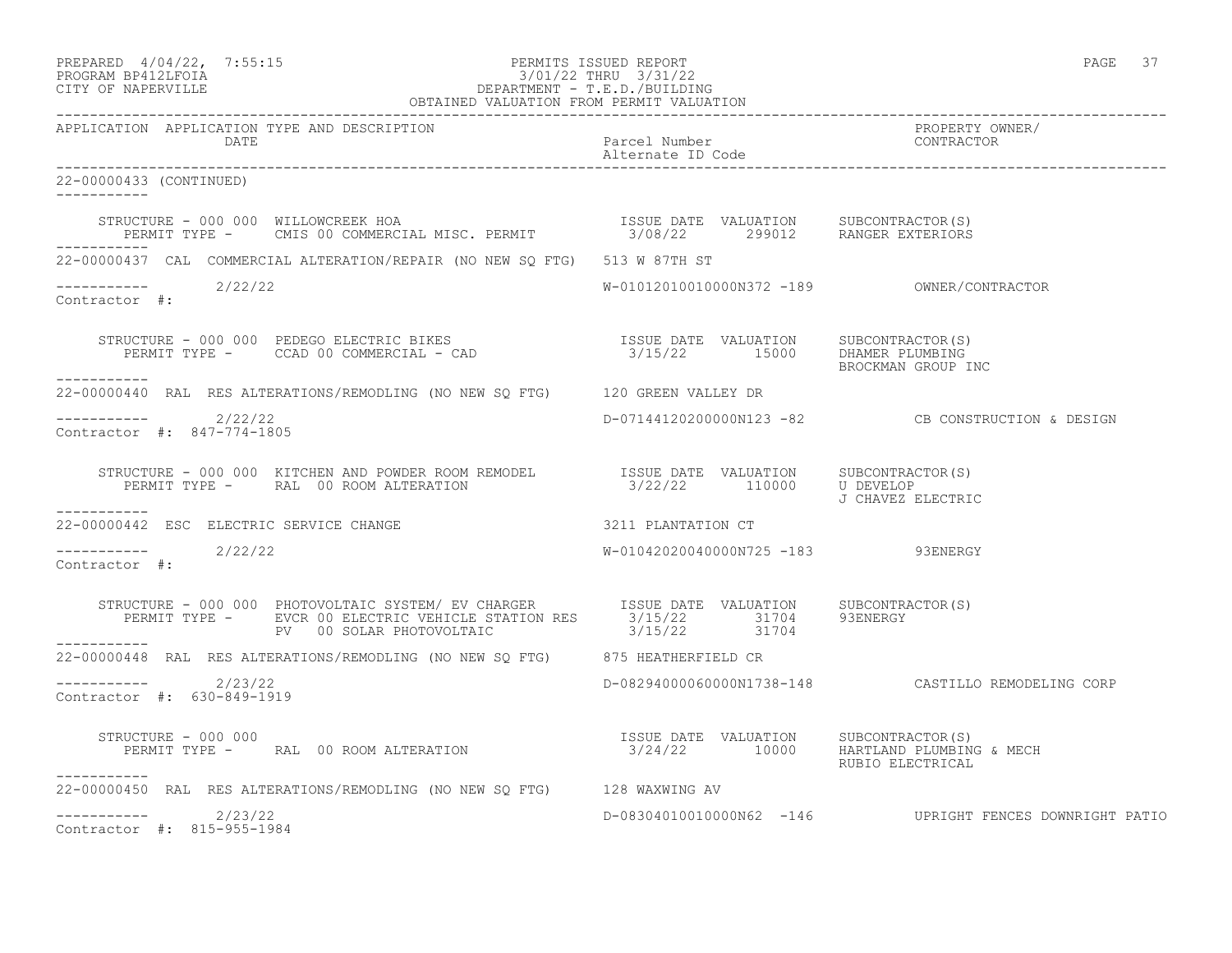| PREPARED        | $4/04/22$ , | 7:55:1 |
|-----------------|-------------|--------|
| <b>DDOOD315</b> |             |        |

## PREPARED 4/04/22, 7:55:15 PERMITS ISSUED REPORT<br>PROGRAM BP412LFOIA PAGE 38 PROGRAM BP412LFOIA PROGRAM BP412LFOIA 3/01/22 THRU 3/31/22<br>CITY OF NAPERVILLE DEPARTMENT - T.E.D./BUILDIN CITY OF NAPERVILLE DEPARTMENT - T.E.D./BUILDING

|                                                          |                                                                                                                                                                                                                            | OBTAINED VALUATION FROM PERMIT VALUATION                           |                                     |
|----------------------------------------------------------|----------------------------------------------------------------------------------------------------------------------------------------------------------------------------------------------------------------------------|--------------------------------------------------------------------|-------------------------------------|
| APPLICATION APPLICATION TYPE AND DESCRIPTION<br>DATE     |                                                                                                                                                                                                                            | Parcel Number<br>Alternate ID Code                                 | PROPERTY OWNER/<br>CONTRACTOR       |
| 22-00000450 (CONTINUED)<br>------------                  |                                                                                                                                                                                                                            |                                                                    |                                     |
| STRUCTURE - 000 000<br>------------                      | STRUCTURE - 000 000<br>PERMIT TYPE -     RAL 00 ROOM ALTERATION                                 3/21/22       47793    UPRIGHT FENCES DOWNRIGHT PATIO                                                                      |                                                                    | A DONLEY ELECTRIC LLC               |
| 22-00000452 TENT TENTS                                   |                                                                                                                                                                                                                            | 500 JACKSON AV                                                     |                                     |
| $---------2/23/22$<br>Contractor #: 630-690-8500         |                                                                                                                                                                                                                            | D-07133200100000N619 -83 BIG TENT EVENTS                           |                                     |
|                                                          |                                                                                                                                                                                                                            |                                                                    |                                     |
|                                                          | 22-00000453 RAL RES ALTERATIONS/REMODLING (NO NEW SQ FTG) 217 TANGLEWOOD LN                                                                                                                                                |                                                                    |                                     |
| $---------2/23/22$<br>Contractor #: 630-569-0394         |                                                                                                                                                                                                                            | D-08071020210000N363 -40 DJI SERVICES                              |                                     |
|                                                          | STRUCTURE – 000 000 KITCHEN & FIRST FLOOR REMODEL              ISSUE DATE VALUATION     SUBCONTRACTOR(S)<br>PERMIT TYPE –     RAL 00 ROOM ALTERATION                         3/22/22         60000      PRECISION POWER EI | 3/22/22 60000 PRECISION POWER ELECTRIC<br>PURE PLUMBING            |                                     |
| -----------<br>22-00000457 PAT PATIO APPLICATION         |                                                                                                                                                                                                                            | 2540 SPARTINA RD                                                   |                                     |
| $---------2/23/22$<br>Contractor #: 630-922-9121         |                                                                                                                                                                                                                            |                                                                    |                                     |
| STRUCTURE - 000 000                                      | STRUCTURE - 000 000<br>PERMIT TYPE - GAZO 00 GAZEBO / PAVILION PERMIT - 3/16/22 32000 COLT ELECTRIC<br>PAT 00 PATIO - 3/16/22 32000 COLT ELECTRIC                                                                          |                                                                    |                                     |
| ------------<br>22-00000461 SIGN SIGN APPLICATIONS       |                                                                                                                                                                                                                            | 22 E CHICAGO AV 105                                                |                                     |
| $--------$ 2/23/22<br>Contractor #: 630-424-6100         |                                                                                                                                                                                                                            | D-08183270170000N596 -85 OLYMPIK SIGNS INC                         |                                     |
| STRUCTURE - 000 000<br>PERMIT TYPE - SIGN 00 SIGN        |                                                                                                                                                                                                                            | ISSUE DATE VALUATION SUBCONTRACTOR(S)<br>3/15/22 OLYMPIK SIGNS INC |                                     |
| 22-00000462 OCCI OCCUPANCY INSPECTION                    |                                                                                                                                                                                                                            | 1980 THREE FARMS AV 112                                            |                                     |
| $\frac{\frac{1}{27}}{\frac{1}{27}}$ = ---------- 2/23/22 |                                                                                                                                                                                                                            |                                                                    | D-07261130090000 - OWNER/CONTRACTOR |
|                                                          | STRUCTURE - 000 000 A.Y. FAMILY DENTAL                                                                                                                                                                                     | ISSUE DATE VALUATION SUBCONTRACTOR(S)                              |                                     |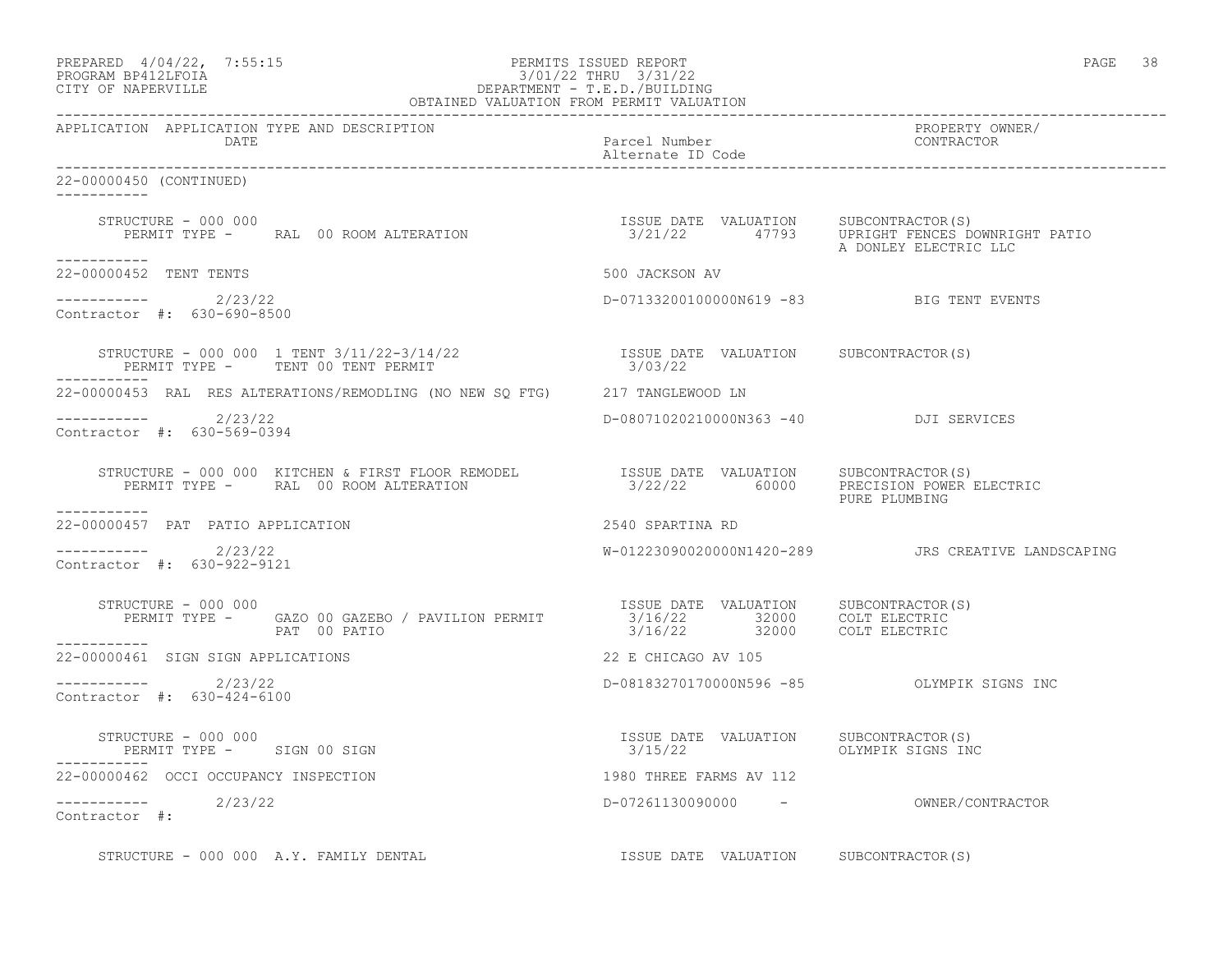| PREPARED 4/04/22, 7:55:15 PERMITS ISSUED REPORT<br>3/01/22 THRU 3/31/22<br>DEPARTMENT - T.E.D./BUILDING<br>OBTAINED VALUATION FROM PERMIT VALUATION<br>PROGRAM BP412LFOIA<br>CITY OF NAPERVILLE<br>CITY OF NAPERVILLE |                                                        | PAGE 39                                                  |
|-----------------------------------------------------------------------------------------------------------------------------------------------------------------------------------------------------------------------|--------------------------------------------------------|----------------------------------------------------------|
| APPLICATION APPLICATION TYPE AND DESCRIPTION<br>DATE                                                                                                                                                                  | Parcel Number<br>Alternate ID Code                     | PROPERTY OWNER/<br>CONTRACTOR                            |
| 22-00000462 (CONTINUED)                                                                                                                                                                                               |                                                        |                                                          |
| PERMIT TYPE - OCC 00 OCC INSPECT. PERMIT COM/RST 3/03/22                                                                                                                                                              |                                                        |                                                          |
| 22-00000464 FN FENCE APPLICATION                                                                                                                                                                                      | 1324 E OGDEN AV                                        |                                                          |
| $---------2/23/22$<br>Contractor #: 630-551-3400                                                                                                                                                                      |                                                        | D-08081060290000N1000-42 CLASSIC FENCE/OSWEGO            |
| STRUCTURE - 000 000<br>PERMIT TYPE - FN 00 FENCE<br>-----------                                                                                                                                                       | ISSUE DATE VALUATION SUBCONTRACTOR(S)<br>3/09/22 4997  |                                                          |
| 22-00000465 DECK DECK                                                                                                                                                                                                 | 35 BAKER LN                                            |                                                          |
| $--------- 2/23/22$<br>Contractor #: 847-344-6664                                                                                                                                                                     | W-02064110140000N1489-206 PLATINUM DECKING             |                                                          |
| STRUCTURE - 000 000 WOOD FRAME DECK<br>PERMIT TYPE - DECK 00 DECK                                                                                                                                                     | ISSUE DATE VALUATION SUBCONTRACTOR(S)<br>3/24/22 50000 |                                                          |
| 22-00000470 SIGN SIGN APPLICATIONS                                                                                                                                                                                    | 513 W 87TH ST                                          |                                                          |
| $---------2/24/22$<br>Contractor #: 630-898-5900                                                                                                                                                                      |                                                        | W-01012010010000N372 -189 AURORA SIGN COMPANY            |
| STRUCTURE - 000 000<br>PERMIT TYPE - SIGN 00 SIGN                                                                                                                                                                     |                                                        |                                                          |
| 22-00000472 ESC ELECTRIC SERVICE CHANGE                                                                                                                                                                               | 913 BURGESS HILL RD                                    |                                                          |
| ----------- 2/24/22<br>Contractor #: 708-296-2720                                                                                                                                                                     |                                                        | D-07253060080000N569 -143 YOUR NAPERVILLE ELECTRICAN INC |
| STRUCTURE - 000 000 200AMP PANEL REPLACEMENT/INSTL NEW BREAK ISSUE DATE VALUATION SUBCONTRACTOR(S)<br>PERMIT TYPE - ELSC 00 ELECTRIC SVC CHANGE RES. 3/17/22 TOUR NAPERVILLE ELECTRICAN INC<br>------------           |                                                        |                                                          |
| 22-00000473 OCCI OCCUPANCY INSPECTION                                                                                                                                                                                 | 2975 SHOWPLACE DR                                      |                                                          |
| $--------- 2/24/22$<br>Contractor #:                                                                                                                                                                                  |                                                        | <u> 대표 대표 대표 대표 대표 대표 대표</u><br>OWNER/CONTRACTOR         |
| STRUCTURE - 000 000 ADVANCE CARE MEDICAL NAPERVILLE TSSUE DATE VALUATION SUBCONTRACTOR(S)<br>PERMIT TYPE - OCC 00 OCC INSPECT. PERMIT COM/RST                                                                         | 3/03/22                                                |                                                          |
| 22-00000476 FN FENCE APPLICATION                                                                                                                                                                                      | 629 VICKSBURG CT                                       |                                                          |
| 2/24/22<br>-----------<br>Contractor #: 630-406-8410                                                                                                                                                                  |                                                        | D-07251030250000N680 -128 PARAMOUNT FENCE-BATAVIA        |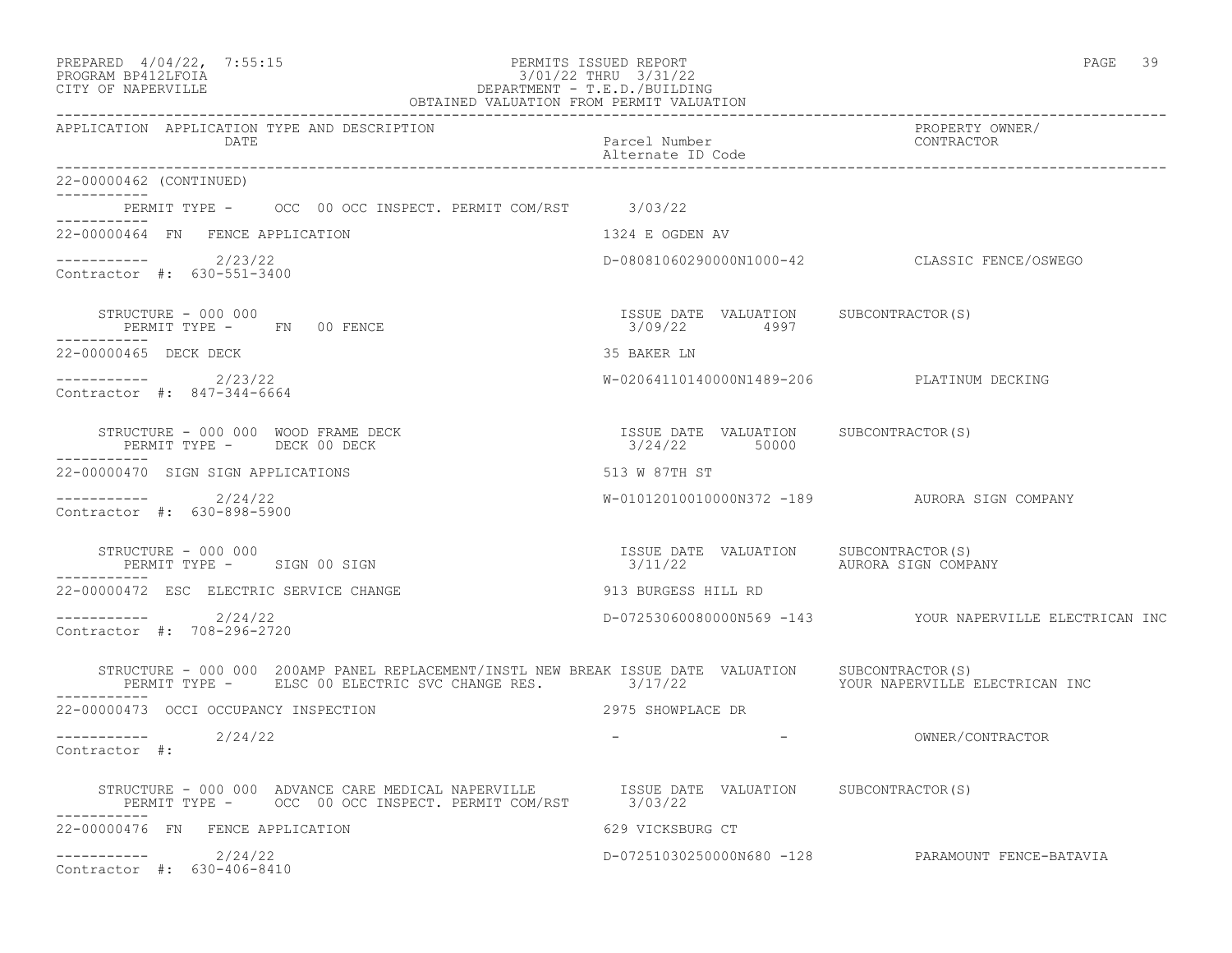|                                                                                                                                                                                                                                                  |                                                       | PAGE 40                                                 |
|--------------------------------------------------------------------------------------------------------------------------------------------------------------------------------------------------------------------------------------------------|-------------------------------------------------------|---------------------------------------------------------|
| APPLICATION APPLICATION TYPE AND DESCRIPTION<br><b>DATE</b>                                                                                                                                                                                      | Parcel Number<br>Alternate ID Code                    | PROPERTY OWNER/<br>CONTRACTOR                           |
| 22-00000476 (CONTINUED)<br>-----------                                                                                                                                                                                                           |                                                       |                                                         |
| STRUCTURE - 000 000<br>------------                                                                                                                                                                                                              | ISSUE DATE VALUATION SUBCONTRACTOR(S)                 |                                                         |
| 22-00000478 ESC ELECTRIC SERVICE CHANGE                                                                                                                                                                                                          | 209 SYCAMORE DR                                       |                                                         |
| $---------2/25/22$<br>Contractor #: 630-546-1883                                                                                                                                                                                                 |                                                       | D-08193160150000N183 -115 JAESON E SCROGGINS            |
| STRUCTURE - 000 000 R/R 100 AMP PANEL/INSTALL 30 SPACE MAIN ISSUE DATE VALUATION SUBCONTRACTOR(S)<br>PERMIT TYPE - ELSC 00 ELECTRIC SVC CHANGE RES. 3/25/22 3/25/22 JAESON E SCROGGINS                                                           |                                                       |                                                         |
| 22-00000479 CMIS MISCELLANEOUS COMMERCIAL                                                                                                                                                                                                        | 1117 E OGDEN AV                                       |                                                         |
| $---------2/25/22$<br>Contractor #: 815-455-7663                                                                                                                                                                                                 |                                                       | D-08081030110000N364 -42 TOTAL SYSTEMS ROOFING INC      |
| STRUCTURE - 000 000 DISCOUNT TIRE - ROOF                           ISSUE DATE VALUATION     SUBCONTRACTOR(S)<br>PERMIT TYPE -     CMIS 00 COMMERCIAL MISC. PERMIT              3/18/22       23136     TOTAL SYSTEMS ROOFING INC<br>___________  |                                                       |                                                         |
| 22-00000480 FN FENCE APPLICATION                                                                                                                                                                                                                 | 212 PEMBROKE RD                                       |                                                         |
| $--------- 2/25/22$<br>Contractor #: 708-856-8999                                                                                                                                                                                                |                                                       | D-08173130060000N229 -87 ILLINOIS FENCE COMPANY         |
| STRUCTURE - 000 000<br>PERMIT TYPE - FN 00 FENCE                                                                                                                                                                                                 | ISSUE DATE VALUATION SUBCONTRACTOR(S)<br>3/01/22 7000 |                                                         |
| 22-00000481 RAL RES ALTERATIONS/REMODLING (NO NEW SQ FTG) 3608 BROOKSEDGE AV                                                                                                                                                                     |                                                       |                                                         |
| $---------2/25/22$<br>Contractor #: 630-355-9574                                                                                                                                                                                                 |                                                       | W-01091100040000N1365-212 THE KITCHEN MASTER            |
| STRUCTURE – 000 000 KITCHEN & LAUNDRY RM REMODELING              ISSUE DATE VALUATION     SUBCONTRACTOR(S)<br>PERMIT TYPE –      RAL  00 ROOM ALTERATION                                 3/18/22            66000      LETO PLUMB<br>----------- |                                                       | LETO PLUMBING & HEATING, INC<br>DONATELLO ELECTRIC, INC |
| 22-00000482 CMIS MISCELLANEOUS COMMERCIAL                                                                                                                                                                                                        | 535 FORT HILL DR                                      |                                                         |
| ----------- 2/25/22<br>Contractor #: 815-455-7663                                                                                                                                                                                                |                                                       | D-07221020120000N1306-94 TOTAL SYSTEMS ROOFING INC      |
| STRUCTURE - 000 000 DISCOUNT TIRE - ROOF                         ISSUE DATE VALUATION     SUBCONTRACTOR(S)<br>PERMIT TYPE -     CMIS 00 COMMERCIAL MISC. PERMIT               3/18/22         35668     TOTAL SYSTEMS ROOFING INC                |                                                       |                                                         |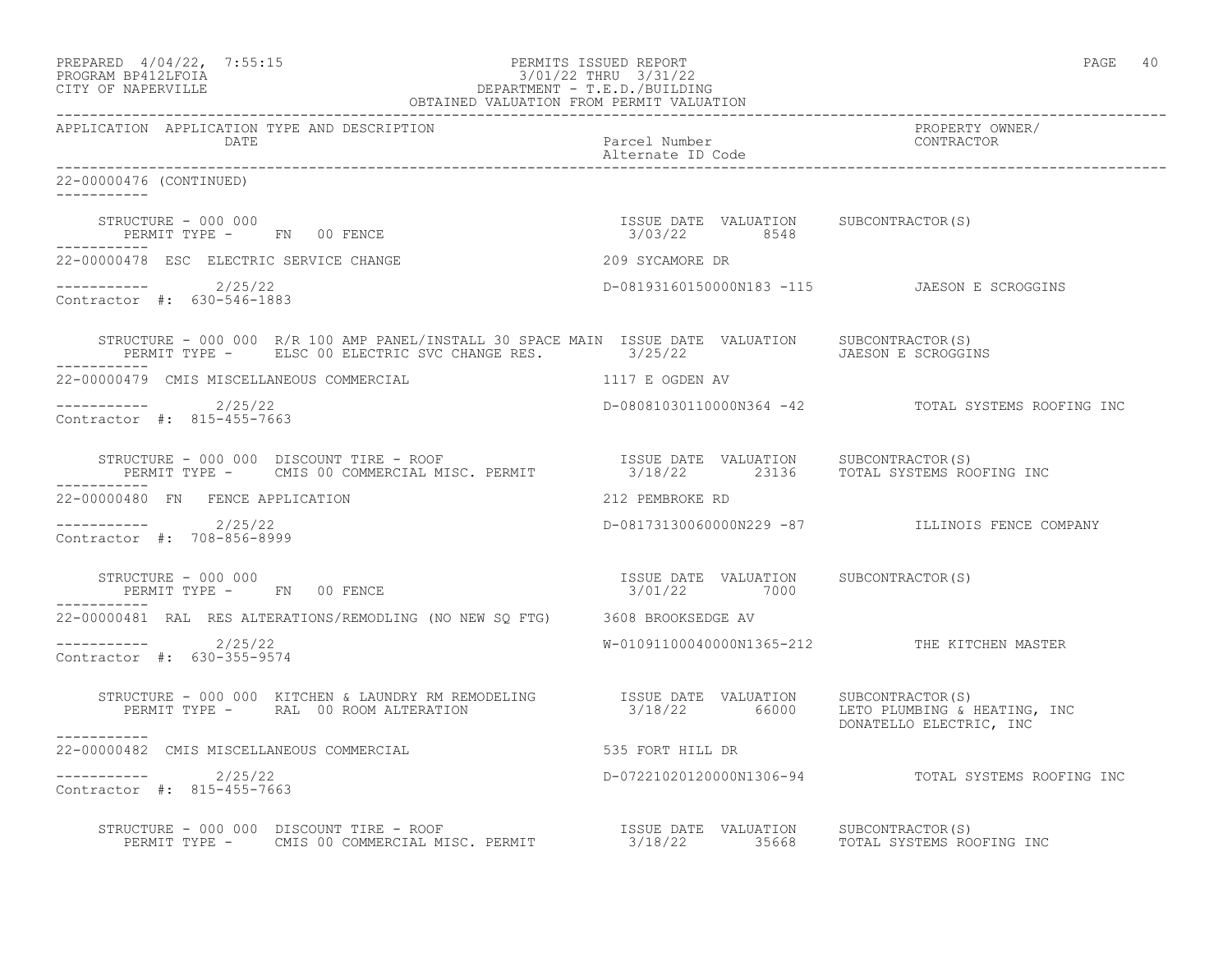| PREPARED | $4/04/22$ , | 7:55:1 |
|----------|-------------|--------|
| -------- | ----------  |        |

## PREPARED  $4/04/22$ ,  $7:55:15$  PERMITS ISSUED REPORT PAGE 41 PROGRAM BP412LFOIA 3/01/22 THRU 3/31/22 CITY OF NAPERVILLE DEPARTMENT - T.E.D./BUILDING

| . .<br>۰. |  |
|-----------|--|
|           |  |

|                                                                 | OBTAINED VALUATION FROM PERMIT VALUATION                                                                                                          |                                                       |                                                                                 |
|-----------------------------------------------------------------|---------------------------------------------------------------------------------------------------------------------------------------------------|-------------------------------------------------------|---------------------------------------------------------------------------------|
| APPLICATION APPLICATION TYPE AND DESCRIPTION<br>DATE            |                                                                                                                                                   | Parcel Number<br>Alternate ID Code                    | PROPERTY OWNER/<br>CONTRACTOR                                                   |
| 22-00000484 FN FENCE APPLICATION                                |                                                                                                                                                   | 2707 WENDY DR                                         |                                                                                 |
| ----------- 2/25/22<br>Contractor #: 708-856-8999               |                                                                                                                                                   |                                                       | W-01013040050000N713 -203 ILLINOIS FENCE COMPANY                                |
|                                                                 | STRUCTURE - 000 000<br>PERMIT TYPE - FN 00 FENCE                                                                                                  | ISSUE DATE VALUATION SUBCONTRACTOR(S)<br>3/09/22 6282 |                                                                                 |
| 22-00000487 FN FENCE APPLICATION                                |                                                                                                                                                   | 247 WESTBROOK CR                                      |                                                                                 |
| $---------2/25/22$<br>Contractor #:                             |                                                                                                                                                   |                                                       |                                                                                 |
| STRUCTURE - 000 000<br>PERMIT TYPE - FN 00 FENCE<br>----------- |                                                                                                                                                   | ISSUE DATE VALUATION SUBCONTRACTOR(S)<br>3/14/22 1100 |                                                                                 |
| 22-00000488 FN FENCE APPLICATION                                |                                                                                                                                                   | 907 BROCKS END CT                                     |                                                                                 |
| $---------2/25/22$<br>Contractor #: 708-479-0414                |                                                                                                                                                   |                                                       | D-07261060220000N699 -126 K BROTHERS FENCE INC-MOKENA                           |
| STRUCTURE - 000 000<br>PERMIT TYPE - FN 00 FENCE<br>----------- |                                                                                                                                                   | ISSUE DATE VALUATION SUBCONTRACTOR(S)<br>3/01/22 8000 |                                                                                 |
| 22-00000490 TSG TEMPORARY SIGNS                                 |                                                                                                                                                   | 1351 E OGDEN AV                                       |                                                                                 |
| $--------$ 2/25/22<br>Contractor #:                             |                                                                                                                                                   |                                                       |                                                                                 |
|                                                                 | STRUCTURE - 000 000 TEMP BALLOON 2/28-3/7 & FLAGS 3/3-3/6 ISSUE DATE VALUATION SUBCONTRACTOR(S)<br>PERMIT TYPE - TSG 00 TEMPORARY SIGN 3/30/22    |                                                       |                                                                                 |
| 22-00000491 SFR SINGLE FAMILY RESIDENCE                         |                                                                                                                                                   | 2523 ACCOLADE AV                                      |                                                                                 |
| $--------$ 2/25/22<br>Contractor #: 817-875-7057                |                                                                                                                                                   | W-01103060480000N1841-229 PULTE GROUP                 |                                                                                 |
| STRUCTURE - 000 000 SFR                                         | PERMIT TYPE - ELEC 00 ELECTRIC FOR SINGLE FAMILY/DPX 3/21/22<br>MECH 00 MECHANICAL FOR SFR/DPX 3/21/22<br>PLRM 00 PLUMBING BASEMENT ROUGH 3/21/22 | ISSUE DATE VALUATION SUBCONTRACTOR(S)                 | SUPERIOR ELECTRICAL TECHNOLOGI<br>S3 PLUMBING                                   |
|                                                                 | PLUM 00 PLUMBING FOR SINGLE FAMILY/DPX 3/21/22                                                                                                    |                                                       | HOLIDAY SEWER & WATER/WAUCONDA<br>S3 PLUMBING<br>HOLIDAY SEWER & WATER/WAUCONDA |
|                                                                 | ROW 00 RIGHT OF WAY PERMIT 3/21/22<br>SFRP 00 SINGLE FAMILY RESIDENCE PERMIT 3/21/22 195800 RABY ROOFING                                          |                                                       |                                                                                 |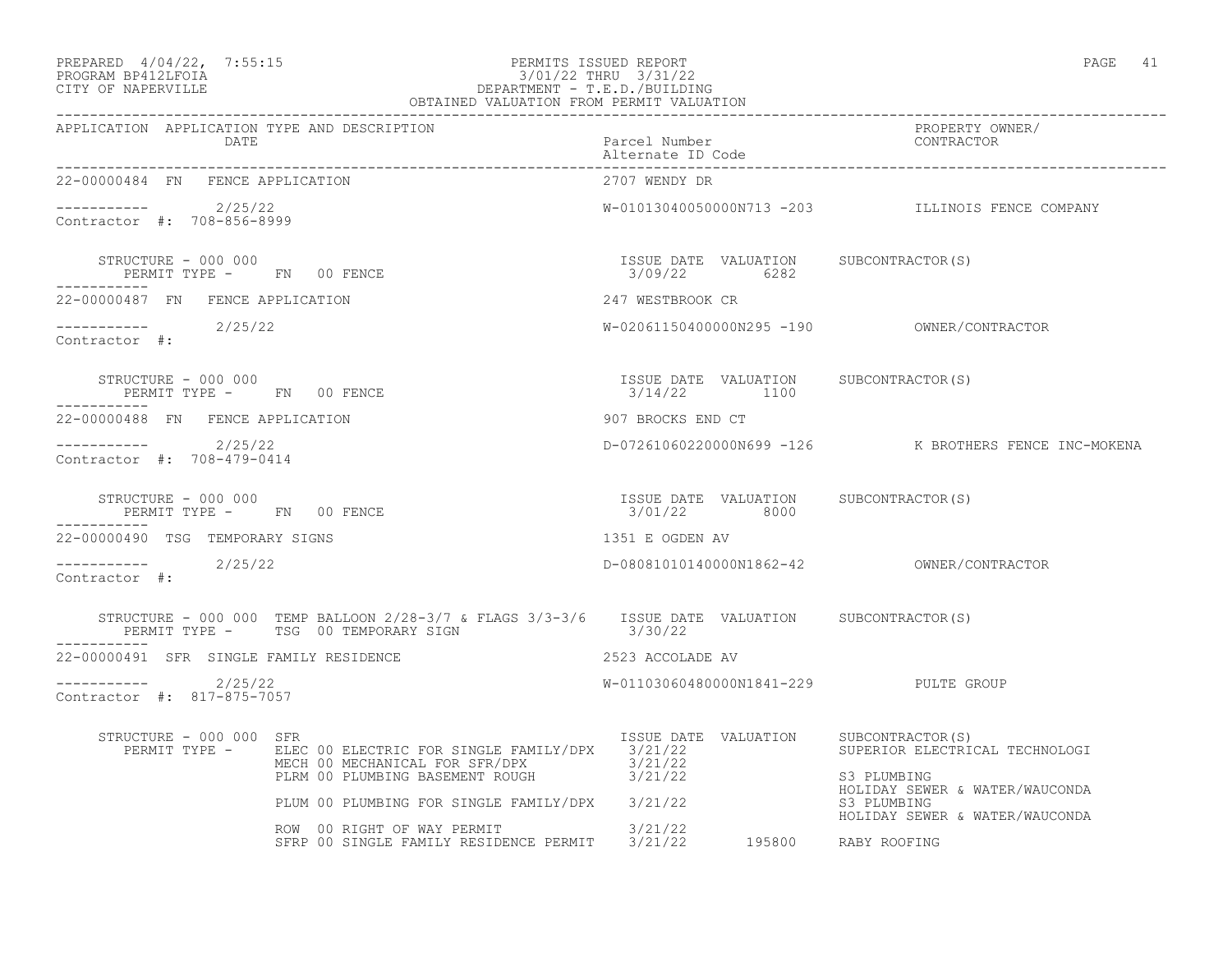|                                                      | PREPARED 4/04/22, 7:55:15<br>PERMITS ISSUED REPORT<br>PROGRAM BP412LFOIA<br>CITY OF NAPERVILLE<br>CITY OF NAPERVILLE<br>CITY OF NAPERVILLE<br>COBTAINED VALUATION FROM PERMIT VALUATION |                                                        | PAGE 42                                                                         |
|------------------------------------------------------|-----------------------------------------------------------------------------------------------------------------------------------------------------------------------------------------|--------------------------------------------------------|---------------------------------------------------------------------------------|
| APPLICATION APPLICATION TYPE AND DESCRIPTION<br>DATE |                                                                                                                                                                                         | Parcel Number<br>Alternate ID Code                     | PROPERTY OWNER/<br>CONTRACTOR                                                   |
| 22-00000491 (CONTINUED)                              |                                                                                                                                                                                         |                                                        |                                                                                 |
| -----------                                          | STRU 00 STRUCTURAL FOR SINGLE FAM/DPX 3/21/22                                                                                                                                           |                                                        |                                                                                 |
| 22-00000492 SFR SINGLE FAMILY RESIDENCE              |                                                                                                                                                                                         | 3631 AMBROSIA DR                                       |                                                                                 |
| 2/25/22<br>Contractor #: 817-875-7057                |                                                                                                                                                                                         | W-01103130080000N1842-229 PULTE GROUP                  |                                                                                 |
| STRUCTURE - 000 000 SFR<br>PERMIT TYPE -             | ELEC 00 ELECTRIC FOR SINGLE FAMILY/DPX 3/25/22<br>MECH 00 MECHANICAL FOR SFR/DPX<br>PLRM 00 PLUMBING BASEMENT ROUGH 3/25/22                                                             | ISSUE DATE VALUATION                                   | SUBCONTRACTOR(S)<br>SUPERIOR ELECTRICAL TECHNOLOGI<br>S3 PLUMBING               |
|                                                      | PLUM 00 PLUMBING FOR SINGLE FAMILY/DPX 3/25/22                                                                                                                                          |                                                        | HOLIDAY SEWER & WATER/WAUCONDA<br>S3 PLUMBING<br>HOLIDAY SEWER & WATER/WAUCONDA |
|                                                      | ROW 00 RIGHT OF WAY PERMIT 3/25/22<br>SFRP 00 SINGLE FAMILY RESIDENCE PERMIT 3/25/22 195800 RABY ROOFING<br>STRU 00 STRUCTURAL FOR SINGLE FAM/DPX 3/25/22                               |                                                        |                                                                                 |
| 22-00000493 ESC ELECTRIC SERVICE CHANGE              |                                                                                                                                                                                         | 1515 AURORA AV                                         |                                                                                 |
| $--------$ 2/25/22<br>Contractor #: 312-647-8688     |                                                                                                                                                                                         |                                                        | D-07231000170000N196 -96 MIK SOLUTIONS INC                                      |
|                                                      | STRUCTURE - 000 000 REPLACE, REWIRE 12 EXTERIOR LIGHT FIXTURE ISSUE DATE VALUATION SUBCONTRACTOR(S)<br>PERMIT TYPE - ESCC 00 ELECTRIC SERVICE CHANGE COMM 3/28/22                       |                                                        | MIK SOLUTIONS INC                                                               |
| 22-00000494 FN FENCE APPLICATION                     |                                                                                                                                                                                         | 1112 MALLORY CT                                        |                                                                                 |
| -----------    2/28/22<br>Contractor #: 630-933-9881 |                                                                                                                                                                                         |                                                        | D-07272060280000N94 -125 SP FENCE-WARRENVILLE                                   |
| STRUCTURE - 000 000<br>-----------                   | PERMIT TYPE - FN 00 FENCE                                                                                                                                                               | ISSUE DATE VALUATION SUBCONTRACTOR(S)<br>3/01/22 2900  |                                                                                 |
| 22-00000495 FN FENCE APPLICATION                     |                                                                                                                                                                                         | 915 MILLRACE LN                                        |                                                                                 |
| $--------$ 2/28/22<br>Contractor #: 630-551-3400     |                                                                                                                                                                                         |                                                        | D-08322070110000N218 -163 CLASSIC FENCE INC                                     |
| STRUCTURE - 000 000<br>PERMIT TYPE - FN 00 FENCE     |                                                                                                                                                                                         | ISSUE DATE VALUATION SUBCONTRACTOR(S)<br>3/23/22 12390 |                                                                                 |
| 22-00000498 OCCI OCCUPANCY INSPECTION                |                                                                                                                                                                                         | 2960 ARTESIAN RD 120                                   |                                                                                 |
| 2/28/22<br>Contractor #:                             |                                                                                                                                                                                         |                                                        |                                                                                 |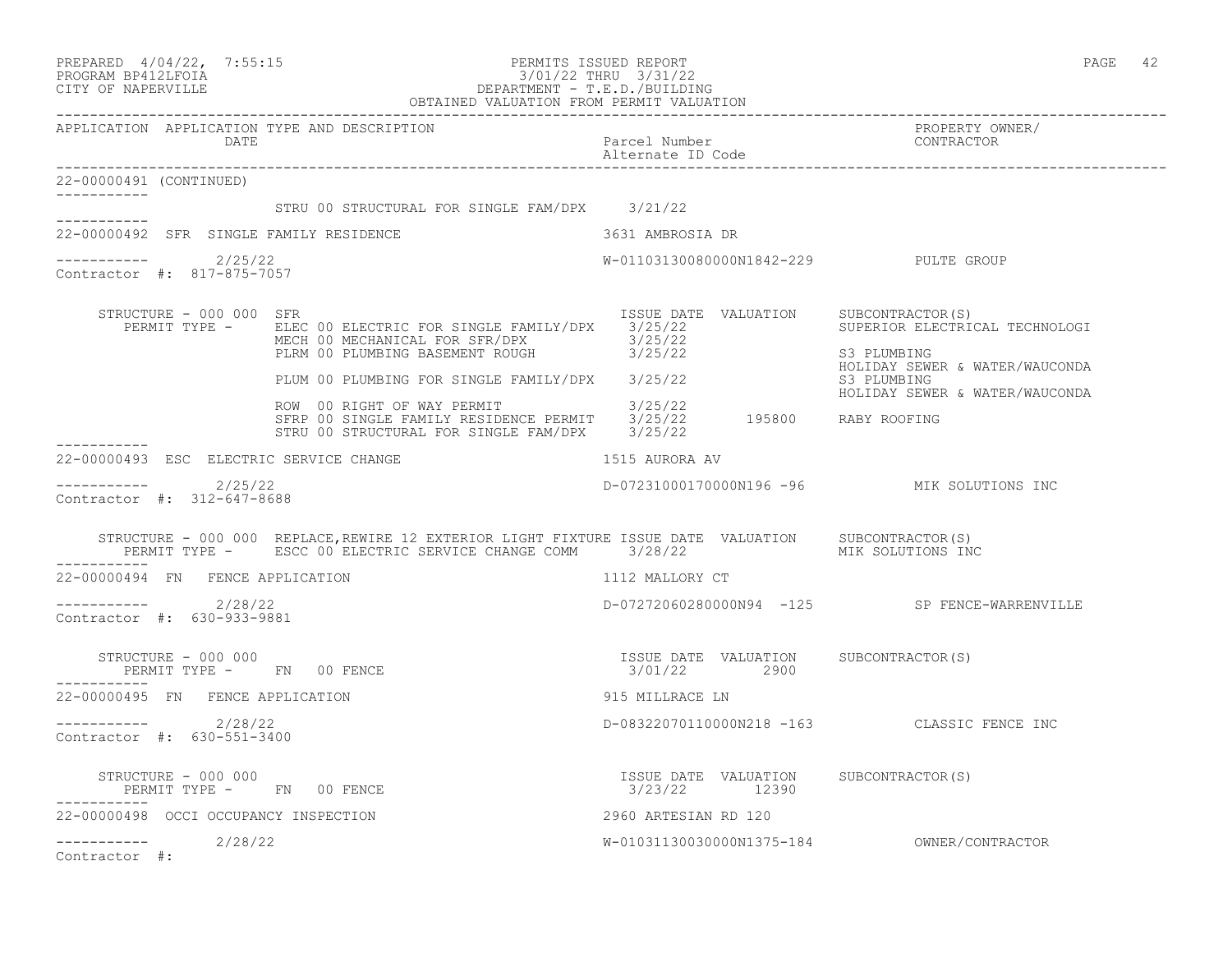| PREPARED             | $4/04/22$ , | 7:55:1! |
|----------------------|-------------|---------|
| גד∩ם זר4ותם ווגם∩חםם |             |         |

# PREPARED  $4/04/22$ , 7:55:15 PERMITS ISSUED REPORT<br>PROGRAM BP412LFOIA PAGE 43 PROGRAM BP412LFOIA 3/01/22 THRU 3/31/22<br>CITY OF NAPERVILLE DEPARTMENT - T.E.D./BUILDIN CITY OF NAPERVILLE DEPARTMENT - T.E.D./BUILDING

| OBTAINED VALUATION FROM PERMIT VALUATION                                                                                                                                                                                                                                                        |                                                        |                                                |
|-------------------------------------------------------------------------------------------------------------------------------------------------------------------------------------------------------------------------------------------------------------------------------------------------|--------------------------------------------------------|------------------------------------------------|
| APPLICATION APPLICATION TYPE AND DESCRIPTION<br>DATE                                                                                                                                                                                                                                            | Parcel Number<br>Alternate ID Code                     | PROPERTY OWNER/<br>CONTRACTOR                  |
| 22-00000498 (CONTINUED)<br>------------                                                                                                                                                                                                                                                         |                                                        |                                                |
| $\begin{tabular}{lllllll} \bf STRUCTURE & = & 000 & 000 & KIDS & \bf STEM & STUDIO & & & & & & & & & & & \\ \bf FERMIT & TYPE & = & & \bf OC & 01 & \bf OC & INSPECT. & PERMIT & COM/RST & & & \bf 3/16/22 & & & \\ \end{tabular}$<br>------------                                              |                                                        |                                                |
| 22-00000500 RAL RES ALTERATIONS/REMODLING (NO NEW SQ FTG) 3739 IDLEWILD LN                                                                                                                                                                                                                      |                                                        |                                                |
| $--------- 3/01/22$<br>Contractor #: 630-988-8688                                                                                                                                                                                                                                               |                                                        | W-01043050090000N1569-197 CALDWELL REMODELING  |
| $\begin{array}{cccc} \texttt{STRUCTURE} - 000 000 & \texttt{BASEMENT REMODEL} & \texttt{ISSUE DATE} & \texttt{VALUATION} & \texttt{SUBCONTRACTOR(S)} \\ \texttt{PERMIT TYPE} - & \texttt{FB} & 00 FINISHED BASEMENT & 3/28/22 & 45200 & \texttt{RELIANT ELECTRICAL} \end{array}$<br>___________ |                                                        | ANDERSON PLUMBING                              |
| 22-00000501 RAL RES ALTERATIONS/REMODLING (NO NEW SQ FTG) 1603 ALDERLEAF LN                                                                                                                                                                                                                     |                                                        |                                                |
| $--------- 3/01/22$<br>Contractor #: 708-473-7430                                                                                                                                                                                                                                               | D-07091130050000N1762-032 FN CONSTRUCTION              |                                                |
| -----------                                                                                                                                                                                                                                                                                     | 3/22/22 57000 NEW WAY ELECTRIC                         | SELECT PLUMBING CORP                           |
| 22-00000502 RAL RES ALTERATIONS/REMODLING (NO NEW SQ FTG) 1267 CROMWELL LN                                                                                                                                                                                                                      |                                                        |                                                |
| $--------- 3/01/22$<br>Contractor #: 630-330-4739                                                                                                                                                                                                                                               |                                                        | W-01112010630000N444 -217 TRANOUILITY BUILDERS |
| ------------                                                                                                                                                                                                                                                                                    |                                                        | AFFORDABLE PLUMBING SERVICES                   |
| 22-00000503 FN FENCE APPLICATION                                                                                                                                                                                                                                                                | 2636 FREELAND CR                                       |                                                |
| $--------- 3/01/22$<br>Contractor #:                                                                                                                                                                                                                                                            |                                                        |                                                |
| STRUCTURE - 000 000<br>STRUCTURE - 000 000<br>PERMIT TYPE -       FN     00 FENCE                                                                                                                                                                                                               | ISSUE DATE VALUATION SUBCONTRACTOR (S)<br>3/02/22 2300 |                                                |
| 22-00000505 RAL RES ALTERATIONS/REMODLING (NO NEW SQ FTG) 905 EDDYSTONE CR                                                                                                                                                                                                                      |                                                        |                                                |
| $--------- 3/01/22$<br>Contractor #: 630-369-6829                                                                                                                                                                                                                                               |                                                        | D-07253010220000N569 -143 SEBRING DESIGN BUILD |
| STRUCTURE - 000 000 KITCHEN REMODEL                                                                                                                                                                                                                                                             | ISSUE DATE VALUATION SUBCONTRACTOR(S)                  |                                                |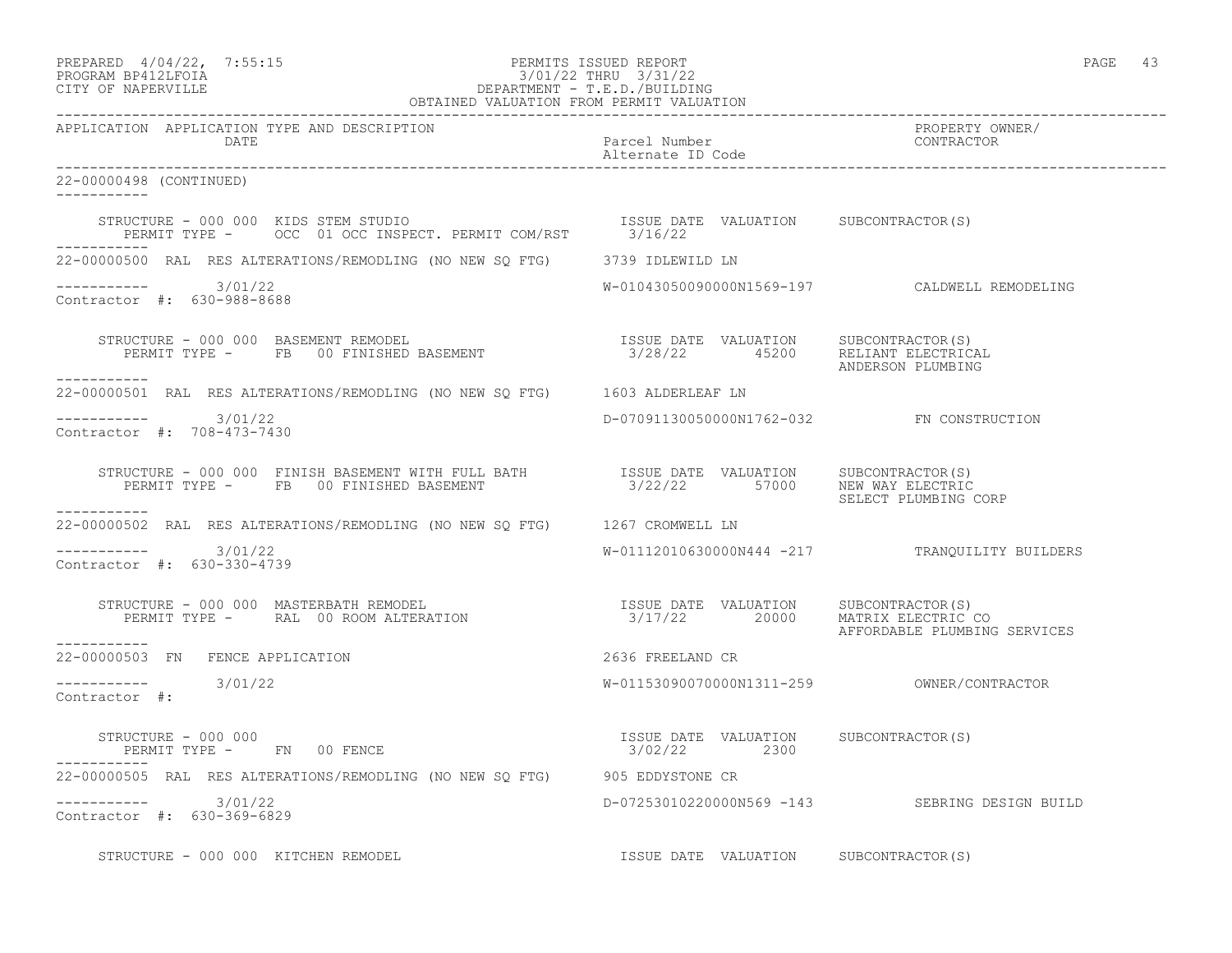## PREPARED  $4/04/22$ ,  $7:55:15$  PERMITS ISSUED REPORT PAGE 44 PROGRAM BP412LFOIA 3/01/22 THRU 3/31/22 CITY OF NAPERVILLE DEPARTMENT - T.E.D./BUILDING

 OBTAINED VALUATION FROM PERMIT VALUATION ------------------------------------------------------------------------------------------------------------------------------------ APPLICATION APPLICATION TYPE AND DESCRIPTION<br>DATE bated parcel Number property contractor DATE Parcel Number CONTRACTOR Alternate ID Code ------------------------------------------------------------------------------------------------------------------------------------ 22-00000505 (CONTINUED) ----------- PERMIT TYPE - RAL 00 ROOM ALTERATION 3/23/22 40000 SELECT PLUMBING CORP WAVE ELECTRIC ----------- 22-00000506 SFR SINGLE FAMILY RESIDENCE 2559 ACCOLADE AV  $--------- 3/01/22$ W-01103060390000N1841-229 PULTE GROUP Contractor #: 817-875-7057 STRUCTURE - 000 000 SFR<br>PERMIT TYPE - ELEC 00 ELECTRIC FOR SINGLE FAMILY/DPX 3/25/22 31 SUPERIOR ELECTRICAL TECHNOLOGI PERMIT TYPE - ELEC 00 ELECTRIC FOR SINGLE FAMILY/DPX 3/25/22<br>MECH 00 MECHANICAL FOR SFR/DPX 3/25/22 MECH 00 MECHANICAL FOR SFR/DPX 3/25/22 PLUM 00 PLUMBING FOR SINGLE FAMILY/DPX 3/25/22 S3 PLUMBING HOLIDAY SEWER & WATER/WAUCONDA SFRP 00 SINGLE FAMILY RESIDENCE PERMIT 3/25/22 198500 RABY ROOFING STRU 00 STRUCTURAL FOR SINGLE FAM/DPX 3/25/22 ----------- 22-00000507 DRWY DRIVEWAY NEW AND ALTERATIONS 1404 N WEST ST \_\_\_\_\_\_\_\_\_\_\_ ----------- 3/01/22 D-07122150070000N1172-39 DRESSLER BLOCK CONCRETE Contractor #: 630-922-0620 STRUCTURE - 000 000 R/R BLACKTOP TO CONCRETE DRIVEWAY/APRON ISSUE DATE VALUATION SUBCONTRACTOR(S) PERMIT TYPE - DRWY 00 DRIVEWAY ADDITION/ALTERATION 3/31/22 6768 DRESSLER BLOCK CONCRETE ROW 00 RIGHT OF WAY PERMIT 3/31/22 DRESSLER BLOCK CONCRETE ----------- 22-00000508 FN FENCE APPLICATION 5939 ROSINWEED LN  $--------- 3/01/22$ W-01224010130000N1448-290 K BROTHERS FENCE INC-MOKENA Contractor #: 708-479-0414 STRUCTURE - 000 000 ISSUE DATE VALUATION SUBCONTRACTOR(S) PERMIT TYPE - FN 00 FENCE 1999 1999 1999 1999 3/03/22 2376 ----------- 22-00000509 SFR SINGLE FAMILY RESIDENCE 2527 ACCOLADE AV ----------- 3/01/22 W-01103060470000N1841-229 PULTE GROUP Contractor #: 817-875-7057 STRUCTURE - 000 000 SFR<br>PERMIT TYPE - ELEC 00 ELECTRIC FOR SINGLE FAMILY/DPX 3/25/22<br>SUPERIOR ELECTRICAL TECHNOLOGI PERMIT TYPE - BLEC 00 ELECTRIC FOR SINGLE FAMILY/DPX 3/25/22 MECH 00 MECHANICAL FOR SFR/DPX 3/25/22 PLRM 00 PLUMBING BASEMENT ROUGH  $3/25/22$  S3 PLUMBING HOLIDAY SEWER & WATER/WAUCONDA<br>S3 PLUMBING

PLUM 00 PLUMBING FOR SINGLE FAMILY/DPX 3/25/22

HOLIDAY SEWER & WATER/WAUCONDA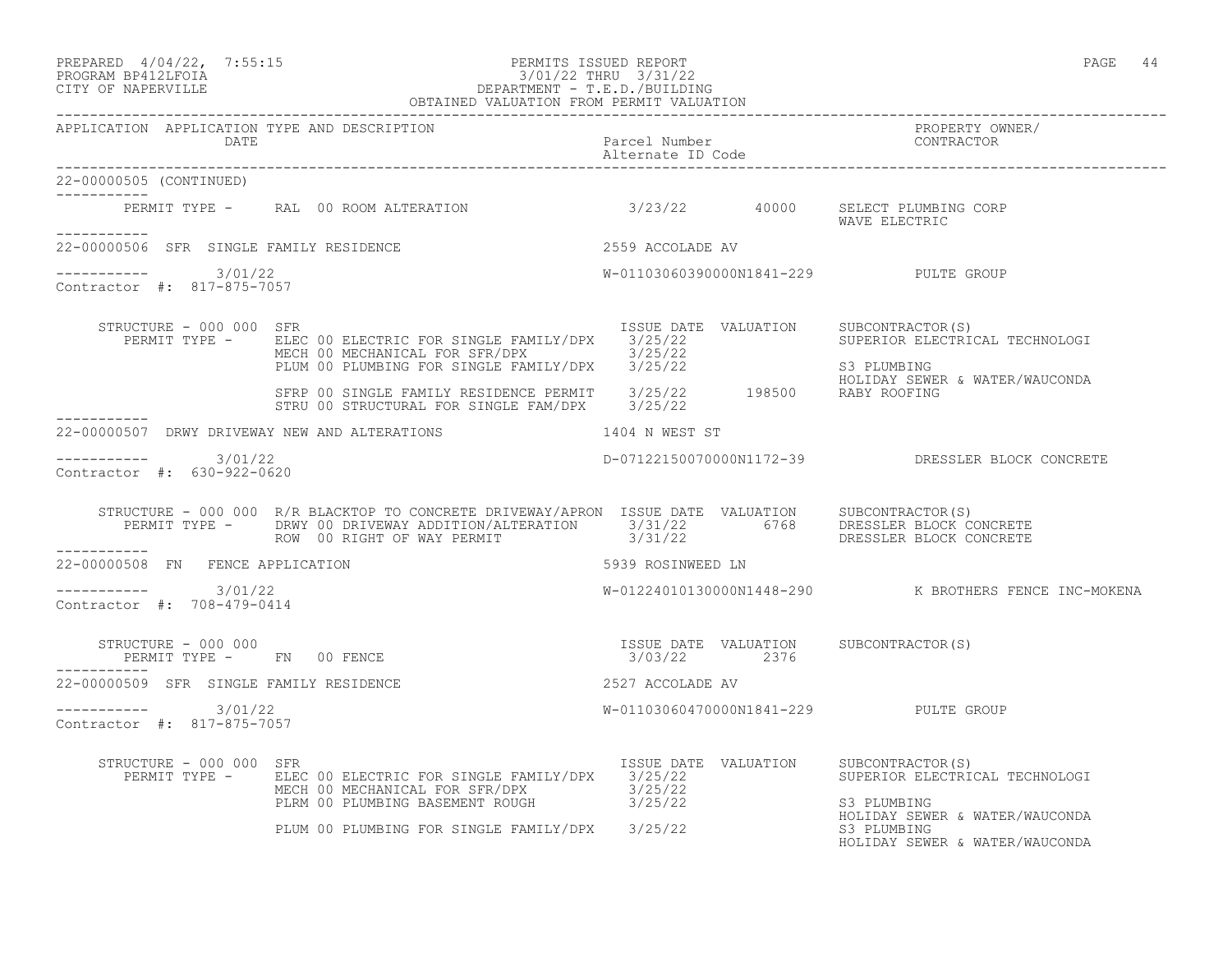| PREPARED | $4/04/22$ , | 7:55:15 |
|----------|-------------|---------|
|          |             |         |

## PREPARED 4/04/22, 7:55:15 PERMITS ISSUED REPORT<br>PROGRAM BP412LFOIA<br>CITY OF NIPENIIA PROGRAM BP412LFOIA 3/01/22 THRU 3/31/22 CITY OF NAPERVILLE DEPARTMENT - T.E.D./BUILDING

|                                                   | OBTAINED VALUATION FROM PERMIT VALUATION                                                                                                                                                                                      |                                          |                                                        |
|---------------------------------------------------|-------------------------------------------------------------------------------------------------------------------------------------------------------------------------------------------------------------------------------|------------------------------------------|--------------------------------------------------------|
|                                                   | APPLICATION APPLICATION TYPE AND DESCRIPTION<br>DATE                                                                                                                                                                          | Parcel Number<br>Alternate ID Code       | PROPERTY OWNER/<br>CONTRACTOR                          |
| 22-00000509 (CONTINUED)                           |                                                                                                                                                                                                                               |                                          |                                                        |
|                                                   | SFRP 00 SINGLE FAMILY RESIDENCE PERMIT 3/25/22 198500 RABY ROOFING<br>STRU 00 STRUCTURAL FOR SINGLE FAM/DPX 3/25/22                                                                                                           |                                          |                                                        |
|                                                   | 22-00000510 DRWY DRIVEWAY NEW AND ALTERATIONS 5627 ROSINWEED LN                                                                                                                                                               |                                          |                                                        |
| $--------- 3/01/22$<br>Contractor #: 630-922-0620 |                                                                                                                                                                                                                               |                                          | W-01223030570000N1448-290 DRESSLER BLOCK CONCRETE      |
| -----------                                       | STRUCTURE - 000 000 R/R CONCRETE DRW/APR/FRONT WALK/SAWCUT C ISSUE DATE VALUATION SUBCONTRACTOR(S)<br>PERMIT TYPE - DRWY 00 DRIVEWAY ADDITION/ALTERATION 3/31/22 11000 DRESSLER BLOCK CONCRETE<br>------                      |                                          |                                                        |
| 22-00000514 OCCI OCCUPANCY INSPECTION             |                                                                                                                                                                                                                               | 710 E OGDEN AV 645                       |                                                        |
| $--------- 3/01/22$<br>Contractor #:              |                                                                                                                                                                                                                               | D-08074140100000N93 -56 OWNER/CONTRACTOR |                                                        |
|                                                   | STRUCTURE – 000 000 PURE SERVICE ENTERPRISE CORP ISSUE DATE VALUATION SUBCONTRACTOR(S)<br>PERMIT TYPE – OCC 00 OCC INSPECT. PERMIT COM/RST 3/11/22                                                                            |                                          |                                                        |
| 22-00000517 SIGN SIGN APPLICATIONS                |                                                                                                                                                                                                                               | 2735 HASSERT BL 143                      |                                                        |
| $--------- 3/01/22$<br>Contractor #: 815-566-8848 |                                                                                                                                                                                                                               |                                          | W-01153021140000N1426-259 SIGNARAMA/PLAINFIELD         |
|                                                   | STRUCTURE – 000 000<br>PERMIT TYPE – SIGN 00 SIGN 1999 SIGN 1999 SIGNE 202222 SIGNTEC SERVICES LLC                                                                                                                            |                                          |                                                        |
| ------------<br>22-00000518 PAT PATIO APPLICATION |                                                                                                                                                                                                                               | 2503 WENDY DR                            |                                                        |
| $--------- 3/01/22$<br>Contractor #: 630-665-1600 |                                                                                                                                                                                                                               |                                          | W-01011150140000N735 -188 BRUSS LANDSCAPING            |
|                                                   | STRUCTURE - 000 000 BRICK PAVER PAT/KITCHEN/GAS FIRE/PAV ISSUE DATE VALUATION SUBCONTRACTOR(S)                                                                                                                                |                                          |                                                        |
| ___________                                       |                                                                                                                                                                                                                               |                                          |                                                        |
|                                                   | 22-00000520 RAL RES ALTERATIONS/REMODLING (NO NEW SQ FTG) 108 MACKINAW CT                                                                                                                                                     |                                          |                                                        |
| $--------- 3/02/22$<br>Contractor #: 815-260-8412 |                                                                                                                                                                                                                               |                                          | $W-02062120380000N780 -191$ CHI-LINE CONSTRUCTION INC. |
|                                                   | STRUCTURE - 000 000 ADDING A FIRST FLOOR BATHROON               ISSUE DATE VALUATION     SUBCONTRACTOR(S)<br>PERMIT TYPE -      RAL  00 ROOM ALTERATION                         3/17/22        15000     LEFTY'S ELECTRIC INC |                                          |                                                        |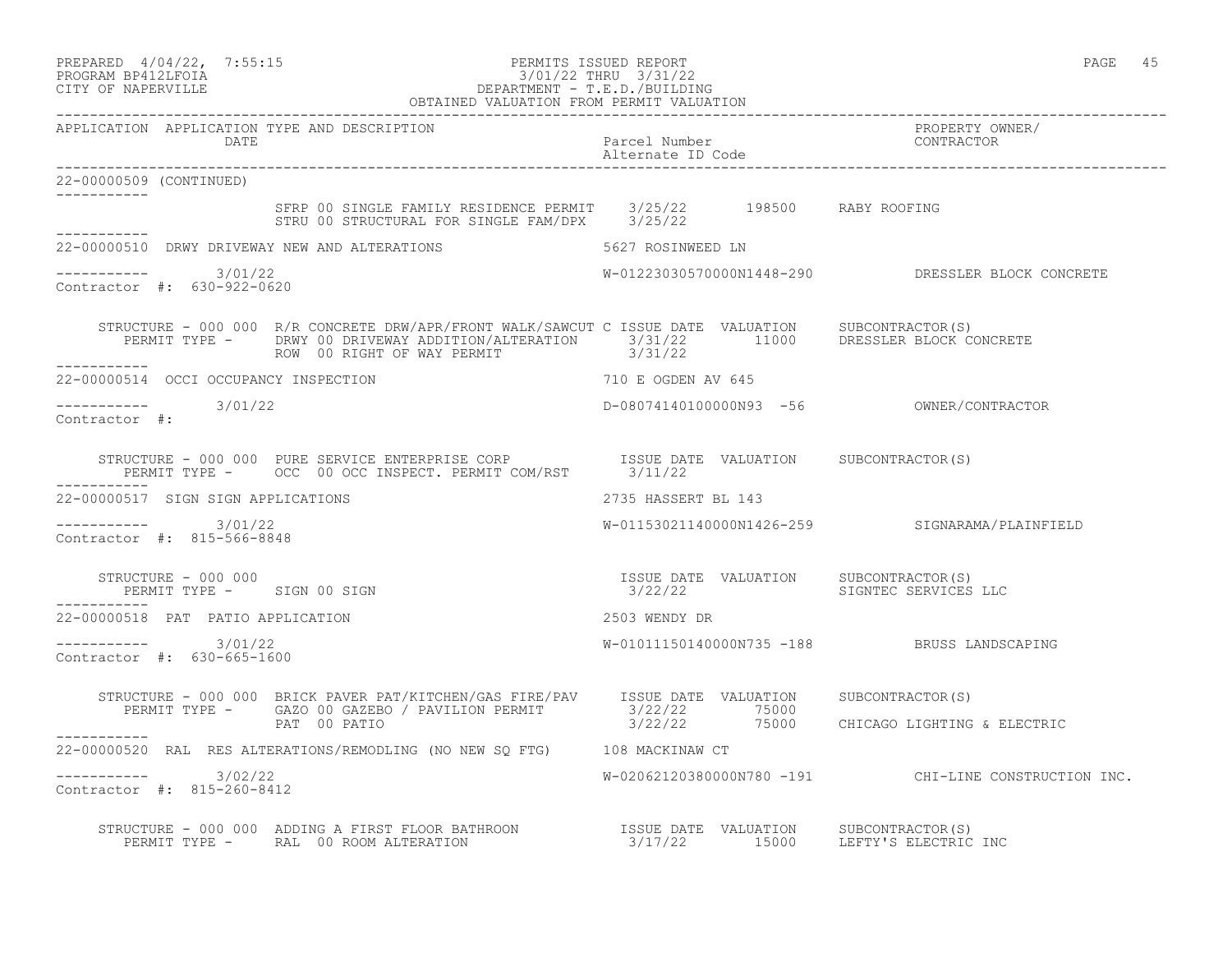| PREPARED 4/04/22, 7:55:15<br>FERMITS ISSUED REPORT:<br>3/01/22 THRU 3/31/22<br>DEPARTMENT - T.E.D./BUILDING<br>OBTAINED VALUATION FROM PERMIT VALUATION<br>PROGRAM BP412LFOIA<br>CITY OF NAPERVILLE |                                            | PAGE 46                                        |
|-----------------------------------------------------------------------------------------------------------------------------------------------------------------------------------------------------|--------------------------------------------|------------------------------------------------|
| APPLICATION APPLICATION TYPE AND DESCRIPTION<br>DATE                                                                                                                                                | Parcel Number<br>Alternate ID Code         | PROPERTY OWNER/<br>CONTRACTOR                  |
| 22-00000520 (CONTINUED)                                                                                                                                                                             |                                            |                                                |
|                                                                                                                                                                                                     |                                            | BULLETPROOF PLUMBING                           |
| 22-00000521 OCCI OCCUPANCY INSPECTION                                                                                                                                                               | 1250 N MILL ST 100                         |                                                |
| Contractor #:                                                                                                                                                                                       |                                            |                                                |
|                                                                                                                                                                                                     |                                            |                                                |
| 22-00000522 RAL RES ALTERATIONS/REMODLING (NO NEW SQ FTG) 4548 SHUMARD LN                                                                                                                           |                                            |                                                |
| ----------- 3/02/22<br>Contractor #: 708-473-7430                                                                                                                                                   | W-01174020050000N1536-256 FN CONSTRUCTION  |                                                |
| STRUCTURE – 000 000                                                                                                                                                                                 |                                            | NEW WAY ELECTRIC                               |
| ----------<br>22-00000523 OCCI OCCUPANCY INSPECTION                                                                                                                                                 | 1823 HIGH GROVE LN 101                     |                                                |
| Contractor #:                                                                                                                                                                                       |                                            |                                                |
| STRUCTURE - 000 000 RYDER MIDWEST WAREHOUSE                          ISSUE DATE VALUATION     SUBCONTRACTOR(S)<br>PERMIT TYPE -      OCC  00 OCC INSPECT. PERMIT COM/RST        3/23/22             |                                            |                                                |
| 22-00000525 PPA PLUMBING PERMIT                                                                                                                                                                     | 1344 E BAILEY RD                           |                                                |
| $---------$ 3/02/22<br>Contractor #: 847-690-0384                                                                                                                                                   | D-08283030100000N160 -149 J&S PLUMBING INC |                                                |
| STRUCTURE - 000 000<br>PERMIT TYPE - SEW 00 SEWER/WATER REPAIR OR REPLACE 3/03/22 SERMIT J&S PLUMBING INC                                                                                           | ISSUE DATE VALUATION SUBCONTRACTOR(S)      |                                                |
| 22-00000527 ESC ELECTRIC SERVICE CHANGE                                                                                                                                                             | 5116 THATCHER DR                           |                                                |
| $--------- 3/02/22$<br>Contractor #: 630-833-2389                                                                                                                                                   |                                            | W-01222030250000N1136-275 KAPITAL ELECTRIC INC |
| STRUCTURE - 000 000 EV CHARGER<br>PERMIT TYPE - EVCR 00 ELECTRIC VEHICLE STATION RES 3/22/22 1568 KAPITAL ELECTRIC INC                                                                              | ISSUE DATE VALUATION SUBCONTRACTOR(S)      |                                                |
| 22-00000529 SFR SINGLE FAMILY RESIDENCE                                                                                                                                                             | 2324 WEATHERBEE LN                         |                                                |
| $--------- 3/03/22$<br>Contractor #: 817-875-7057                                                                                                                                                   | D-05323001040000N1859-13N PULTE GROUP      |                                                |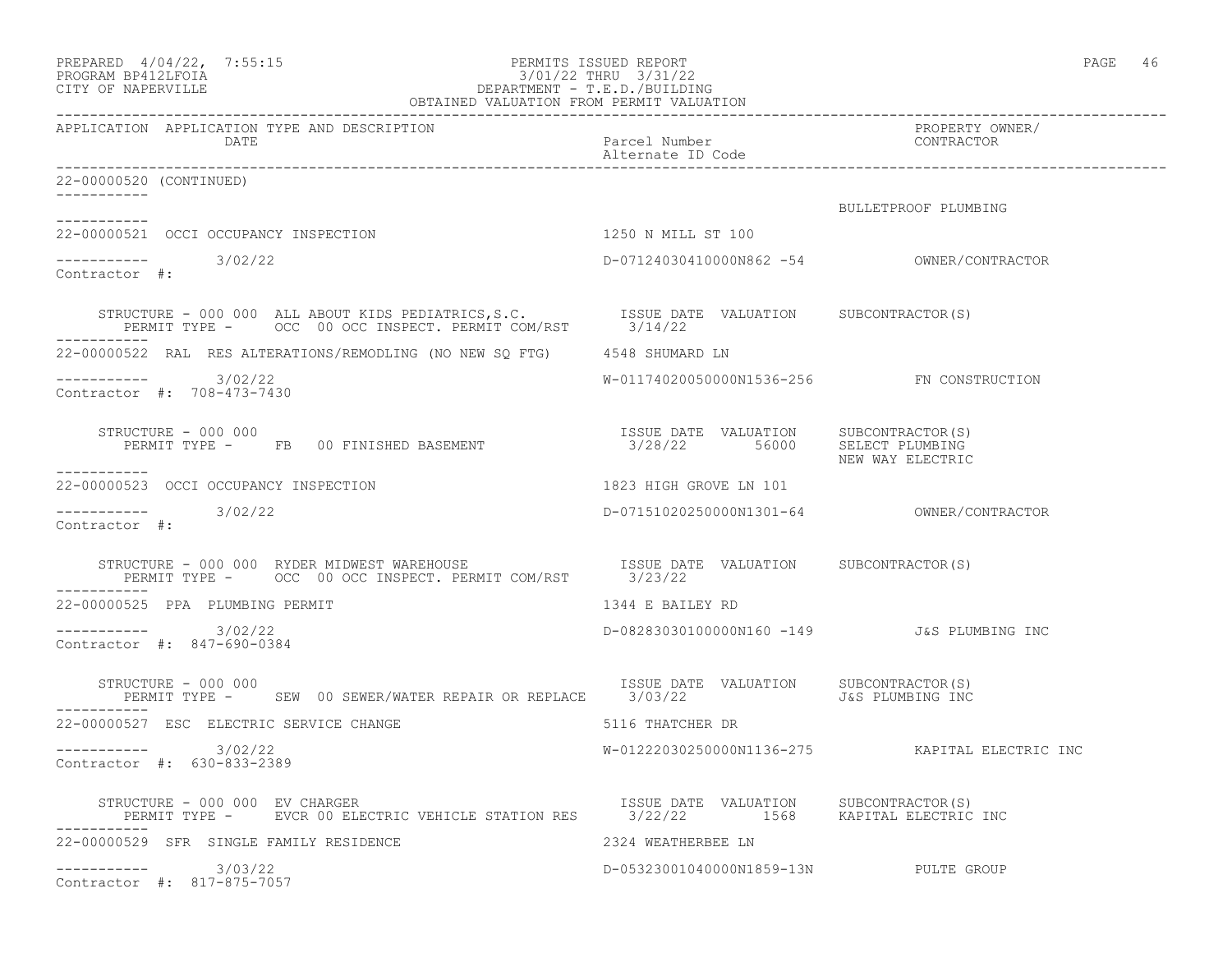| PREPARED 4/04/22, 7:55:15<br>PROGRAM BP412LFOIA<br>CITY OF NAPERVILLE | PERMITS ISSUED REPORT<br>3/01/22 THRU 3/31/22<br>DEPARTMENT - T.E.D./BUILDING<br>OBTAINED VALUATION FROM PERMIT VALUATION                                                                                                                                                                                                                          |                                       | PAGE 47                                                                         |
|-----------------------------------------------------------------------|----------------------------------------------------------------------------------------------------------------------------------------------------------------------------------------------------------------------------------------------------------------------------------------------------------------------------------------------------|---------------------------------------|---------------------------------------------------------------------------------|
| APPLICATION APPLICATION TYPE AND DESCRIPTION<br><b>DATE</b>           |                                                                                                                                                                                                                                                                                                                                                    | Parcel Number                         | PROPERTY OWNER/<br>FRUE ERII I UW<br>CONTRACTOR                                 |
| 22-00000529 (CONTINUED)                                               |                                                                                                                                                                                                                                                                                                                                                    |                                       |                                                                                 |
| STRUCTURE - 000 000 SFR                                               | ISSUE DATE VALUATION SUBCONTRACTOR(S)<br>PERMIT TYPE - ELEC 00 ELECTRIC FOR SINGLE FAMILY/DPX 3/29/22<br>MAC ELECTRICA<br>MECH 00 MECHANICAL FOR SFR/DPX<br>PATO 00 PATIO WITH STRUCTURE<br>PLRM 00 PLUMBING BASEMENT ROUGH<br>PLUM 00 PLUMBING FOR SINGLE FAMILY/DPX<br>STRP 00 SINGLE FAMILY RESIDENCE PERMIT<br>SFRP 00 SINGLE FAMILY RESIDENCE |                                       | MAC ELECTRICAL CONTRACTORS INC<br>HOLIDAY SEWER & WATER/WAUCONDA                |
|                                                                       |                                                                                                                                                                                                                                                                                                                                                    |                                       | HOLIDAY SEWER & WATER/WAUCONDA                                                  |
| 22-00000530 SFR SINGLE FAMILY RESIDENCE                               |                                                                                                                                                                                                                                                                                                                                                    | 1231 WRENSON AV                       |                                                                                 |
| $--------- 3/03/22$<br>Contractor #: 817-875-7057                     |                                                                                                                                                                                                                                                                                                                                                    |                                       | D-05323040070000N1859-13N PULTE GROUP                                           |
| STRUCTURE - 000 000 SFR                                               | PERMIT TYPE - ELEC 00 ELECTRIC FOR SINGLE FAMILY/DPX 3/29/22<br>MECH 00 MECHANICAL FOR SFR/DPX 3/29/22                                                                                                                                                                                                                                             | ISSUE DATE VALUATION SUBCONTRACTOR(S) | MAC ELECTRICAL CONTRACTORS INC                                                  |
|                                                                       | PLRM 00 PLUMBING BASEMENT ROUGH<br>PLRM 00 PLUMBING BASEMENT ROUGH<br>PLUM 00 PLUMBING FOR SINGLE FAMILY/DPX<br>S729/22<br>S3 PLUMBING<br>HOLIDAY SEWER & WATER/WAUCONDA<br>SFRP 00 SINGLE FAMILY RESIDENCE PERMIT<br>STRU 00 STRUCTURAL FOR                                                                                                       |                                       |                                                                                 |
| 22-00000531 SFR SINGLE FAMILY RESIDENCE                               | 2331 LUCENT LN                                                                                                                                                                                                                                                                                                                                     |                                       |                                                                                 |
| $--------$ 3/03/22<br>Contractor #: 817-875-7057                      |                                                                                                                                                                                                                                                                                                                                                    |                                       | D-05323000250000N1859-12N PULTE GROUP                                           |
| STRUCTURE - 000 000 SFR                                               | PERMIT TYPE - ELEC 00 ELECTRIC FOR SINGLE FAMILY/DPX 3/29/22<br>MECH 00 MECHANICAL FOR SFR/DPX 3/29/22<br>PLRM 00 PLUMBING BASEMENT ROUGH 3/29/22                                                                                                                                                                                                  | ISSUE DATE VALUATION SUBCONTRACTOR(S) | MAC ELECTRICAL CONTRACTORS INC<br>S3 PLUMBING<br>HOLIDAY SEWER & WATER/WAUCONDA |
|                                                                       | PLUM 00 PLUMBING FOR SINGLE FAMILY/DPX 3/29/22<br>STRP 00 SINGLE FAMILY RESIDENCE PERMIT 3/29/22<br>STRP 00 SINGLE FAMILY RESIDENCE PERMIT 3/29/22<br>2/20/22 195000 RABY ROOFING<br>STRU 00 STRUCTURAL FOR SINGLE FAM/DPX 3/29/22                                                                                                                 |                                       |                                                                                 |
| 22-00000532 BDD DEMOLITION SINGLE FAMILY                              |                                                                                                                                                                                                                                                                                                                                                    | 629 S SLEIGHT ST                      |                                                                                 |

Contractor #: 630-420-8084

D-08191150290000N50 -100 CHARLESTON BUILDING & DEV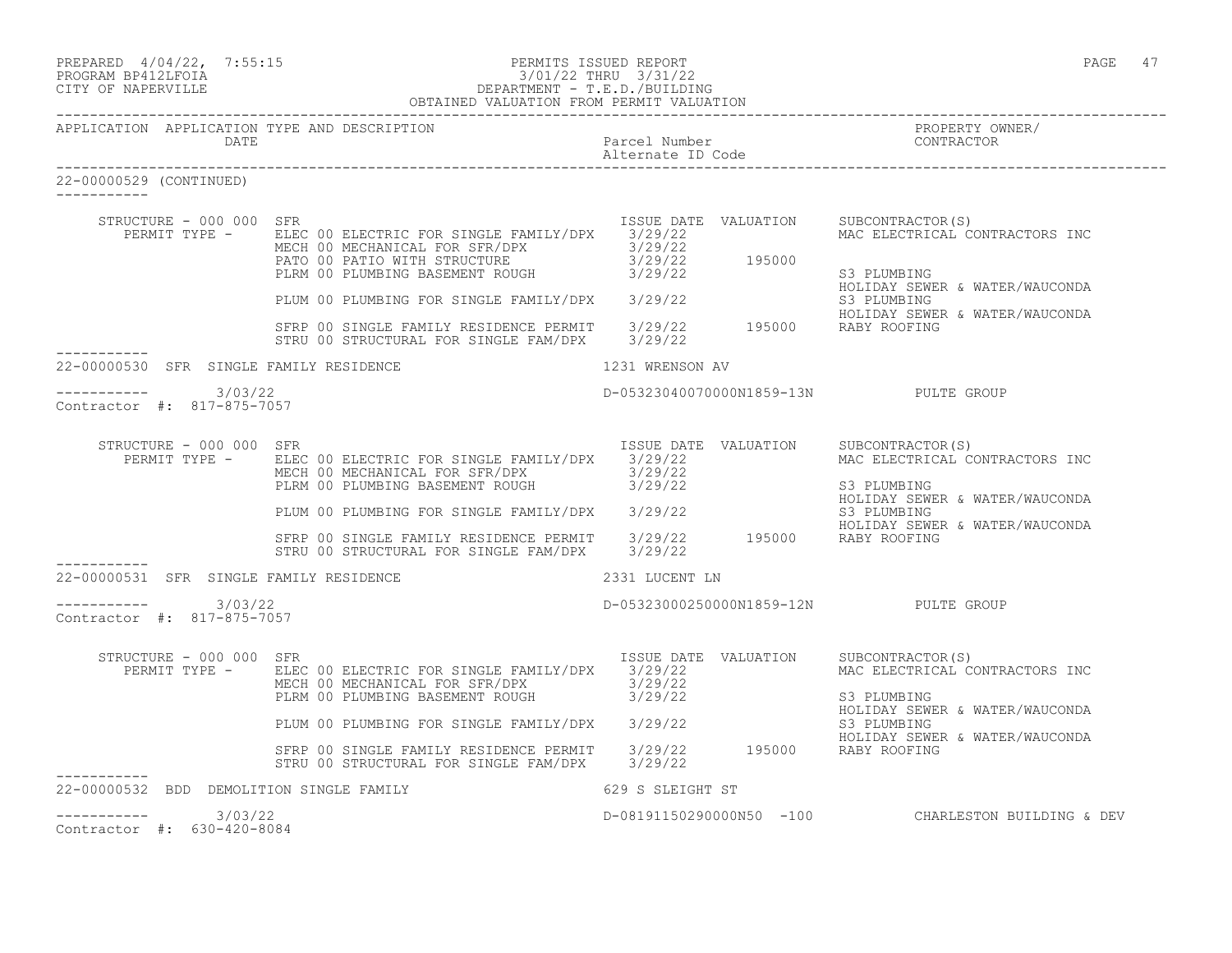| PREPARED | $4/04/22$ ,         | 7:55:1 |
|----------|---------------------|--------|
|          | DDOCDAM DD410T DOTA |        |

# PREPARED 4/04/22, 7:55:15 PERMITS ISSUED REPORT<br>PROGRAM BP412LFOIA PAGE 48 PROGRAM BP412LFOIA 3/01/22 THRU 3/31/22<br>CITY OF NAPERVILLE DEPARTMENT - T.E.D./BUILDIN CITY OF NAPERVILLE DEPARTMENT - T.E.D./BUILDING

| OBTAINED VALUATION FROM PERMIT VALUATION                                |                                                                                                                                                                                                                                                                                                                   |  |  |
|-------------------------------------------------------------------------|-------------------------------------------------------------------------------------------------------------------------------------------------------------------------------------------------------------------------------------------------------------------------------------------------------------------|--|--|
| APPLICATION APPLICATION TYPE AND DESCRIPTION<br>DATE                    | PROPERTY OWNER/<br>Parcel Number<br>Alternate ID Code<br>CONTRACTOR                                                                                                                                                                                                                                               |  |  |
| 22-00000532 (CONTINUED)                                                 |                                                                                                                                                                                                                                                                                                                   |  |  |
|                                                                         | STRUCTURE - 000 000 BDD<br>PERMIT TYPE -   BDD 00 DEMOLITION PERMIT                         3/25/22         LAMON EXCAVATING                                                                                                                                                                                      |  |  |
| 22-00000533 ESC ELECTRIC SERVICE CHANGE                                 | 1512 HEATHERTON CT                                                                                                                                                                                                                                                                                                |  |  |
| $--------$ 3/03/22<br>Contractor #: 815-932-7883                        | D-07112120150000N581 -37 KEAST ELECTRIC INC                                                                                                                                                                                                                                                                       |  |  |
| ___________                                                             | $\begin{tabular}{lclclclcl} \texttt{STRUCTURE} & - & 000 & 000 & \texttt{PANEL UPGRADE FROM 100AMP} & \texttt{TO 200AMP} & \texttt{ISSUE DATE} & \texttt{VALUATION} & \texttt{SUBCONTRACTOR(S)} \\ \texttt{PERMIT TYPE} & - & \texttt{ELSC 00 ELECTRIC SVC CHANGE RES.} & 3/21/22 & & & & & & & \\ \end{tabular}$ |  |  |
| 22-00000535 RAL RES ALTERATIONS/REMODLING (NO NEW SQ FTG) 2019 ENGLE RD |                                                                                                                                                                                                                                                                                                                   |  |  |
| $--------- 3/03/22$<br>Contractor #: 630-330-4739                       | W-01154030300000N743 -260 TRANQUILITY BUILDERS                                                                                                                                                                                                                                                                    |  |  |
|                                                                         | STRUCTURE - 000 000 MASTER BATH, HALL BATH, POWDER BATH REMO ISSUE DATE VALUATION SUBCONTRACTOR(S)<br>PERMIT TYPE - RAL 00 ROOM ALTERATION 3/17/22 32126 TRINITY_ELECTRICAL_SERVICE,_IN<br>AFFORDABLE PLUMBING SERVICES                                                                                           |  |  |
| ___________<br>22-00000537 TSG TEMPORARY SIGNS                          | 43 W 87TH ST 115                                                                                                                                                                                                                                                                                                  |  |  |
| $--------- 3/03/22$<br>Contractor #: 630-453-5331                       | D-08314150010000N290 -176 OM SIGNS AND GRAPHICS                                                                                                                                                                                                                                                                   |  |  |
| PERMIT TYPE - TSG 00 TEMPORARY SIGN 6721/22                             | STRUCTURE - 000 000 TEMP 1 FEATHER FLAG - 03/21/22-04/14/202 ISSUE DATE VALUATION SUBCONTRACTOR(S)                                                                                                                                                                                                                |  |  |
| 22-00000538 TSG TEMPORARY SIGNS                                         | 658 S ROUTE 59                                                                                                                                                                                                                                                                                                    |  |  |
| $--------- 3/03/22$<br>Contractor #: 630-453-5331                       | D-07223030130000N231 -109 OM SIGNS AND GRAPHICS                                                                                                                                                                                                                                                                   |  |  |
| PERMIT TYPE - TSG 00 TEMPORARY SIGN 3/21/22                             | STRUCTURE - 000 000 2 TEMP FEATHER FLAGS 03/21/22-04/14/22 ISSUE DATE VALUATION SUBCONTRACTOR(S)                                                                                                                                                                                                                  |  |  |
| 22-00000540 SFR SINGLE FAMILY RESIDENCE                                 | 2539 ACCOLADE AV                                                                                                                                                                                                                                                                                                  |  |  |
| $--------- 3/04/22$<br>Contractor #: 817-875-7057                       | W-01103060440000N1841-229 PULTE GROUP                                                                                                                                                                                                                                                                             |  |  |
| STRUCTURE - 000 000 SFR                                                 | ISSUE DATE VALUATION SUBCONTRACTOR(S)<br>PERMIT TYPE - ELEC 00 ELECTRIC FOR SINGLE FAMILY/DPX 3/28/22 MAC ELECTRICAL CONTRACTORS INC                                                                                                                                                                              |  |  |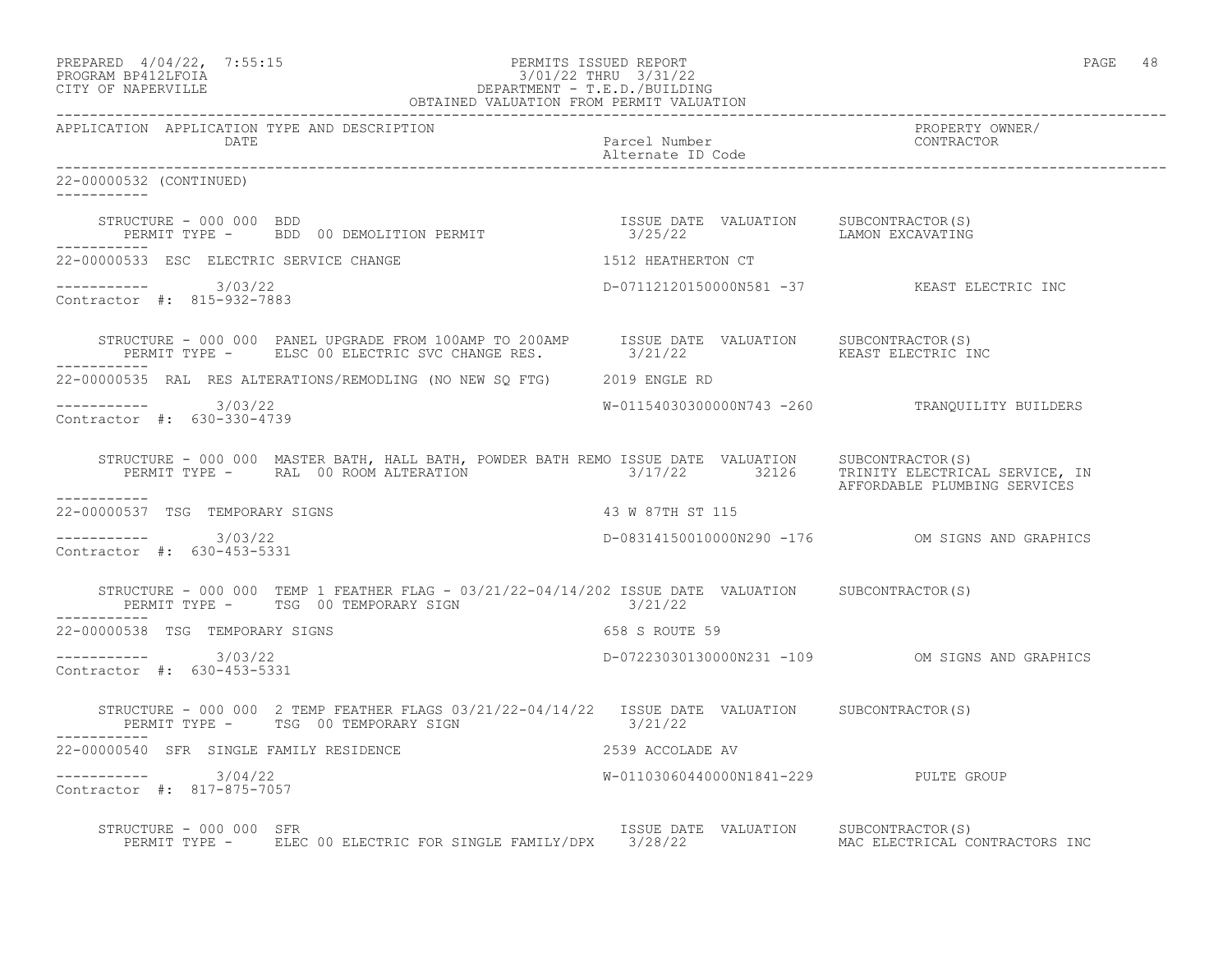| PREPARED | $4/04/22$ , | 7:55:15 |
|----------|-------------|---------|
|          |             |         |

Contractor #: 817-875-7057

-----------

-----------

\_\_\_\_\_\_\_\_\_\_\_

-----------

22-00000540 (CONTINUED)

## PREPARED 4/04/22, 7:55:15 PERMITS ISSUED REPORT<br>PROGRAM BP412LFOIA PAGE 49 PROGRAM BP412LFOIA 3/01/22 THRU 3/31/22 CITY OF NAPERVILLE DEPARTMENT - T.E.D./BUILDING

 OBTAINED VALUATION FROM PERMIT VALUATION ------------------------------------------------------------------------------------------------------------------------------------ APPLICATION APPLICATION TYPE AND DESCRIPTION<br>DATE bated parcel Number property contractor DATE Parcel Number Alternate ID Code ------------------------------------------------------------------------------------------------------------------------------------ MECH 00 MECHANICAL FOR SFR/DPX 3/28/22 PATO 00 PATIO WITH STRUCTURE  $3/28/22$  198000 PLRM 00 PLUMBING BASEMENT ROUGH  $3/28/22$  S3 PLUMBING HOLIDAY SEWER & WATER/WAUCONDA PLUM 00 PLUMBING FOR SINGLE FAMILY/DPX 3/28/22<br>
S3 PLUMBING SAMILY SEWER & WATER/WAUCONDA HOLIDAY SEWER & WATER/WAUCONDA SFRP 00 SINGLE FAMILY RESIDENCE PERMIT 3/28/22 198000 RABY ROOFING STRU 00 STRUCTURAL FOR SINGLE FAM/DPX 3/28/22 22-00000541 SFR SINGLE FAMILY RESIDENCE 2531 ACCOLADE AV ----------- 3/04/22 W-01103060460000N1841-229 PULTE GROUP STRUCTURE - 000 000 SFR ISSUE DATE VALUATION SUBCONTRACTOR(S) PERMIT TYPE - BLEC 00 ELECTRIC FOR SINGLE FAMILY/DPX 3/28/22 MAC ELECTRICAL CONTRACTORS INC MECH 00 MECHANICAL FOR SFR/DPX 3/28/22 PLRM 00 PLUMBING BASEMENT ROUGH  $3/28/22$  S3 PLUMBING<br>HOLIDAY SEWER & WATER/WAUCONDA HOLIDAY SEWER & WATER/WAUCONDA PLUM 00 PLUMBING FOR SINGLE FAMILY/DPX 3/28/22 S3 PLUMBING HOLIDAY SEWER & WATER/WAUCONDA SFRP 00 SINGLE FAMILY RESIDENCE PERMIT 3/28/22 198000 RABY ROOFING STRU 00 STRUCTURAL FOR SINGLE FAM/DPX 3/28/22 22-00000542 BDD DEMOLITION SINGLE FAMILY 702 E CHICAGO AV ----------- 3/04/22 D-08184140010000N441 -86 LAKEWEST CUSTOM HOMES

 STRUCTURE - 000 000 BDD ISSUE DATE VALUATION SUBCONTRACTOR(S) PERMIT TYPE - BDD 00 DEMOLITION PERMIT 3/16/22 JGM EXCAVATING ----------- 22-00000543 DMOC DEMOLITION COMMERCIAL 1504 N NAPER BL 116 ----------- 3/04/22 D-08082000510000N1003-43 LIVITY, LLC

Contractor #: 847-849-6966

 $--------- 3/04/22$ 

Contractor #: 630-470-9442

STRUCTURE - 000 000 BELLA BOBA TEA **ISSUE DATE VALUATION** SUBCONTRACTOR(S) PERMIT TYPE - DMIC 00 DEMOLITION COMMERCIAL INTERIOR 3/25/22 3000 ----------- 22-00000547 FN FENCE APPLICATION 500 TETON CT ----------- 3/04/22 D-07254020280000N175 -144 ILLINOIS FENCE COMPANY Contractor #: 708-856-8999

STRUCTURE - 000 000 **ISSUE DATE VALUATION** SUBCONTRACTOR(S)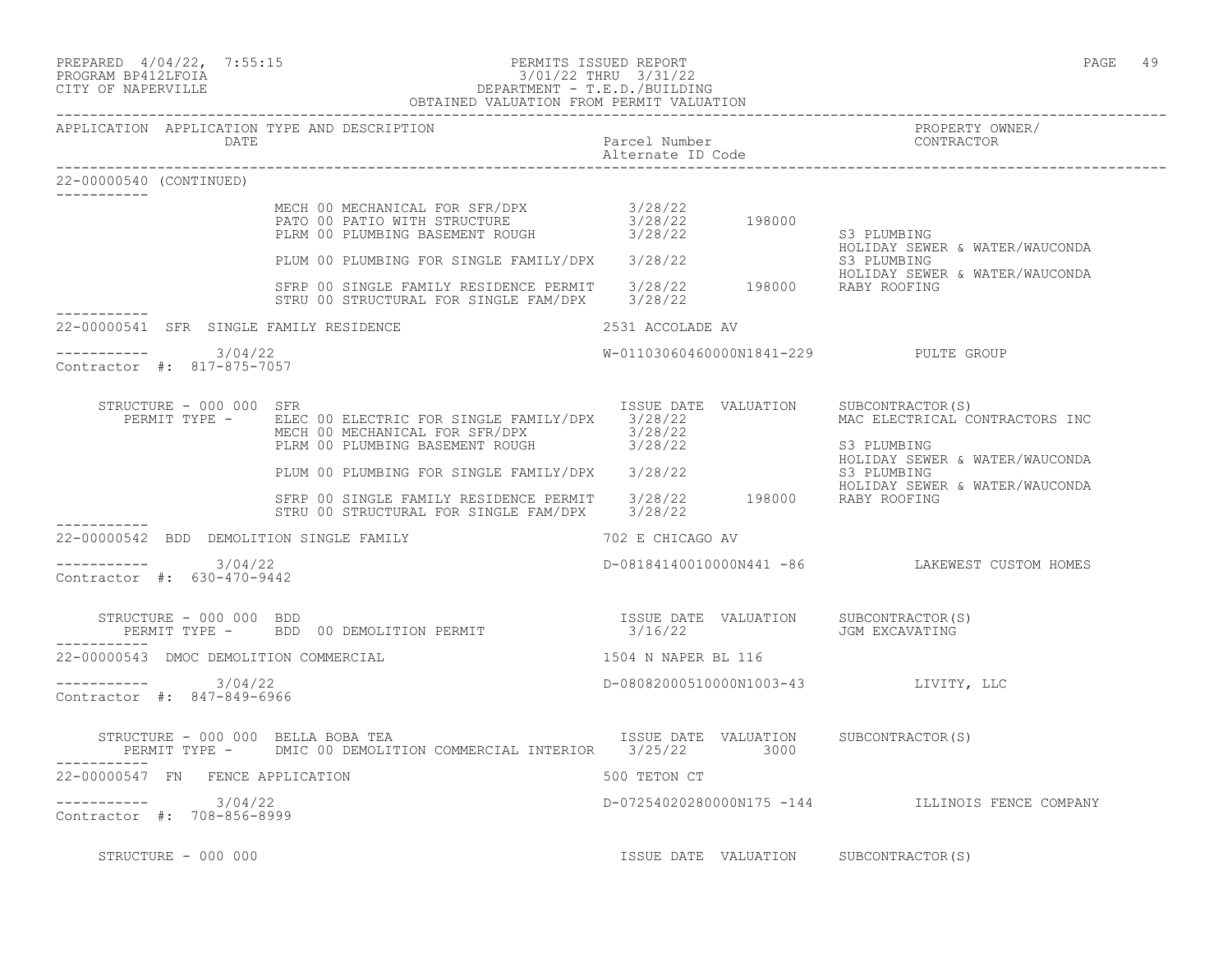## PREPARED  $4/04/22$ ,  $7:55:15$  PERMITS ISSUED REPORT PAGE 50 PROGRAM BP412LFOIA 3/01/22 THRU 3/31/22 CITY OF NAPERVILLE DEPARTMENT - T.E.D./BUILDING

| OBTAINED VALUATION FROM PERMIT VALUATION                                                                                                                                   |                                                       |                                                         |  |
|----------------------------------------------------------------------------------------------------------------------------------------------------------------------------|-------------------------------------------------------|---------------------------------------------------------|--|
| APPLICATION APPLICATION TYPE AND DESCRIPTION<br>DATE                                                                                                                       | Parcel Number<br>Alternate ID Code                    | PROPERTY OWNER/<br>CONTRACTOR                           |  |
| 22-00000547 (CONTINUED)                                                                                                                                                    |                                                       |                                                         |  |
| PERMIT TYPE - FN 00 FENCE                                                                                                                                                  | 3/16/22 7298                                          |                                                         |  |
| 22-00000548 FN FENCE APPLICATION                                                                                                                                           | 624 VICKSBURG CT                                      |                                                         |  |
| $--------- 3/04/22$<br>Contractor #: 630-971-1034                                                                                                                          | D-07251030330000N680 -128 NORTHWEST FENCE             |                                                         |  |
| STRUCTURE - 000 000<br>PERMIT TYPE - FN 00 FENCE                                                                                                                           | ISSUE DATE VALUATION SUBCONTRACTOR(S)<br>3/08/22 5700 |                                                         |  |
| 22-00000549 FN FENCE APPLICATION                                                                                                                                           | 1140 GREENSFIELD DR                                   |                                                         |  |
| $--------- 3/04/22$<br>Contractor #: 630-406-8410                                                                                                                          |                                                       | D-08083070010000N410 -57 PARAMOUNT FENCE-BATAVIA        |  |
| STRUCTURE - 000 000<br>PERMIT TYPE - FN 00 FENCE                                                                                                                           | ISSUE DATE VALUATION SUBCONTRACTOR(S)<br>3/16/22 3700 |                                                         |  |
| 22-00000551 ESC ELECTRIC SERVICE CHANGE                                                                                                                                    | 2759 SPRINGDALE CR                                    |                                                         |  |
| $--------- 3/07/22$<br>Contractor #: 630-205-6005                                                                                                                          |                                                       | W-01024080210000N279 -202 ACE ELECTRIC SERVICE INC      |  |
| STRUCTURE - 000 000 REPLACE ELECTRIC PANEL                             ISSUE DATE VALUATION<br>PERMIT TYPE -       ELSC 00 ELECTRIC SVC CHANGE RES.                3/21/22 | ISSUE DATE VALUATION SUBCONTRACTOR(S)                 | ACE ELECTRIC SERVICE INC                                |  |
| 22-00000552 OCCI OCCUPANCY INSPECTION                                                                                                                                      | 2885 W DIEHL RD                                       |                                                         |  |
| ----------- 3/07/22<br>Contractor $\#$ :                                                                                                                                   |                                                       |                                                         |  |
| STRUCTURE - 000 000 RYDER MIDWEST WAREHOUSE [ISSUE DAT PERMIT TYPE - 0CC 01 OCC INSPECT. PERMIT COM/RST 3/23/22<br>STRUCTURE - 000 000 RYDER MIDWEST WAREHOUSE             | ISSUE DATE VALUATION SUBCONTRACTOR(S)                 |                                                         |  |
| 22-00000553 FN FENCE APPLICATION                                                                                                                                           | 1038 COLONIAL CT                                      |                                                         |  |
| $--------- 3/07/22$<br>Contractor #:                                                                                                                                       |                                                       | D-08184060590000N157 -86 CONTRACTOR MANAGEMENT SERVICES |  |
| STRUCTURE $-000000$<br>PERMIT TYPE - FN 00 FENCE                                                                                                                           | ISSUE DATE VALUATION SUBCONTRACTOR(S)<br>3/17/22 8232 |                                                         |  |
| 22-00000554 FN FENCE APPLICATION                                                                                                                                           | 1621 INDIAN TRAIL DR                                  |                                                         |  |
| $--------- 3/07/22$<br>Contractor #: 708-856-8999                                                                                                                          |                                                       | D-08322050150000N158 -163 ILLINOIS FENCE COMPANY        |  |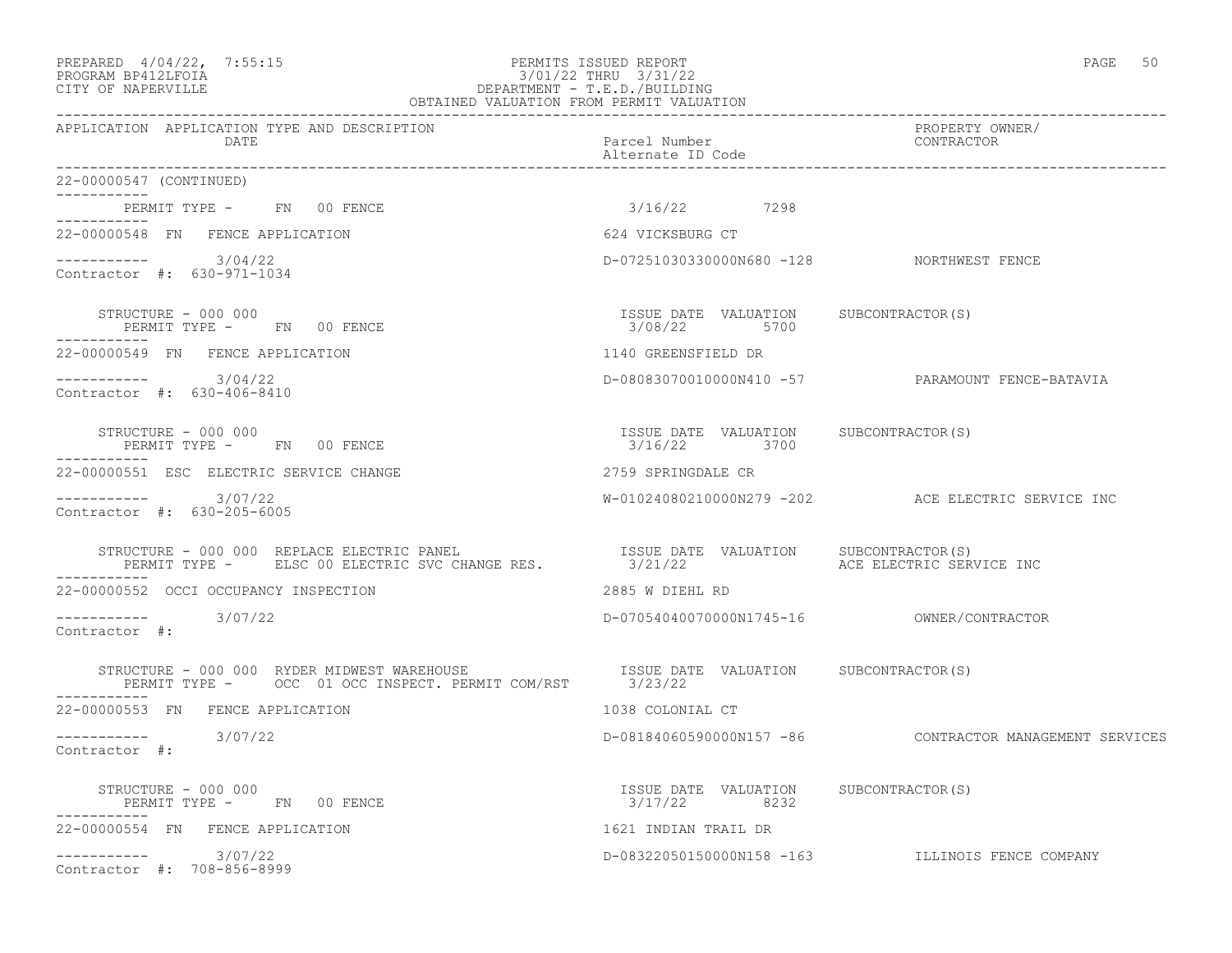| PREPARED $4/04/22$ , 7:55:15<br>PROGRAM BP412LFOIA<br>CITY OF NAPERVILLE<br>CITY OF NAPERVILLE<br>PEREPARTMENT - T.E.D./BUILDING<br>OBTAINED VALUATION FROM PERMIT VALUATION                                                                                                                                               |                                                        | PAGE 51                                            |
|----------------------------------------------------------------------------------------------------------------------------------------------------------------------------------------------------------------------------------------------------------------------------------------------------------------------------|--------------------------------------------------------|----------------------------------------------------|
| APPLICATION APPLICATION TYPE AND DESCRIPTION<br>DATE                                                                                                                                                                                                                                                                       | Parcel Number<br>Alternate ID Code                     | PROPERTY OWNER/<br>CONTRACTOR                      |
| 22-00000554 (CONTINUED)                                                                                                                                                                                                                                                                                                    |                                                        |                                                    |
| STRUCTURE – 000 000<br>PERMIT TYPE - FN 00 FENCE                                                                                                                                                                                                                                                                           | ISSUE DATE VALUATION SUBCONTRACTOR(S)<br>3/16/22 3200  |                                                    |
| 22-00000555 OCCI OCCUPANCY INSPECTION                                                                                                                                                                                                                                                                                      | 1812 HIGH GROVE LN                                     |                                                    |
| $--------$ 3/07/22<br>Contractor #:                                                                                                                                                                                                                                                                                        |                                                        |                                                    |
| STRUCTURE - 000 000 RYDER MIDWEST WAREHOUSE                           ISSUE DATE VALUATION     SUBCONTRACTOR(S)<br>PERMIT TYPE -      OCC 00 OCC INSPECT. PERMIT COM/RST        3/23/22                                                                                                                                    |                                                        |                                                    |
| 22-00000556 FN FENCE APPLICATION                                                                                                                                                                                                                                                                                           | 541 SEVILLE AV                                         |                                                    |
| ----------- 3/07/22<br>Contractor #: 847-622-8860                                                                                                                                                                                                                                                                          | W-01011110190000N765 -188 FENCE CONNECTION             |                                                    |
| STRUCTURE - 000 000<br>PERMIT TYPE - FN 00 FENCE<br>------------                                                                                                                                                                                                                                                           | ISSUE DATE VALUATION SUBCONTRACTOR(S)<br>3/09/22 4800  |                                                    |
| 22-00000557 OCCI OCCUPANCY INSPECTION                                                                                                                                                                                                                                                                                      | 900 E DIEHL RD 141                                     |                                                    |
| $\frac{1}{2}$ = $\frac{1}{2}$ = $\frac{1}{2}$ = $\frac{1}{2}$ = $\frac{1}{2}$ = $\frac{1}{2}$ = $\frac{1}{2}$ = $\frac{1}{2}$ = $\frac{1}{2}$ = $\frac{1}{2}$ = $\frac{1}{2}$ = $\frac{1}{2}$ = $\frac{1}{2}$ = $\frac{1}{2}$ = $\frac{1}{2}$ = $\frac{1}{2}$ = $\frac{1}{2}$ = $\frac{1}{2}$ = $\frac{1$<br>Contractor #: |                                                        |                                                    |
| STRUCTURE - 000 000 COSYLAB USA INC<br>PERMIT TYPE - OCC 00 OCC INSPECT. PERMIT COM/RST 3/21/22                                                                                                                                                                                                                            |                                                        |                                                    |
| 22-00000558 FN FENCE APPLICATION                                                                                                                                                                                                                                                                                           | 675 CAVALCADE CR                                       |                                                    |
| $--------- 3/07/22$<br>Contractor #: 630-551-3400                                                                                                                                                                                                                                                                          |                                                        | D-08194040270000N421 -116 CLASSIC FENCE/OSWEGO     |
| STRUCTURE - 000 000<br>PERMIT TYPE -     FN   00 FENCE<br>-----------                                                                                                                                                                                                                                                      | ISSUE DATE VALUATION SUBCONTRACTOR(S)<br>3/18/22 10300 |                                                    |
| 22-00000560 DRWY DRIVEWAY NEW AND ALTERATIONS                                                                                                                                                                                                                                                                              | 1075 STONE CT                                          |                                                    |
| $--------- 3/07/22$<br>Contractor #: 630-406-7709                                                                                                                                                                                                                                                                          |                                                        | D-08083050210000N128 -57 GLEN GALIS CONCRETE CONT. |
| STRUCTURE - 000 000<br>PERMIT TYPE - DRWY 00 DRIVEWAY ADDITION/ALTERATION 3/24/22 9550 GLEN GALIS CONCRETE CONT.<br>ROW 00 RIGHT OF WAY PERMIT 3/24/22 3.00 GLEN GALIS CONCRETE CONT.                                                                                                                                      | ISSUE DATE VALUATION SUBCONTRACTOR(S)                  |                                                    |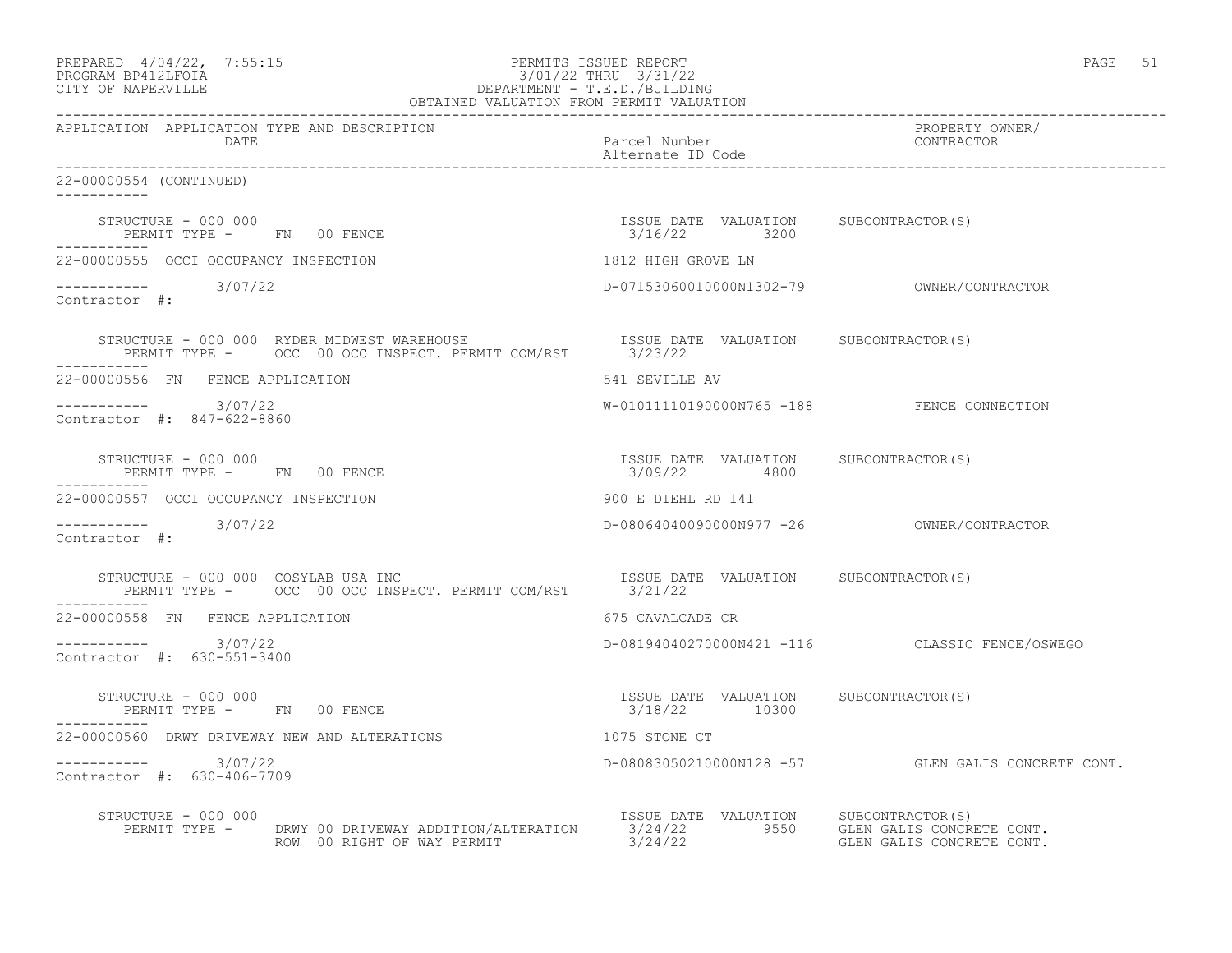#### PREPARED  $4/04/22$ ,  $7:55:15$  PERMITS ISSUED REPORT PAGE 52 PROGRAM BP412LFOIA 3/01/22 THRU 3/31/22 CITY OF NAPERVILLE DEPARTMENT - T.E.D./BUILDING OBTAINED VALUATION FROM PERMIT VALUATION

Alternate ID Code

------------------------------------------------------------------------------------------------------------------------------------ APPLICATION APPLICATION TYPE AND DESCRIPTION PROPERTY OWNER/ DATE Parcel Number CONTRACTOR

------------------------------------------------------------------------------------------------------------------------------------ 22-00000566 DRWY DRIVEWAY NEW AND ALTERATIONS  $--------- 3/07/22$ D-08283020180000N160 -149 KSTRICK CORP Contractor #: 312-961-2406 STRUCTURE - 000 000 ISSUE DATE VALUATION SUBCONTRACTOR(S) PERMIT TYPE - DRWY 00 DRIVEWAY ADDITION/ALTERATION 3/23/22 7656 KSTRICK CORP ROW 00 RIGHT OF WAY PERMIT  $3/23/22$  KSTRICK CORP ----------- 22-00000567 PAT PATIO APPLICATION 856 S WRIGHT ST  $--------- 3/07/22$ D-08193060070000N51 -115 D K LANDSCAPE & DESIGN INC Contractor #: 630-551-0477 STRUCTURE - 000 000 BRICK PATIO ISSUE DATE VALUATION SUBCONTRACTOR(S) PERMIT TYPE - PAT 00 PATIO 3/31/22 25000 ----------- 22-00000568 DRWY DRIVEWAY NEW AND ALTERATIONS 1404 E BAILEY RD ----------- 3/07/22 D-08283030140000N160 -149 KSTRICK CORP Contractor #: 312-961-2406 STRUCTURE - 000 000 ISSUE DATE VALUATION SUBCONTRACTOR(S) PERMIT TYPE - DRWY 00 DRIVEWAY ADDITION/ALTERATION 3/23/22 7656 KSTRICK CORP ROW 00 RIGHT OF WAY PERMIT  $3/23/22$  KSTRICK CORP ----------- 22-00000569 PAT PATIO APPLICATION 626 WEHRLI DR  $--------- 3/07/22$ D-08192140040000N133 -101 GREEN GRASS INC. Contractor #: 630-353-1709 STRUCTURE - 000 000 CONCRETE STOOP & STEPS ISSUE DATE VALUATION SUBCONTRACTOR(S) PERMIT TYPE - PAT 00 PATIO ----------- 22-00000571 PAT PATIO APPLICATION 5336 WIRESTEM CT ----------- 3/07/22 W-01222090390000N1114-275 C B CONLIN LANDSCAPES INC Contractor #: 630-416-8998 STRUCTURE - 000 000 PAVER PATIO ISSUE DATE VALUATION SUBCONTRACTOR(S) PERMIT TYPE - PAT 00 PATIO 3/25/22 49980 ----------- 22-00000574 RAL RES ALTERATIONS/REMODLING (NO NEW SQ FTG) 1604 ALDERLEAF LN ----------- 3/07/22 D-07091020350000N1762-032 OWNER/CONTRACTOR Contractor #: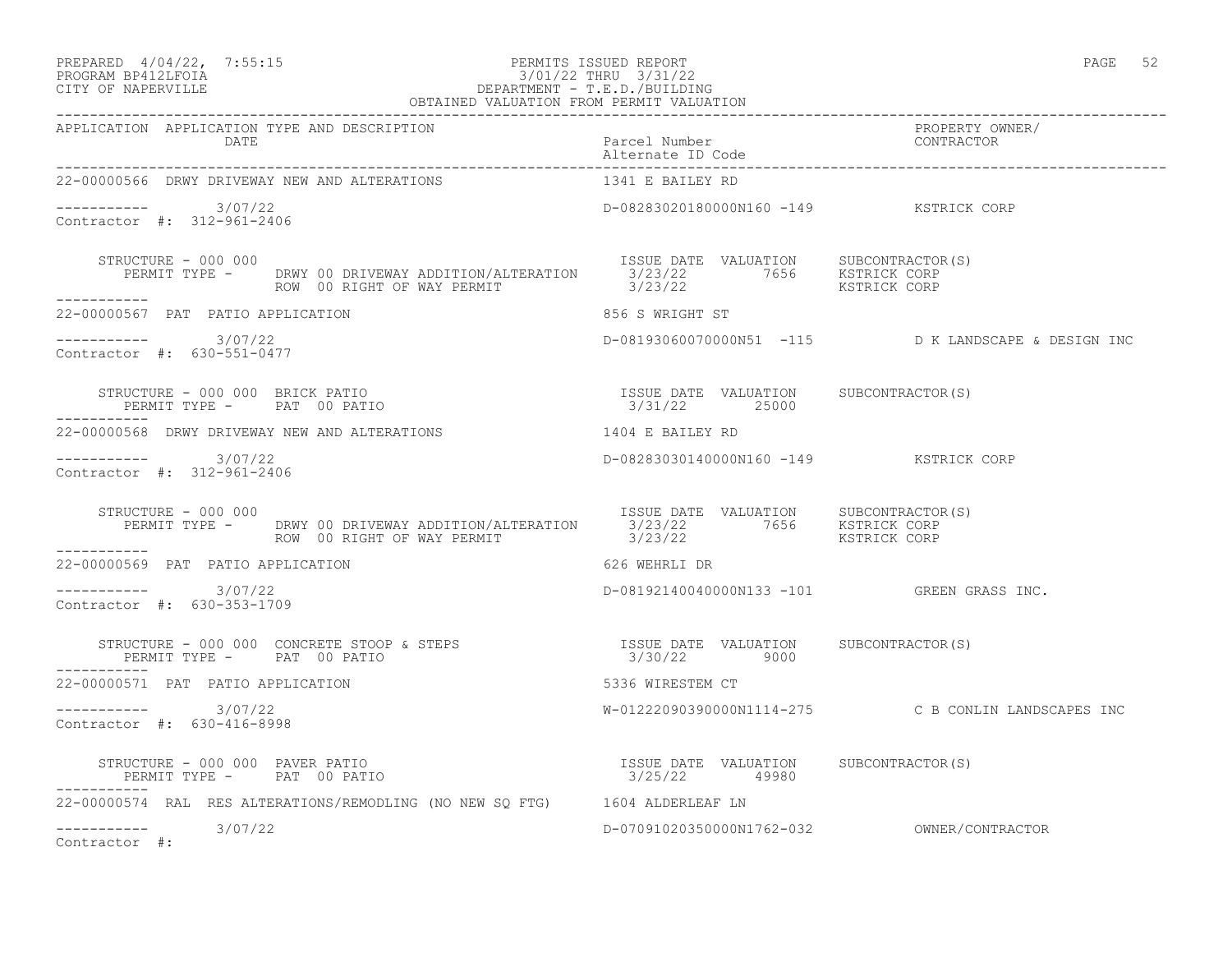|                     | PREPARED 4/04/22, 7:55:15 | PERMITS ISSUED REPORT  | PAGE |  |
|---------------------|---------------------------|------------------------|------|--|
| ------------------- |                           | $0.101100$ $-1.001100$ |      |  |

# PROGRAM BP412LFOIA 3/01/22 THRU 3/31/22 CITY OF NAPERVILLE DEPARTMENT - T.E.D./BUILDING

| OBTAINED VALUATION FROM PERMIT VALUATION                                                                                                                                                      |                                                        |                                                        |
|-----------------------------------------------------------------------------------------------------------------------------------------------------------------------------------------------|--------------------------------------------------------|--------------------------------------------------------|
| APPLICATION APPLICATION TYPE AND DESCRIPTION<br>DATE                                                                                                                                          | Parcel Number<br>Alternate ID Code                     | PROPERTY OWNER/<br>CONTRACTOR                          |
| 22-00000574 (CONTINUED)                                                                                                                                                                       |                                                        |                                                        |
| STRUCTURE - 000 000<br>PERMIT TYPE - MISC 00 MISCELLANEOUS PERMIT - 1990 1SSUE DATE VALUATION SUBCONTRACTOR(S)<br>STRUCTURE - 000 000                                                         |                                                        |                                                        |
| 22-00000576 RAL RES ALTERATIONS/REMODLING (NO NEW SO FTG) 2458 WENDOVER DR                                                                                                                    |                                                        |                                                        |
| $--------- 3/07/22$<br>Contractor #: 630-579-6600                                                                                                                                             |                                                        | W-02062050130000N759 -191 RELIABLE HOME IMPROVEMENT    |
| STRUCTURE - 000 000<br>STRUCTURE - 000 000<br>PERMIT TYPE -      RAL 00 ROOM ALTERATION                                   3/28/22      79155     LITTLE ELECTRICAL CONTRACTORS<br>----------- |                                                        | B&K PLUMBING                                           |
| 22-00000578 TENT TENTS                                                                                                                                                                        | 43 E JEFFERSON AV                                      |                                                        |
| $--------- 3/08/22$<br>Contractor #:                                                                                                                                                          |                                                        |                                                        |
|                                                                                                                                                                                               |                                                        |                                                        |
| 22-00000579 DRWY DRIVEWAY NEW AND ALTERATIONS THE RESOLUTION CONSISTING DR                                                                                                                    |                                                        |                                                        |
| -----------    3/08/22<br>Contractor #: 815-416-7009                                                                                                                                          |                                                        | D-08301060190000N452 -130 BLACK EAGLE PAVING           |
| FISSUE DATE VALUATION SUBCONTRACTOR(S)<br>PERMIT TYPE - DRWY 00 DRIVEWAY ADDITION/ALTERATION 3/09/22 3750 BLACK EAGLE PAVING<br>------<br>STRUCTURE - 000 000                                 |                                                        |                                                        |
| ____________<br>22-00000582 FN FENCE APPLICATION                                                                                                                                              | 1616 MIRROR LAKE DR                                    |                                                        |
| $--------- 3/08/22$<br>Contractor #: 708-856-8999                                                                                                                                             |                                                        | D-07112140220000N580 -37 ILLINOIS FENCE COMPANY        |
| STRUCTURE - 000 000<br>PERMIT TYPE -       FN    00 FENCE                                                                                                                                     | ISSUE DATE VALUATION SUBCONTRACTOR(S)<br>3/09/22 13600 |                                                        |
| 22-00000584 FN FENCE APPLICATION                                                                                                                                                              | 708 W GARTNER RD                                       |                                                        |
| $--------- 3/08/22$<br>Contractor #: 224-220-1042                                                                                                                                             |                                                        | D-07251040060000N1210-128 CEDAR MOUNTAIN FENCE COMPANY |
| STRUCTURE - 000 000                                                                                                                                                                           | ISSUE DATE VALUATION SUBCONTRACTOR(S)                  |                                                        |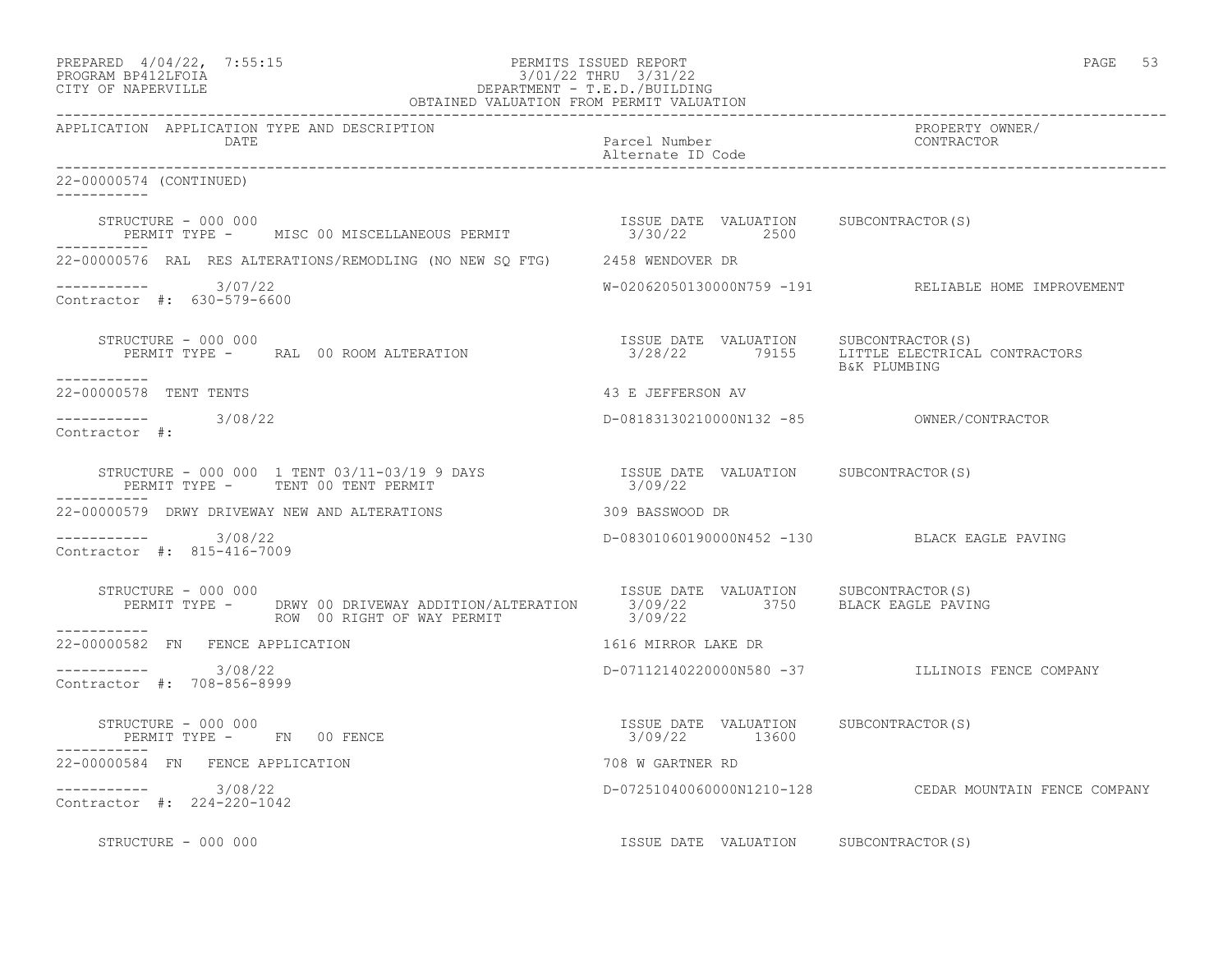| PREPARED 4/04/22, 7:55:15 | PERMITS ISSUED REPORT | PAGE |  |
|---------------------------|-----------------------|------|--|
|                           |                       |      |  |

### PROGRAM BP412LFOIA 3/01/22 THRU 3/31/22 CITY OF NAPERVILLE DEPARTMENT - T.E.D./BUILDING OBTAINED VALUATION FROM PERMIT VALUATION

------------------------------------------------------------------------------------------------------------------------------------

APPLICATION APPLICATION TYPE AND DESCRIPTION PROPERTY OWNER/ DATE **Parcel Number** Parcel Number Alternate ID Code ------------------------------------------------------------------------------------------------------------------------------------ 22-00000584 (CONTINUED) ----------- PERMIT TYPE - FN 00 FENCE 3/30/22 4000 ----------- 22-00000587 FN FENCE APPLICATION 2219 CALVERT CT  $--------- 3/08/22$ W-02052010140000N406 -193 ILLINOIS FENCE COMPANY Contractor #: 708-856-8999 STRUCTURE - 000 000 ISSUE DATE VALUATION SUBCONTRACTOR(S) PERMIT TYPE - FN 00 FENCE ----------- 22-00000591 FN FENCE APPLICATION 1557 SHENANDOAH LN ----------- 3/08/22 D-08072060180000N11 -41 AMERICA'S BACKYARD/JOLIET Contractor #: 708-301-1200 STRUCTURE - 000 000 ISSUE DATE VALUATION SUBCONTRACTOR(S) PERMIT TYPE - FN 00 FENCE ----------- 22-00000593 FN FENCE APPLICATION 1121 STARLITE CT ----------- 3/08/22 W-01024140190000N270 -202 ILLINOIS FENCE COMPANY Contractor #: 708-856-8999 STRUCTURE - 000 000 ISSUE DATE VALUATION SUBCONTRACTOR(S) PERMIT TYPE - FN 00 FENCE ----------- 22-00000594 FN FENCE APPLICATION 2304 SNAPDRAGON RD ----------- 3/08/22 W-01222090090000N1111-275 CEDAR RUSTIC/JOLIET Contractor #: 815-436-7440 STRUCTURE - 000 000 ISSUE DATE VALUATION SUBCONTRACTOR(S) PERMIT TYPE - FN 00 FENCE ----------- 22-00000595 ESC ELECTRIC SERVICE CHANGE 1104 N MILL ST 111 ----------- 3/08/22 D-07124262740000N861 -54 PENNA ELECTRIC Contractor #: 630-608-9308 STRUCTURE - 000 000 REPLACE 100AMP 12SPACE WITH NEW 20 SPACE ISSUE DATE VALUATION SUBCONTRACTOR(S)<br>PERMIT TYPE - ELSC 00 ELECTRIC SVC CHANGE RES. 3/22/22 PERMIT TYPE - ELSC 00 ELECTRIC SVC CHANGE RES. 3/22/22 ----------- 22-00000596 FN FENCE APPLICATION 1329 PICKWICK CT ----------- 3/08/22 D-07103050030000N151 -49 NORTHWEST FENCE Contractor #: 630-971-1034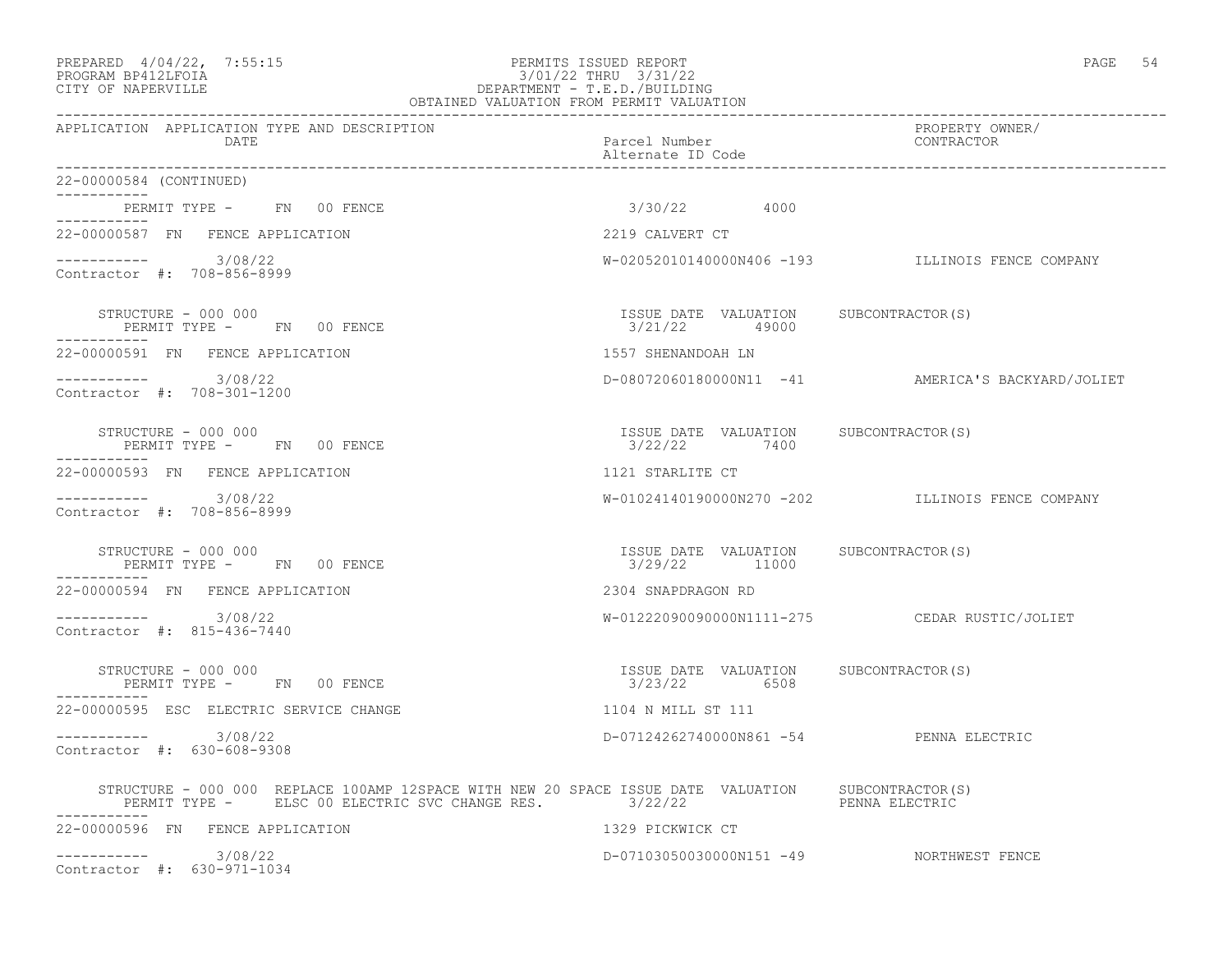| PREPARED 4/04/22, 7:55:15<br>PROGRAM BP412LFOIA<br>CITY OF NAPERVILLE<br>CITY OF NAPERVILLE<br>PEPARTMENT - T.E.D./BUILDING<br>OBTAINED VALUATION FROM PERMIT VALUATION<br>OBTAINED VALUATION FROM PERMIT VALUATION                                                                                                                                                                 |                                                         | PAGE 55                                            |
|-------------------------------------------------------------------------------------------------------------------------------------------------------------------------------------------------------------------------------------------------------------------------------------------------------------------------------------------------------------------------------------|---------------------------------------------------------|----------------------------------------------------|
| APPLICATION APPLICATION TYPE AND DESCRIPTION<br>DATE                                                                                                                                                                                                                                                                                                                                | Parcel Number<br>Alternate ID Code                      | PROPERTY OWNER/<br>CONTRACTOR                      |
| 22-00000596 (CONTINUED)<br>$- - - - - - - - - - -$                                                                                                                                                                                                                                                                                                                                  | ______________________________                          |                                                    |
| STRUCTURE - 000 000<br>STRUCTURE - 000 000<br>PERMIT TYPE -       FN      00 FENCE                                                                                                                                                                                                                                                                                                  | ISSUE DATE VALUATION SUBCONTRACTOR(S)<br>$3/14/22$ 5200 |                                                    |
| 22-00000597 ESC ELECTRIC SERVICE CHANGE                                                                                                                                                                                                                                                                                                                                             | 760 SIGMUND RD                                          |                                                    |
| $--------- 3/09/22$<br>Contractor #: 312-788-8879                                                                                                                                                                                                                                                                                                                                   | D-07121090500000N1313-38 BT ELECTRIC INC                |                                                    |
| $\begin{array}{cccc} \texttt{STRUCTURE} & - & 000 & 000 & \texttt{PhOTOVALTAIC} & \texttt{SYSTEM} & & & \\ \texttt{PERMIT TYPE} & - & \texttt{PV} & 00 \texttt{ SOLAR PHOTOVOLTAIC} & & & \\ \end{array} \qquad \begin{array}{cccc} \texttt{ISSUE} & \texttt{DATE} & \texttt{VALUATION} & \texttt{SUBCONTRACTOR(S)} \\ 3/18/22 & & 21800 & \texttt{BT ELECTRIC INC} \\ \end{array}$ |                                                         |                                                    |
| 22-00000599 DRWY DRIVEWAY NEW AND ALTERATIONS                                                                                                                                                                                                                                                                                                                                       | 1740 E BAILEY RD                                        |                                                    |
| $--------- 3/09/22$<br>Contractor #: 630-361-5338                                                                                                                                                                                                                                                                                                                                   |                                                         | D-08284070010000N160 -150  VALDEZ CONCRETE SERVICE |
| STRUCTURE - 000 000 R/R DRIVEWAY/APRON/FRONT WALK EXPANSION ISSUE DATE VALUATION SUBCONTRACTOR(S)<br>PERMIT TYPE - DRWY 00 DRIVEWAY ADDITION/ALTERATION 3/31/22 15000 VALDEZ CONCRETE SERVICE<br>ROW 00 RIGHT OF WAY PERMIT 3/31/22 3/31/22 VALDEZ CONCRETE SERVICE<br>-----------                                                                                                  |                                                         |                                                    |
| 22-00000600 FN FENCE APPLICATION                                                                                                                                                                                                                                                                                                                                                    | 3719 CAINE DR                                           |                                                    |
| $--------- 3/09/22$<br>Contractor #: 815-436-7440                                                                                                                                                                                                                                                                                                                                   |                                                         | $W-01114020770000N411 -232$ CEDAR RUSTIC/JOLIET    |
| STRUCTURE - 000 000<br>PERMIT TYPE - FN 00 FENCE                                                                                                                                                                                                                                                                                                                                    | ISSUE DATE VALUATION SUBCONTRACTOR(S)<br>3/14/22 5625   |                                                    |
| 22-00000601 FN FENCE APPLICATION                                                                                                                                                                                                                                                                                                                                                    | 408 ABRAHAMSON CT                                       |                                                    |
| $--------- 3/09/22$<br>Contractor #: 630-551-3400                                                                                                                                                                                                                                                                                                                                   |                                                         | D-08302010120000N485 -131 CLASSIC FENCE INC        |
| STRUCTURE - 000 000<br>PERMIT TYPE - FN 00 FENCE                                                                                                                                                                                                                                                                                                                                    | ISSUE DATE VALUATION SUBCONTRACTOR(S)<br>3/23/22 8000   |                                                    |
| 22-00000605 RAL RES ALTERATIONS/REMODLING (NO NEW SO FTG) 1537 BONAVENTURE DR                                                                                                                                                                                                                                                                                                       |                                                         |                                                    |
| -----------    3/09/22<br>Contractor #: 630-579-6600                                                                                                                                                                                                                                                                                                                                |                                                         | D-07112070220000N580 -37 RELIABLE HOME IMPROVEMENT |
| STRUCTURE - 000 000 INTERIOR REMODELING OF MASTER & HALL BAT ISSUE DATE VALUATION SUBCONTRACTOR(S)<br>PERMIT TYPE - RAL 00 ROOM ALTERATION 6 2/18/22 41450                                                                                                                                                                                                                          |                                                         | RELIANCE ELECTRIC                                  |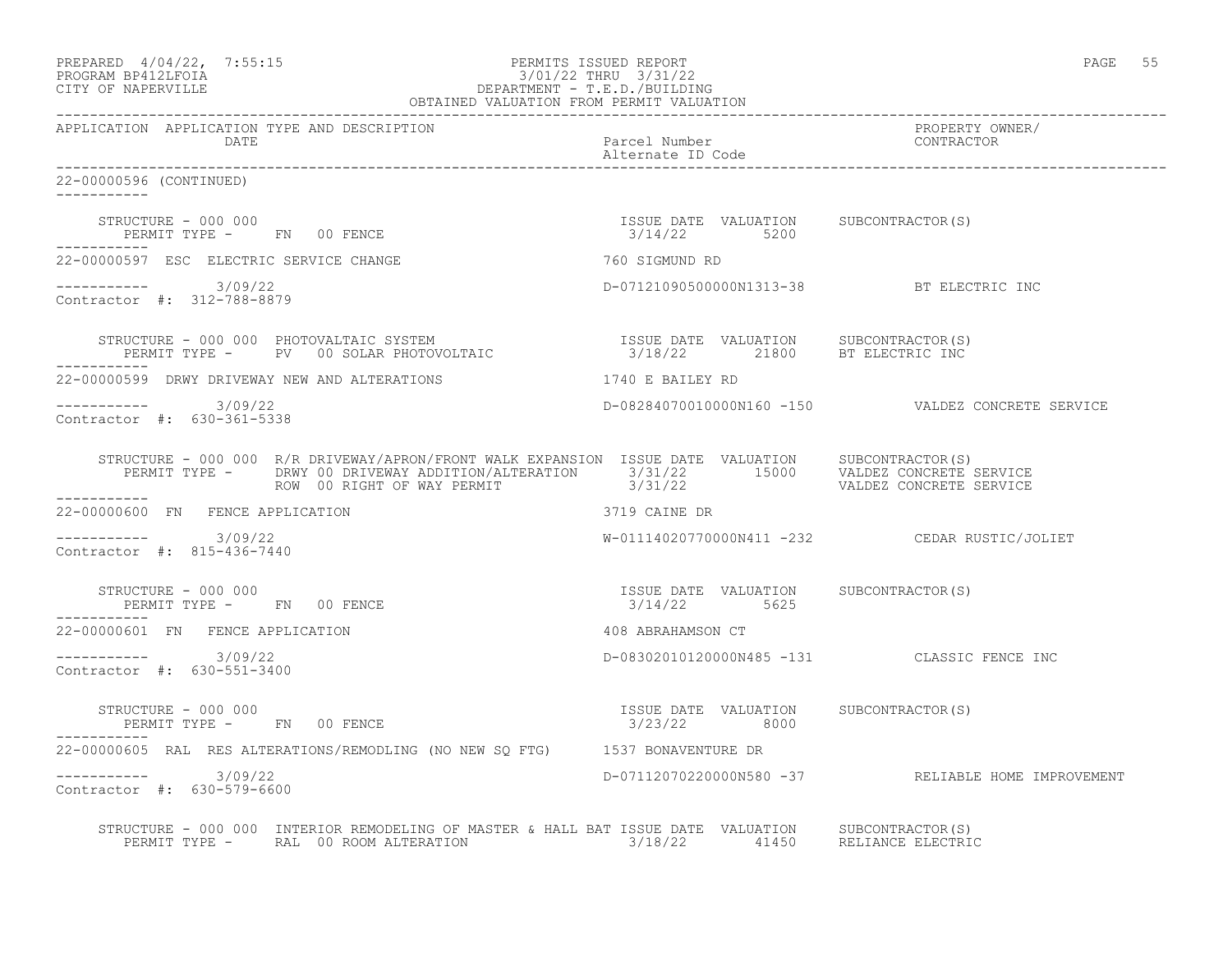| PREPARED 4/04/22, 7:55:15<br>PROGRAM BP412LFOIA<br>CITY OF NAPERVILLE                                                              | PERMITS ISSUED REPORT<br>------------------------ | PAGE 56                                                           |
|------------------------------------------------------------------------------------------------------------------------------------|---------------------------------------------------|-------------------------------------------------------------------|
| APPLICATION APPLICATION TYPE AND DESCRIPTION<br>DATE                                                                               | Parcel Number<br>Alternate ID Code                | PROPERTY OWNER/<br>CONTRACTOR                                     |
| 22-00000605 (CONTINUED)<br>-----------                                                                                             |                                                   |                                                                   |
|                                                                                                                                    |                                                   | A-KEVELOH PLUMBING                                                |
| 22-00000608 ELEV ELEVATOR                                                                                                          | 1505 MCDOWELL RD                                  |                                                                   |
| $--------- 3/09/22$<br>Contractor #: 630-886-4619                                                                                  |                                                   | D-07101000020000N268 -34 ISKCON TEMPLE<br>BI                      |
|                                                                                                                                    |                                                   |                                                                   |
| 22-00000609 OCCI OCCUPANCY INSPECTION                                                                                              | 351 E BAILEY RD                                   |                                                                   |
| $--------$ 3/09/22<br>Contractor #:                                                                                                |                                                   |                                                                   |
| RUCTURE - 000 000 FOOD PLUS, INC<br>PERMIT TYPE - OCC 00 OCC INSPECT. PERMIT COM/RST 3/21/22<br>STRUCTURE - 000 000 FOOD PLUS, INC |                                                   |                                                                   |
| 22-00000610 FN FENCE APPLICATION                                                                                                   | 1104 DICKENS AV                                   |                                                                   |
| ----------- 3/09/22<br>Contractor #: 630-551-3400                                                                                  |                                                   | D-08083140020000N694 -57 CLASSIC FENCE INC                        |
| STRUCTURE - 000 000<br>PERMIT TYPE - FN 00 FENCE                                                                                   | ISSUE DATE VALUATION<br>3/30/22 6476              | SUBCONTRACTOR(S)                                                  |
| 22-00000611 RAL RES ALTERATIONS/REMODLING (NO NEW SQ FTG) 2339 SPIKEHORN AV                                                        |                                                   |                                                                   |
| -----------    3/09/22<br>Contractor #: 847-290-8022                                                                               |                                                   | W-01154060070000N979 -260 MATRIX HOME SOLUTIONS                   |
| STRUCTURE - 000 000 BASEMENT REMODEL<br>PERMIT TYPE - FB 00 FINISHED BASEMENT - 1990 121/22 54000 RS ELECTRIC & REMODELING INC     |                                                   |                                                                   |
| 22-00000612 RAL RES ALTERATIONS/REMODLING (NO NEW SQ FTG) 1124 SUNNYBROOK DR                                                       |                                                   |                                                                   |
| $--------- 3/09/22$<br>Contractor #: 630-579-6600                                                                                  |                                                   | D-07144120030000N123 -82 RELIABLE HOME IMPROVEMENT                |
| STRUCTURE - 000 000<br>PERMIT TYPE - RAL 00 ROOM ALTERATION                                                                        | ISSUE DATE VALUATION<br>3/23/22 62285             | SUBCONTRACTOR(S)<br>B&K PLUMBING<br>LITTLE ELECTRICAL CONTRACTORS |
| -----------<br>22-00000615 DRWY DRIVEWAY NEW AND ALTERATIONS                                                                       | 2446 NEWPORT DR                                   |                                                                   |
| $--------$ 3/10/22<br>Contractor #: 630-956-1380                                                                                   |                                                   | W-01012070360000N367 -189 AJD CONCRETE CONSTRUCTION               |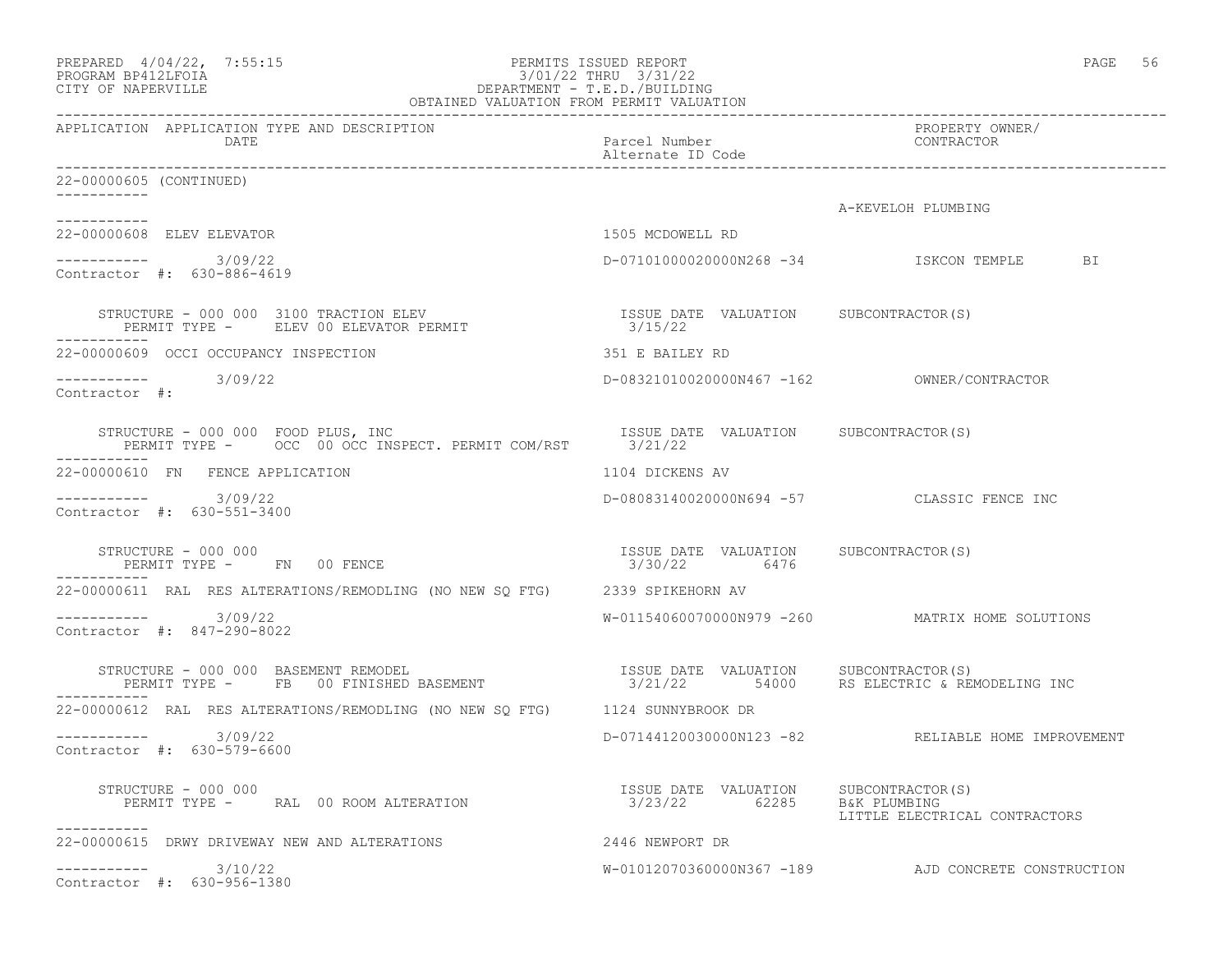|                   | PREPARED 4/04/22, 7:55:15 | PERMITS ISSUED REPORT | PAGE |  |
|-------------------|---------------------------|-----------------------|------|--|
| _______. ________ |                           |                       |      |  |

# PROGRAM BP412LFOIA 3/01/22 THRU 3/31/22 CITY OF NAPERVILLE DEPARTMENT - T.E.D./BUILDING

| OBTAINED VALUATION FROM PERMIT VALUATION                                                                                                                                                                                                      |                   |                                           |                                                  |
|-----------------------------------------------------------------------------------------------------------------------------------------------------------------------------------------------------------------------------------------------|-------------------|-------------------------------------------|--------------------------------------------------|
| APPLICATION APPLICATION TYPE AND DESCRIPTION<br>DATE                                                                                                                                                                                          |                   | Parcel Number<br>Alternate ID Code        | PROPERTY OWNER/<br>CONTRACTOR                    |
| 22-00000615 (CONTINUED)                                                                                                                                                                                                                       |                   |                                           |                                                  |
| STRUCTURE - 000 000<br>PERMIT TYPE - DRWY 00 DRIVEWAY ADDITION/ALTERATION STANDER DATE VALUATION SUBCONTRACTOR(S)<br>ROW 00 RIGHT OF WAY PERMIT 3/23/22 AJD CONCRETE CONSTRUCTION<br>2/23/22 AJD CONCRETE CONSTRUCTION<br>STRUCTURE - 000 000 |                   |                                           |                                                  |
| ------------<br>22-00000618 ESC ELECTRIC SERVICE CHANGE                                                                                                                                                                                       |                   | 515 CHAMBERLAIN LN 201                    |                                                  |
| ----------- 3/10/22<br>Contractor #: 630-833-2389                                                                                                                                                                                             |                   |                                           | D-07233120010000N1293-111 KAPITAL ELECTRIC INC   |
| STRUCTURE - 000 000 INSTALL EV CHARGER<br>PERMIT TYPE -     EVCR 00 ELECTRIC VEHICLE STATION RES       3/18/22         950     KAPITAL ELECTRIC INC<br>STRUCTURE - 000 000 INSTALL EV CHARGER<br>-----------                                  |                   |                                           |                                                  |
| 22-00000620 ESC ELECTRIC SERVICE CHANGE                                                                                                                                                                                                       |                   | 656 N WEBSTER ST                          |                                                  |
| $--------- 3/10/22$<br>Contractor #: 630-551-2663                                                                                                                                                                                             |                   |                                           | D-07132060030000N42 -69 ELECTRICAL CONCEPTS INC  |
| RUCTURE - 000 000 INSTALL EV CHARGER<br>PERMIT TYPE - EVCR 00 ELECTRIC VEHICLE STATION RES 3/18/22 4500 ELECTRICAL CONCEPTS INC<br>STRUCTURE - 000 000 INSTALL EV CHARGER                                                                     |                   |                                           |                                                  |
| 22-00000623 ESC ELECTRIC SERVICE CHANGE                                                                                                                                                                                                       | 1740 MUNDELEIN RD |                                           |                                                  |
| $--------- 3/10/22$<br>Contractor #: 630-833-2389                                                                                                                                                                                             |                   |                                           |                                                  |
| STRUCTURE - 000 000 INSTALL EV CHARGER<br>PERMIT TYPE - EVCR 00 ELECTRIC VEHICLE STATION RES 3/31/22 1500 KAPITAL ELECTRIC INC                                                                                                                |                   |                                           |                                                  |
| 22-00000625 OCCI OCCUPANCY INSPECTION                                                                                                                                                                                                         |                   | 1550 N ROUTE 59 132                       |                                                  |
| $--------- 3/10/22$<br>Contractor #:                                                                                                                                                                                                          |                   | D-07101080230000N268 -34 OWNER/CONTRACTOR |                                                  |
| STRUCTURE - 000 000 VAPE STORE<br>PERMIT TYPE - OCC 00 OCC INSPECT. PERMIT COM/RST 3/21/22<br>STRUCTURE - 000 000 VAPE STORE                                                                                                                  |                   |                                           |                                                  |
| 22-00000626 FN FENCE APPLICATION                                                                                                                                                                                                              |                   | 1965 TEMPLAR DR                           |                                                  |
| $--------- 3/10/22$<br>Contractor #: 708-856-8999                                                                                                                                                                                             |                   |                                           | D-08313030290000N159 -175 ILLINOIS FENCE COMPANY |
| STRUCTURE - 000 000                                                                                                                                                                                                                           |                   |                                           |                                                  |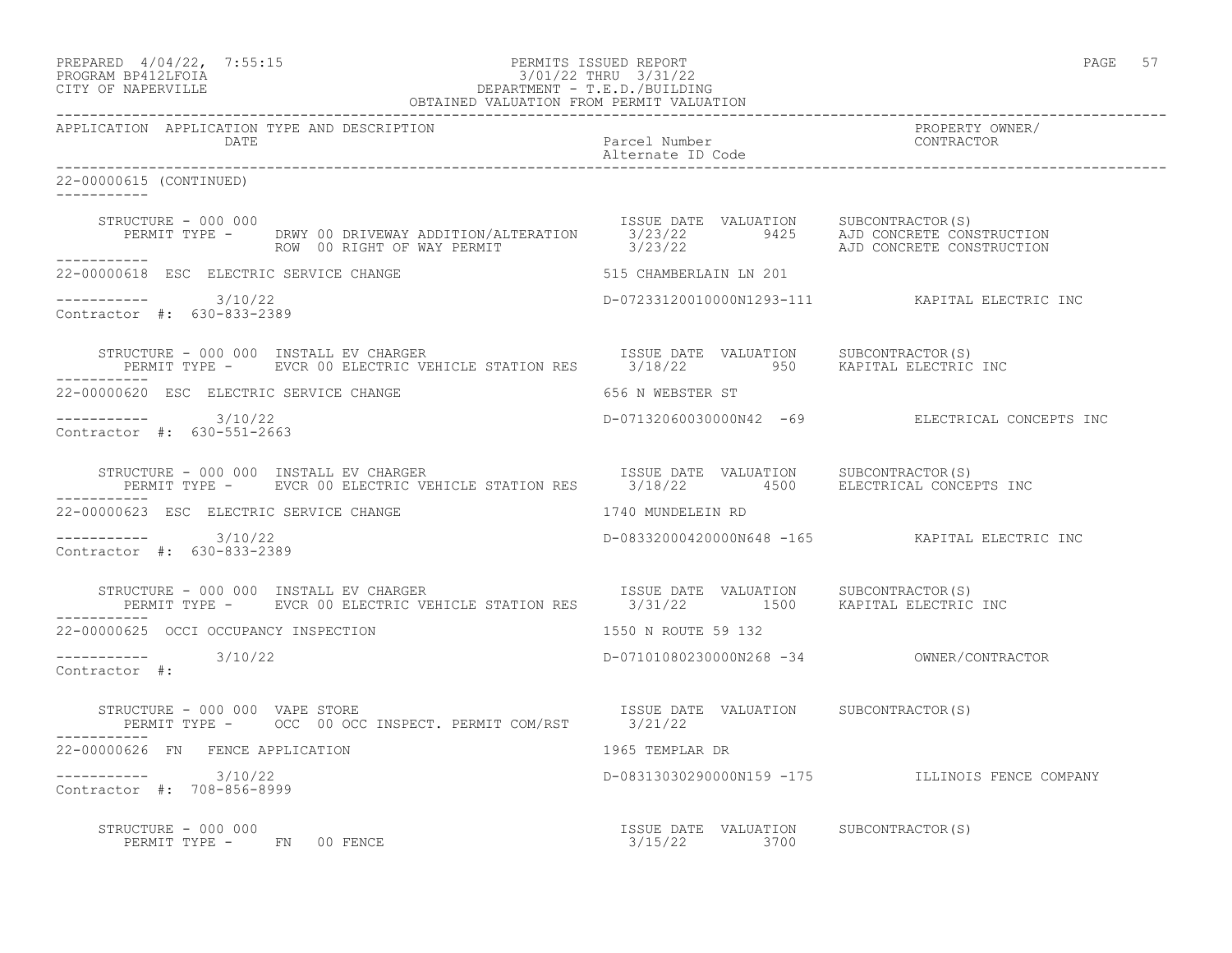### PREPARED  $4/04/22$ ,  $7:55:15$  PERMITS ISSUED REPORT PAGE 58 PROGRAM BP412LFOIA 3/01/22 THRU 3/31/22 CITY OF NAPERVILLE DEPARTMENT - T.E.D./BUILDING

| $O_{\rm A(L)}$ |  |
|----------------|--|
|----------------|--|

| OBTAINED VALUATION FROM PERMIT VALUATION                                                                                                           |                                                        |                                             |  |
|----------------------------------------------------------------------------------------------------------------------------------------------------|--------------------------------------------------------|---------------------------------------------|--|
| APPLICATION APPLICATION TYPE AND DESCRIPTION<br>DATE                                                                                               | Parcel Number<br>Alternate ID Code                     | PROPERTY OWNER/<br>CONTRACTOR               |  |
| 22-00000627 TMST TEMPORARY STRUCTURE                                                                                                               | 1227 S NAPER BL                                        |                                             |  |
| $--------- 3/10/22$<br>Contractor #:                                                                                                               |                                                        |                                             |  |
| STRUCTURE - 000 000 GREENHOUSE 04/1/22-6/30/22 3 MONTHS ISSUE DATE VALUATION SUBCONTRACTOR(S)<br>PERMIT TYPE - TMST 00 TEMPORARY STRUCTURE 3/30/22 |                                                        |                                             |  |
| 22-00000628 FN FENCE APPLICATION                                                                                                                   | 4323 CARPENTER RD                                      |                                             |  |
| $--------- 3/10/22$<br>Contractor #: 708-856-8999                                                                                                  |                                                        |                                             |  |
| STRUCTURE - 000 000<br>PERMIT TYPE -       FN     00 FENCE<br>------------                                                                         | ISSUE DATE VALUATION SUBCONTRACTOR(S)<br>3/14/22 12380 |                                             |  |
| 22-00000636 FN FENCE APPLICATION                                                                                                                   | 270 DANBURY DR                                         |                                             |  |
| ----------- 3/10/22<br>Contractor #: 630-267-7597                                                                                                  |                                                        | W-02061150010000N295 -190 FENCE & DECK PROS |  |
| STRUCTURE - 000 000<br>PERMIT TYPE - FN 00 FENCE                                                                                                   | ISSUE DATE VALUATION SUBCONTRACTOR(S)<br>3/18/22 5000  |                                             |  |
| 22-00000638 FN FENCE APPLICATION                                                                                                                   | 4316 CHINABERRY LN                                     |                                             |  |
| $--------- 3/10/22$<br>Contractor #: 630-551-3400                                                                                                  |                                                        | W-01172110160000N1743-241 CLASSIC FENCE INC |  |
| STRUCTURE - 000 000<br>PERMIT TYPE - FN 00 FENCE                                                                                                   | ISSUE DATE VALUATION SUBCONTRACTOR(S)<br>3/14/22 11420 |                                             |  |
| 22-00000639 OCCI OCCUPANCY INSPECTION                                                                                                              | 5008 ACE LN                                            |                                             |  |
| $--------- 3/10/22$<br>Contractor #:                                                                                                               |                                                        |                                             |  |
| STRUCTURE - 000 000<br>PERMIT TYPE - OCC 00 OCC INSPECT. PERMIT COM/RST 3/21/22                                                                    | ISSUE DATE VALUATION SUBCONTRACTOR(S)                  |                                             |  |
| 22-00000641 FN FENCE APPLICATION                                                                                                                   | 235 PEMBROKE RD                                        |                                             |  |
| ----------- 3/10/22<br>Contractor #: 630-892-3381                                                                                                  | D-08173110190000N229 -87 PRECISION FENCE               |                                             |  |
| STRUCTURE - 000 000                                                                                                                                | ISSUE DATE VALUATION SUBCONTRACTOR(S)                  |                                             |  |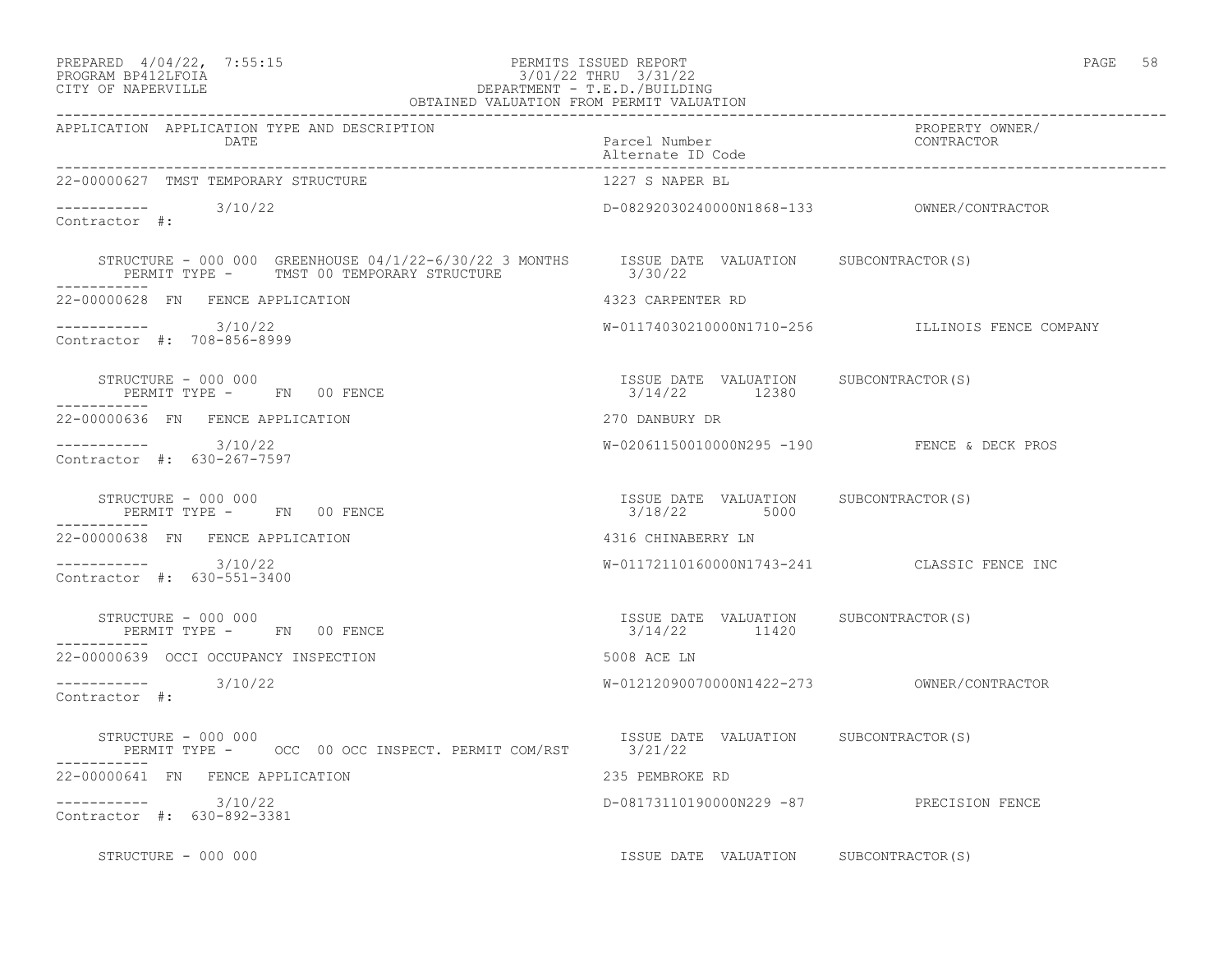# PREPARED 4/04/22, 7:55:15 PERMITS ISSUED REPORT<br>PROGRAM BP412LFOIA PAGE 59 PROGRAM BP412LFOIA PROGRAM BP412LFOIA 3/01/22 THRU 3/31/22 CITY OF NAPERVILLE DEPARTMENT - T.E.D./BUILDING

| OBTAINED VALUATION FROM PERMIT VALUATION                                                                                                                                                                         |                                                        |                                                |  |
|------------------------------------------------------------------------------------------------------------------------------------------------------------------------------------------------------------------|--------------------------------------------------------|------------------------------------------------|--|
| APPLICATION APPLICATION TYPE AND DESCRIPTION<br>DATE                                                                                                                                                             | Parcel Number<br>Alternate ID Code                     | PROPERTY OWNER/<br>CONTRACTOR                  |  |
| 22-00000641 (CONTINUED)                                                                                                                                                                                          |                                                        |                                                |  |
| PERMIT TYPE - FN 00 FENCE                                                                                                                                                                                        | $3/21/22$ 5842                                         |                                                |  |
| 22-00000647 FN FENCE APPLICATION                                                                                                                                                                                 | 1915 SPICE CR                                          |                                                |  |
| $--------- 3/11/22$<br>Contractor #: 800-298-0900                                                                                                                                                                | D-08284200040000N693 -150 DEL MAR BUILDERS             |                                                |  |
| STRUCTURE - 000 000<br>PERMIT TYPE - FN 00 FENCE                                                                                                                                                                 | ISSUE DATE VALUATION SUBCONTRACTOR(S)<br>3/14/22 12038 |                                                |  |
| 22-00000649 CMIS MISCELLANEOUS COMMERCIAL                                                                                                                                                                        | 1301 QUEENSGREEN CR                                    |                                                |  |
| $--------- 3/11/22$<br>Contractor #: 708-848-9119                                                                                                                                                                | D-07102120480000N297 -50 CSR ROOFING                   |                                                |  |
| STRUCTURE - 000 000 TERRACES OF BROOKDALE                         ISSUE DATE VALUATION     SUBCONTRACTOR(S)<br>PERMIT TYPE -     CMIS 00 COMMERCIAL MISC. PERMIT              3/29/22      56550     CSR ROOFING |                                                        |                                                |  |
| 22-00000653 ESC ELECTRIC SERVICE CHANGE                                                                                                                                                                          | 1936 COACH DR                                          |                                                |  |
| $--------- 3/11/22$<br>Contractor #: 847-228-7266                                                                                                                                                                |                                                        | D-08323020070000N139 -177 UPGRADE ELECTRIC INC |  |
| STRUCTURE - 000 000<br>PERMIT TYPE - ELSC 00 ELECTRIC SVC CHANGE RES.                                                                                                                                            | ISSUE DATE VALUATION SUBCONTRACTOR(S)<br>3/28/22       | UPGRADE ELECTRIC INC                           |  |
| 22-00000661 ELEV ELEVATOR                                                                                                                                                                                        | 550 S WEBSTER ST                                       |                                                |  |
| $--------- 3/14/22$<br>Contractor #: 630-892-7514                                                                                                                                                                | D-07242020110000N340 -99 DME ACCESS, LLC               |                                                |  |
| STRUCTURE - 000 000 SYMMETRY IN LINE<br>TRUCTURE – 000 000 SYMMETRY IN LINE<br>PERMIT TYPE –     ELEV 01 ELEVATOR PERMIT                                    3/16/22                                              |                                                        |                                                |  |
| 22-00000665 PPA PLUMBING PERMIT                                                                                                                                                                                  | 1612 WINDWARD CT                                       |                                                |  |
| $--------- 3/14/22$<br>Contractor #: 630-579-1996                                                                                                                                                                | D-07152110490000N1383-65 BROCKMAN GROUP                |                                                |  |
| STRUCTURE - 000 000<br>PERMIT TYPE - SEW 00 SEWER/WATER REPAIR OR REPLACE 3/14/22 SEROCKMAN GROUP                                                                                                                | ISSUE DATE VALUATION SUBCONTRACTOR (S)                 |                                                |  |
| 22-00000666 FN FENCE APPLICATION                                                                                                                                                                                 | 3327 FARMGATE DR                                       |                                                |  |
| $--------- 3/14/22$<br>Contractor #: 630-551-3400                                                                                                                                                                |                                                        | W-01091040480000N1423-212 CLASSIC FENCE/OSWEGO |  |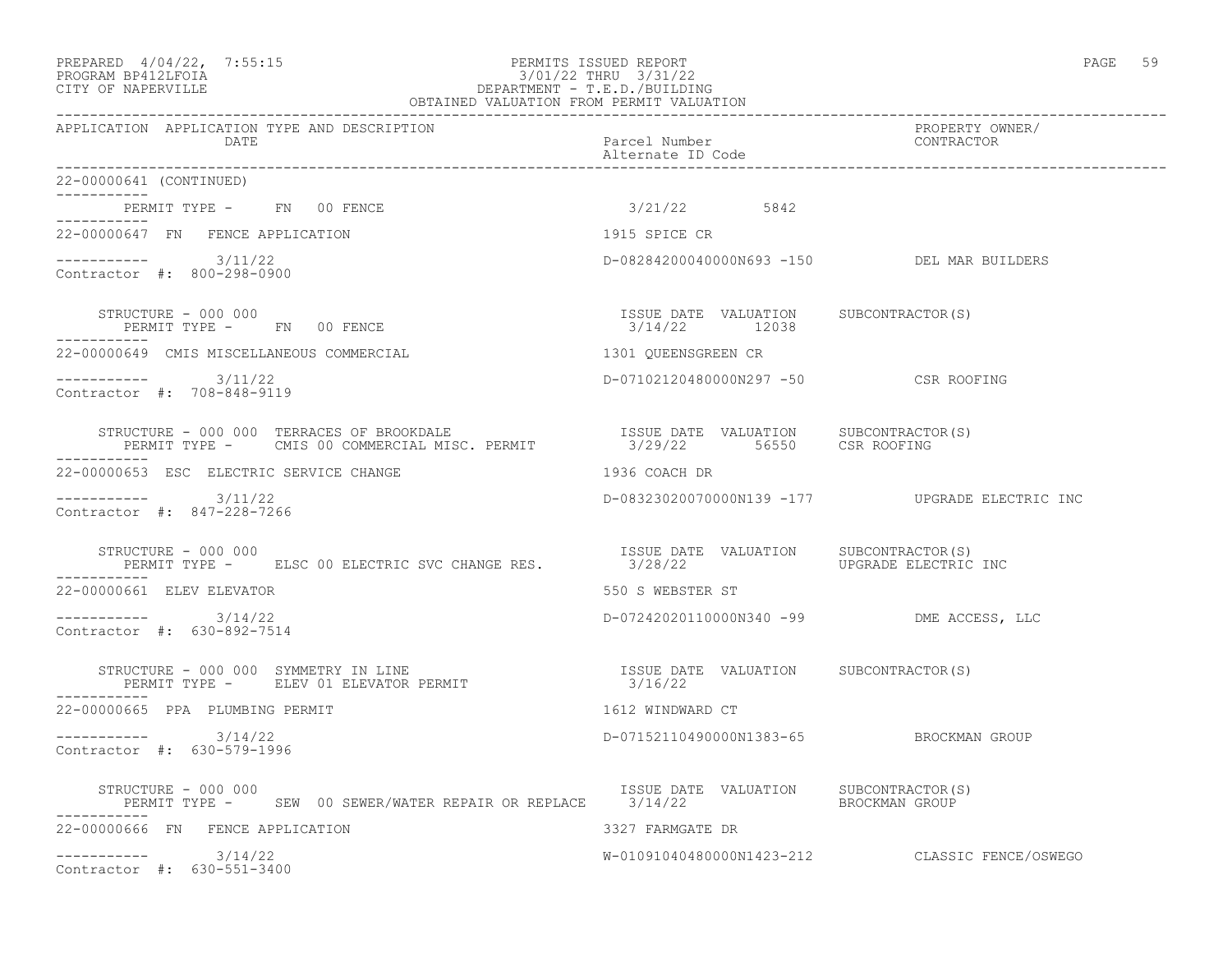| PREPARED 4/04/22, 7:55:15<br>$\begin{array}{cccc} &3/\cup1/\angle2 &\ldots\\ &\text{DEPARTMENT} & -& \text{T.E.D.}/\text{BULLLIMUATION} \\ \text{OBTAINED VALUATION FROM PERMIT VALUATION \\ \end{array}$<br>PROGRAM BP412LFOIA<br>CITY OF NAPERVILLE | PERMITS ISSUED REPORT                                 | PAGE 60                                                |
|-------------------------------------------------------------------------------------------------------------------------------------------------------------------------------------------------------------------------------------------------------|-------------------------------------------------------|--------------------------------------------------------|
| APPLICATION APPLICATION TYPE AND DESCRIPTION<br>DATE                                                                                                                                                                                                  | Parcel Number<br>Alternate ID Code                    | PROPERTY OWNER/<br>CONTRACTOR                          |
| 22-00000666 (CONTINUED)<br>$- - - - - - - - - - -$                                                                                                                                                                                                    |                                                       |                                                        |
| STRUCTURE – 000 000<br>PERMIT TYPE - FN 00 FENCE                                                                                                                                                                                                      | ISSUE DATE VALUATION SUBCONTRACTOR(S)<br>3/17/22 3408 |                                                        |
| -----------<br>22-00000669 OCCI OCCUPANCY INSPECTION                                                                                                                                                                                                  | 1831 BAY SCOTT CR 107                                 |                                                        |
| $--------- 3/14/22$<br>Contractor #:                                                                                                                                                                                                                  |                                                       |                                                        |
| STRUCTURE - 000 000<br>PERMIT TYPE - OCC 00 OCC INSPECT. PERMIT COM/RST 3/30/22                                                                                                                                                                       | ISSUE DATE VALUATION SUBCONTRACTOR(S)                 |                                                        |
| 22-00000678 DRWY DRIVEWAY NEW AND ALTERATIONS                                                                                                                                                                                                         | 1291 W BAUER RD                                       |                                                        |
| $--------- 3/15/22$<br>Contractor #: 630-668-5279                                                                                                                                                                                                     |                                                       | D-07024010180000N738 -22 HAROLD WESTWOOD CONCRETE, INC |
| -----------                                                                                                                                                                                                                                           |                                                       |                                                        |
|                                                                                                                                                                                                                                                       |                                                       |                                                        |
| $--------- 3/15/22$<br>Contractor #: 630-896-3587                                                                                                                                                                                                     | W-01221011360000N1221-274 PALLERA PAVING              |                                                        |
| STRUCTURE - 000 000<br>PERMIT TYPE - DRWY 00 DRIVEWAY ADDITION/ALTERATION 1SSUE DATE VALUATION SUBCONTRACTOR(S)<br>STRUCTURE - 000 000<br>ROW 00 RIGHT OF WAY PERMIT<br>___________                                                                   | 3/21/22                                               |                                                        |
| 22-00000681 FN FENCE APPLICATION                                                                                                                                                                                                                      | 4464 SASSAFRAS LN                                     |                                                        |
| ----------- 3/15/22<br>Contractor #: 224-220-1042                                                                                                                                                                                                     |                                                       | W-01172120060000N1743-241 CEDAR MOUNTAIN FENCE COMPANY |
| STRUCTURE - 000 000<br>PERMIT TYPE - FN 00 FENCE                                                                                                                                                                                                      | ISSUE DATE VALUATION SUBCONTRACTOR(S)<br>3/17/22 6870 |                                                        |
| 22-00000682 FN FENCE APPLICATION                                                                                                                                                                                                                      | 4327 CARPENTER RD                                     |                                                        |
| $--------- 3/15/22$<br>Contractor #: 708-856-8999                                                                                                                                                                                                     |                                                       | W-01174030200000N1710-256 ILLINOIS FENCE COMPANY       |
| STRUCTURE - 000 000                                                                                                                                                                                                                                   | ISSUE DATE VALUATION SUBCONTRACTOR(S)                 |                                                        |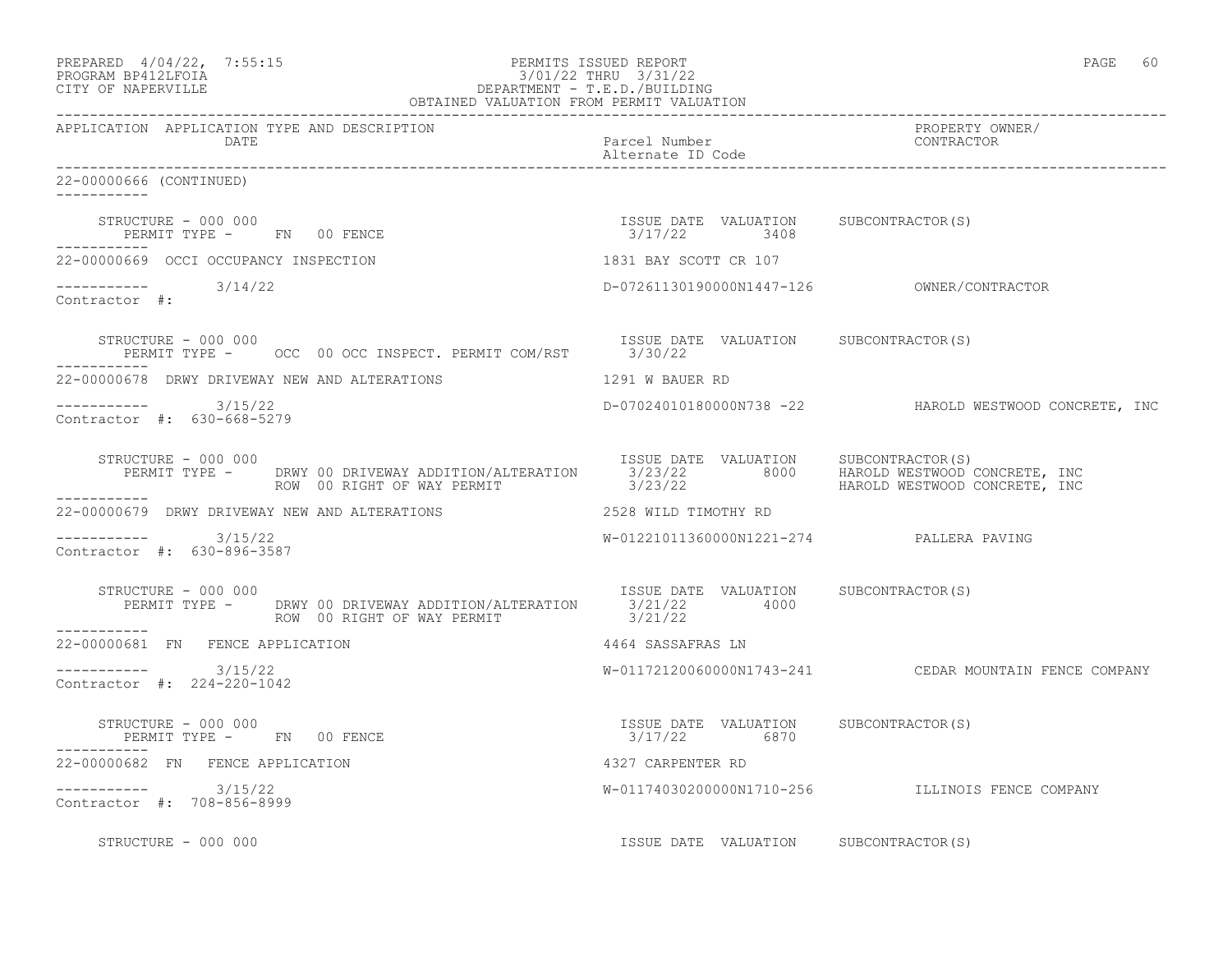#### PREPARED 4/04/22, 7:55:15 PERMITS ISSUED REPORT<br>PROGRAM BP412LFOIA<br>3/01/22 THRU 3/31/22 PROGRAM BP412LFOIA 3/01/22 THRU 3/31/22 CITY OF NAPERVILLE DEPARTMENT - T.E.D./BUILDING OBTAINED VALUATION FROM PERMIT VALUATION

------------------------------------------------------------------------------------------------------------------------------------ APPLICATION APPLICATION TYPE AND DESCRIPTION PROPERTY OWNER/ DATE Parcel Number Contractor Contractor Contractor Parcel Number Alternate ID Code ------------------------------------------------------------------------------------------------------------------------------------ 22-00000682 (CONTINUED) ----------- PERMIT TYPE - FN 00 FENCE 3/16/22 6665 ----------- 22-00000683 FN FENCE APPLICATION 23 PINNACLE CT  $--------- 3/15/22$ W-02064080180000N1716-206 ILLINOIS FENCE COMPANY Contractor #: 708-856-8999 STRUCTURE - 000 000 ISSUE DATE VALUATION SUBCONTRACTOR(S) PERMIT TYPE - FN 00 FENCE ----------- 22-00000684 FN FENCE APPLICATION 2975 LANCELOT LN ----------- 3/15/22 W-01103060200000N1841-229 ILLINOIS FENCE COMPANY Contractor #: 708-856-8999 STRUCTURE - 000 000 ISSUE DATE VALUATION SUBCONTRACTOR(S) PERMIT TYPE - FN 00 FENCE ----------- 22-00000686 CMIS MISCELLANEOUS COMMERCIAL 348 S ROUTE 59 ----------- 3/15/22 D-07221020240000N1153-94 SOUTH SHORE ROOFING OF IL Contractor #: 708-620-8130 STRUCTURE - 000 000 FIVE BELOW ISSUE DATE VALUATION SUBCONTRACTOR(S) PERMIT TYPE - CMIS 00 COMMERCIAL MISC. PERMIT 3/31/22 96000 SOUTH SHORE ROOFING OF IL ----------- 22-00000687 FN FENCE APPLICATION 524 FESSLER AV ----------- 3/15/22 D-07254050620000N685 -144 OWNER/CONTRACTOR Contractor #: STRUCTURE - 000 000 ISSUE DATE VALUATION SUBCONTRACTOR(S) PERMIT TYPE - FN 00 FENCE ----------- 22-00000690 FN FENCE APPLICATION 2639 SALIX CR ----------- 3/15/22 W-01023080240000N802 -201 CLASSIC FENCE INC Contractor #: 630-551-3400 STRUCTURE - 000 000 ISSUE DATE VALUATION SUBCONTRACTOR(S) PERMIT TYPE - FN 00 FENCE ----------- 22-00000693 FN FENCE APPLICATION 1309 MARENGO CT ----------- 3/15/22 W-01022130190000N181 -187 CLASSIC FENCE INC

Contractor #: 630-551-3400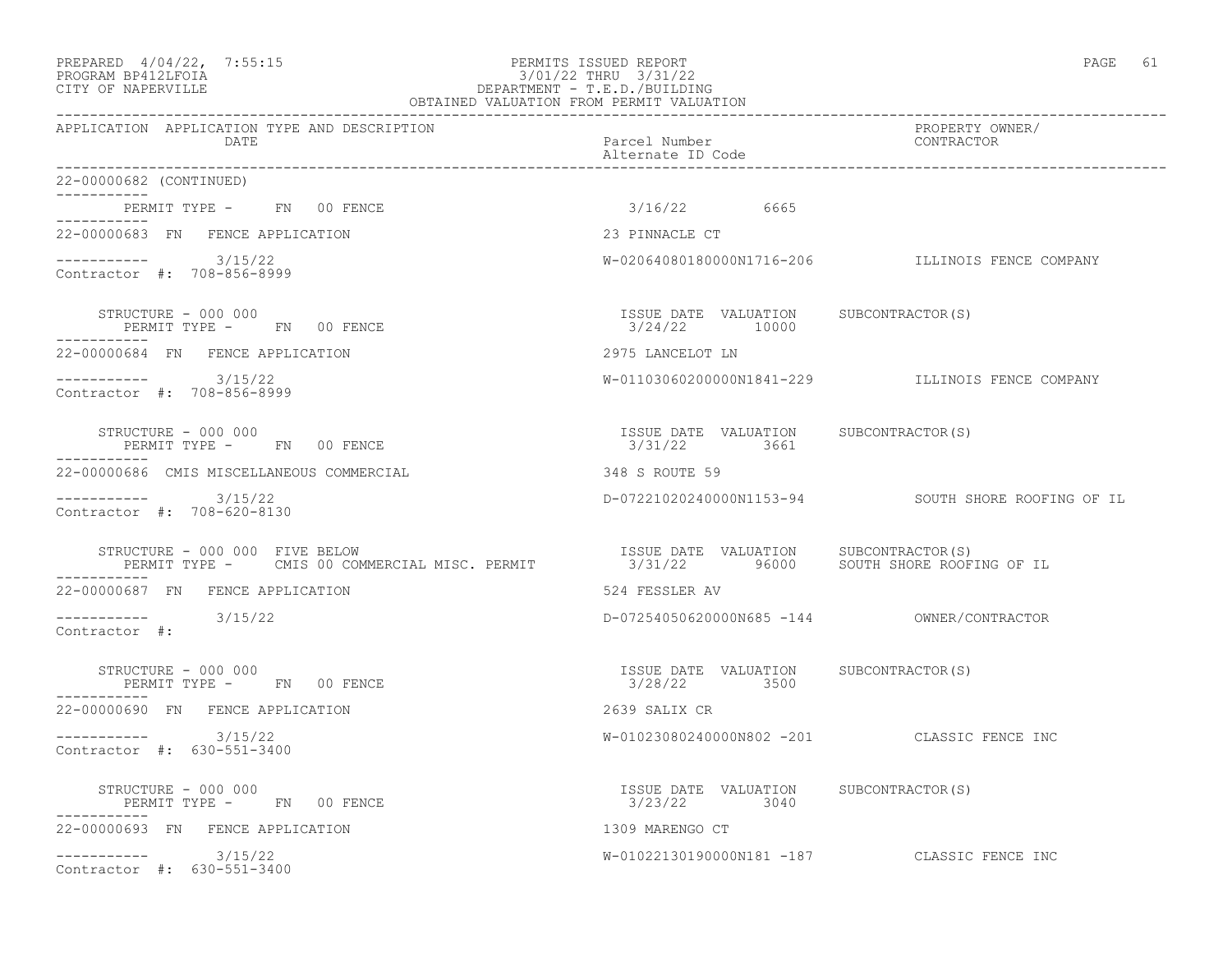| PREPARED 4/04/22, 7:55:15<br>$3/01/22$ DEPARTMENT - T.E.D./BUILDING<br>OBTAINED VALUATION FROM PERMIT VALUATION<br>PROGRAM BP412LFOIA<br>CITY OF NAPERVILLE                                                                                                                                                                        |                                                       | PAGE 62                                             |
|------------------------------------------------------------------------------------------------------------------------------------------------------------------------------------------------------------------------------------------------------------------------------------------------------------------------------------|-------------------------------------------------------|-----------------------------------------------------|
| APPLICATION APPLICATION TYPE AND DESCRIPTION<br>DATE                                                                                                                                                                                                                                                                               | Parcel Number<br>Alternate ID Code                    | PROPERTY OWNER/<br>CONTRACTOR                       |
| 22-00000693 (CONTINUED)<br>-----------                                                                                                                                                                                                                                                                                             |                                                       |                                                     |
| STRUCTURE - 000 000<br>PERMIT TYPE - FN 00 FENCE                                                                                                                                                                                                                                                                                   | ISSUE DATE VALUATION SUBCONTRACTOR(S)<br>3/18/22 8250 |                                                     |
| 22-00000694 PPA PLUMBING PERMIT                                                                                                                                                                                                                                                                                                    | 115 N HUFFMAN ST                                      |                                                     |
| $--------$ 3/15/22<br>Contractor #:                                                                                                                                                                                                                                                                                                | D-08184010180000N443 -86 HELM                         |                                                     |
| $\begin{tabular}{lllllll} \texttt{STRUCTURE} & - & 000 & 000 & \texttt{EMER/EXR} & \texttt{REPAR} & \texttt{ISUE} & \texttt{DATE} & \texttt{VALUATION} & \texttt{SUBCONTRACTOR(S)} \\ \texttt{PERMIT TYPE} & - & \texttt{SEW} & 00 & \texttt{SEWER/WATER REPAIR} & \texttt{OR REPLACE} & 3/16/22 & \texttt{HELM} \\ \end{tabular}$ |                                                       |                                                     |
| 22-00000696 RPZ REVERSE PRESSURE ZONE/BACKFLOW PREVENTER 3771 OUICK FIRE DR                                                                                                                                                                                                                                                        |                                                       |                                                     |
| $--------- 3/15/22$<br>Contractor #: 815-464-6801                                                                                                                                                                                                                                                                                  |                                                       |                                                     |
| RUCTURE – 000 000 RPZ HEADS IN ROW<br>PERMIT TYPE – LSP 00 LAWN SPRINKLER RESIDENTIAL 3/17/22 4890 KRUPSKE SPRINKLER SYSTEMS<br>STRUCTURE - 000 000 RPZ HEADS IN ROW                                                                                                                                                               |                                                       | KRUPSKE SPRINKLER SYSTEMS, INC                      |
| 22-00000699 AMPA ANNUAL MAINTENANCE PERMIT APPLICATION 30 N BRAINARD ST                                                                                                                                                                                                                                                            |                                                       |                                                     |
| 3/15/22<br>------------<br>Contractor #:                                                                                                                                                                                                                                                                                           |                                                       |                                                     |
| STRUCTURE – 000 000 ANNUAL MAINTENANCE PROJECT                     ISSUE DATE VALUATION     SUBCONTRACTOR(S)<br>PERMIT TYPE –      AMT  00 ANNUAL MAINTENANCE PERMIT            3/17/22<br>-----------                                                                                                                             |                                                       | CALDWELL PLUMBING<br>ORION ELECTRIC & MAINTENANCE C |
| 22-00000701 FN FENCE APPLICATION                                                                                                                                                                                                                                                                                                   | 2412 WILLIAMSTOWN CT                                  |                                                     |
| $--------- 3/15/22$<br>Contractor #: 630-401-2650                                                                                                                                                                                                                                                                                  |                                                       | W-01032100200000N1320-185 PRO FENCE NAPERVILLE      |
| STRUCTURE - 000 000<br>PERMIT TYPE - FN 00 FENCE                                                                                                                                                                                                                                                                                   | ISSUE DATE VALUATION SUBCONTRACTOR(S)<br>3/21/22 5980 |                                                     |
| 22-00000702 FN FENCE APPLICATION                                                                                                                                                                                                                                                                                                   | 1205 VERMONT CT                                       |                                                     |
| $---------$ 3/15/22<br>Contractor #: 630-551-3400                                                                                                                                                                                                                                                                                  |                                                       | D-07251030630000N680 -128 CLASSIC FENCE/OSWEGO      |
| STRUCTURE - 000 000                                                                                                                                                                                                                                                                                                                | ISSUE DATE VALUATION SUBCONTRACTOR(S)                 |                                                     |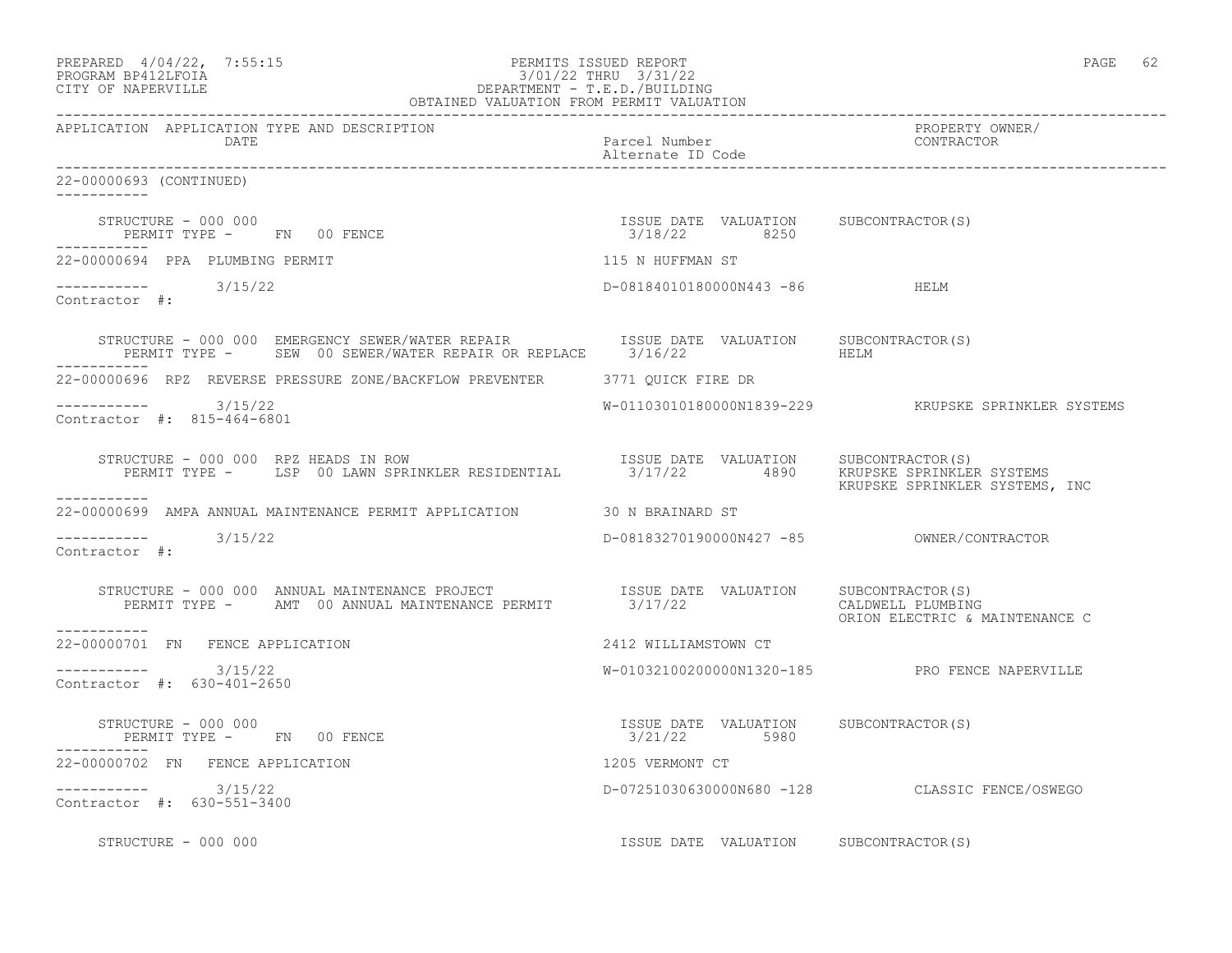# PREPARED 4/04/22, 7:55:15 PERMITS ISSUED REPORT<br>PROGRAM BP412LFOIA PAGE 63 PROGRAM BP412LFOIA PROGRAM BP412LFOIA 3/01/22 THRU 3/31/22 CITY OF NAPERVILLE DEPARTMENT - T.E.D./BUILDING

| OBTAINED VALUATION FROM PERMIT VALUATION             |                                                        |                                                 |  |
|------------------------------------------------------|--------------------------------------------------------|-------------------------------------------------|--|
| APPLICATION APPLICATION TYPE AND DESCRIPTION<br>DATE | Parcel Number<br>Alternate ID Code                     | PROPERTY OWNER/<br>CONTRACTOR                   |  |
| 22-00000702 (CONTINUED)                              |                                                        |                                                 |  |
| PERMIT TYPE - FN 00 FENCE<br>-----------             | $3/17/22$ 4980                                         |                                                 |  |
| 22-00000703 FN FENCE APPLICATION                     | 1133 EDGEWATER DR                                      |                                                 |  |
| $--------- 3/15/22$<br>Contractor #: 800-543-6511    | D-08193190180000N211 -115 PEERLESS FENCE               |                                                 |  |
| STRUCTURE - 000 000<br>PERMIT TYPE - FN 00 FENCE     | ISSUE DATE VALUATION SUBCONTRACTOR(S)<br>3/31/22 4900  |                                                 |  |
| 22-00000704 FN FENCE APPLICATION                     | 504 N MAIN ST                                          |                                                 |  |
| $--------- 3/15/22$<br>Contractor #: 800-543-6511    | D-07132120180000N1623-69 PEERLESS FENCE                |                                                 |  |
| PERMIT TYPE - FN 00 FENCE<br>------------            | ISSUE DATE VALUATION SUBCONTRACTOR(S)<br>3/31/22 5950  |                                                 |  |
| 22-00000705 FN FENCE APPLICATION                     | 212 TUPELO AV                                          |                                                 |  |
| $--------- 3/15/22$<br>Contractor #: 800-543-6511    | D-08301220210000N481 -130 PEERLESS FENCE               |                                                 |  |
| STRUCTURE - 000 000<br>PERMIT TYPE - FN 00 FENCE     | ISSUE DATE VALUATION SUBCONTRACTOR(S)<br>3/17/22 7700  |                                                 |  |
| 22-00000706 FN FENCE APPLICATION                     | 1137 N BRAINARD ST                                     |                                                 |  |
| Contractor #: 800-543-6511                           | D-08073050080000N365 -55 PEERLESS FENCE                |                                                 |  |
| STRUCTURE - 000 000<br>PERMIT TYPE - FN 00 FENCE     | ISSUE DATE VALUATION SUBCONTRACTOR(S)<br>3/31/22 5200  |                                                 |  |
| 22-00000707 FN FENCE APPLICATION                     | 2711 FOX RIVER LN                                      |                                                 |  |
| $--------- 3/15/22$<br>Contractor #: 800-543-6511    | W-02064050140000N774 -206 PEERLESS FENCE               |                                                 |  |
| STRUCTURE - 000 000<br>PERMIT TYPE - FN 00 FENCE     | ISSUE DATE VALUATION SUBCONTRACTOR (S)<br>3/31/22 8100 |                                                 |  |
| 22-00000713 ESC ELECTRIC SERVICE CHANGE              | 936 GREENSBORO CT                                      |                                                 |  |
| $--------- 3/16/22$<br>Contractor #: 630-417-0537    |                                                        | D-08184060320000N157 -86 AARDVARK ELECTRIC, INC |  |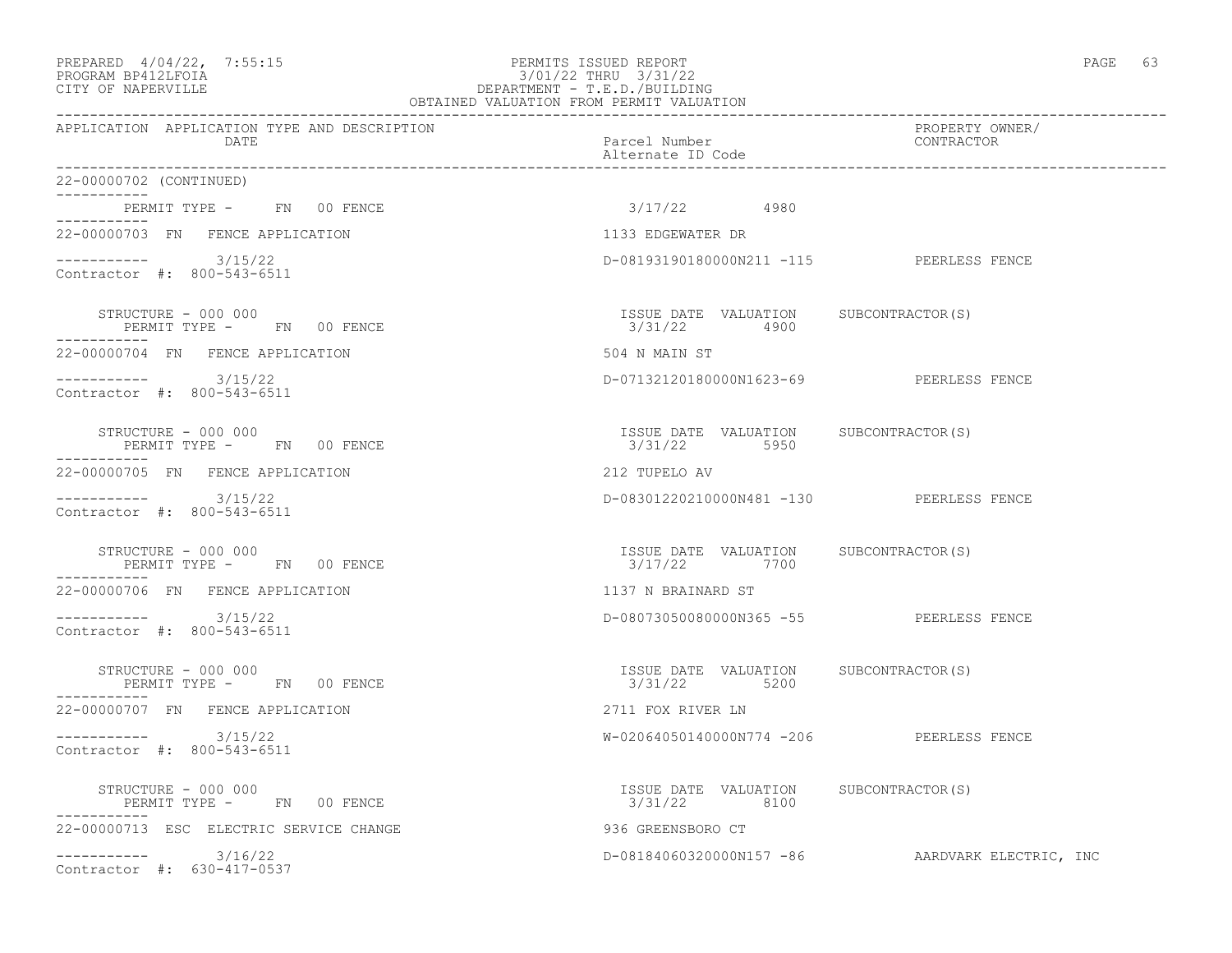| PREPARED | $4/04/22$ ,          | 7:55:15 |
|----------|----------------------|---------|
|          | גדמת זרונתם וגנסמספם |         |

# PREPARED 4/04/22, 7:55:15 PERMITS ISSUED REPORT<br>PROGRAM BP412LFOIA PAGE 64 PROGRAM BP412LFOIA 3/01/22 THRU 3/31/22<br>CITY OF NAPERVILLE DEPARTMENT - T.E.D./BUILDIN CITY OF NAPERVILLE DEPARTMENT - T.E.D./BUILDING

|                                                                                                                                                                                                                                                                                                                                                                                                               | OBTAINED VALUATION FROM PERMIT VALUATION |                                                    |
|---------------------------------------------------------------------------------------------------------------------------------------------------------------------------------------------------------------------------------------------------------------------------------------------------------------------------------------------------------------------------------------------------------------|------------------------------------------|----------------------------------------------------|
| APPLICATION APPLICATION TYPE AND DESCRIPTION<br>DATE                                                                                                                                                                                                                                                                                                                                                          | Parcel Number<br>Alternate ID Code       | PROPERTY OWNER/<br>CONTRACTOR                      |
| 22-00000713 (CONTINUED)<br>___________                                                                                                                                                                                                                                                                                                                                                                        |                                          |                                                    |
| STRUCTURE - 000 000 UPGRADE BREAKER PANEL/ INSTALL CAR CHARG ISSUE DATE VALUATION SUBCONTRACTOR(S)<br>PERMIT TYPE - ELSC 00 ELECTRIC SVC CHANGE RES. 3/24/22 AARDVARK ELECTRIC, INC                                                                                                                                                                                                                           |                                          |                                                    |
| 22-00000714 RAL RES ALTERATIONS/REMODLING (NO NEW SO FTG) 952 SAVANNAH CR                                                                                                                                                                                                                                                                                                                                     |                                          |                                                    |
| $--------- 3/16/22$<br>Contractor #: 630-355-2118                                                                                                                                                                                                                                                                                                                                                             |                                          | D-07243050380000N677 -113 SHIFFLER BUILDERS INC    |
| $\begin{array}{cccc} \texttt{STRUCTURE} & - & 000 & 000 & \texttt{KITCHEN REMODEL} \\ \texttt{PERMIT TYPE} & - & \texttt{RAL} & 00\texttt{ ROMA LITERATION} & \texttt{3/31/22} & 101300 & \texttt{PENNA ELECTRIC} \end{array}$                                                                                                                                                                                |                                          | MARTIN PLUMBING & HEATING CO                       |
| 22-00000715 RAL RES ALTERATIONS/REMODLING (NO NEW SO FTG) 1217 SUNNYBROOK DR                                                                                                                                                                                                                                                                                                                                  |                                          |                                                    |
| ----------- 3/17/22<br>Contractor #: 630-579-6600                                                                                                                                                                                                                                                                                                                                                             |                                          | D-07144060160000N123 -82 RELIABLE HOME IMPROVEMENT |
| STRUCTURE - 000 000 INTERIOR REMODELING OF MASTER BATH & HAL ISSUE DATE VALUATION SUBCONTRACTOR(S)<br>PERMIT TYPE - RAL 00 ROOM ALTERATION                                                                                                                                                                                                                                                                    | $3/29/22$ 49102 RELIANCE ELECTRIC        | B & K PLUMBING                                     |
| -----------<br>22-00000718 FN FENCE APPLICATION                                                                                                                                                                                                                                                                                                                                                               | 1708 SMOKEY CT                           |                                                    |
| $--------- 3/17/22$<br>Contractor #: 630-800-0099                                                                                                                                                                                                                                                                                                                                                             |                                          | D-08063050260000N131 -25 S.J. FENCE STAINING INC   |
|                                                                                                                                                                                                                                                                                                                                                                                                               |                                          |                                                    |
| 22-00000720 FN FENCE APPLICATION                                                                                                                                                                                                                                                                                                                                                                              | 324 S JULIAN ST                          |                                                    |
| $--------- 3/17/22$<br>Contractor #: 630-551-3400                                                                                                                                                                                                                                                                                                                                                             |                                          | D-08184170070000N345 -86 CLASSIC FENCE INC         |
| $\begin{array}{cccc} \texttt{STRUCTURE} & - & 000 & 000 \\ \texttt{PERMIT TYPE} & - & \texttt{FN} & 00 & \texttt{FENCE} \\ \end{array} \qquad \begin{array}{cccc} \texttt{TSSUE} & \texttt{DATE} & \texttt{VALUATION} \\ \texttt{3/21/22} & \texttt{11196} \\ \end{array} \qquad \begin{array}{cccc} \texttt{SUE} & \texttt{ODICONTRACTOR(S)} \\ \texttt{11196} & \texttt{SUE} & \texttt{SUE} \\ \end{array}$ |                                          |                                                    |
| 22-00000724 FN FENCE APPLICATION                                                                                                                                                                                                                                                                                                                                                                              | 1226 ARDMORE DR                          |                                                    |
| $--------- 3/17/22$<br>Contractor #: 630-551-3400                                                                                                                                                                                                                                                                                                                                                             |                                          | D-07262050090000N761 -127 CLASSIC FENCE INC        |
| STRUCTURE - 000 000                                                                                                                                                                                                                                                                                                                                                                                           | ISSUE DATE VALUATION SUBCONTRACTOR(S)    |                                                    |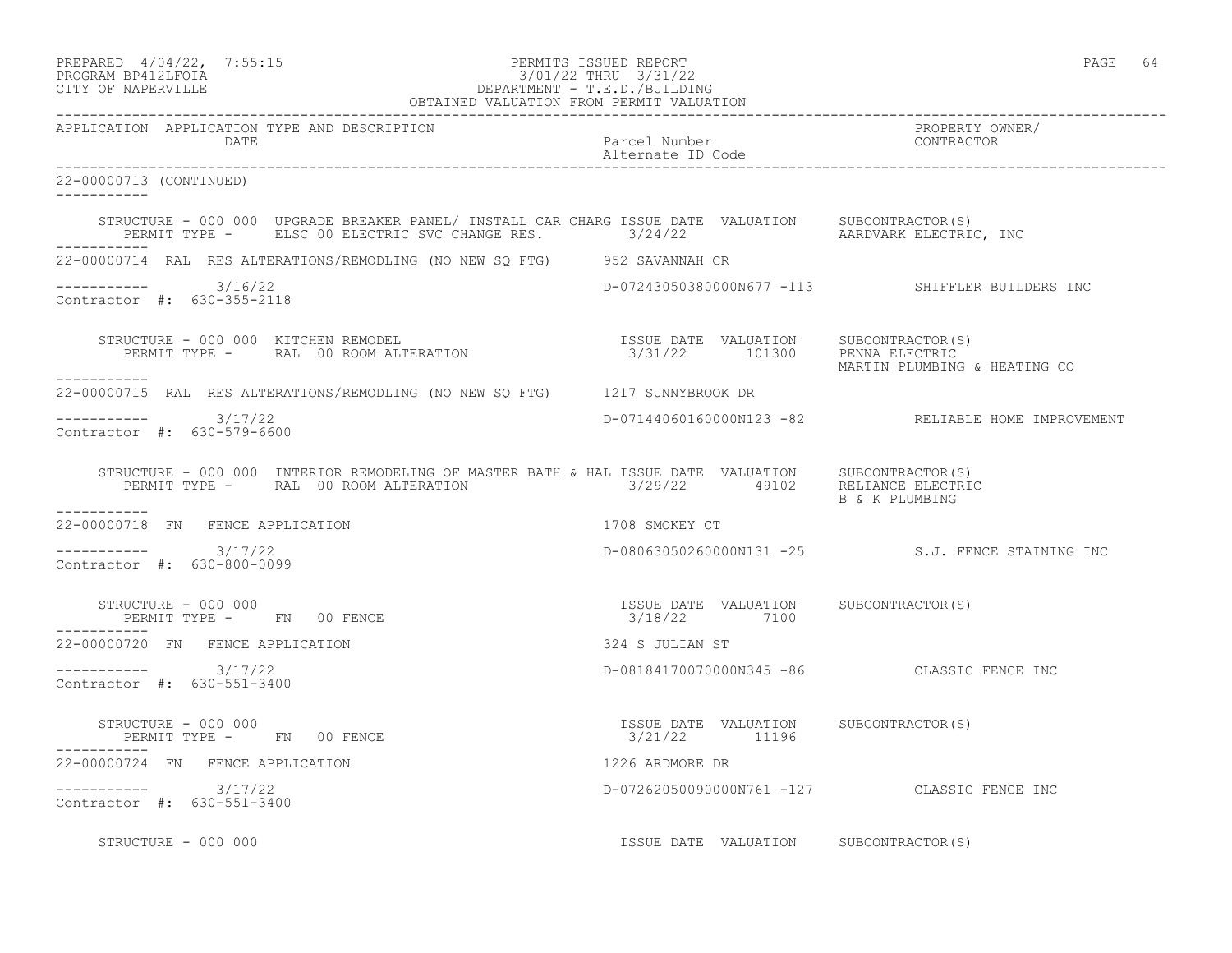## PREPARED  $4/04/22$ ,  $7:55:15$  PERMITS ISSUED REPORT PAGE 65 PROGRAM BP412LFOIA 3/01/22 THRU 3/31/22 CITY OF NAPERVILLE DEPARTMENT - T.E.D./BUILDING

| OBTAINED VALUATION FROM PERMIT VALUATION                                                  |                                                       |                                                         |
|-------------------------------------------------------------------------------------------|-------------------------------------------------------|---------------------------------------------------------|
| APPLICATION APPLICATION TYPE AND DESCRIPTION<br>DATE                                      | Parcel Number<br>Alternate ID Code                    | PROPERTY OWNER/<br>CONTRACTOR                           |
| 22-00000724 (CONTINUED)                                                                   |                                                       |                                                         |
| PERMIT TYPE - FN 00 FENCE                                                                 | 3/21/22 6620                                          |                                                         |
| ----------<br>22-00000737 RPZ REVERSE PRESSURE ZONE/BACKFLOW PREVENTER 1105 N MAIN ST     |                                                       |                                                         |
| $---------$ 3/17/22<br>Contractor #: 815-385-5599                                         |                                                       | D-07124130150000N514 -54 WATER WORKS INC-JOHNSBURG      |
| STRUCTURE - 000 000 RPZ<br>PERMIT TYPE - LSP 00 LAWN SPRINKLER RESIDENTIAL<br>----------- | ISSUE DATE VALUATION SUBCONTRACTOR(S)<br>3/18/22 4800 | WATER WORKS INC-JOHNSBURG<br>ENGLAND PLUMBING           |
| 22-00000747 OCCI OCCUPANCY INSPECTION                                                     | 1280 IROOUOIS AV 402                                  |                                                         |
| 3/17/22<br>Contractor #:                                                                  |                                                       |                                                         |
| STRUCTURE - 000 000<br>PERMIT TYPE - 0CC 00 OCC INSPECT. PERMIT COM/RST 3/28/22           | ISSUE DATE VALUATION SUBCONTRACTOR(S)                 |                                                         |
| 22-00000748 FN FENCE APPLICATION                                                          | 6 PAPAGO CT                                           |                                                         |
| ----------- 3/17/22<br>Contractor #:                                                      |                                                       | D-08071090180000N147 -40 CONTRACTOR MANAGEMENT SERVICES |
| STRUCTURE - 000 000<br>PERMIT TYPE - FN 00 FENCE<br>-----------                           | ISSUE DATE VALUATION SUBCONTRACTOR(S)<br>3/28/22 3021 |                                                         |
| 22-00000749 DRWY DRIVEWAY NEW AND ALTERATIONS                                             | 859 MAGNOLIA LN                                       |                                                         |
| 3/17/22<br>Contractor #: 630-885-8054                                                     | D-07244130390000N86 -114 ALLRITE PAVING               |                                                         |
| STRUCTURE - 000 000<br>PERMIT TYPE - DRWY 00 DRIVEWAY ADDITION/ALTERATION<br>-----------  | ISSUE DATE VALUATION SUBCONTRACTOR(S)<br>3/31/22 4200 |                                                         |
| 22-00000750 FN FENCE APPLICATION                                                          | 391 KNOCH KNOLLS RD                                   |                                                         |
| $--------- 3/18/22$<br>Contractor #: 815-436-7440                                         |                                                       | W-02063080260000N562 -205 CEDAR RUSTIC/JOLIET           |
| STRUCTURE - 000 000<br>PERMIT TYPE - FN 00 FENCE                                          | ISSUE DATE VALUATION SUBCONTRACTOR(S)<br>3/22/22 4000 |                                                         |
| 22-00000752 FN FENCE APPLICATION                                                          | 3631 MISTFLOWER LN                                    |                                                         |
| 3/18/22<br>Contractor #: 630-406-8410                                                     |                                                       | W-01093010040000N1386-227 PARAMOUNT FENCE-BATAVIA       |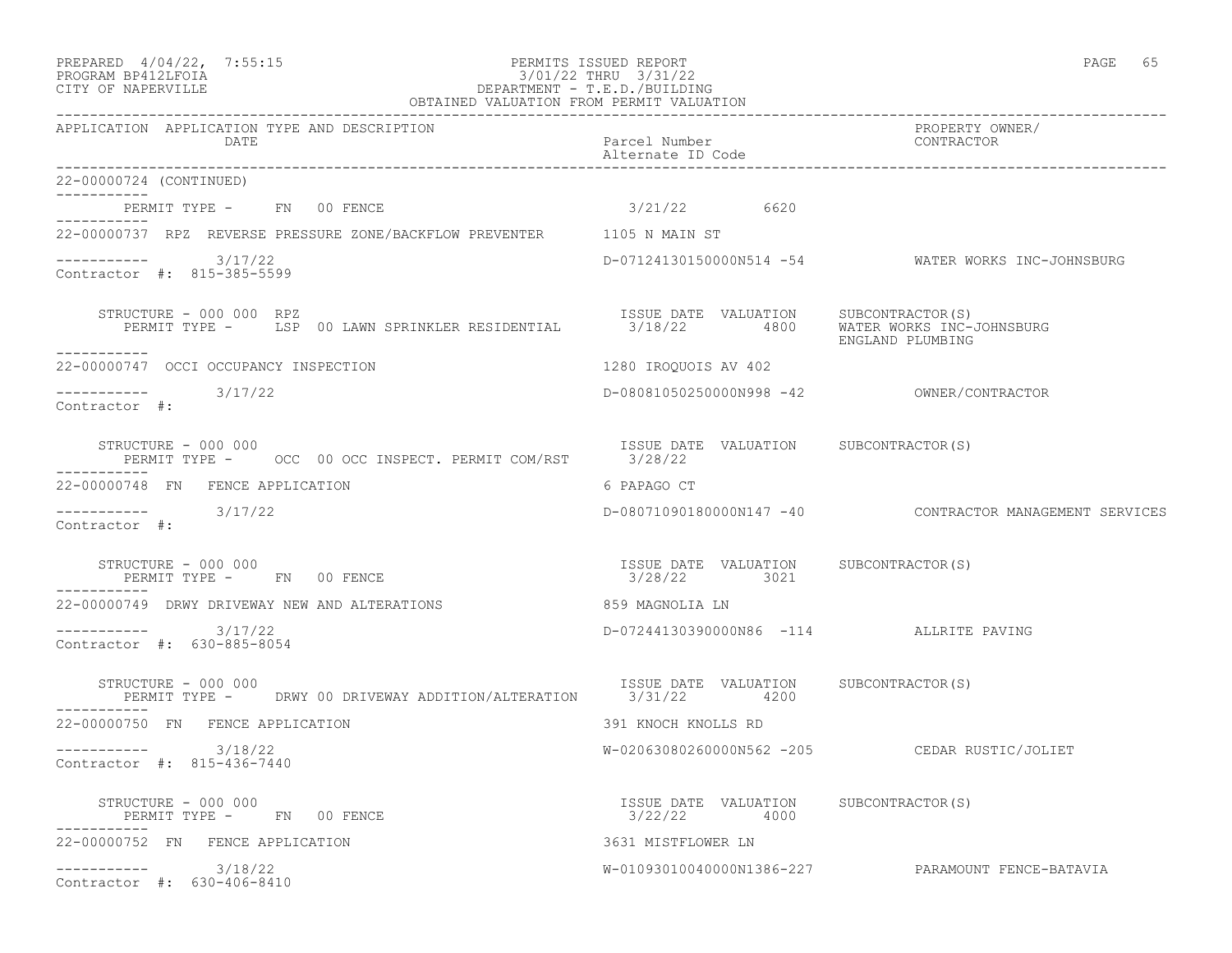| PREPARED 4/04/22, 7:55:15<br>PROGRAM BP412LFOIA<br>3/01/22 THRU 3/31/22<br>DEPARTMENT - T.E.D./BUILDING<br>OBTAINED VALUATION FROM PERMIT VALUATION<br>CITY OF NAPERVILLE                                                                       | PERMITS ISSUED REPORT<br>3/01/22 THRU 3/31/22         | PAGE 66                                          |
|-------------------------------------------------------------------------------------------------------------------------------------------------------------------------------------------------------------------------------------------------|-------------------------------------------------------|--------------------------------------------------|
| APPLICATION APPLICATION TYPE AND DESCRIPTION<br>DATE                                                                                                                                                                                            | Parcel Number<br>Alternate ID Code                    | PROPERTY OWNER/<br>CONTRACTOR                    |
| 22-00000752 (CONTINUED)                                                                                                                                                                                                                         |                                                       |                                                  |
| STRUCTURE - 000 000<br>PERMIT TYPE - FN 00 FENCE<br>-----------                                                                                                                                                                                 | ISSUE DATE VALUATION SUBCONTRACTOR(S)<br>3/28/22 6400 |                                                  |
| 22-00000755 FN FENCE APPLICATION                                                                                                                                                                                                                | 309 RIDGEFIELD LN                                     |                                                  |
| ----------- 3/18/22<br>Contractor #: 815-436-7440                                                                                                                                                                                               |                                                       | D-08313040280000N177 -175 CEDAR RUSTIC/JOLIET    |
| STRUCTURE – 000 000<br>PERMIT TYPE - FN 00 FENCE                                                                                                                                                                                                | ISSUE DATE VALUATION SUBCONTRACTOR(S)<br>3/29/22 5985 |                                                  |
| 22-00000757 FN FENCE APPLICATION                                                                                                                                                                                                                | 1531 ALAN RD                                          |                                                  |
| $--------- 3/18/22$<br>Contractor #: 630-373-7414                                                                                                                                                                                               | W-01023080340000N1220-201 JUST FENCE IT               |                                                  |
| STRUCTURE - 000 000<br>PERMIT TYPE - FN 00 FENCE<br>-----------                                                                                                                                                                                 | ISSUE DATE VALUATION SUBCONTRACTOR(S)<br>3/28/22 6000 |                                                  |
| 22-00000761 FN FENCE APPLICATION                                                                                                                                                                                                                | 437 W GARTNER RD                                      |                                                  |
| $--------- 3/18/22$<br>Contractor #: 630-551-3400                                                                                                                                                                                               |                                                       | D-07252140360000N183 -129 CLASSIC FENCE INC      |
| STRUCTURE - 000 000<br>PERMIT TYPE - FN 00 FENCE<br>-----------                                                                                                                                                                                 | ISSUE DATE VALUATION SUBCONTRACTOR(S)<br>3/21/22 5470 |                                                  |
| 22-00000792 OCCI OCCUPANCY INSPECTION                                                                                                                                                                                                           | 1250 N MILL ST 101                                    |                                                  |
| $--------$ 3/21/22<br>Contractor #:                                                                                                                                                                                                             |                                                       | D-07124030410000N862 -54 OWNER/CONTRACTOR        |
| RUCTURE - 000 000 GOOD THERAPY COUNSELING                         ISSUE DATE VALUATION     SUBCONTRACTOR(S)<br>PERMIT TYPE -      OCC 00 OCC INSPECT. PERMIT COM/RST       3/31/22<br>STRUCTURE - 000 000 GOOD THERAPY COUNSELING<br>---------- |                                                       |                                                  |
| 22-00000793 FN FENCE APPLICATION                                                                                                                                                                                                                | 5419 SILK OAK DR                                      |                                                  |
| 3/21/22<br>Contractor #: 708-856-8999                                                                                                                                                                                                           |                                                       | W-01202080220000N1521-271 ILLINOIS FENCE COMPANY |
| STRUCTURE - 000 000<br>PERMIT TYPE - FN 00 FENCE                                                                                                                                                                                                | ISSUE DATE VALUATION<br>3/22/22<br>6300               | SUBCONTRACTOR (S)                                |
| 22-00000794 TSG TEMPORARY SIGNS                                                                                                                                                                                                                 | 220 S ROUTE 59                                        |                                                  |
| 3/21/22<br>___________<br>Contractor #:                                                                                                                                                                                                         | D-07221020230000N1153-94                              | OWNER/CONTRACTOR                                 |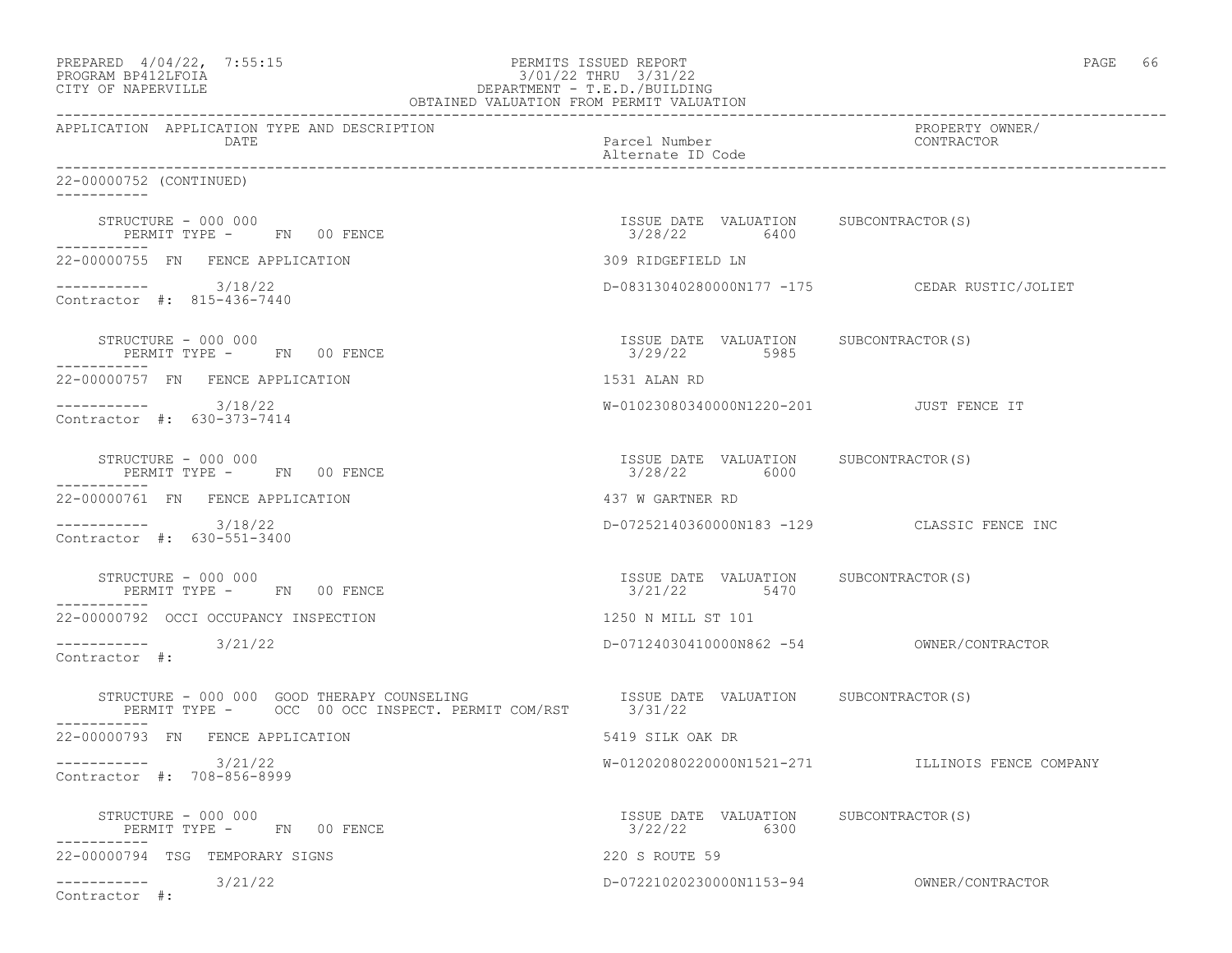| PREPARED              | $4/04/22$ , | 7:55:1 |
|-----------------------|-------------|--------|
| גדמת זרונתם ווגם ממסמ |             |        |

# PREPARED 4/04/22, 7:55:15 PERMITS ISSUED REPORT<br>PROGRAM BP412LFOIA PAGE 67 PROGRAM BP412LFOIA 3/01/22 THRU 3/31/22<br>CITY OF NAPERVILLE DEPARTMENT - T.E.D./BUILDIN CITY OF NAPERVILLE DEPARTMENT - T.E.D./BUILDING

| OBTAINED VALUATION FROM PERMIT VALUATION                                                                                           |                                                       |                                                  |
|------------------------------------------------------------------------------------------------------------------------------------|-------------------------------------------------------|--------------------------------------------------|
| APPLICATION APPLICATION TYPE AND DESCRIPTION<br>DATE                                                                               | Parcel Number<br>Alternate ID Code                    | PROPERTY OWNER/<br>CONTRACTOR                    |
| 22-00000794 (CONTINUED)<br>-----------                                                                                             |                                                       |                                                  |
| STRUCTURE - 000 000 1 TEMP SIGN-PINK CANVAS SIGN SIGN SISUE DATE VALUATION SUBCONTRACTOR(S)<br>PERMIT TYPE - TSG 00 TEMPORARY SIGN | 3/24/22                                               |                                                  |
| 22-00000795 FN FENCE APPLICATION                                                                                                   | 4315 CONIFER RD                                       |                                                  |
| $--------- 3/21/22$<br>Contractor #: 708-856-8999                                                                                  |                                                       | W-01172010020056N1780-241 ILLINOIS FENCE COMPANY |
| STRUCTURE - 000 000<br>PERMIT TYPE - FN 00 FENCE                                                                                   | ISSUE DATE VALUATION SUBCONTRACTOR(S)<br>3/23/22 8828 |                                                  |
| 22-00000796 OCCI OCCUPANCY INSPECTION                                                                                              | 220 S ROUTE 59                                        |                                                  |
| $--------- 3/21/22$<br>Contractor #:                                                                                               |                                                       |                                                  |
| STRUCTURE - 000 000 RHEA LANAS FOX VALLEY<br>PERMIT TYPE - OCC 00 OCC INSPECT. PERMIT COM/RST 3/31/22                              | ISSUE DATE VALUATION SUBCONTRACTOR(S)                 |                                                  |
| 22-00000797 FN FENCE APPLICATION                                                                                                   | 1608 FAIRWAY LN                                       |                                                  |
| $--------- 3/21/22$<br>Contractor #:                                                                                               |                                                       | D-08322040020000N174 -163 OWNER/CONTRACTOR       |
| STRUCTURE - 000 000<br>PERMIT TYPE - FN 00 FENCE                                                                                   | ISSUE DATE VALUATION SUBCONTRACTOR(S)<br>3/23/22      |                                                  |
| 22-00000800 FN FENCE APPLICATION                                                                                                   | 235 WESTBROOK CR                                      |                                                  |
| $--------- 3/21/22$<br>Contractor #: 815-436-7440                                                                                  |                                                       | W-02061150430000N295 -190 CEDAR RUSTIC/JOLIET    |
| STRUCTURE - 000 000<br>PERMIT TYPE - FN 00 FENCE                                                                                   | ISSUE DATE VALUATION SUBCONTRACTOR(S)<br>3/31/22 4700 |                                                  |
| 22-00000813 FN FENCE APPLICATION                                                                                                   | 1270 WHITINGHAM CR                                    |                                                  |
| $--------- 3/22/22$<br>Contractor #: 708-856-8999                                                                                  |                                                       | D-08201130130000N153 -102 ILLINOIS FENCE COMPANY |
| STRUCTURE - 000 000<br>PERMIT TYPE - FN 00 FENCE                                                                                   | ISSUE DATE VALUATION SUBCONTRACTOR(S)<br>3/28/22 4800 |                                                  |
| 22-00000814 ESC ELECTRIC SERVICE CHANGE                                                                                            | 432 S SLEIGHT ST                                      |                                                  |
| $--------- 3/22/22$<br>Contractor #: 815-791-2058                                                                                  | D-08191040060000N345 -100 MR. ELECTRIC                |                                                  |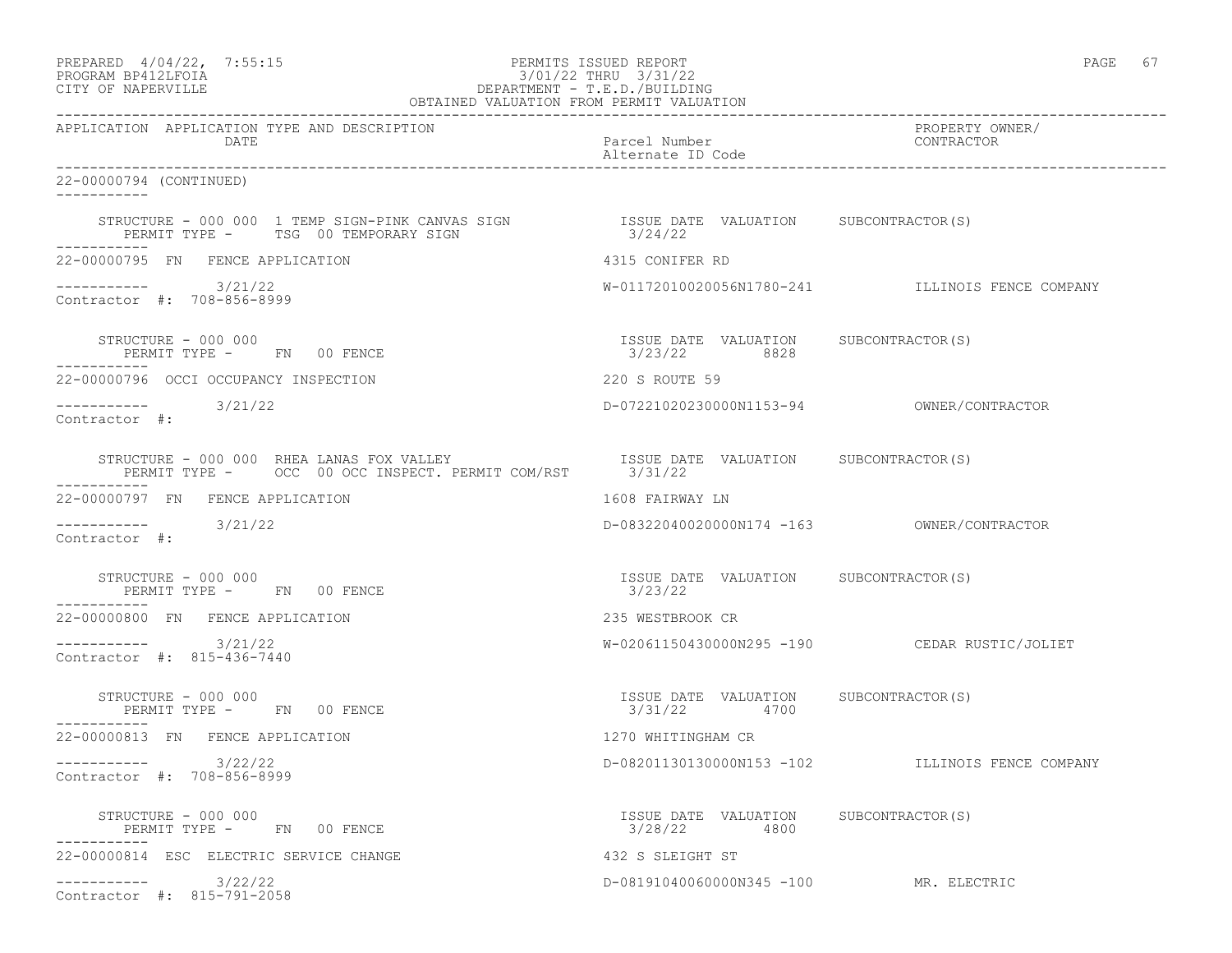| PREPARED 4/04/22, 7:55:15<br>PROGRAM BP412LFOIA DEPARTMENT - T.E.D./BUILDING<br>OBTAINED VALUATION FROM PERMIT VALUATION<br>OBTAINED VALUATION FROM PERMIT VALUATION                                     |                                                       | PAGE 68                                          |
|----------------------------------------------------------------------------------------------------------------------------------------------------------------------------------------------------------|-------------------------------------------------------|--------------------------------------------------|
| DATE                                                                                                                                                                                                     | Parcel Number<br>Alternate ID Code                    | PROPERTY OWNER/<br>CONTRACTOR                    |
| 22-00000814 (CONTINUED)<br>-----------                                                                                                                                                                   |                                                       |                                                  |
| STRUCTURE - 000 000<br>PERMIT TYPE - ELSC 00 ELECTRIC SVC CHANGE RES. 3/22/22 MR. ELECTRIC<br>-----------                                                                                                | ISSUE DATE VALUATION SUBCONTRACTOR(S)                 |                                                  |
| 22-00000815 FN FENCE APPLICATION                                                                                                                                                                         | 425 E HILLSIDE RD                                     |                                                  |
| ----------- 3/22/22<br>Contractor #: 708-856-8999                                                                                                                                                        |                                                       | D-08191070200000N133 -100 ILLINOIS FENCE COMPANY |
| STRUCTURE - 000 000<br>PERMIT TYPE - FN 00 FENCE                                                                                                                                                         | ISSUE DATE VALUATION SUBCONTRACTOR(S)<br>3/23/22 3840 |                                                  |
| 22-00000820 DRWY DRIVEWAY NEW AND ALTERATIONS                                                                                                                                                            | 110 CLAREMONT DR                                      |                                                  |
| -----------    3/22/22<br>Contractor #: 630-977-3103                                                                                                                                                     | D-07144210060000N123 -82 ALFREDO ZUNIGA               |                                                  |
| STRUCTURE - 000 000<br>PERMIT TYPE - DRWY 00 DRIVEWAY ADDITION/ALTERATION 3/23/22 3200                                                                                                                   | ISSUE DATE VALUATION SUBCONTRACTOR(S)                 |                                                  |
| 22-00000821 DRWY DRIVEWAY NEW AND ALTERATIONS                                                                                                                                                            | 3708 FALKNER DR                                       |                                                  |
| ----------- 3/22/22<br>Contractor #: 630-896-3587                                                                                                                                                        | W-01114020300000N411 -231 PALLERA PAVING              |                                                  |
| RUCTURE - 000 000<br>PERMIT TYPE - DRWY 00 DRIVEWAY ADDITION/ALTERATION 13/29/22 4500 CURB CUTTERS INC<br>---- ROW 00 RIGHT OF WAY PERMIT 3/29/22 CURB CUTTERS INC<br>STRUCTURE - 000 000<br>----------- |                                                       |                                                  |
| 22-00000824 FN FENCE APPLICATION                                                                                                                                                                         | 2260 SALISBURY DR                                     |                                                  |
| $--------- 3/22/22$<br>Contractor #: 630-933-9881                                                                                                                                                        |                                                       | W-01012130070000N733 -189 SP FENCE-WARRENVILLE   |
| STRUCTURE - 000 000<br>PERMIT TYPE - FN 00 FENCE                                                                                                                                                         | ISSUE DATE VALUATION SUBCONTRACTOR(S)<br>3/28/22 6600 |                                                  |
| 22-00000828 DRWY DRIVEWAY NEW AND ALTERATIONS                                                                                                                                                            | 1151 CORDULA CR                                       |                                                  |
| $--------$ 3/22/22<br>Contractor #: 630-885-8054                                                                                                                                                         | W-01114030390000N812 -232 ALLRITE PAVING              |                                                  |
| SIRUCTURE - UUU UUU DRWY 00 DRIVEWAY ADDITION/ALTERATION SESUE DATE VALUATION SUBCONTRACTOR(S)                                                                                                           |                                                       |                                                  |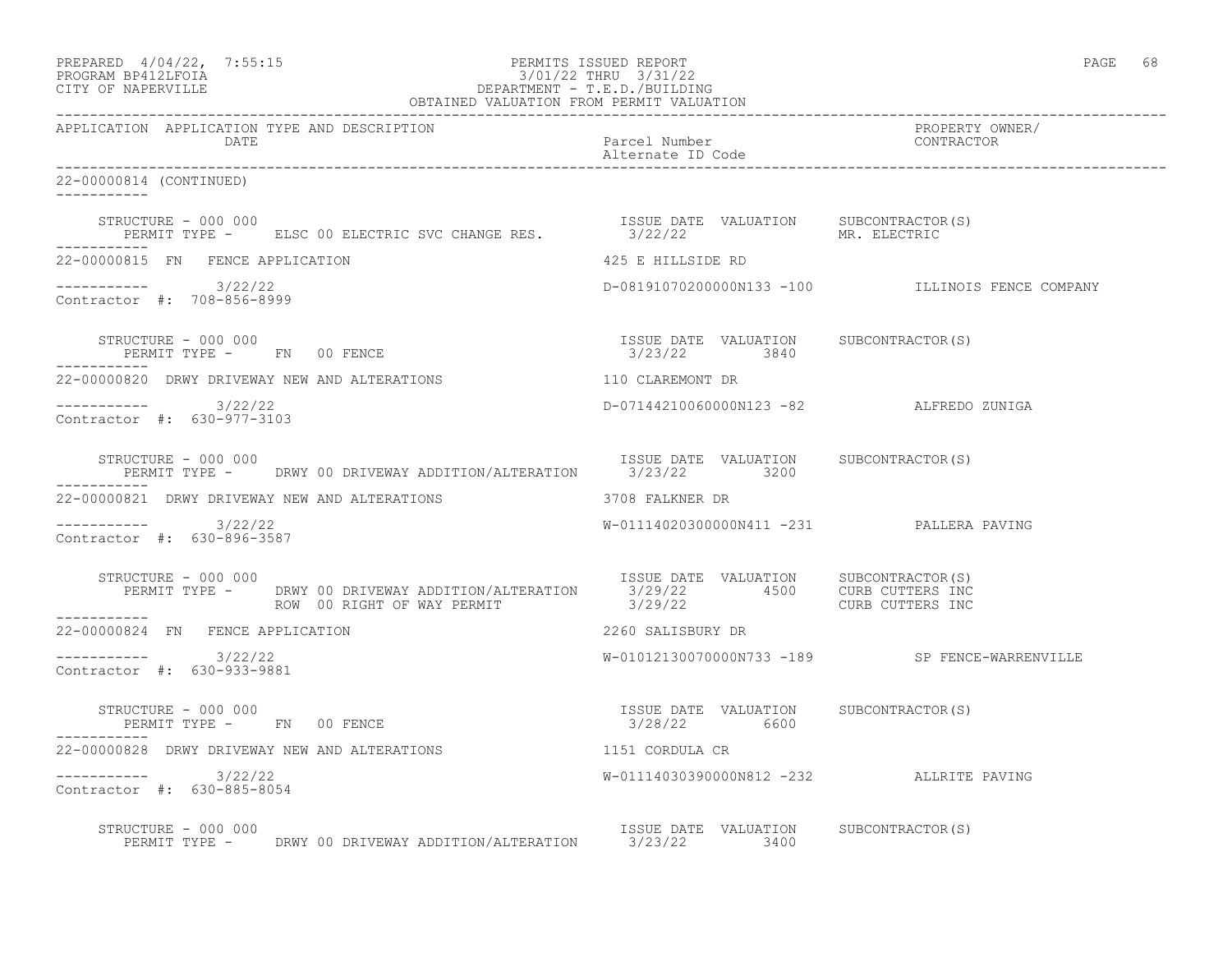| PREPARED | $4/04/22$ , | 7:55:1 |
|----------|-------------|--------|
|          |             |        |

# PREPARED 4/04/22, 7:55:15 PERMITS ISSUED REPORT<br>PROGRAM BP412LFOIA PAGE 69 3/01/22 THRU 3/31/22 PROGRAM BP412LFOIA 3/01/22 THRU 3/31/22<br>CITY OF NAPERVILLE DEPARTMENT - T.E.D./BUILDIN CITY OF NAPERVILLE DEPARTMENT - T.E.D./BUILDING

| OBTAINED VALUATION FROM PERMIT VALUATION                                                                                          |                                            |                                                            |
|-----------------------------------------------------------------------------------------------------------------------------------|--------------------------------------------|------------------------------------------------------------|
| APPLICATION APPLICATION TYPE AND DESCRIPTION<br>DATE                                                                              | Parcel Number<br>Alternate ID Code         | PROPERTY OWNER/<br>CONTRACTOR                              |
| 22-00000828 (CONTINUED)                                                                                                           |                                            |                                                            |
| ROW 00 RIGHT OF WAY PERMIT 3/23/22                                                                                                |                                            |                                                            |
| 22-00000835 RPZ REVERSE PRESSURE ZONE/BACKFLOW PREVENTER 3764 QUICK FIRE DR                                                       |                                            |                                                            |
| -----------    3/22/22<br>Contractor #: 815-464-6801                                                                              |                                            | $W-01103110240000N1839-229$ KRUPSKE SPRINKLER SYSTEMS, INC |
| STRUCTURE - 000 000<br>PERMIT TYPE - LSP 00 LAWN SPRINKLER RESIDENTIAL 3/23/22 5390 KRUPSKE SPRINKLER SYSTEMS INC<br>------------ | ISSUE DATE VALUATION SUBCONTRACTOR(S)      | KRUPSKE SPRINKLER SYSTEMS                                  |
| 22-00000841 RPZ REVERSE PRESSURE ZONE/BACKFLOW PREVENTER 4212 CHINABERRY LN                                                       |                                            |                                                            |
| -----------    3/22/22<br>Contractor #: 815-385-5599                                                                              |                                            | W-01172100200000N1743-241 WATER WORKS INC-JOHNSBURG        |
| STRUCTURE - 000 000<br>PERMIT TYPE - LSP 00 LAWN SPRINKLER RESIDENTIAL 3/28/22 4600 WATER WORKS INC-JOHNSBURG                     | ISSUE DATE VALUATION SUBCONTRACTOR(S)      | ENGLAND PLUMBING                                           |
| -----------<br>22-00000842 RPZ REVERSE PRESSURE ZONE/BACKFLOW PREVENTER 3828 MAHOGANY LN                                          |                                            |                                                            |
| $--------$ 3/22/22<br>Contractor #: 815-462-3300                                                                                  | W-01172010020060N1780-241 CAREFREE SYSTEMS |                                                            |
| STRUCTURE - 000 000<br>PERMIT TYPE - LSP 00 LAWN SPRINKLER RESIDENTIAL 8/24/22 6600 CAREFREE SYSTEMS<br>-----------               | ISSUE DATE VALUATION SUBCONTRACTOR(S)      | CAREFREE SYSTEMS                                           |
| 22-00000843 RPZ REVERSE PRESSURE ZONE/BACKFLOW PREVENTER 2608 CRANBROOK ST                                                        |                                            |                                                            |
| ----------- 3/22/22<br>Contractor #: 815-462-3300                                                                                 |                                            |                                                            |
| STRUCTURE - 000 000<br>PERMIT TYPE - LSP 00 LAWN SPRINKLER RESIDENTIAL 3/24/22 4500                                               | ISSUE DATE VALUATION SUBCONTRACTOR(S)      | CAREFREE SYSTEMS<br>CAREFREE SYSTEMS                       |
| -----------<br>22-00000844 RPZ REVERSE PRESSURE ZONE/BACKFLOW PREVENTER 2908 PORTAGE ST                                           |                                            |                                                            |
| -----------    3/23/22<br>Contractor #: 815-462-3300                                                                              | W-01043070310000N1568-197 CAREFREE SYSTEMS |                                                            |
| STRUCTURE - 000 000                                                                                                               | ISSUE DATE VALUATION SUBCONTRACTOR(S)      |                                                            |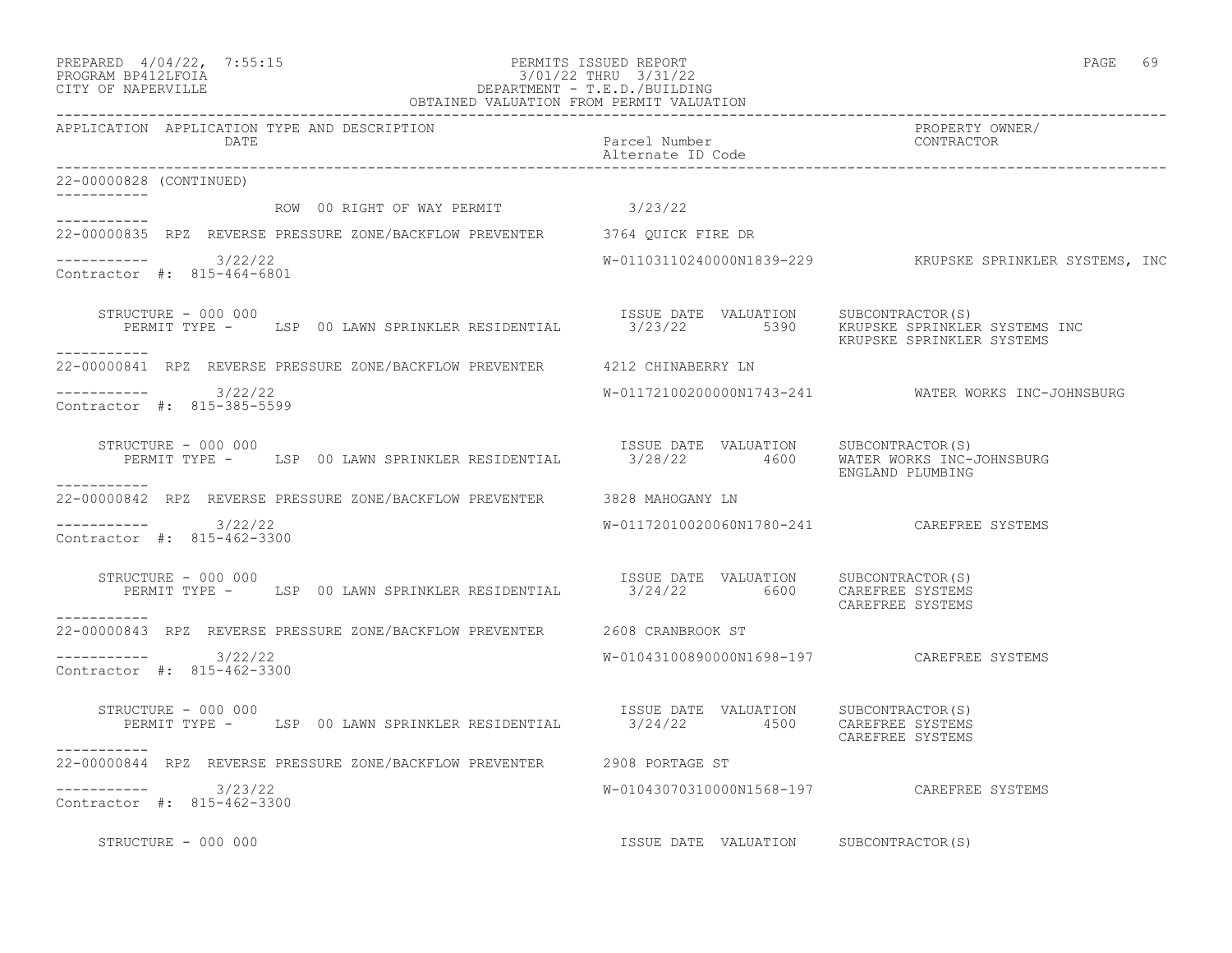| PREPARED 4/04/22, 7:55:15<br>PERMITS ISSUED REPORT<br>3/01/22 THRU 3/31/22<br>DEPARTMENT - T.E.D./BUILDING<br>OBTAINED VALUATION FROM PERMIT VALUATION<br>PROGRAM BP412LFOIA<br>CITY OF NAPERVILLE | PERMITS ISSUED REPORT                                   | PAGE 70                                                |
|----------------------------------------------------------------------------------------------------------------------------------------------------------------------------------------------------|---------------------------------------------------------|--------------------------------------------------------|
| APPLICATION APPLICATION TYPE AND DESCRIPTION<br>DATE                                                                                                                                               | Parcel Number<br>Alternate ID Code                      | PROPERTY OWNER/<br>CONTRACTOR                          |
| 22-00000844 (CONTINUED)                                                                                                                                                                            |                                                         |                                                        |
| PERMIT TYPE - LSP 00 LAWN SPRINKLER RESIDENTIAL 8/24/22 4150 CAREFREE SYSTEMS<br><u>Listenberge</u>                                                                                                |                                                         | CAREFREE SYSTEMS                                       |
| 22-00000847 FN FENCE APPLICATION                                                                                                                                                                   | 2113 SABER CT                                           |                                                        |
| -----------    3/23/22<br>Contractor #: 815-836-8731                                                                                                                                               |                                                         | D-08313070270000N159 -175 NORTHWEST CEDAR PRODUCTS     |
| STRUCTURE - 000 000<br>PERMIT TYPE - FN 00 FENCE<br>-----------                                                                                                                                    | ISSUE DATE VALUATION SUBCONTRACTOR(S)<br>3/24/22 5350   |                                                        |
| 22-00000849 FN FENCE APPLICATION                                                                                                                                                                   | 1852 FAIROAK RD                                         |                                                        |
| $--------- 3/23/22$<br>Contractor #: 815-836-8731                                                                                                                                                  |                                                         | D-08324020060000N178 -178 NORTHWEST CEDAR PRODUCTS     |
| STRUCTURE - 000 000<br>PERMIT TYPE - FN 00 FENCE                                                                                                                                                   | ISSUE DATE VALUATION SUBCONTRACTOR(S)<br>3/24/22 12000  |                                                        |
| 22-00000850 FN FENCE APPLICATION                                                                                                                                                                   | 126 N COLUMBIA ST                                       |                                                        |
| $--------- 3/23/22$<br>Contractor #: 815-836-8731                                                                                                                                                  |                                                         | D-08184000070000N442 -86 NORTHWEST CEDAR PRODUCTS      |
| STRUCTURE - 000 000<br>PERMIT TYPE - FN 00 FENCE<br>----------                                                                                                                                     | ISSUE DATE VALUATION SUBCONTRACTOR(S)<br>3/24/22 6000   |                                                        |
| 22-00000851 FN FENCE APPLICATION                                                                                                                                                                   | 1231 SANCTUARY LN                                       |                                                        |
| ---------- 3/23/22<br>Contractor #: 630-551-3400                                                                                                                                                   |                                                         | D-07272130180000N745 -125 CLASSIC FENCE/OSWEGO         |
| STRUCTURE - 000 000<br>PERMIT TYPE - FN 00 FENCE                                                                                                                                                   | ISSUE DATE VALUATION SUBCONTRACTOR(S)<br>$3/24/22$ 9900 |                                                        |
| 22-00000852 FN FENCE APPLICATION                                                                                                                                                                   | 2724 WILLOW RIDGE DR                                    |                                                        |
| 3/23/22<br>Contractor #: 630-933-9881                                                                                                                                                              |                                                         | W-01023110110000N802 -201 SP FENCE-WARRENVILLE         |
| STRUCTURE - 000 000<br>PERMIT TYPE - FN 00 FENCE                                                                                                                                                   | ISSUE DATE VALUATION SUBCONTRACTOR(S)<br>3/29/22 8300   |                                                        |
| 22-00000855 FN FENCE APPLICATION                                                                                                                                                                   | 4719 SASSAFRAS LN                                       |                                                        |
| $--------$ 3/23/22<br>Contractor #: 224-220-1042                                                                                                                                                   |                                                         | W-01174090160000N1526-256 CEDAR MOUNTAIN FENCE COMPANY |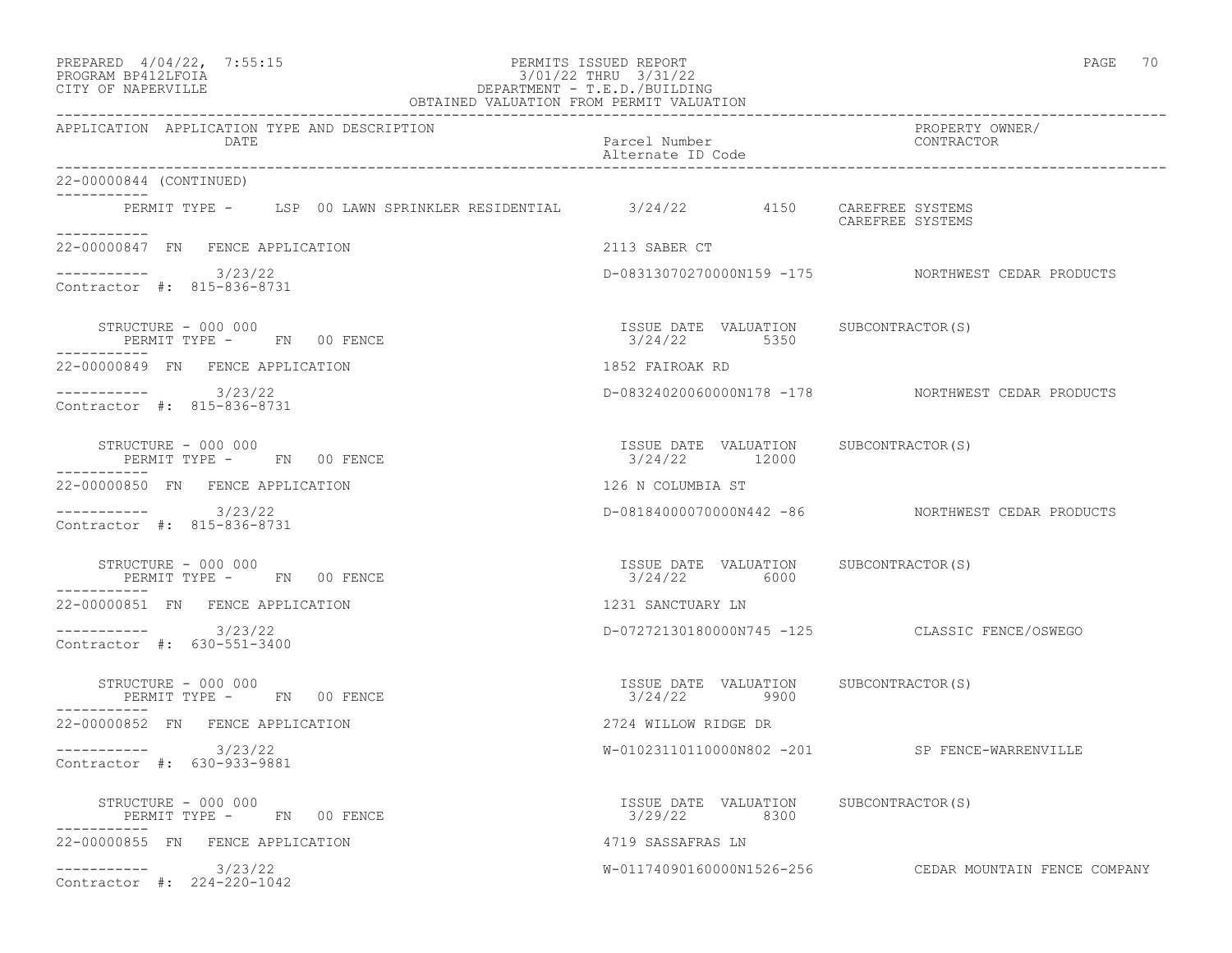| PREPARED 4/04/22, 7:55:15<br>PROGRAM BP412LFOIA<br>CITY OF NAPERVILLE                               |                                                               | PAGE 71                                        |
|-----------------------------------------------------------------------------------------------------|---------------------------------------------------------------|------------------------------------------------|
| APPLICATION APPLICATION TYPE AND DESCRIPTION<br>DATE                                                | Parcel Number<br>Alternate ID Code<br>----------------------- | PROPERTY OWNER/<br>CONTRACTOR                  |
| 22-00000855 (CONTINUED)<br>-----------                                                              |                                                               |                                                |
| STRUCTURE - 000 000<br>PERMIT TYPE - FN 00 FENCE                                                    | ISSUE DATE VALUATION SUBCONTRACTOR(S)<br>3/28/22 6000         |                                                |
| 22-00000856 GBP GREENER BUSINESS PROGRAM                                                            | 1999 SPRINGBROOK SOUARE DR HM                                 |                                                |
| ----------- 3/23/22<br>Contractor #:                                                                |                                                               |                                                |
| STRUCTURE - 000 000<br>PERMIT TYPE - GBP 00 GREENER BUSINESS PROGRAM                                | ISSUE DATE VALUATION SUBCONTRACTOR(S)<br>3/23/22              |                                                |
| 22-00000858 FN FENCE APPLICATION                                                                    | 1386 GINGER LN                                                |                                                |
| ----------- 3/23/22<br>Contractor #: 630-551-3400                                                   |                                                               | W-02041020520000N760 -194 CLASSIC FENCE INC    |
| STRUCTURE - 000 000<br>PERMIT TYPE - FN 00 FENCE<br>-----------                                     | ISSUE DATE VALUATION SUBCONTRACTOR(S)<br>3/31/22 10512        |                                                |
| 22-00000859 FN FENCE APPLICATION                                                                    | 1021 HYDE PARK LN                                             |                                                |
| ----------- 3/23/22<br>Contractor #: 815-436-7440                                                   |                                                               | D-08294010170000N465 -148 CEDAR RUSTIC/JOLIET  |
| STRUCTURE - 000 000<br>PERMIT TYPE - FN 00 FENCE                                                    | ISSUE DATE VALUATION SUBCONTRACTOR(S)<br>3/28/22 8740         |                                                |
| 22-00000868 DMOC DEMOLITION COMMERCIAL                                                              | 1507 W OGDEN AV                                               |                                                |
| $--------- 3/24/22$<br>Contractor #: 847-749-4344                                                   |                                                               | D-07154020020000N653 -80 JOHLER DEMOLITION INC |
| STRUCTURE - 000 000 CADILLAC OF NAPERVILLE<br>PERMIT TYPE - BDD 00 DEMOLITION PERMIT<br>___________ |                                                               | BATTAGLIA INDUSTRIES INC.<br>TRUSTY PLUMBING   |
| 22-00000870 FN FENCE APPLICATION                                                                    | 15 W FRANKLIN AV                                              |                                                |
| $----------$ 3/24/22<br>Contractor #: 630-401-2650                                                  |                                                               | D-07134040210000N538 -84 PRO FENCE NAPERVILLE  |
| STRUCTURE - 000 000<br>PERMIT TYPE - FN 00 FENCE                                                    | ISSUE DATE VALUATION SUBCONTRACTOR(S)<br>3/28/22 4120         |                                                |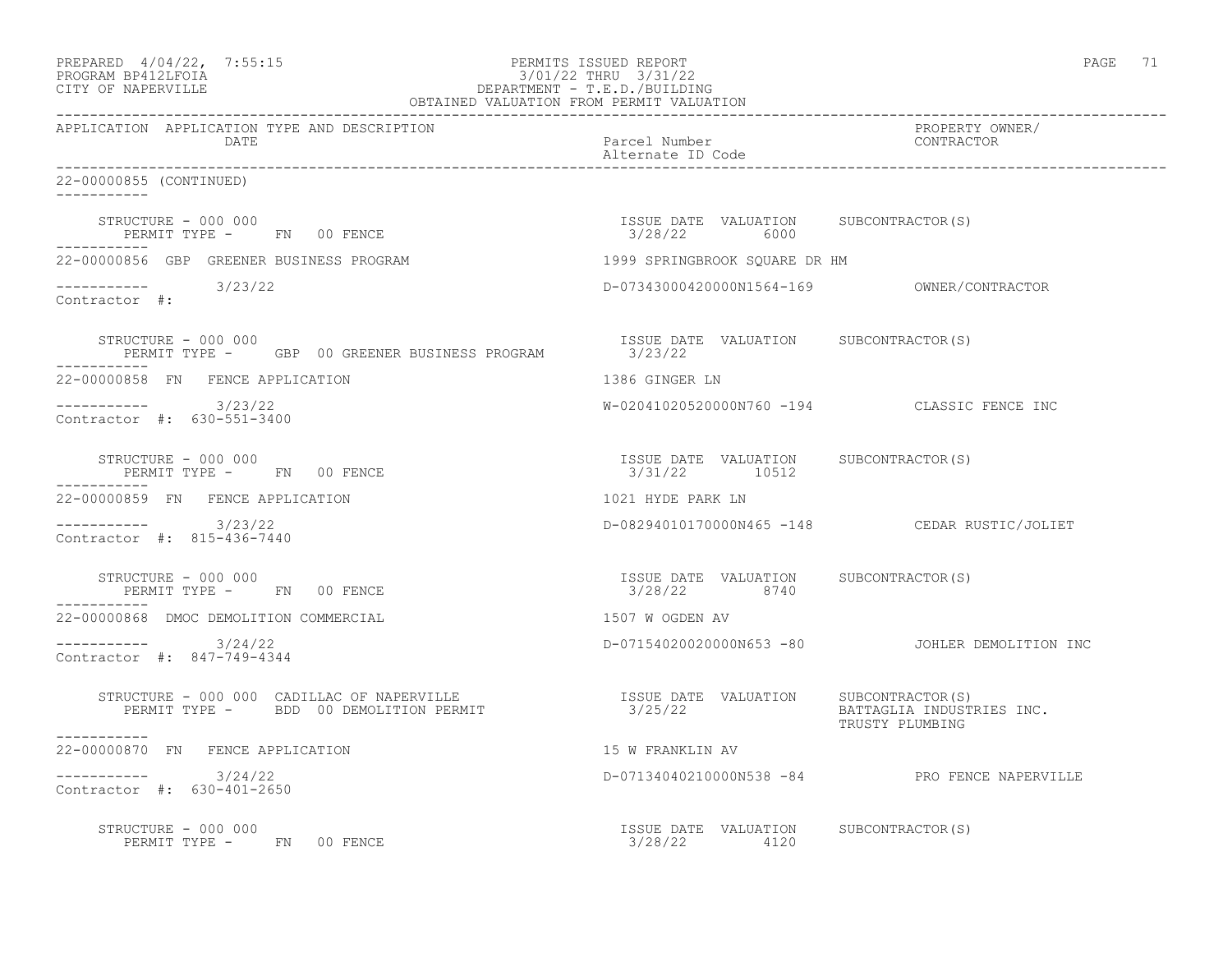### PREPARED 4/04/22, 7:55:15 PERMITS ISSUED REPORT PAGE 72<br>PROGRAM BP412LFOIA PROGRAM PROGRAM PROGRAM PROGRAM PROGRAM PROGRAM PROGRAM PROGRAM PROGRAM PROGRAM PAGE 72 PROGRAM BP412LFOIA 3/01/22 THRU 3/31/22 CITY OF NAPERVILLE DEPARTMENT - T.E.D./BUILDING OBTAINED VALUATION FROM PERMIT VALUATION

| APPLICATION APPLICATION TYPE AND DESCRIPTION                                                                                                                                                                                      |                                                       |                                                         |
|-----------------------------------------------------------------------------------------------------------------------------------------------------------------------------------------------------------------------------------|-------------------------------------------------------|---------------------------------------------------------|
| APPLICATION APPLICATION TYPE AND DESCRIPTION PACKERTY POWER PROPERTY OWNER (DATE<br>DATE Parcel Number encel Number (Date contractor enter alternate ID Code enter alternate ID Code enter alternate ID Code entering enter alter |                                                       |                                                         |
| 22-00000871 FN FENCE APPLICATION                                                                                                                                                                                                  | 1768 CHADWICKE CR                                     |                                                         |
| ----------- 3/24/22<br>Contractor #: 708-856-8999                                                                                                                                                                                 |                                                       | D-07233100140000N717 -111 ILLINOIS FENCE COMPANY        |
| STRUCTURE - 000 000<br>PERMIT TYPE - FN 00 FENCE                                                                                                                                                                                  | ISSUE DATE VALUATION SUBCONTRACTOR(S)<br>3/28/22 7058 |                                                         |
| 22-00000872 ELEV ELEVATOR                                                                                                                                                                                                         | 3543 VANILLA GRASS DR                                 |                                                         |
| $--------- 3/24/22$<br>Contractor #: 847-403-0133                                                                                                                                                                                 |                                                       | W-01093090170000N1386-227 EXTENDED HOME LIVING SERVICES |
| STRUCTURE – 000 000 BRUNO VPL 3153 – GARAGE                        ISSUE DATE VALUATION     SUBCONTRACTOR(S)<br>PERMIT TYPE –      ELEV 00 ELEVATOR PERMIT                           3/25/22<br>-----------                       |                                                       |                                                         |
| 22-00000874 ELEV ELEVATOR                                                                                                                                                                                                         | 3543 VANILLA GRASS DR                                 |                                                         |
| $--------- 3/24/22$<br>Contractor #: 847-403-0133                                                                                                                                                                                 |                                                       | W-01093090170000N1386-227 EXTENDED HOME LIVING SERVICES |
|                                                                                                                                                                                                                                   |                                                       |                                                         |
| 22-00000877 RPZ REVERSE PRESSURE ZONE/BACKFLOW PREVENTER 4272 LACEBARK LN                                                                                                                                                         |                                                       |                                                         |
| $--------- 3/24/22$<br>Contractor #: 630-653-3937                                                                                                                                                                                 |                                                       | W-01174150060000N1711-256 WESTERN IRRIGATION            |
| RUCTURE – 000 000<br>PERMIT TYPE – LSP 00 LAWN SPRINKLER RESIDENTIAL 1990 1980 1980 1990 WESTERN IRRIGATION<br>STRUCTURE - 000 000                                                                                                |                                                       | WESTERN IRRIGATION, INC                                 |
| 22-00000878 RPZ REVERSE PRESSURE ZONE/BACKFLOW PREVENTER 4284 LACEBARK LN                                                                                                                                                         |                                                       |                                                         |
| $--------- 3/24/22$<br>Contractor #: 630-653-3937                                                                                                                                                                                 |                                                       | W-01174150030000N1711-256 WESTERN IRRIGATION            |
| STRUCTURE - 000 000<br>PERMIT TYPE - LSP 00 LAWN SPRINKLER RESIDENTIAL 13/28/22 5600 WESTERN IRRIGATION<br>WESTERN IRRIGATION, INC<br>------------                                                                                |                                                       |                                                         |
| 22-00000879 RPZ REVERSE PRESSURE ZONE/BACKFLOW PREVENTER 4211 CARPENTER RD                                                                                                                                                        |                                                       |                                                         |
| $--------- 3/24/22$<br>Contractor #: 630-653-3937                                                                                                                                                                                 |                                                       |                                                         |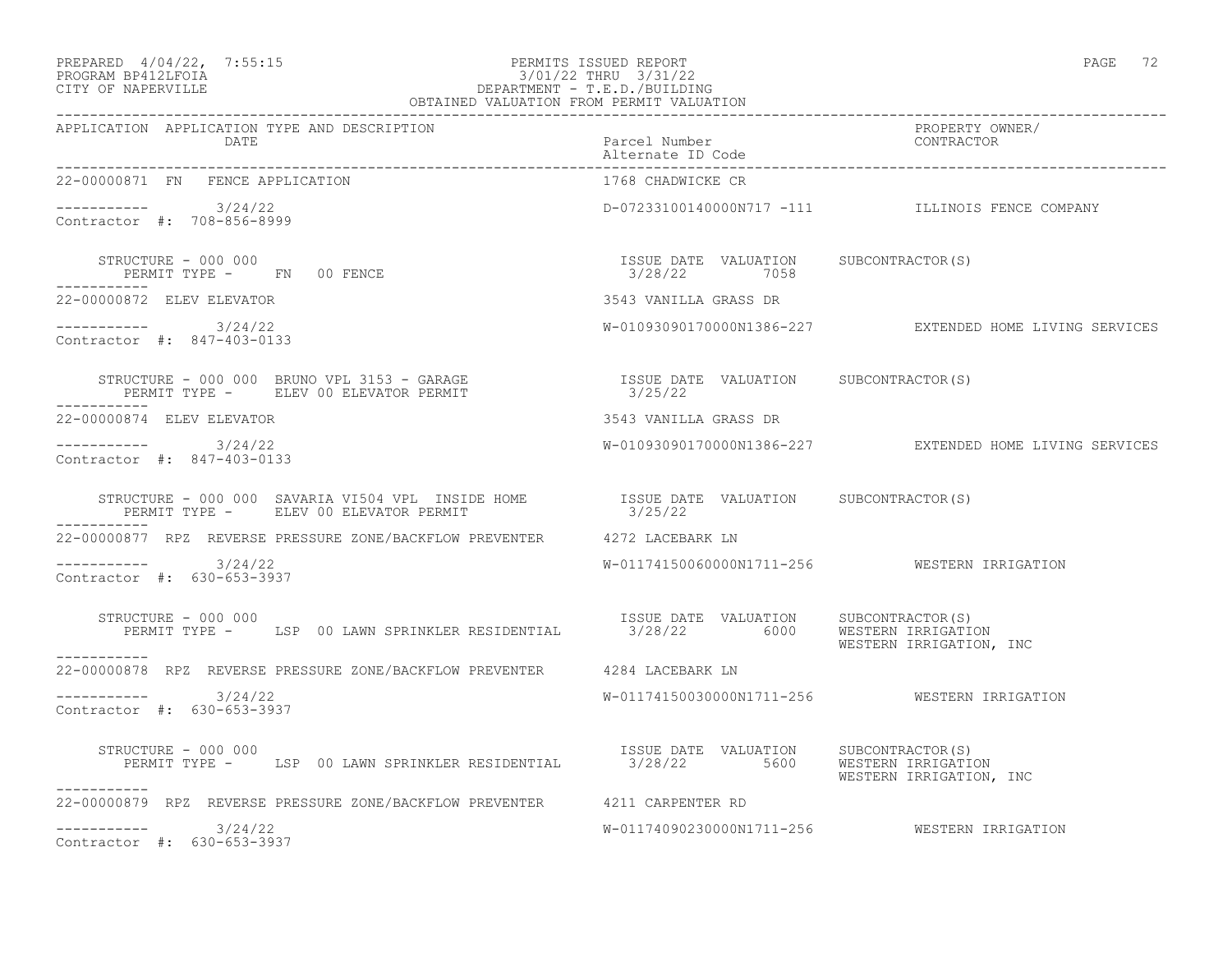| PREPARED $4/04/22$ , 7:55:15<br>PROGRAM BP412LFOIA<br>CITY OF NAPERVILLE<br>CITY OF NAPERVILLE<br>PEPARTMENT - T.E.D./BUILDING<br>OBTAINED VALUATION FROM PERMIT VALUATION                     |                                            |                                              | PAGE 73 |
|------------------------------------------------------------------------------------------------------------------------------------------------------------------------------------------------|--------------------------------------------|----------------------------------------------|---------|
| APPLICATION APPLICATION TYPE AND DESCRIPTION<br>DATE                                                                                                                                           | Parcel Number<br>Alternate ID Code         | PROPERTY OWNER/<br>CONTRACTOR                |         |
| 22-00000879 (CONTINUED)                                                                                                                                                                        |                                            |                                              |         |
| STRUCTURE - 000 000<br>STRUCTURE - 000 000<br>PERMIT TYPE - LSP 00 LAWN SPRINKLER RESIDENTIAL 1990 128/22 5600 WESTERN IRRIGATION<br>-----------                                               |                                            | WESTERN IRRIGATION, INC                      |         |
| 22-00000880 RPZ REVERSE PRESSURE ZONE/BACKFLOW PREVENTER 705 E HILLSIDE RD                                                                                                                     |                                            |                                              |         |
| $--------- 3/24/22$<br>Contractor #: 815-725-2460                                                                                                                                              | D-08192110170000N1796-101 AOUA DESIGNS INC |                                              |         |
| STRUCTURE - 000 000<br>PERMIT TYPE - LSP 00 LAWN SPRINKLER RESIDENTIAL 3/28/22 4725 AQUA DESIGNS INC<br>STRUCTURE - 000 000<br>-----------                                                     |                                            | AOUA DESIGNS INC                             |         |
| 22-00000886 DRWY DRIVEWAY NEW AND ALTERATIONS                                                                                                                                                  | 901 SUMTER CT                              |                                              |         |
| $--------$ 3/24/22<br>Contractor #: 630-904-0078                                                                                                                                               |                                            | D-07251080030000N677 -128 BUD'S CONCRETE INC |         |
| RUCTURE - 000 000<br>PERMIT TYPE - DRWY 00 DRIVEWAY ADDITION/ALTERATION 5/31/22 13081 BUD'S CONCRETE INC<br>ROW 00 RIGHT OF WAY PERMIT 3/31/22 13081 BUD'S CONCRETE INC<br>STRUCTURE - 000 000 |                                            |                                              |         |
| -----------<br>22-00000887 DRWY DRIVEWAY NEW AND ALTERATIONS THE SAME SERVICE SERVICE SERVICE SERVICE SERVICE SERVICE SERVICE                                                                  |                                            |                                              |         |
| $--------- 3/24/22$<br>Contractor #: 630-904-0078                                                                                                                                              |                                            | D-07114010080000N585 -52 BUD'S CONCRETE INC  |         |
| STRUCTURE - 000 000<br>PERMIT TYPE - DRWY 00 DRIVEWAY ADDITION/ALTERATION 1SSUE DATE VALUATION SUBCONTRACTOR(S)<br>ROW 00 RIGHT OF WAY PERMIT 10874 10874 BUD'S CONCRETE INC                   |                                            |                                              |         |
| 22-00000888 DRWY DRIVEWAY NEW AND ALTERATIONS                                                                                                                                                  | 341 S RIVER RD                             |                                              |         |
| ----------- 3/24/22<br>Contractor #: 630-904-0078                                                                                                                                              |                                            | D-07144130220000N579 -82 BUD'S CONCRETE INC  |         |
| STRUCTURE - 000 000<br>PERMIT TYPE -     ROW 00 RIGHT OF WAY PERMIT                        3/31/22                    BUD'S CONCRETE INC                                                       |                                            |                                              |         |
| 22-00000890 DRWY DRIVEWAY NEW AND ALTERATIONS                                                                                                                                                  | 120 ROBIN HILL DR                          |                                              |         |
| $--------- 3/24/22$<br>Contractor #:                                                                                                                                                           |                                            | D-07244130080000N679 -114 CRACK ATTACK TEAM  |         |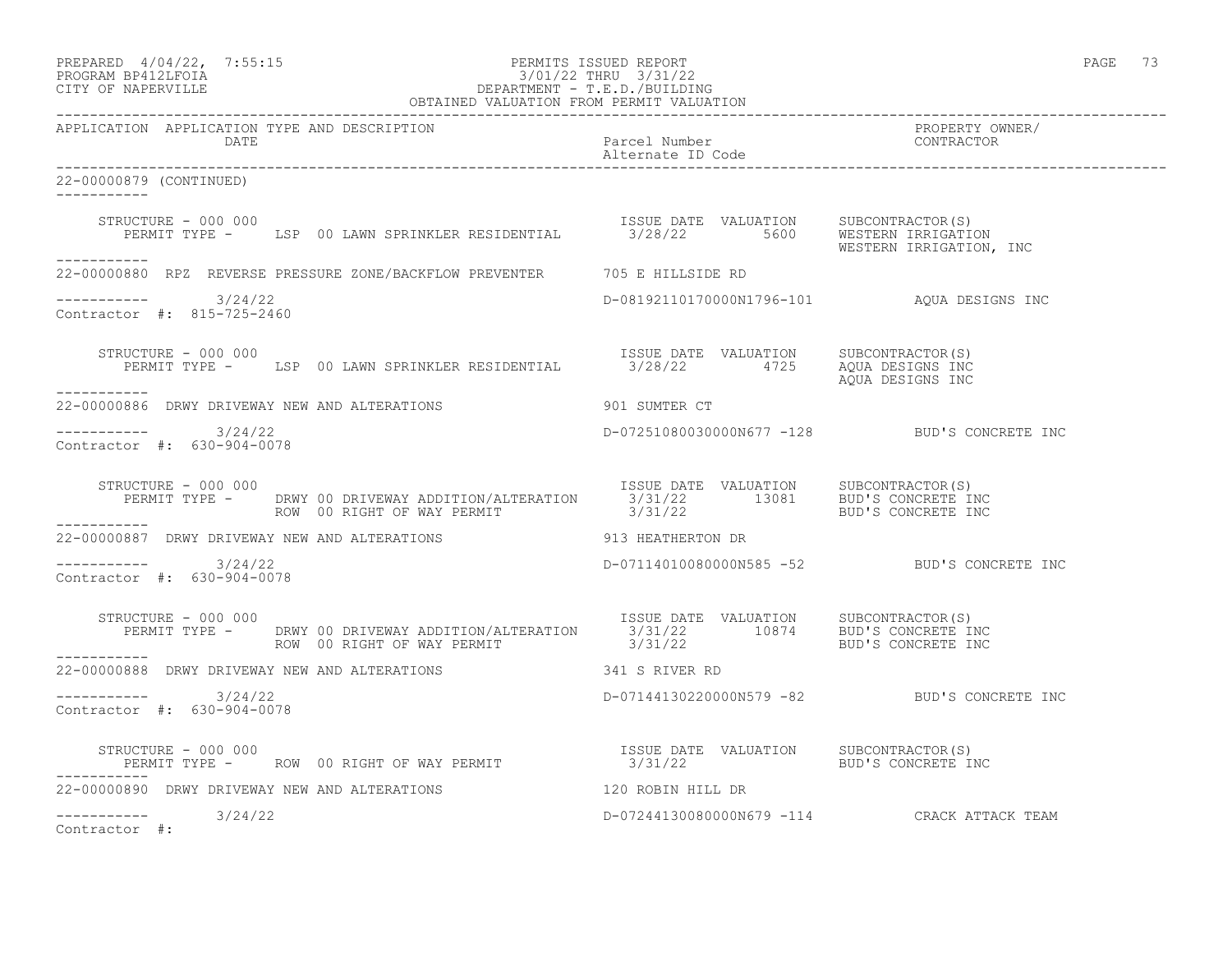|                    | PREPARED 4/04/22, 7:55:15 | PERMITS ISSUED REPORT                                                   | PAGE | $\mathbf{a}$ |
|--------------------|---------------------------|-------------------------------------------------------------------------|------|--------------|
| PROGRAM PRATOTROTA |                           | $\sim$ /01/00 $\equiv$ $\sim$ $\sim$ $\sim$ $\sim$ $\sim$ $\sim$ $\sim$ |      |              |

# PROGRAM BP412LFOIA 3/01/22 THRU 3/31/22 CITY OF NAPERVILLE DEPARTMENT - T.E.D./BUILDING

| OBTAINED VALUATION FROM PERMIT VALUATION                                                                                                                                                                                    |                                                                    |                                                 |  |
|-----------------------------------------------------------------------------------------------------------------------------------------------------------------------------------------------------------------------------|--------------------------------------------------------------------|-------------------------------------------------|--|
| APPLICATION APPLICATION TYPE AND DESCRIPTION<br>DATE                                                                                                                                                                        | Parcel Number<br>Alternate ID Code                                 | PROPERTY OWNER/<br>CONTRACTOR                   |  |
| 22-00000890 (CONTINUED)<br>-----------                                                                                                                                                                                      |                                                                    |                                                 |  |
| STRUCTURE - 000 000<br>PERMIT TYPE - MISC 00 MISCELLANEOUS PERMIT                                                                                                                                                           | ISSUE DATE VALUATION SUBCONTRACTOR (S)<br>3/28/22 4520             |                                                 |  |
| 22-00000896 ESC ELECTRIC SERVICE CHANGE                                                                                                                                                                                     | 3623 AMBROSIA DR                                                   |                                                 |  |
| $--------- 3/24/22$<br>Contractor #:                                                                                                                                                                                        |                                                                    |                                                 |  |
| STRUCTURE - 000 000 REPAIR DAMAGE METER SOCKET                 ISSUE DATE VALUATION     SUBCONTRACTOR(S)<br>PERMIT TYPE -      ELSC 00 ELECTRIC SVC CHANGE RES.             3/25/22                       PRO ELECTRIC CORE |                                                                    | PRO ELECTRIC CORPORATION                        |  |
| 22-00000903 FN FENCE APPLICATION                                                                                                                                                                                            | 2707 SWEETBROOM CT                                                 |                                                 |  |
| ----------- 3/25/22<br>Contractor #: 815-744-9390                                                                                                                                                                           |                                                                    | W-01221010780000N1248-274 THE CEDAR MILL-MORRIS |  |
| STRUCTURE - 000 000<br>PERMIT TYPE - FN 00 FENCE                                                                                                                                                                            | ISSUE DATE VALUATION SUBCONTRACTOR(S)<br>3/28/22 10500             |                                                 |  |
| 22-00000909 DRWY DRIVEWAY NEW AND ALTERATIONS                                                                                                                                                                               | 1420 CHESTNUT RIDGE DR                                             |                                                 |  |
| 3/25/22<br>Contractor #: 630-299-3842                                                                                                                                                                                       | D-07143060020000N199 -81 MAO CONCRETE                              |                                                 |  |
| STRUCTURE - 000 000<br>PERMIT TYPE - MISC 00 MISCELLANEOUS PERMIT                                                                                                                                                           | ISSUE DATE VALUATION SUBCONTRACTOR(S)<br>3/29/22 1600 MAO CONCRETE |                                                 |  |
| 22-00000910 DRWY DRIVEWAY NEW AND ALTERATIONS                                                                                                                                                                               | 1422 SUNNYBROOK DR                                                 |                                                 |  |
| -----------    3/25/22<br>Contractor #: 630-299-3842                                                                                                                                                                        | D-07143140050000N179 -81 MAO CONCRETE                              |                                                 |  |
| STRUCTURE - 000 000<br>PERMIT TYPE - MISC 00 MISCELLANEOUS PERMIT                                                                                                                                                           | ISSUE DATE VALUATION SUBCONTRACTOR(S)<br>3/29/22 1500 MAO CONCRETE |                                                 |  |
| 22-00000911 TENT TENTS                                                                                                                                                                                                      | 1551 HOBSON RD                                                     |                                                 |  |
| -----------    3/25/22<br>Contractor #:                                                                                                                                                                                     | D-08281000050000N90 -134 OWNER/CONTRACTOR                          |                                                 |  |
| STRUCTURE – 000 000 4 TENTS 07/25/20-07/29/20 – 5 DAYS ISSUE DATE VALUATION SUBCONTRACTOR(S) PERMIT TYPE – TENT 00 TENT PERMIT<br>PERMIT TYPE - TENT 00 TENT PERMIT                                                         |                                                                    |                                                 |  |
| 22-00000915 OCCI OCCUPANCY INSPECTION                                                                                                                                                                                       | 1620 PEBBLEWOOD LN 140                                             |                                                 |  |
| $--------- 3/25/22$<br>Contractor #:                                                                                                                                                                                        | D-07092020050000N833 -33 OWNER/CONTRACTOR                          |                                                 |  |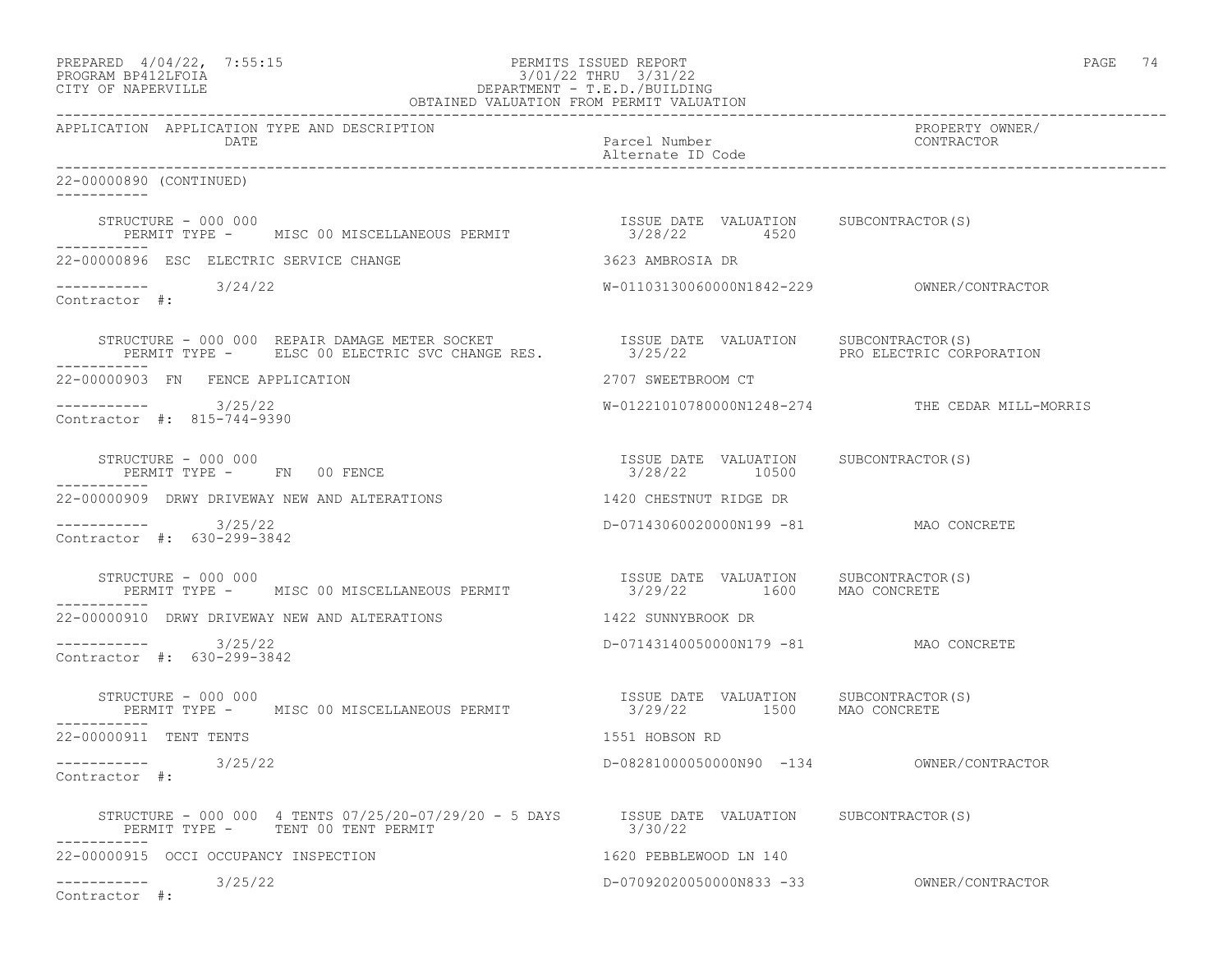| PREPARED            | $4/04/22$ , | 7:55:1! |
|---------------------|-------------|---------|
| DDOCDAM DD410T DOTA |             |         |

## PREPARED  $4/04/22$ , 7:55:15 PERMITS ISSUED REPORT<br>PROGRAM BP412LFOIA PAGE 75 201/22 THRU 3/31/22 PROGRAM BP412LFOIA 3/01/22 THRU 3/31/22<br>CITY OF NAPERVILLE DEPARTMENT - T.E.D./BUILDIN CITY OF NAPERVILLE DEPARTMENT - T.E.D./BUILDING

|                                                                                                                      | OBTAINED VALUATION FROM PERMIT VALUATION                                                                                                            |
|----------------------------------------------------------------------------------------------------------------------|-----------------------------------------------------------------------------------------------------------------------------------------------------|
| APPLICATION APPLICATION TYPE AND DESCRIPTION<br>DATE                                                                 | PROPERTY OWNER/<br>CONTRACTOR<br>Parcel Number<br>Alternate ID Code                                                                                 |
| 22-00000915 (CONTINUED)<br>------------                                                                              |                                                                                                                                                     |
| -----------                                                                                                          |                                                                                                                                                     |
| 22-00000916 RPZ REVERSE PRESSURE ZONE/BACKFLOW PREVENTER 1540 BAYOU PATH DR                                          |                                                                                                                                                     |
| $--------- 3/25/22$<br>Contractor #: 815-385-5599                                                                    | D-07091050400000N1767-032 WATER WORKS INC-JOHNSBURG                                                                                                 |
| STRUCTURE - 000 000<br>___________                                                                                   | ISSUE DATE VALUATION SUBCONTRACTOR(S)<br>PERMIT TYPE - LSP 00 LAWN SPRINKLER RESIDENTIAL 3/29/22 4600 WATER WORKS INC-JOHNSBURG<br>ENGLAND PLUMBING |
| 22-00000922 TSG TEMPORARY SIGNS                                                                                      | 931 W 75TH ST 123                                                                                                                                   |
| $--------- 3/25/22$<br>Contractor #:                                                                                 | D-07251040180000N941 -128 OWNER/CONTRACTOR                                                                                                          |
| PERMIT TYPE - TSG 00 TEMPORARY SIGN 8730/22                                                                          | STRUCTURE - 000 000 TEMP FEATHER FLAG $4/1/22 - 4/14/22 \approx 5/1/2$ ISSUE DATE VALUATION SUBCONTRACTOR(S)                                        |
| 22-00000927 DRWY DRIVEWAY NEW AND ALTERATIONS THE RESERVED STRINGER OOT LN                                           |                                                                                                                                                     |
| -----------    3/28/22<br>Contractor #: 630-393-5646                                                                 | D-07123040010000N1172-53 POWER PAVING                                                                                                               |
| STRUCTURE - 000 000<br>ROW 00 RIGHT OF WAY PERMIT                                                                    | STRUCTURE - 000 000<br>PERMIT TYPE - DRWY 00 DRIVEWAY ADDITION/ALTERATION 3/31/22 3400<br>3/31/22                                                   |
| ------------                                                                                                         |                                                                                                                                                     |
| ----------- 3/28/22<br>Contractor #: 630-885-8054                                                                    | D-08322130070000N218 -163 ALLRITE PAVING                                                                                                            |
| STRUCTURE - 000 000<br>PERMIT TYPE - DRWY 00 DRIVEWAY ADDITION/ALTERATION 3/30/22 3800<br>ROW 00 RIGHT OF WAY PERMIT | ISSUE DATE VALUATION SUBCONTRACTOR(S)<br>3/30/22                                                                                                    |
| ------------<br>22-00000930 PPA PLUMBING PERMIT                                                                      | 561 STANHOPE CT                                                                                                                                     |
| $--------$<br>Contractor #: 3/28/22                                                                                  | D-08323030140000N111 -177 FINELINE REMODELING LLC                                                                                                   |
|                                                                                                                      | STRUCTURE - 000 000 EMERGENCY SEWER/WATER REPAIR TSSUE DATE VALUATION SUBCONTRACTOR(S)                                                              |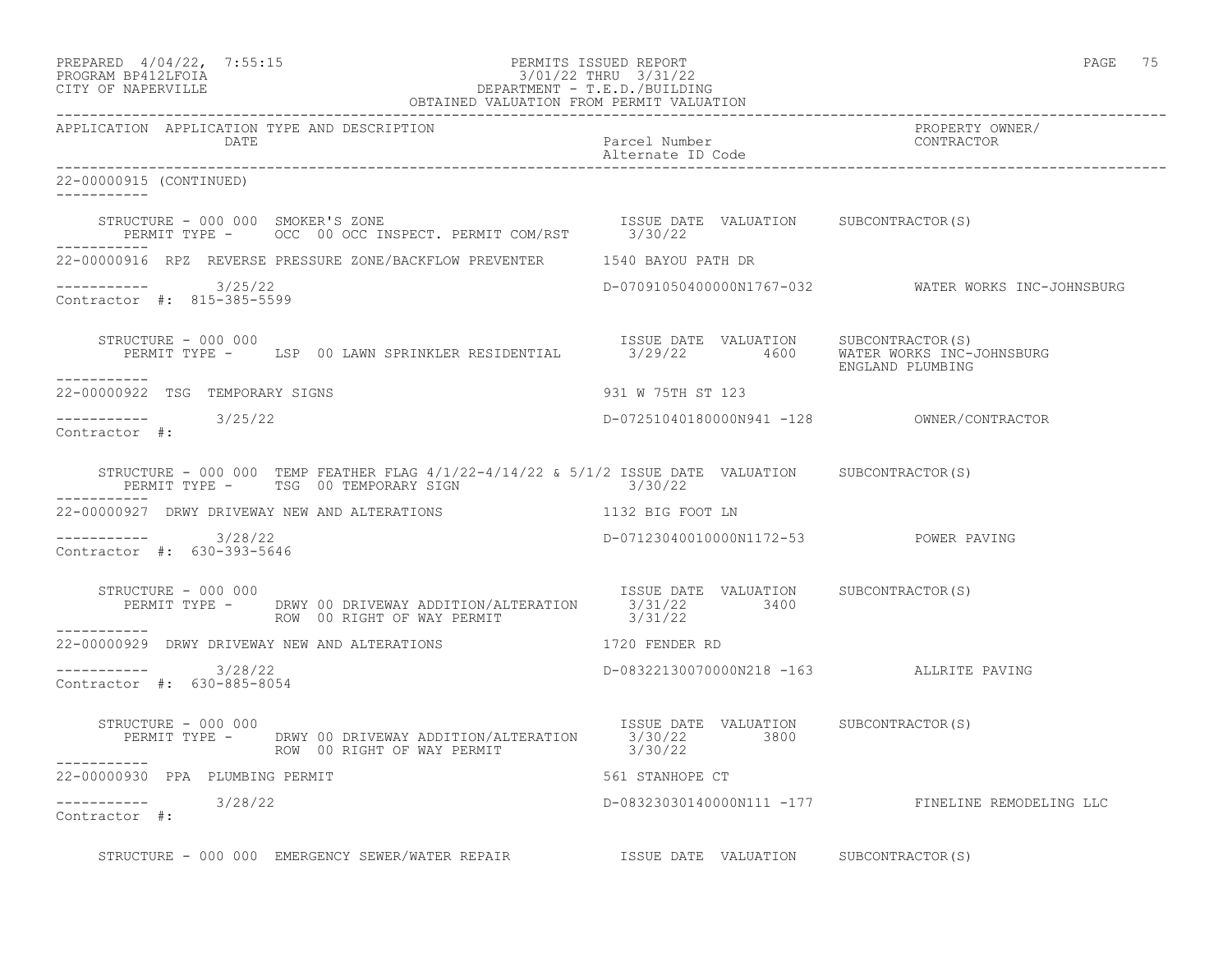| PREPARED 4/04/22, 7:55:15<br>PROGRAM BP412LFOIA 2765:15<br>CITY OF NAPERVILLE DEPARTMENT - T.E.D./BUILDING<br>OBTAINED VALUATION FROM PERMIT VALUATION<br>OBTAINED VALUATION FROM PERMIT VALUATION                   |                                         |                                                   |
|----------------------------------------------------------------------------------------------------------------------------------------------------------------------------------------------------------------------|-----------------------------------------|---------------------------------------------------|
| APPLICATION APPLICATION TYPE AND DESCRIPTION<br>DATE                                                                                                                                                                 | Parcel Number<br>Alternate ID Code      | PROPERTY OWNER/<br>CONTRACTOR                     |
| 22-00000930 (CONTINUED)                                                                                                                                                                                              |                                         |                                                   |
| PERMIT TYPE - SEW 00 SEWER/WATER REPAIR OR REPLACE 3/29/22 SET TINELINE REMODELING LLC                                                                                                                               |                                         |                                                   |
| 22-00000948 RPZ REVERSE PRESSURE ZONE/BACKFLOW PREVENTER 880 APPOMATTOX CR                                                                                                                                           |                                         |                                                   |
| $--------- 3/29/22$<br>Contractor #: 630-293-4962                                                                                                                                                                    | D-07251050190000N75 -128 SALINAS & SONS |                                                   |
| STRUCTURE - 000 000<br>PERMIT TYPE - LSP 00 LAWN SPRINKLER RESIDENTIAL 3/30/22 5960 SALINAS & SONS<br>-----------                                                                                                    | ISSUE DATE VALUATION SUBCONTRACTOR(S)   | WHEATLAND PLUMBING                                |
| 22-00000951 DRWY DRIVEWAY NEW AND ALTERATIONS THE RESERVE TO 2507 WINTER PARK CT                                                                                                                                     |                                         |                                                   |
| $--------- 3/29/22$<br>Contractor #: 815-462-0557                                                                                                                                                                    |                                         | W-01013160040000N715 -203 STERLING CONCRETE INC   |
| STRUCTURE - 000 000<br>PERMIT TYPE - DRWY 00 DRIVEWAY ADDITION/ALTERATION 3/30/22 16000 STERLING CONCRETE INC<br>STRUCTURE - 000 000<br>ROW 00 RIGHT OF WAY PERMIT 3/30/22                                           |                                         |                                                   |
| 22-00000955 FN FENCE APPLICATION                                                                                                                                                                                     | 726 S SLEIGHT ST                        |                                                   |
| $--------- 3/29/22$<br>Contractor #: 815-836-8731                                                                                                                                                                    |                                         | D-08191160150000N50 -115 NORTHWEST CEDAR PRODUCTS |
| $\begin{array}{cccccc} \text{ISSUE} & \text{DATE} & \text{VALUATION} & \text{SUBCONTRACTOR(S)}\\ \text{N} & 00 & \text{FENCE} & & 3/31/22 & & 10000 \end{array}$<br>STRUCTURE - 000 000<br>PERMIT TYPE - FN 00 FENCE |                                         |                                                   |
| TOTAL PERMITS ISSUED 576 TOTAL PERMITS HELD                                                                                                                                                                          | $\Omega$                                |                                                   |

TOTAL PERMIT VALUATION 0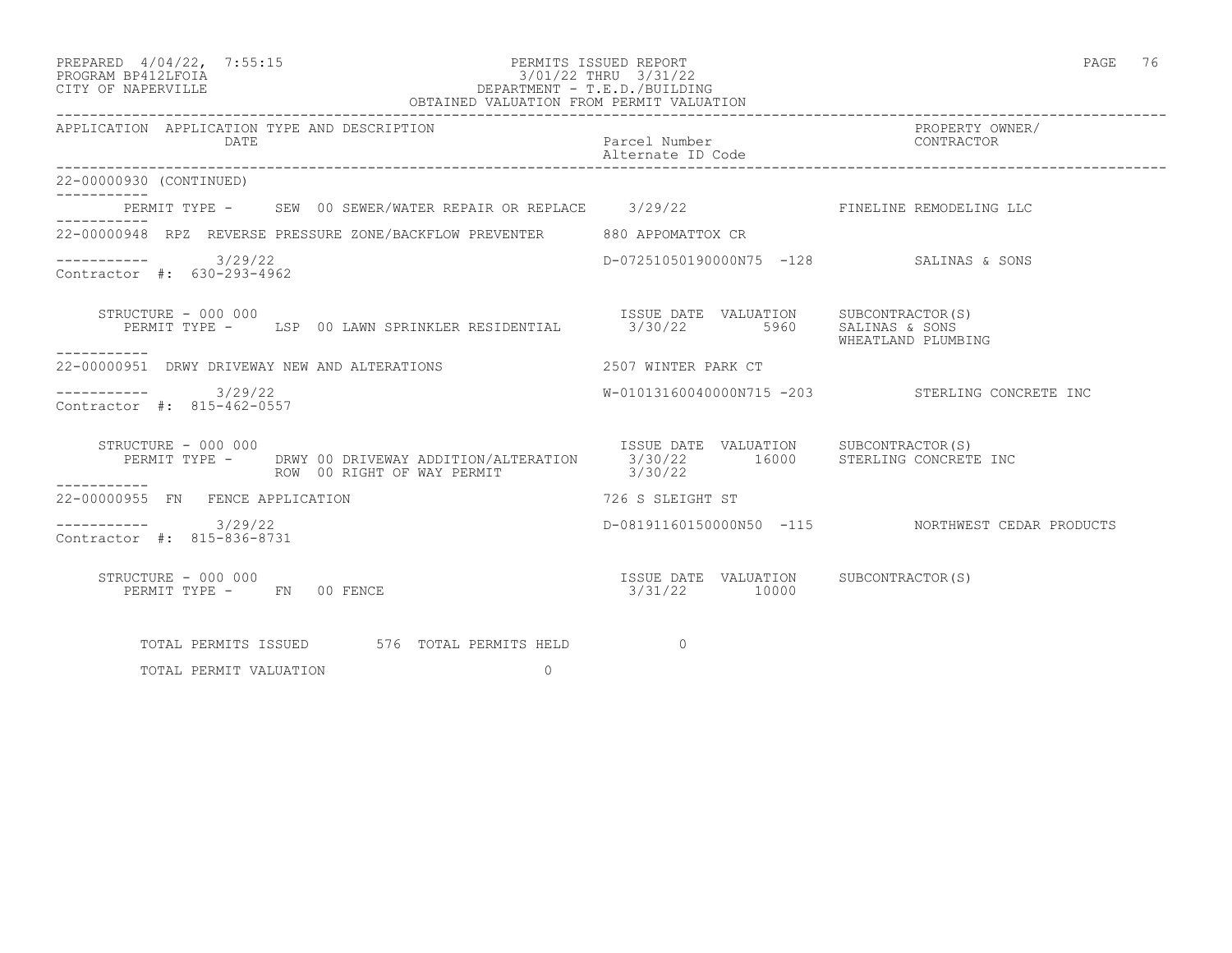### PREPARED 4/04/22, 7:55:15 PERMITS ISSUED REPORT PAGE 77 PAGE 77 PAGE 77 PERMITS ISSUED REPORT PROGRAM BP412LFOIA 3/01/22 THRU 3/31/22 CITY OF NAPERVILLE DEPARTMENT - FIBER OPTIC ROW OBTAINED VALUATION FROM PERMIT VALUATION

| APPLICATION APPLICATION TYPE AND DESCRIPTION<br>DATE       | PROPERTY OWNER/<br>Parcel Number CONTRACTOR<br>Alternate ID Code |
|------------------------------------------------------------|------------------------------------------------------------------|
| 21-66600041 FO FIBER OPTIC ROW                             | ROUTE 59 & LACROSSE LN EVST                                      |
| $--------- 4/06/21$<br>Contractor #:                       |                                                                  |
| STRUCTURE - 000 000<br>PERMIT TYPE - FO 00 FIBER OPTIC ROW | ISSUE DATE VALUATION SUBCONTRACTOR(S)<br>3/18/22                 |
| 21-66600053 FO FIBER OPTIC ROW                             | DIEHL RD - RT 59 TO CNRR ZAYO                                    |
| $--------- 5/04/21$<br>Contractor #:                       |                                                                  |
| STRUCTURE - 000 000<br>PERMIT TYPE - FO 00 FIBER OPTIC ROW | ISSUE DATE VALUATION SUBCONTRACTOR(S)<br>3/25/22                 |
| 21-66600070 FO FIBER OPTIC ROW                             | 1311 RIDGELAND AV CMST                                           |
| $--------- 7/26/21$<br>Contractor #: 847-875-7153          | D-08054080300000N1223-28 DIRECTIONAL CONSTRUCTION SVCS           |
| STRUCTURE - 000 000<br>PERMIT TYPE - FO 00 FIBER OPTIC ROW | ISSUE DATE VALUATION SUBCONTRACTOR(S)<br>3/07/22                 |
| TOTAL PERMITS ISSUED 3 TOTAL PERMITS HELD                  | $\Omega$                                                         |
| $\Omega$<br>TOTAL PERMIT VALUATION                         |                                                                  |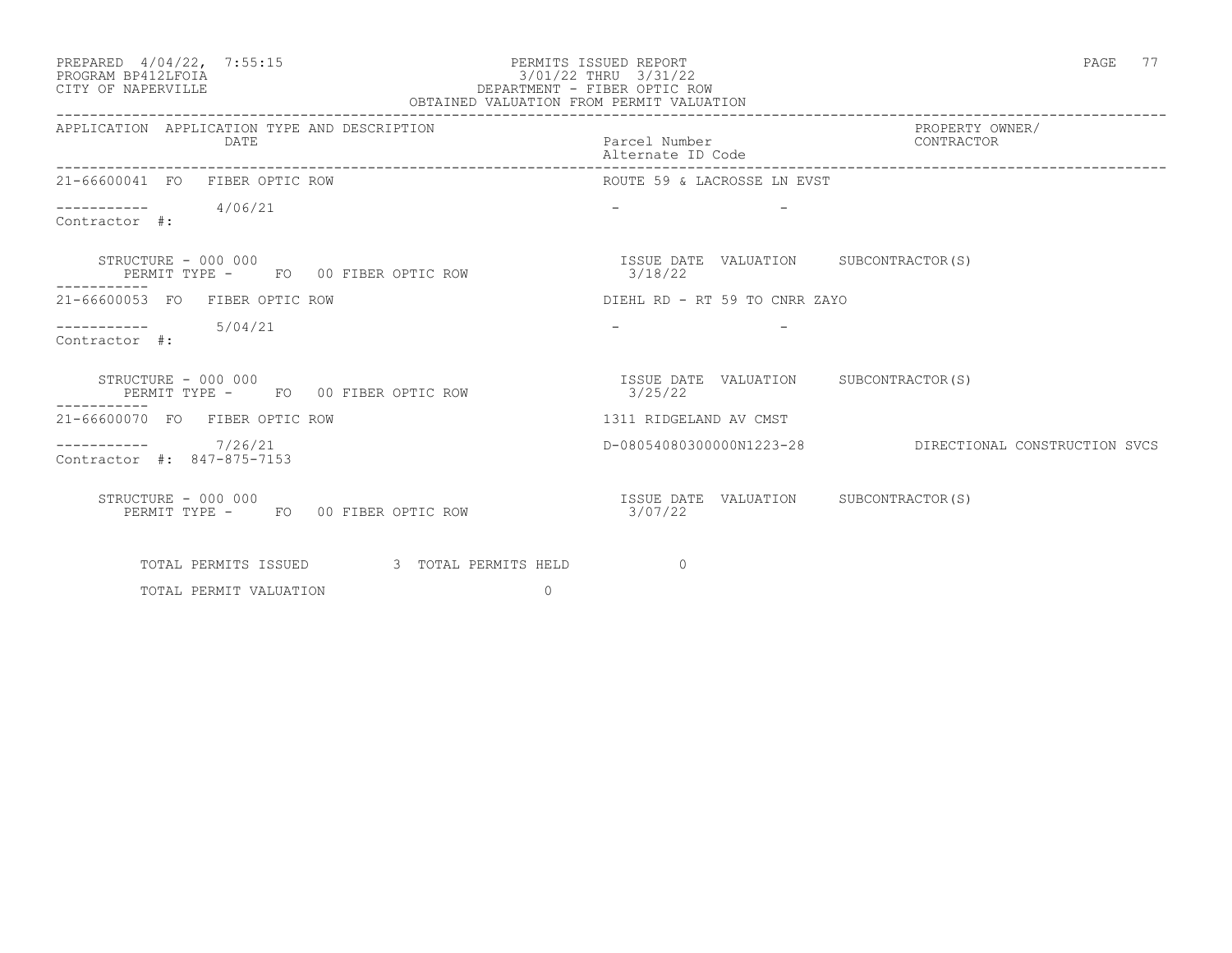| PREPARED | $4/04/22$ , | 7:55:15 |
|----------|-------------|---------|
|          |             |         |

## PREPARED  $4/04/22$ , 7:55:15 PERMITS ISSUED REPORT PAGE 78<br>PROGRAM BP412LFOIA PROGRAM BP412LFOIA PROGRAM BP412LFOIA 3/01/22 THRU 3/31/22 CITY OF NAPERVILLE SUMMER SUMMER ASSESSED AS A DEPARTMENT - SMALL CELL CITY OF NAPERVILLE DEPARTMENT - SMALL CELL

| OBTAINED VALUATION FROM PERMIT VALUATION                                                    |                                                  |                                                                                                                                                                                                                               |
|---------------------------------------------------------------------------------------------|--------------------------------------------------|-------------------------------------------------------------------------------------------------------------------------------------------------------------------------------------------------------------------------------|
| APPLICATION APPLICATION TYPE AND DESCRIPTION<br>DATE                                        | Parcel Number<br>Alternate ID Code               | PROPERTY OWNER/<br>CONTRACTOR                                                                                                                                                                                                 |
| 20-55500173 SC SMALL CELL                                                                   | 1561 RAYMOND DR VRZN                             |                                                                                                                                                                                                                               |
| $--------- 11/03/20$<br>Contractor #: 630-293-5272                                          |                                                  | - The set of the set of the set of the set of the set of the set of the set of the set of the set of the set of the set of the set of the set of the set of the set of the set of the set of the set of the set of the set of |
| STRUCTURE - 000 000<br>PERMIT TYPE - SCE 00 SMALL CELL EXISTING POLE 3/31/22<br>----------- | ISSUE DATE VALUATION SUBCONTRACTOR(S)            |                                                                                                                                                                                                                               |
| 21-55500008 SC SMALL CELL                                                                   | 1126 E OGDEN AV VRZN                             |                                                                                                                                                                                                                               |
| $\frac{--------}{}$ 9/27/21<br>Contractor #:                                                | D-08081030110000N364 -42                         |                                                                                                                                                                                                                               |
| STRUCTURE - 000 000<br>PERMIT TYPE - SCE 00 SMALL CELL EXISTING POLE                        | ISSUE DATE VALUATION SUBCONTRACTOR(S)<br>3/31/22 |                                                                                                                                                                                                                               |
| 21-55500009 SC SMALL CELL                                                                   | 111 E OGDEN AV VRZN                              |                                                                                                                                                                                                                               |
| $--------$ 9/27/21<br>Contractor #:                                                         | D-07124200120000N42 -54                          |                                                                                                                                                                                                                               |
| STRUCTURE - 000 000<br>PERMIT TYPE - SCE 00 SMALL CELL EXISTING POLE                        | ISSUE DATE VALUATION SUBCONTRACTOR(S)<br>3/31/22 |                                                                                                                                                                                                                               |
| 21-55500010 SC SMALL CELL                                                                   | 101 E BAUER RD VRZN                              |                                                                                                                                                                                                                               |
| $--------- 9/27/21$<br>Contractor #:                                                        | $-40$<br>the company of the company of           |                                                                                                                                                                                                                               |
| STRUCTURE - 000 000<br>PERMIT TYPE - SCE 00 SMALL CELL EXISTING POLE 3/31/22                | ISSUE DATE VALUATION SUBCONTRACTOR(S)            |                                                                                                                                                                                                                               |
| TOTAL PERMITS ISSUED 4 TOTAL PERMITS HELD                                                   | $\overline{0}$                                   |                                                                                                                                                                                                                               |
| $\Omega$<br>TOTAL PERMIT VALUATION                                                          |                                                  |                                                                                                                                                                                                                               |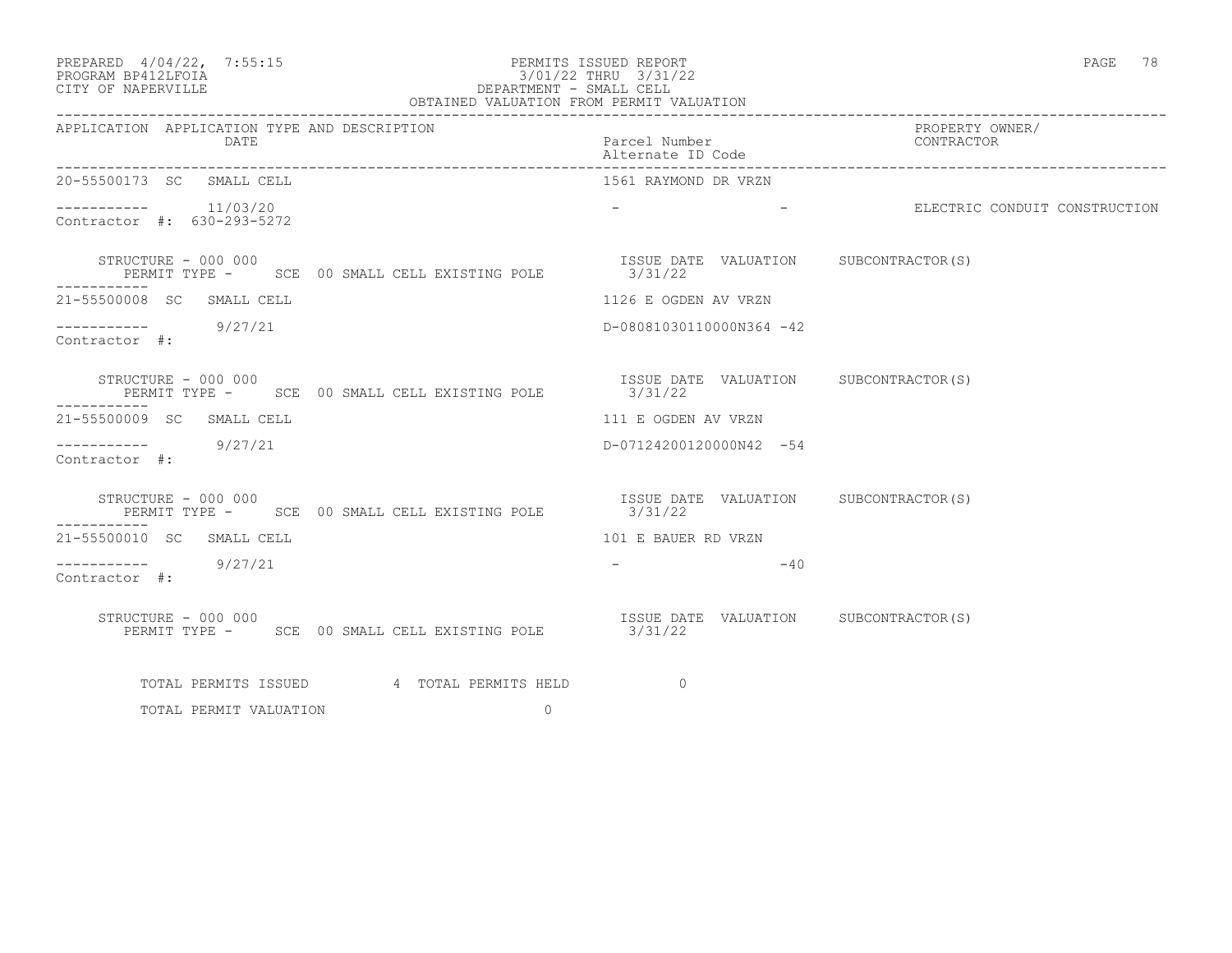| PREPARED 4/04/22, 7:55:15<br>PROGRAM BP412LFOIA 3/01/22 THRU 3/31/22<br>CITY OF NAPERVILLE CITY OF NAPERVILLE DEPARTMENT - TED/ROW DEPARTMENT - TED/ROW                                                                                                                                                                         |                                       | PAGE 79                       |
|---------------------------------------------------------------------------------------------------------------------------------------------------------------------------------------------------------------------------------------------------------------------------------------------------------------------------------|---------------------------------------|-------------------------------|
| APPLICATION APPLICATION TYPE AND DESCRIPTION<br>DATE                                                                                                                                                                                                                                                                            | Parcel Number<br>Alternate ID Code    | PROPERTY OWNER/<br>CONTRACTOR |
| 20-88800266 TROW TD RIGHT OF WAY                                                                                                                                                                                                                                                                                                | 2411 FOXBORO LN                       |                               |
| Contractor #: 815-378-3834                                                                                                                                                                                                                                                                                                      | W-01032020160000N1319-185 WE BORE IT  |                               |
| STRUCTURE - 000 000<br>PERMIT TYPE - TROW 01 TD RIGHT OF WAY PERMIT $3/11/22$<br>3/11/22                                                                                                                                                                                                                                        |                                       |                               |
| 22-88800032 TROW TD RIGHT OF WAY                                                                                                                                                                                                                                                                                                | 3416 INTERLOCHEN LN                   |                               |
| -----------    2/10/22<br>Contractor #: 815-378-3834                                                                                                                                                                                                                                                                            | W-01044060140000N1296-198 WE BORE IT  |                               |
| STRUCTURE - 000 000<br>STRUCTURE - 000 000<br>PERMIT TYPE -     TROW 00 TD RIGHT OF WAY PERMIT                  3/07/22                                                                                                                                                                                                         | ISSUE DATE VALUATION SUBCONTRACTOR(S) |                               |
| 22-88800038 TROW TD RIGHT OF WAY                                                                                                                                                                                                                                                                                                | RT 59, CRYSTAL ROCK - 111 ROW         |                               |
| ----------- 2/16/22<br>Contractor #:                                                                                                                                                                                                                                                                                            |                                       | - COMED UTILITY               |
| $\begin{tabular}{lllllll} \texttt{STRUCTURE} & - & 000 & 000 & & & & & \\ \texttt{PERMIT} & TYPE & - & & \texttt{TROW} & 00 & \texttt{TD} & \texttt{RIGHT OF WAY PERMIT} & & & & & \\ \texttt{PERMIT} & TYPE & - & & \texttt{TROW} & 00 & \texttt{TD} & \texttt{RIGHT OF WAY PERMIT} & & & & & \\ \end{tabular}$<br>----------- |                                       |                               |
| 22-88800039 TROW TD RIGHT OF WAY                                                                                                                                                                                                                                                                                                | 217 N LAIRD ST                        |                               |
| -----------    2/17/22<br>Contractor #: 815-378-3834                                                                                                                                                                                                                                                                            | D-07131010040000N600 -68 WE BORE IT   |                               |
| RUCTURE - 000 000<br>PERMIT TYPE - TROW 00 TD RIGHT OF WAY PERMIT TYPE - TROW OF THE OF WAY PERMIT TYPE - TROW OO TD RIGHT OF WAY PERMIT<br>STRUCTURE - 000 000<br>-----------                                                                                                                                                  |                                       |                               |
| 22-88800040 TROW TD RIGHT OF WAY                                                                                                                                                                                                                                                                                                | 3628 CHESAPEAKE LN                    |                               |
| $---------2/22/22$<br>Contractor #: 815-531-5822                                                                                                                                                                                                                                                                                | W-01043101710000N1698-197 AXS POINTS  |                               |
| STRUCTURE - 000 000<br>PERMIT TYPE - TROW 00 TD RIGHT OF WAY PERMIT $3/07/22$<br>3/07/22<br>STRUCTURE - 000 000                                                                                                                                                                                                                 |                                       |                               |
| 22-88800041 TROW TD RIGHT OF WAY                                                                                                                                                                                                                                                                                                | 423 KNOCH KNOLLS RD                   |                               |
| $---------2/22/22$<br>Contractor #: 815-531-5822                                                                                                                                                                                                                                                                                | W-01014110360000N563 -204 AXS POINTS  |                               |
| STRUCTURE - 000 000                                                                                                                                                                                                                                                                                                             | ISSUE DATE VALUATION SUBCONTRACTOR(S) |                               |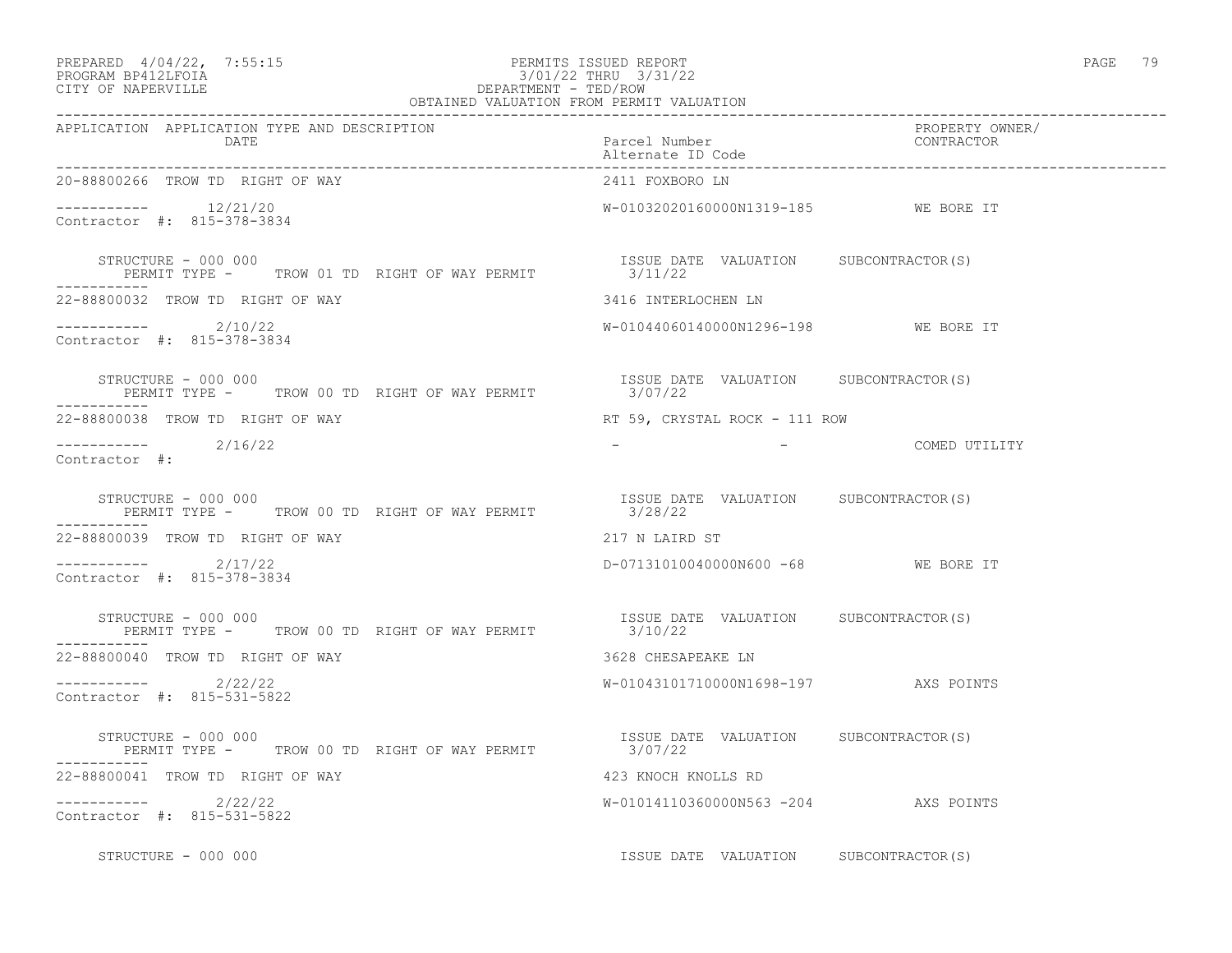| PREPARED 4/04/22, 7:55:15<br>FERMITS ISSUED REFORT<br>3/01/22 THRU 3/31/22<br>DEPARTMENT - TED/ROW<br>OBTAINED VALUATION FROM PERMIT VALUATION<br>PROGRAM BP412LFOIA<br>CITY OF NAPERVILLE | PERMITS ISSUED REPORT                            | 80<br>PAGE                                              |
|--------------------------------------------------------------------------------------------------------------------------------------------------------------------------------------------|--------------------------------------------------|---------------------------------------------------------|
| APPLICATION APPLICATION TYPE AND DESCRIPTION<br>DATE                                                                                                                                       | Parcel Number<br>Alternate ID Code               | PROPERTY OWNER/<br>CONTRACTOR                           |
| 22-88800041 (CONTINUED)                                                                                                                                                                    |                                                  |                                                         |
| PERMIT TYPE - TROW 00 TD RIGHT OF WAY PERMIT 3/10/22                                                                                                                                       |                                                  |                                                         |
| 22-88800042 TROW TD RIGHT OF WAY                                                                                                                                                           | 549 BEACONSFIELD AV                              |                                                         |
| $--------- 2/25/22$<br>Contractor #: 815-531-5822                                                                                                                                          | W-01011040330000N765 -188 AXS POINTS             |                                                         |
| STRUCTURE - 000 000<br>PERMIT TYPE - TROW 00 TD RIGHT OF WAY PERMIT (22)                                                                                                                   | ISSUE DATE VALUATION SUBCONTRACTOR(S)            |                                                         |
| 22-88800043 TROW TD RIGHT OF WAY                                                                                                                                                           | 4616 NISWENDER CT                                |                                                         |
| $---------2/25/22$<br>Contractor #: 815-531-5822                                                                                                                                           | W-01153020390000N1329-259 AXS POINTS             |                                                         |
| STRUCTURE - 000 000<br>PERMIT TYPE - TROW 00 TD RIGHT OF WAY PERMIT 3/10/22                                                                                                                | ISSUE DATE VALUATION SUBCONTRACTOR(S)            |                                                         |
| 22-88800044 TROW TD RIGHT OF WAY                                                                                                                                                           | 504 SEVILLE AV                                   |                                                         |
| $--------- 3/01/22$<br>Contractor #: 847-875-7153                                                                                                                                          |                                                  | W-01011100260000N765 -188 DIRECTIONAL CONSTRUCTION SVCS |
| STRUCTURE - 000 000<br>PERMIT TYPE - TROW 00 TD RIGHT OF WAY PERMIT                                                                                                                        | ISSUE DATE VALUATION SUBCONTRACTOR(S)<br>3/14/22 |                                                         |
| 22-88800045 TROW TD RIGHT OF WAY                                                                                                                                                           | 640 N RIVER RD HM                                |                                                         |
| -----------    3/03/22<br>Contractor #: 847-885-4006                                                                                                                                       |                                                  | D-07141170030002N1598-66 NICOR GAS / GLEN ELLYN         |
| STRUCTURE - 000 000<br>PERMIT TYPE - TROW 00 TD RIGHT OF WAY PERMIT                                                                                                                        | ISSUE DATE VALUATION SUBCONTRACTOR(S)<br>3/31/22 |                                                         |
| 22-88800046 TROW TD RIGHT OF WAY                                                                                                                                                           | 846 N EAGLE ST                                   |                                                         |
| $--------- 3/04/22$<br>Contractor #: 630-420-0474                                                                                                                                          |                                                  | D-07124210040000N42 -54 BAUMGARTNER CONSTRUCTION INC    |
| STRUCTURE - 000 000<br>PERMIT TYPE - ROW2 00 TD ROW2 PERMIT NON FRNCS ROAD 3/16/22                                                                                                         | ISSUE DATE VALUATION SUBCONTRACTOR(S)            |                                                         |
| 22-88800047 TROW TD RIGHT OF WAY                                                                                                                                                           | 1709 FRIAR LN                                    |                                                         |
| ----------- 3/07/22<br>Contractor #: 815-531-5822                                                                                                                                          | D-08332100080000N656 -165 AXS POINTS             |                                                         |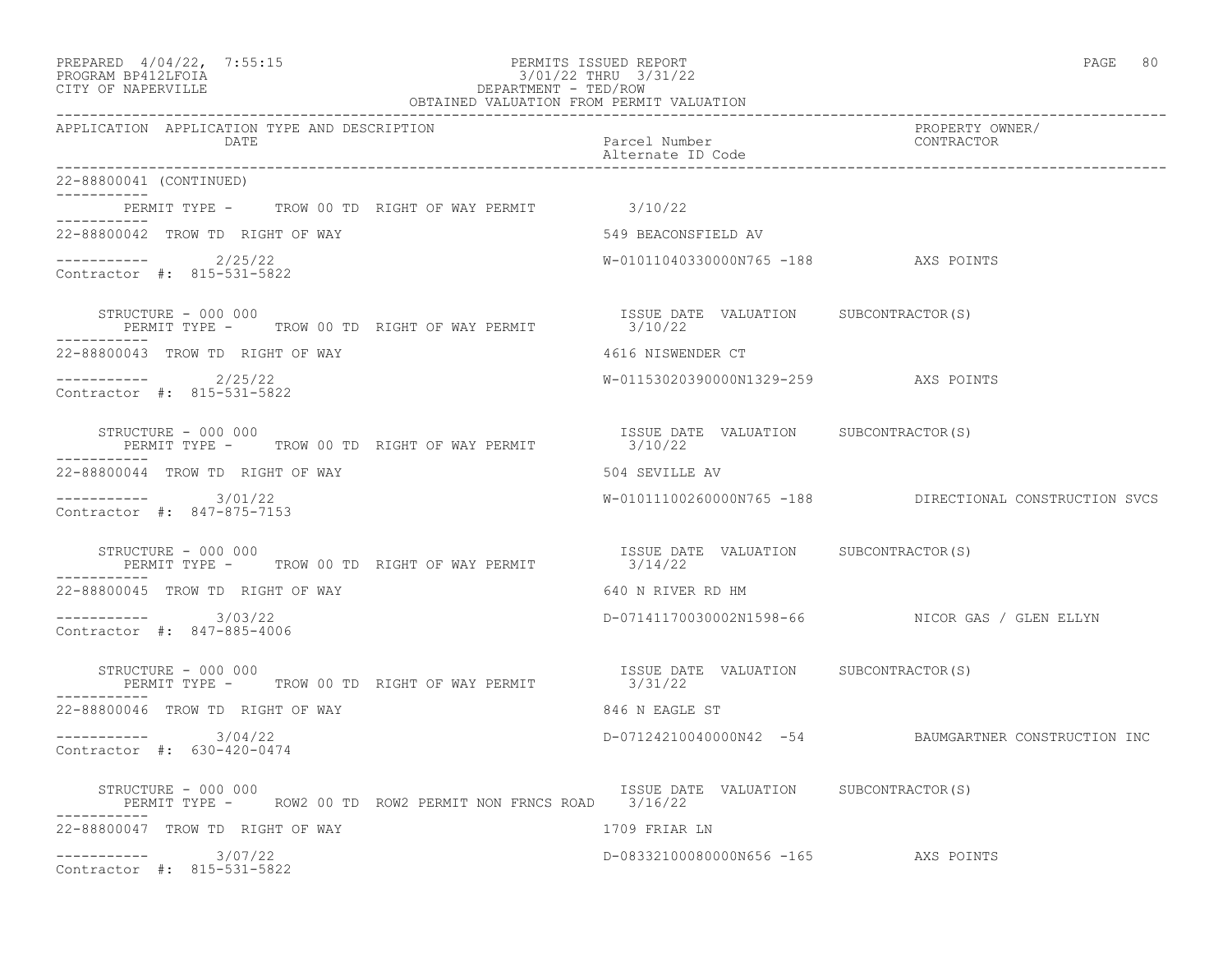| PREPARED 4/04/22, 7:55:15<br>PROGRAM BP412LFOIA<br>CITY OF NAPERVILLE       | PERMITS ISSUED REPORT<br>3/01/22 THRU 3/31/22    | PAGE 81                                                 |
|-----------------------------------------------------------------------------|--------------------------------------------------|---------------------------------------------------------|
| APPLICATION APPLICATION TYPE AND DESCRIPTION<br>DATE                        | Parcel Number<br>Alternate ID Code               | PROPERTY OWNER/<br>CONTRACTOR                           |
| 22-88800047 (CONTINUED)<br>-----------                                      |                                                  |                                                         |
| STRUCTURE - 000 000<br>PERMIT TYPE - TROW 00 TD RIGHT OF WAY PERMIT 3/21/22 | ISSUE DATE VALUATION SUBCONTRACTOR(S)            |                                                         |
| 22-88800048 TROW TD RIGHT OF WAY                                            | NAPER BL, DIEHL-RIDGELAND AT&T                   |                                                         |
| -----------    3/09/22<br>Contractor #: 815-207-1718                        |                                                  | - BADGER DAYLIGHTING                                    |
| STRUCTURE - 000 000<br>PERMIT TYPE - TROW 00 TD RIGHT OF WAY PERMIT         | ISSUE DATE VALUATION SUBCONTRACTOR(S)<br>3/16/22 |                                                         |
| 22-88800049 TROW TD RIGHT OF WAY                                            | 799 ROYAL ST GEORGE DR HM                        |                                                         |
| $----------$ 3/11/22<br>Contractor #: 815-531-5822                          | D-07142040110000N863 -67 AXS POINTS              |                                                         |
| STRUCTURE - 000 000<br>PERMIT TYPE - TROW 00 TD RIGHT OF WAY PERMIT         | ISSUE DATE VALUATION SUBCONTRACTOR(S)<br>3/28/22 |                                                         |
| 22-88800050 TROW TD RIGHT OF WAY                                            | SEWER LINING PROJECT                             |                                                         |
| $--------- 3/11/22$<br>Contractor #: 815-433-0080                           |                                                  | - RERFORMANCE PIPELINING INC                            |
| STRUCTURE - 000 000<br>PERMIT TYPE - TROW 00 TD RIGHT OF WAY PERMIT 3/31/22 | ISSUE DATE VALUATION SUBCONTRACTOR(S)            |                                                         |
| 22-88800051 TROW TD RIGHT OF WAY                                            | AURORA, WASHINGTON-RT59 AT&T                     |                                                         |
| $---------$ 3/15/22<br>Contractor #:                                        |                                                  | -                           JOSCO CONSTRUCTION SERVICES |
| STRUCTURE - 000 000<br>PERMIT TYPE - TROW 00 TD RIGHT OF WAY PERMIT 3/21/22 | ISSUE DATE VALUATION SUBCONTRACTOR(S)            |                                                         |
| 22-88800052 TROW TD RIGHT OF WAY                                            | 1255 E OGDEN AV                                  |                                                         |
| 3/25/22<br>-----------<br>Contractor #: 815-378-3834                        | D-08081000280000N1874-42 WE BORE IT              |                                                         |
| STRUCTURE - 000 000<br>PERMIT TYPE - TROW 00 TD RIGHT OF WAY PERMIT         | ISSUE DATE VALUATION SUBCONTRACTOR(S)<br>3/25/22 |                                                         |
| TOTAL PERMITS ISSUED 17 TOTAL PERMITS HELD                                  | $\circ$                                          |                                                         |
| TOTAL PERMIT VALUATION<br>$\circ$                                           |                                                  |                                                         |